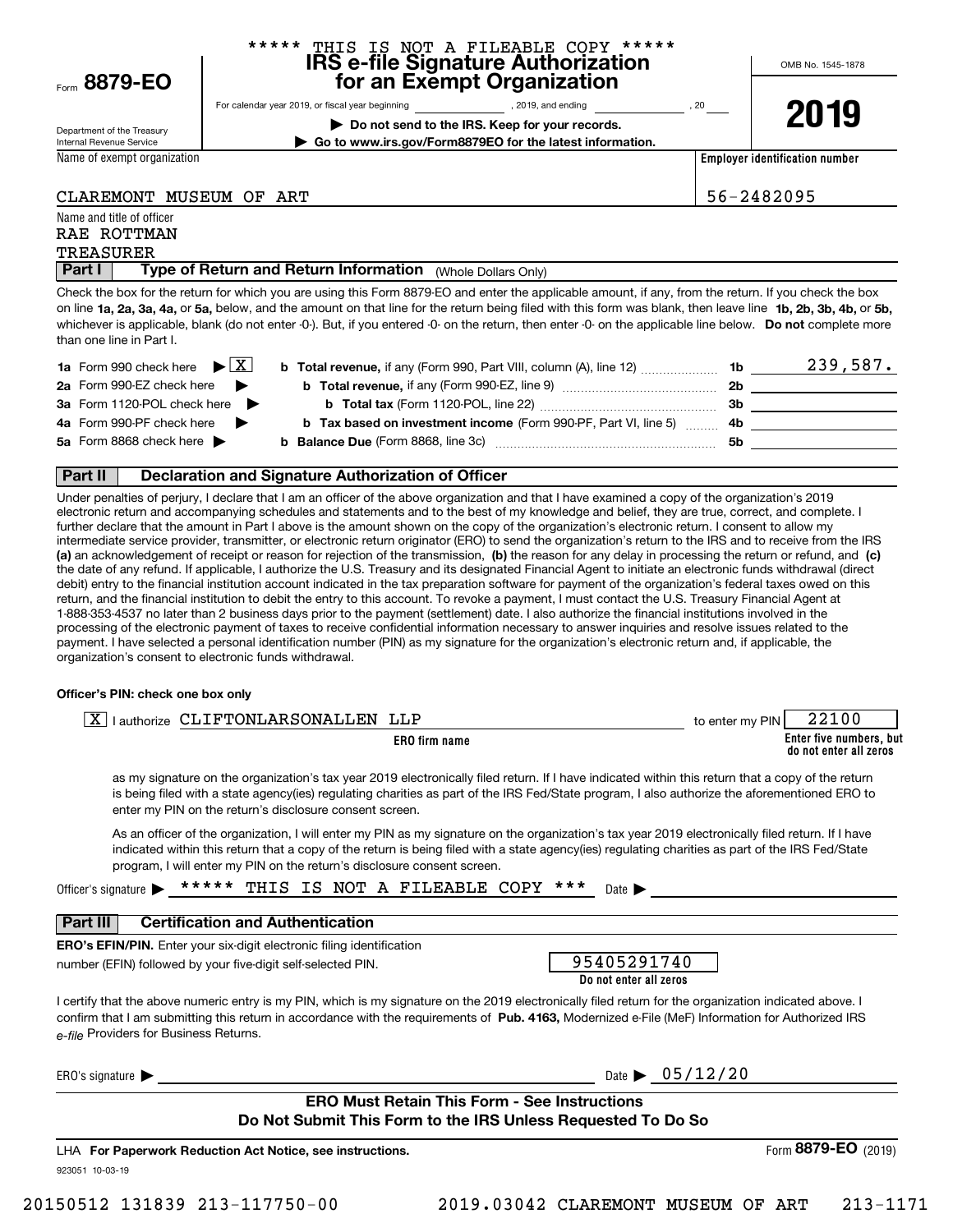| Form                                                   |
|--------------------------------------------------------|
| (Rev. January 2020)                                    |
| Department of the Treasury<br>Internal Revenue Service |

# **Return of Organization Exempt From Income Tax** EXTENDED TO NOVEMBER 16, 2020

Under section 501(c), 527, or 4947(a)(1) of the Internal Revenue Code (except private foundations) **2019** 

**| Do not enter social security numbers on this form as it may be made public.**

**| Go to www.irs.gov/Form990 for instructions and the latest information. Inspection**

OMB No. 1545-0047 **Open to Public** 

| A For the 2019 calendar year, or tax year beginning<br>and ending                                                                                      |                                                     |                                                           |
|--------------------------------------------------------------------------------------------------------------------------------------------------------|-----------------------------------------------------|-----------------------------------------------------------|
| В<br><b>C</b> Name of organization<br>Check if<br>applicable:                                                                                          | D Employer identification number                    |                                                           |
| Address<br>CLAREMONT MUSEUM OF ART<br>change                                                                                                           |                                                     |                                                           |
| Name<br>Doing business as<br>change                                                                                                                    | 56-2482095                                          |                                                           |
| Initial<br>Number and street (or P.O. box if mail is not delivered to street address)<br>return                                                        | E Telephone number<br>Room/suite                    |                                                           |
| <b>Final</b><br>PO BOX 1136<br>return/                                                                                                                 | $909 - 621 - 3200$                                  |                                                           |
| termin-<br>ated<br>City or town, state or province, country, and ZIP or foreign postal code                                                            | G Gross receipts \$                                 | 289,227.                                                  |
| Amended<br>CLAREMONT, CA 91711<br>return                                                                                                               | $H(a)$ is this a group return                       |                                                           |
| Applica-<br>F Name and address of principal officer: ELAINE TURNER<br>tion                                                                             |                                                     | for subordinates? $\Box$ Yes $\boxed{X}$ No               |
| pending<br>SAME AS C ABOVE                                                                                                                             | H(b) Are all subordinates included?   Yes           | ∣No                                                       |
| Tax-exempt status: $\boxed{\mathbf{X}}$ 501(c)(3) $\boxed{\mathbf{X}}$<br>$501(c)$ (<br>$\sqrt{\frac{1}{1}}$ (insert no.)<br>$4947(a)(1)$ or           | 527                                                 | If "No," attach a list. (see instructions)                |
| J Website: WWW.CLAREMONTMUSEUM.ORG                                                                                                                     | $H(c)$ Group exemption number $\blacktriangleright$ |                                                           |
| K Form of organization: $\boxed{\mathbf{X}}$ Corporation<br>Trust<br>Other $\blacktriangleright$<br>Association                                        |                                                     | L Year of formation: $2004$ M State of legal domicile: CA |
| Part I<br>Summary                                                                                                                                      |                                                     |                                                           |
| Briefly describe the organization's mission or most significant activities: THE CLAREMONT MUSEUM OF ART<br>1.                                          |                                                     |                                                           |
| CELEBRATES THE RICHNESS OF CLAREMONT'S ARTISTIC                                                                                                        |                                                     |                                                           |
| Check this box $\blacktriangleright$   if the organization discontinued its operations or disposed of more than 25% of its net assets.<br>$\mathbf{2}$ |                                                     |                                                           |
| Number of voting members of the governing body (Part VI, line 1a)<br>3                                                                                 | 3                                                   | 10                                                        |
| 4                                                                                                                                                      | $\overline{4}$                                      | 10                                                        |
| 5                                                                                                                                                      | 5                                                   | 0                                                         |
|                                                                                                                                                        | 6                                                   | $\overline{0}$                                            |
|                                                                                                                                                        | 7a                                                  | 0.                                                        |
|                                                                                                                                                        | 7b                                                  | $\overline{0}$ .                                          |
|                                                                                                                                                        | Prior Year                                          | <b>Current Year</b>                                       |
| Contributions and grants (Part VIII, line 1h)<br>8                                                                                                     | 95,540.                                             | 181,107.                                                  |
| Program service revenue (Part VIII, line 2g)<br>9                                                                                                      | 65,580.                                             | 35,355.                                                   |
| 10                                                                                                                                                     | 0.                                                  | 0.                                                        |
| Other revenue (Part VIII, column (A), lines 5, 6d, 8c, 9c, 10c, and 11e)<br>11                                                                         | 22,745.                                             | 23, 125.                                                  |
| Total revenue - add lines 8 through 11 (must equal Part VIII, column (A), line 12)<br>12                                                               | 183,865.                                            | 239,587.                                                  |
| Grants and similar amounts paid (Part IX, column (A), lines 1-3)<br>13                                                                                 | о.                                                  | $\mathbf 0$ .                                             |
| Benefits paid to or for members (Part IX, column (A), line 4)<br>14                                                                                    | 0.                                                  | $\overline{0}$ .                                          |
| Salaries, other compensation, employee benefits (Part IX, column (A), lines 5-10)<br>15                                                                | $\overline{0}$ .                                    | $\mathbf 0$ .                                             |
|                                                                                                                                                        | $\mathbf 0$ .                                       | 0.                                                        |
| $0 \cdot$<br><b>b</b> Total fundraising expenses (Part IX, column (D), line 25)                                                                        |                                                     |                                                           |
|                                                                                                                                                        | 177,040.                                            | 185,409.                                                  |
| Total expenses. Add lines 13-17 (must equal Part IX, column (A), line 25) [<br>18                                                                      | 177,040.                                            | 185,409.                                                  |
| 19                                                                                                                                                     | 6,825.                                              | 54,178.                                                   |
|                                                                                                                                                        | <b>Beginning of Current Year</b>                    | <b>End of Year</b>                                        |
| 20 Total assets (Part X, line 16)                                                                                                                      | 342,694.                                            | 395,660.                                                  |
| sets<br>alanc<br>21 Total liabilities (Part X, line 26)                                                                                                | 3,668.                                              | 2,456.                                                    |
| 22                                                                                                                                                     | 339,026.                                            | 393, 204.                                                 |
| <b>Signature Block</b><br>Part II                                                                                                                      |                                                     |                                                           |

Under penalties of perjury, I declare that I have examined this return, including accompanying schedules and statements, and to the best of my knowledge and belief, it is true, correct, and complete. Declaration of preparer (other than officer) is based on all information of which preparer has any knowledge.

|                 | Signature of officer                                                                                                  |                      |      | Date                                            |  |  |  |
|-----------------|-----------------------------------------------------------------------------------------------------------------------|----------------------|------|-------------------------------------------------|--|--|--|
| Sign            |                                                                                                                       |                      |      |                                                 |  |  |  |
| Here            | RAE ROTTMAN,<br>TREASURER<br>Type or print name and title                                                             |                      |      |                                                 |  |  |  |
|                 | Print/Type preparer's name                                                                                            | Preparer's signature | Date | <b>PTIN</b><br>Check                            |  |  |  |
| Paid            | WADE MCMULLEN                                                                                                         | WADE MCMULLEN        |      | P00541671<br>$05/12/20$ self-employed           |  |  |  |
| Preparer        | Firm's name CLIFTONLARSONALLEN LLP                                                                                    |                      |      | $1$ Firm's EIN $\blacktriangleright$ 41-0746749 |  |  |  |
| Use Only        | Firm's address > 2210 EAST ROUTE 66                                                                                   |                      |      |                                                 |  |  |  |
|                 | GLENDORA, CA 91740                                                                                                    |                      |      | Phone no. $(626)$ 857-7300                      |  |  |  |
|                 | $\mathbf{X}$<br><b>No</b><br>Yes<br>May the IRS discuss this return with the preparer shown above? (see instructions) |                      |      |                                                 |  |  |  |
| 932001 01-20-20 | LHA For Paperwork Reduction Act Notice, see the separate instructions.                                                |                      |      | Form 990 (2019)                                 |  |  |  |

SEE SCHEDULE O FOR ORGANIZATION MISSION STATEMENT CONTINUATION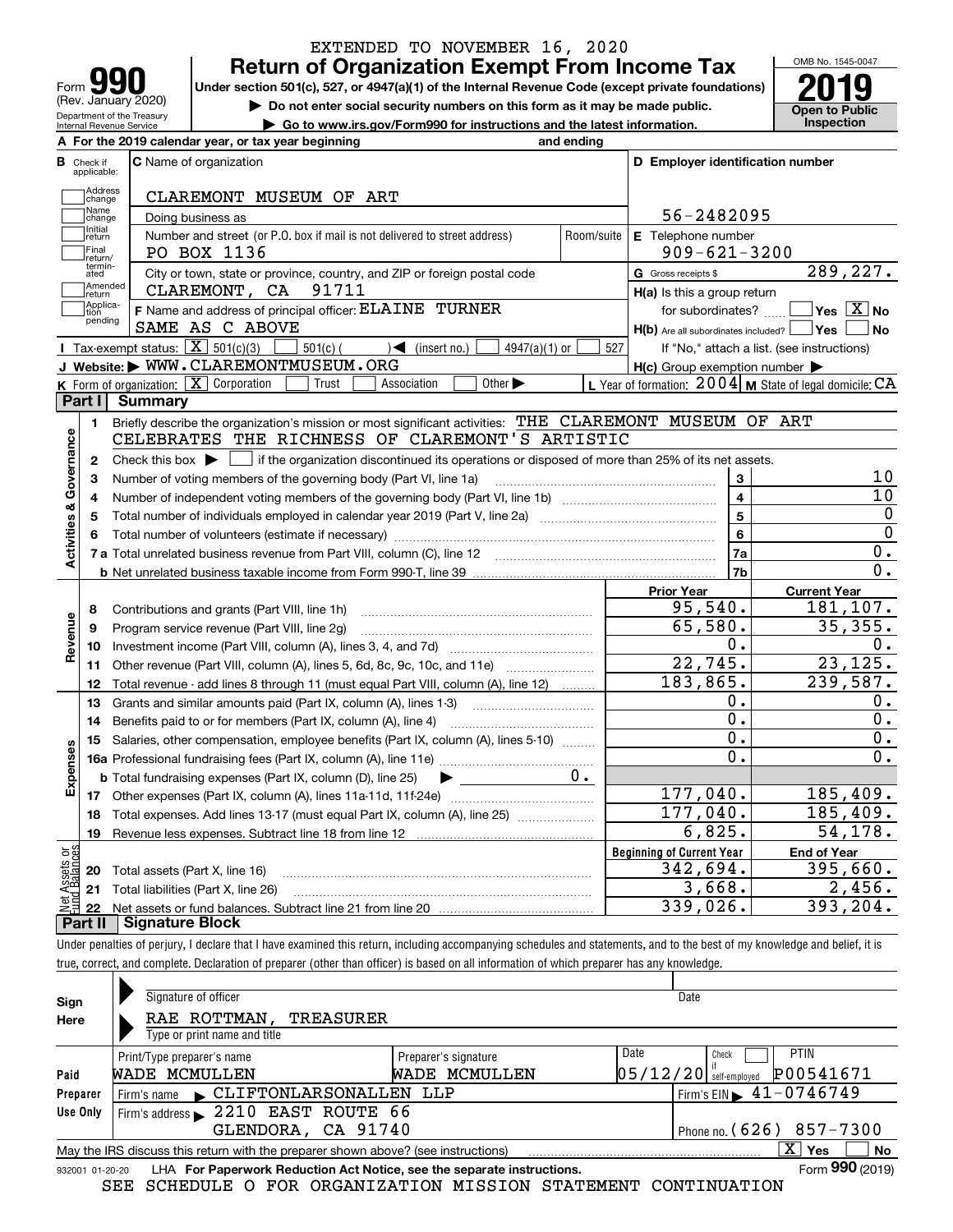|              | <b>Part III Statement of Program Service Accomplishments</b>                                                                                 |
|--------------|----------------------------------------------------------------------------------------------------------------------------------------------|
|              |                                                                                                                                              |
| 1.           | Briefly describe the organization's mission:                                                                                                 |
|              | THE CLAREMONT MUSEUM OF ART CELEBRATES THE RICHNESS OF CLAREMONT'S                                                                           |
|              | ARTISTIC LEGACY AND SUPPORTS THE CULTURAL VITALITY OF THE REGION. WE                                                                         |
|              | SEEK TO INSPIRE, STIMULATE AND ENHANCE THE COMMUNITY THROUGH OUR                                                                             |
|              | COLLECTION, EDUCATION PROGRAMS AND EXHIBITIONS.                                                                                              |
| $\mathbf{2}$ | Did the organization undertake any significant program services during the year which were not listed on the                                 |
|              | $]$ Yes $[\overline{\mathrm{X}}]$ No<br>prior Form 990 or 990-EZ?                                                                            |
|              | If "Yes," describe these new services on Schedule O.                                                                                         |
|              | $\boxed{\phantom{1}}$ Yes $\boxed{\text{X}}$ No                                                                                              |
| 3            | Did the organization cease conducting, or make significant changes in how it conducts, any program services?                                 |
|              | If "Yes," describe these changes on Schedule O.                                                                                              |
| 4            | Describe the organization's program service accomplishments for each of its three largest program services, as measured by expenses.         |
|              | Section 501(c)(3) and 501(c)(4) organizations are required to report the amount of grants and allocations to others, the total expenses, and |
|              | revenue, if any, for each program service reported.                                                                                          |
| 4a           | 7,621.<br>46, 283. including grants of \$<br>) (Expenses \$<br>) (Revenue \$<br>(Code:                                                       |
|              | MUSEUM SPACE AND EXHIBITIONS: THE CLAREMONT MUSEUM OF ART HAS ADAPTED                                                                        |
|              | THE HISTORIC TRAIN DEPOT IN DOWNTOWN CLAREMONT AS AN ART EXHIBITION                                                                          |
|              | SPACE, MOUNTING THREE TO FOUR EXHIBITIONS A YEAR FOCUSED ON REGIONAL                                                                         |
|              | ARTISTS THAT HAVE CONTRIBUTED TO AND INFLUENCED THE RICH ARTISTIC                                                                            |
|              | HERITAGE OF THE CLAREMONT COMMUNITY. THE MUSEUM IS OPEN FRIDAY,                                                                              |
|              | SATURDAY AND SUNDAY FROM 12:00 PM TO 4:00 PM.                                                                                                |
|              |                                                                                                                                              |
|              |                                                                                                                                              |
|              |                                                                                                                                              |
|              |                                                                                                                                              |
|              |                                                                                                                                              |
|              |                                                                                                                                              |
|              |                                                                                                                                              |
| 4b           | 60, 903. including grants of \$<br>) (Expenses \$<br>) (Revenue \$<br>(Code:                                                                 |
|              | ARTS EDUCATION PROGRAMS: ARTSTART EDUCATION PROJECT: PROJECT ARTSTART                                                                        |
|              | TRAINS HIGH SCHOOL AND COLLEGE STUDENTS TO PROVIDE EXHIBIT-BASED ART                                                                         |
|              | LESSONS FOR ELEMENTARY SCHOOL STUDENTS. BY BRINGING HIGH-QUALITY, ART                                                                        |
|              | APPRECIATION CLASSES AND ACTIVITIES TO THE CLAREMONT SCHOOL SYSTEM, WE                                                                       |
|              | INSPIRE, PROMOTE THE UNDERSTANDING OF ART AND HIGHLIGHT CLAREMONT'S                                                                          |
|              | RICH ARTISTIC HISTORY. FAMILY ART: THE FAMILY ART PROGRAM, PRESENTS                                                                          |
|              | CREATIVE ART ACTIVITIES FOR CHILDREN AT CITY FESTIVALS. LOCAL ART                                                                            |
|              | EDUCATORS AND VOLUNTEERS PLAN, PREPARE AND GUIDE YOUNG VISITORS IN                                                                           |
|              | HANDS-ON ART PROJECTS.                                                                                                                       |
|              |                                                                                                                                              |
|              |                                                                                                                                              |
|              |                                                                                                                                              |
| 4с           | 28,034.<br>22,130.<br>(Revenue \$                                                                                                            |
|              | including grants of \$<br>(Expenses \$<br>(Code:<br>PADUA HILLS FIESTA: REVIVING A FESTIVAL HELD ANNUALLY IN CLAREMONT IN                    |
|              | THE 1950'S.<br>THE FESTIVAL CLEBRATES THE ARTISTIC HERITAGE OF CLAREMONT.                                                                    |
|              |                                                                                                                                              |
|              | ACTIVITIES INCLUDE SALES BY LOCAL ARTISTS, DEMONSTRATIONS OF DIFFERENT                                                                       |
|              | ART MAKING TECHNIQUES, AND MUSIC BY LOCAL MUSICIANS.                                                                                         |
|              |                                                                                                                                              |
|              |                                                                                                                                              |
|              |                                                                                                                                              |
|              |                                                                                                                                              |
|              |                                                                                                                                              |
|              |                                                                                                                                              |
|              |                                                                                                                                              |
|              |                                                                                                                                              |
|              |                                                                                                                                              |
|              |                                                                                                                                              |
|              | 4d Other program services (Describe on Schedule O.)                                                                                          |
|              | (Expenses \$<br>(Revenue \$<br>including grants of \$                                                                                        |
| 4е           | 129,316.<br>Total program service expenses<br>Form 990 (2019)                                                                                |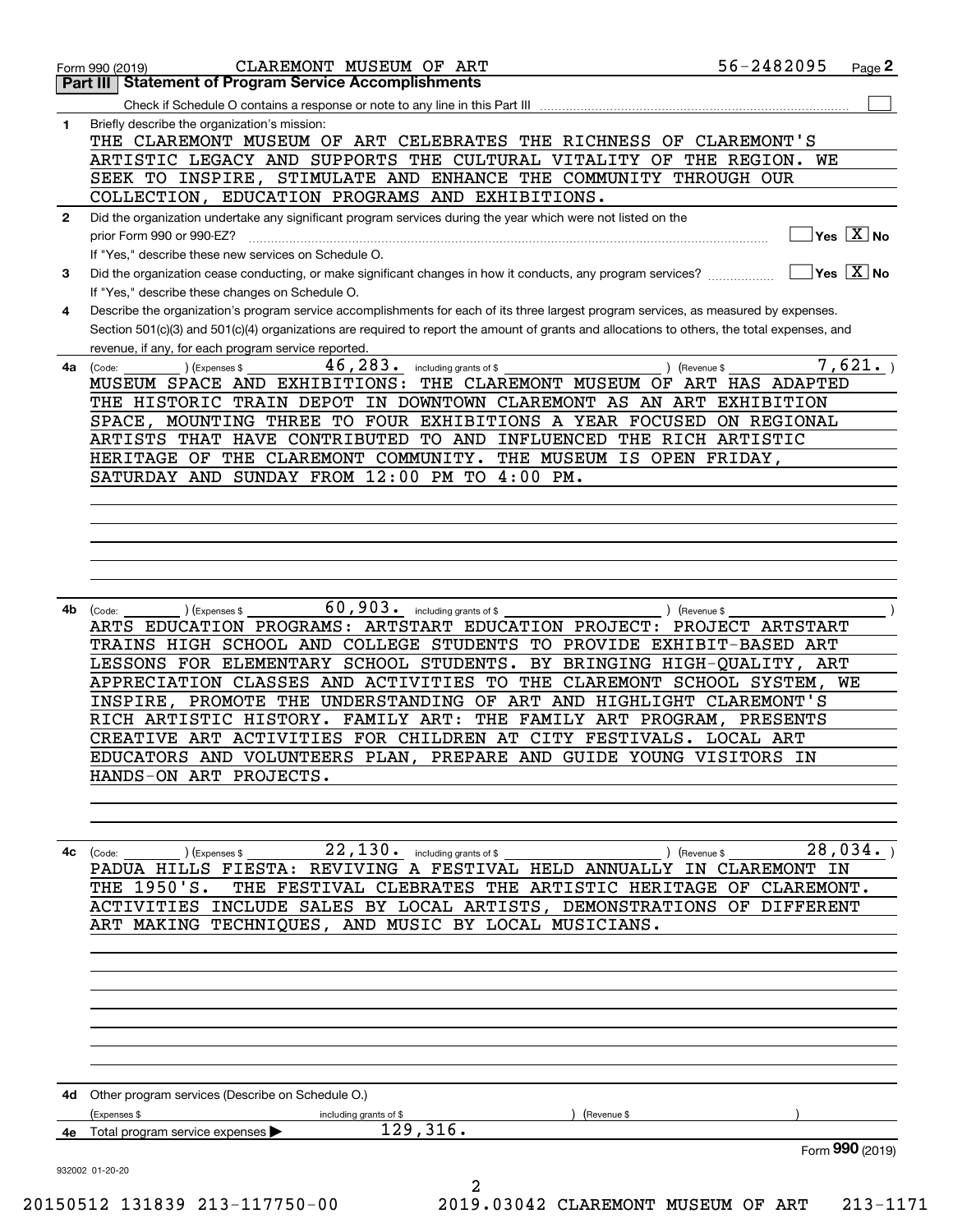| Form 990 (2019) |  |  |
|-----------------|--|--|

|     |                                                                                                                                  |                 | Yes                     | No              |
|-----|----------------------------------------------------------------------------------------------------------------------------------|-----------------|-------------------------|-----------------|
| 1.  | Is the organization described in section $501(c)(3)$ or $4947(a)(1)$ (other than a private foundation)?                          |                 |                         |                 |
|     |                                                                                                                                  | 1.              | X                       |                 |
| 2   |                                                                                                                                  | $\overline{2}$  | $\overline{\mathbf{x}}$ |                 |
| 3   | Did the organization engage in direct or indirect political campaign activities on behalf of or in opposition to candidates for  |                 |                         |                 |
|     |                                                                                                                                  | 3               |                         | х               |
| 4   | Section 501(c)(3) organizations. Did the organization engage in lobbying activities, or have a section 501(h) election in effect |                 |                         |                 |
|     |                                                                                                                                  | 4               |                         | x               |
| 5   | Is the organization a section 501(c)(4), 501(c)(5), or 501(c)(6) organization that receives membership dues, assessments, or     |                 |                         |                 |
|     |                                                                                                                                  | 5               |                         | x               |
| 6   | Did the organization maintain any donor advised funds or any similar funds or accounts for which donors have the right to        |                 |                         |                 |
|     | provide advice on the distribution or investment of amounts in such funds or accounts? If "Yes," complete Schedule D, Part I     | 6               |                         | x               |
| 7   | Did the organization receive or hold a conservation easement, including easements to preserve open space,                        |                 |                         |                 |
|     |                                                                                                                                  | $\overline{7}$  |                         | x               |
| 8   | Did the organization maintain collections of works of art, historical treasures, or other similar assets? If "Yes," complete     |                 |                         |                 |
|     |                                                                                                                                  | 8               | X                       |                 |
| 9   | Did the organization report an amount in Part X, line 21, for escrow or custodial account liability, serve as a custodian for    |                 |                         |                 |
|     | amounts not listed in Part X; or provide credit counseling, debt management, credit repair, or debt negotiation services?        |                 |                         |                 |
|     |                                                                                                                                  | 9               |                         | х               |
| 10  | Did the organization, directly or through a related organization, hold assets in donor-restricted endowments                     |                 |                         | x               |
|     |                                                                                                                                  | 10              |                         |                 |
| 11  | If the organization's answer to any of the following questions is "Yes," then complete Schedule D, Parts VI, VII, VIII, IX, or X |                 |                         |                 |
|     | as applicable.                                                                                                                   |                 |                         |                 |
|     | a Did the organization report an amount for land, buildings, and equipment in Part X, line 10? If "Yes," complete Schedule D,    |                 | X                       |                 |
|     |                                                                                                                                  | 11a             |                         |                 |
|     | b Did the organization report an amount for investments - other securities in Part X, line 12, that is 5% or more of its total   | 11 <sub>b</sub> |                         | х               |
|     |                                                                                                                                  |                 |                         |                 |
|     | c Did the organization report an amount for investments - program related in Part X, line 13, that is 5% or more of its total    | 11c             |                         | х               |
|     | d Did the organization report an amount for other assets in Part X, line 15, that is 5% or more of its total assets reported in  |                 |                         |                 |
|     |                                                                                                                                  | 11d             |                         | x               |
|     | e Did the organization report an amount for other liabilities in Part X, line 25? If "Yes," complete Schedule D, Part X          | 11e             |                         | $\mathbf X$     |
|     | Did the organization's separate or consolidated financial statements for the tax year include a footnote that addresses          |                 |                         |                 |
|     | the organization's liability for uncertain tax positions under FIN 48 (ASC 740)? If "Yes," complete Schedule D, Part X           | 11f             | X                       |                 |
|     | 12a Did the organization obtain separate, independent audited financial statements for the tax year? If "Yes," complete          |                 |                         |                 |
|     |                                                                                                                                  | 12a             | X                       |                 |
|     | b Was the organization included in consolidated, independent audited financial statements for the tax year?                      |                 |                         |                 |
|     | If "Yes," and if the organization answered "No" to line 12a, then completing Schedule D, Parts XI and XII is optional            | 12b             |                         | ᅀ               |
| 13  |                                                                                                                                  | 13              |                         | $\mathbf X$     |
| 14a | Did the organization maintain an office, employees, or agents outside of the United States?                                      | 14a             |                         | X               |
|     | <b>b</b> Did the organization have aggregate revenues or expenses of more than \$10,000 from grantmaking, fundraising, business, |                 |                         |                 |
|     | investment, and program service activities outside the United States, or aggregate foreign investments valued at \$100,000       |                 |                         |                 |
|     |                                                                                                                                  | 14b             |                         | x               |
| 15  | Did the organization report on Part IX, column (A), line 3, more than \$5,000 of grants or other assistance to or for any        |                 |                         |                 |
|     |                                                                                                                                  | 15              |                         | x               |
| 16  | Did the organization report on Part IX, column (A), line 3, more than \$5,000 of aggregate grants or other assistance to         |                 |                         |                 |
|     |                                                                                                                                  | 16              |                         | x               |
| 17  | Did the organization report a total of more than \$15,000 of expenses for professional fundraising services on Part IX,          |                 |                         |                 |
|     |                                                                                                                                  | 17              |                         | x               |
| 18  | Did the organization report more than \$15,000 total of fundraising event gross income and contributions on Part VIII, lines     |                 |                         |                 |
|     |                                                                                                                                  | 18              | х                       |                 |
| 19  | Did the organization report more than \$15,000 of gross income from gaming activities on Part VIII, line 9a? If "Yes."           |                 |                         |                 |
|     |                                                                                                                                  | 19              |                         | X.              |
|     |                                                                                                                                  | 20a             |                         | $\mathbf x$     |
|     | b If "Yes" to line 20a, did the organization attach a copy of its audited financial statements to this return?                   | 20 <sub>b</sub> |                         |                 |
| 21  | Did the organization report more than \$5,000 of grants or other assistance to any domestic organization or                      |                 |                         |                 |
|     |                                                                                                                                  | 21              |                         | x               |
|     | 932003 01-20-20<br>ર                                                                                                             |                 |                         | Form 990 (2019) |

3

932003 01-20-20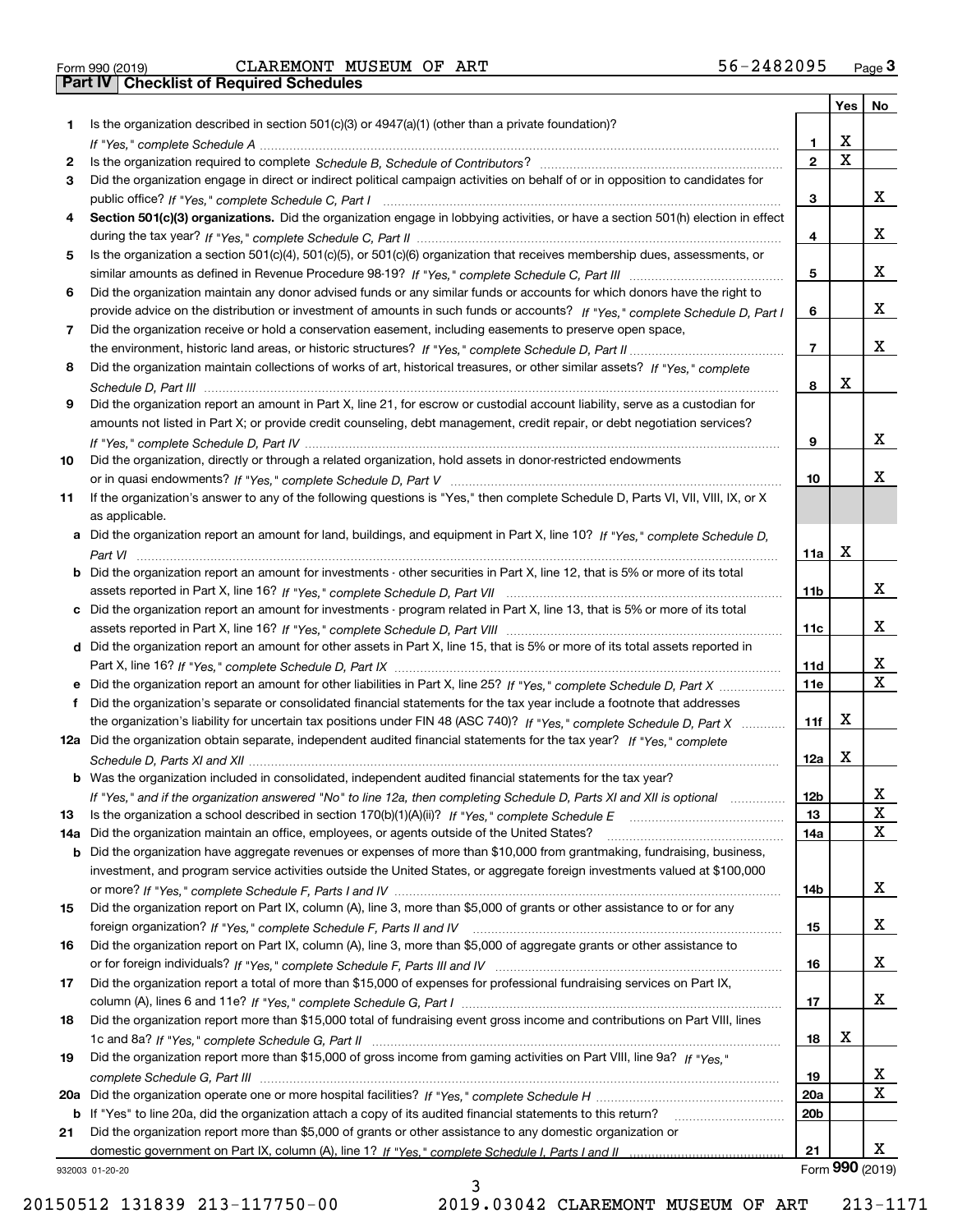*(continued)*

|               | Did the organization answer "Yes" to Part VII, Section A, line 3, 4, or 5 about compensation of the organization's current<br>and former officers, directors, trustees, key employees, and highest compensated employees? If "Yes," complete |                 |            |                 |
|---------------|----------------------------------------------------------------------------------------------------------------------------------------------------------------------------------------------------------------------------------------------|-----------------|------------|-----------------|
|               |                                                                                                                                                                                                                                              |                 |            | x               |
|               |                                                                                                                                                                                                                                              | 23              |            |                 |
|               | 24a Did the organization have a tax-exempt bond issue with an outstanding principal amount of more than \$100,000 as of the                                                                                                                  |                 |            |                 |
|               | last day of the year, that was issued after December 31, 2002? If "Yes," answer lines 24b through 24d and complete                                                                                                                           |                 |            |                 |
|               |                                                                                                                                                                                                                                              | 24a             |            | x               |
|               | <b>b</b> Did the organization invest any proceeds of tax-exempt bonds beyond a temporary period exception?                                                                                                                                   | 24b             |            |                 |
|               | c Did the organization maintain an escrow account other than a refunding escrow at any time during the year to defease                                                                                                                       |                 |            |                 |
|               |                                                                                                                                                                                                                                              | 24c<br>24d      |            |                 |
|               | 25a Section 501(c)(3), 501(c)(4), and 501(c)(29) organizations. Did the organization engage in an excess benefit                                                                                                                             |                 |            |                 |
|               |                                                                                                                                                                                                                                              | 25a             |            | x               |
|               | b Is the organization aware that it engaged in an excess benefit transaction with a disqualified person in a prior year, and                                                                                                                 |                 |            |                 |
|               | that the transaction has not been reported on any of the organization's prior Forms 990 or 990-EZ? If "Yes," complete                                                                                                                        |                 |            |                 |
|               | Schedule L. Part I                                                                                                                                                                                                                           | 25b             |            | x               |
| 26            | Did the organization report any amount on Part X, line 5 or 22, for receivables from or payables to any current                                                                                                                              |                 |            |                 |
|               | or former officer, director, trustee, key employee, creator or founder, substantial contributor, or 35%                                                                                                                                      |                 |            |                 |
|               |                                                                                                                                                                                                                                              | 26              |            | x               |
| 27            | Did the organization provide a grant or other assistance to any current or former officer, director, trustee, key employee,                                                                                                                  |                 |            |                 |
|               | creator or founder, substantial contributor or employee thereof, a grant selection committee member, or to a 35% controlled                                                                                                                  |                 |            |                 |
|               | entity (including an employee thereof) or family member of any of these persons? If "Yes," complete Schedule L, Part III                                                                                                                     | 27              |            | х               |
| 28            | Was the organization a party to a business transaction with one of the following parties (see Schedule L, Part IV                                                                                                                            |                 |            |                 |
|               | instructions, for applicable filing thresholds, conditions, and exceptions):                                                                                                                                                                 |                 |            |                 |
|               | a A current or former officer, director, trustee, key employee, creator or founder, or substantial contributor? If                                                                                                                           |                 |            |                 |
|               |                                                                                                                                                                                                                                              | 28a             |            | x               |
|               |                                                                                                                                                                                                                                              | 28 <sub>b</sub> |            | X               |
|               | c A 35% controlled entity of one or more individuals and/or organizations described in lines 28a or 28b? If                                                                                                                                  |                 |            | х               |
|               |                                                                                                                                                                                                                                              | 28c<br>29       | X          |                 |
| 29<br>30      |                                                                                                                                                                                                                                              |                 |            |                 |
|               | Did the organization receive contributions of art, historical treasures, or other similar assets, or qualified conservation                                                                                                                  | 30              |            | x               |
| 31            | Did the organization liquidate, terminate, or dissolve and cease operations? If "Yes," complete Schedule N, Part I                                                                                                                           | 31              |            | $\mathbf x$     |
| 32            | Did the organization sell, exchange, dispose of, or transfer more than 25% of its net assets? If "Yes." complete                                                                                                                             |                 |            |                 |
|               | Schedule N, Part II                                                                                                                                                                                                                          | 32              |            | х               |
| 33            | Did the organization own 100% of an entity disregarded as separate from the organization under Regulations                                                                                                                                   |                 |            |                 |
|               |                                                                                                                                                                                                                                              | 33              |            | х               |
| 34            | Was the organization related to any tax-exempt or taxable entity? If "Yes," complete Schedule R, Part II, III, or IV, and                                                                                                                    |                 |            |                 |
|               |                                                                                                                                                                                                                                              | 34              |            | X               |
|               | 35a Did the organization have a controlled entity within the meaning of section 512(b)(13)?                                                                                                                                                  | 35a             |            | X               |
|               | b If "Yes" to line 35a, did the organization receive any payment from or engage in any transaction with a controlled entity                                                                                                                  |                 |            |                 |
|               |                                                                                                                                                                                                                                              | 35b             |            |                 |
| 36            | Section 501(c)(3) organizations. Did the organization make any transfers to an exempt non-charitable related organization?                                                                                                                   |                 |            |                 |
|               |                                                                                                                                                                                                                                              | 36              |            | x               |
| 37            | Did the organization conduct more than 5% of its activities through an entity that is not a related organization                                                                                                                             |                 |            |                 |
|               |                                                                                                                                                                                                                                              | 37              |            | x               |
| 38            | Did the organization complete Schedule O and provide explanations in Schedule O for Part VI, lines 11b and 19?                                                                                                                               |                 | X          |                 |
| <b>Part V</b> | Note: All Form 990 filers are required to complete Schedule O<br><b>Statements Regarding Other IRS Filings and Tax Compliance</b>                                                                                                            | 38              |            |                 |
|               | Check if Schedule O contains a response or note to any line in this Part V                                                                                                                                                                   |                 |            |                 |
|               |                                                                                                                                                                                                                                              |                 | <b>Yes</b> | No              |
|               | Ü<br><b>1a</b> Enter the number reported in Box 3 of Form 1096. Enter -0- if not applicable <i>manumumumum</i><br>1a                                                                                                                         |                 |            |                 |
|               | $\Omega$<br>1b                                                                                                                                                                                                                               |                 |            |                 |
|               |                                                                                                                                                                                                                                              |                 |            |                 |
|               |                                                                                                                                                                                                                                              |                 |            |                 |
|               | c Did the organization comply with backup withholding rules for reportable payments to vendors and reportable gaming                                                                                                                         | 1c              |            |                 |
|               | (gambling) winnings to prize winners?<br>932004 01-20-20                                                                                                                                                                                     |                 |            | Form 990 (2019) |

 <sup>20150512 131839 213-117750-00 2019.03042</sup> CLAREMONT MUSEUM OF ART 213-1171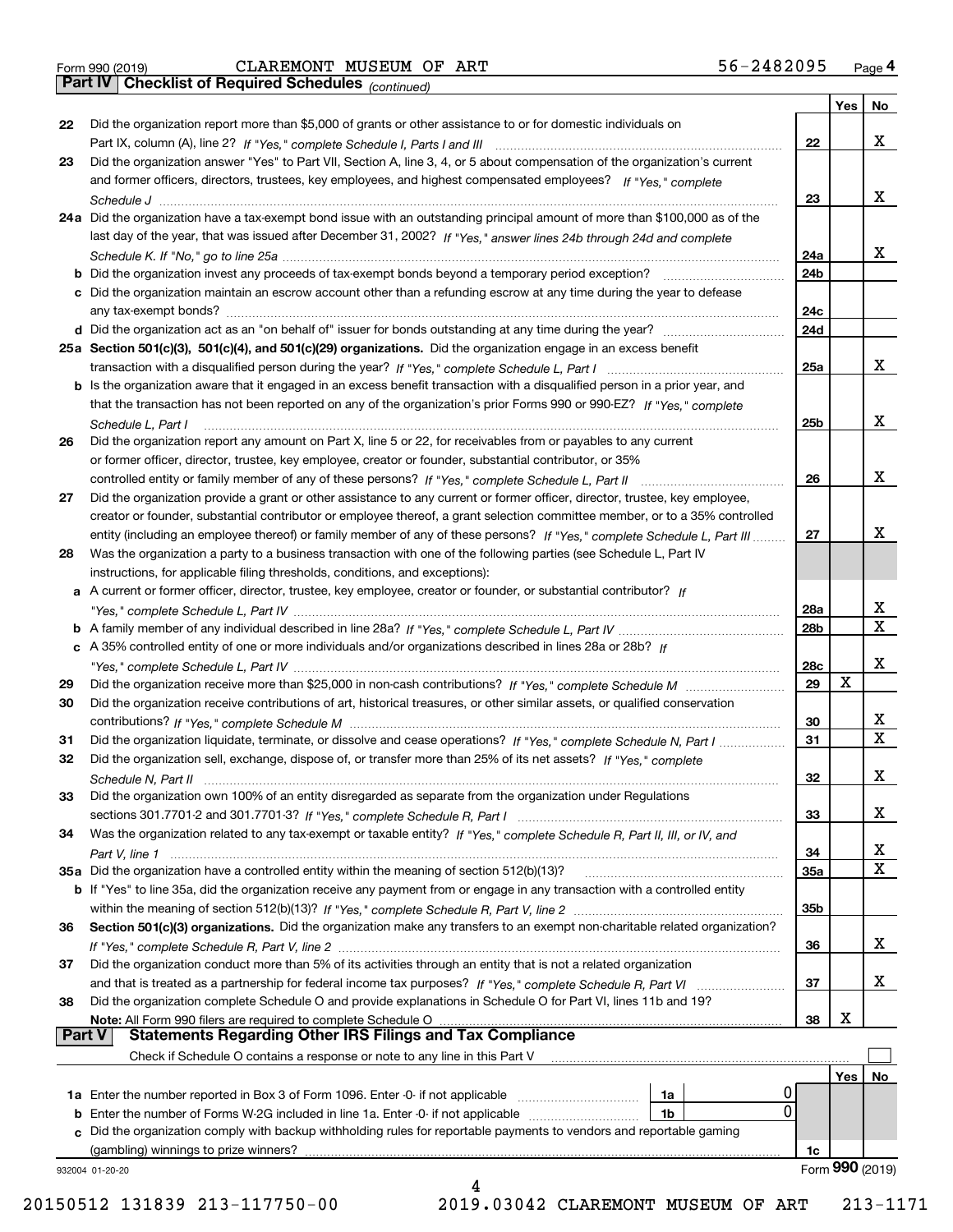| <b>Part V</b> | 56-2482095<br>CLAREMONT MUSEUM OF ART<br>Form 990 (2019)<br>Statements Regarding Other IRS Filings and Tax Compliance (continued)                                                                |                |     | Page 5                      |  |  |  |
|---------------|--------------------------------------------------------------------------------------------------------------------------------------------------------------------------------------------------|----------------|-----|-----------------------------|--|--|--|
|               |                                                                                                                                                                                                  |                |     |                             |  |  |  |
|               |                                                                                                                                                                                                  |                | Yes | No                          |  |  |  |
|               | 2a Enter the number of employees reported on Form W-3, Transmittal of Wage and Tax Statements,<br>$\mathbf 0$                                                                                    |                |     |                             |  |  |  |
|               | filed for the calendar year ending with or within the year covered by this return<br>2a                                                                                                          |                |     |                             |  |  |  |
|               | <b>b</b> If at least one is reported on line 2a, did the organization file all required federal employment tax returns?                                                                          | 2 <sub>b</sub> |     |                             |  |  |  |
|               | <b>Note:</b> If the sum of lines 1a and 2a is greater than 250, you may be required to $e$ -file (see instructions) <i>manimummmmmm</i>                                                          |                |     |                             |  |  |  |
|               | 3a Did the organization have unrelated business gross income of \$1,000 or more during the year?                                                                                                 | 3a             |     | x                           |  |  |  |
|               | b If "Yes," has it filed a Form 990-T for this year? If "No" to line 3b, provide an explanation on Schedule O                                                                                    | 3b             |     |                             |  |  |  |
|               | 4a At any time during the calendar year, did the organization have an interest in, or a signature or other authority over, a                                                                     |                |     | х                           |  |  |  |
|               | financial account in a foreign country (such as a bank account, securities account, or other financial account)?                                                                                 | 4a             |     |                             |  |  |  |
|               | <b>b</b> If "Yes," enter the name of the foreign country $\triangleright$<br>See instructions for filing requirements for FinCEN Form 114, Report of Foreign Bank and Financial Accounts (FBAR). |                |     |                             |  |  |  |
|               | 5a Was the organization a party to a prohibited tax shelter transaction at any time during the tax year?                                                                                         | 5a             |     | x                           |  |  |  |
| b             |                                                                                                                                                                                                  | 5 <sub>b</sub> |     | $\mathbf X$                 |  |  |  |
| c             |                                                                                                                                                                                                  | 5 <sub>c</sub> |     |                             |  |  |  |
|               | 6a Does the organization have annual gross receipts that are normally greater than \$100,000, and did the organization solicit                                                                   |                |     |                             |  |  |  |
|               | any contributions that were not tax deductible as charitable contributions?                                                                                                                      | 6a             |     | X.                          |  |  |  |
|               | <b>b</b> If "Yes," did the organization include with every solicitation an express statement that such contributions or gifts                                                                    |                |     |                             |  |  |  |
|               | were not tax deductible?                                                                                                                                                                         | 6b             |     |                             |  |  |  |
| 7             | Organizations that may receive deductible contributions under section 170(c).                                                                                                                    |                |     |                             |  |  |  |
| a             | Did the organization receive a payment in excess of \$75 made partly as a contribution and partly for goods and services provided to the payor?                                                  | 7a             | x   |                             |  |  |  |
| b             | If "Yes," did the organization notify the donor of the value of the goods or services provided?                                                                                                  | 7b             | X   |                             |  |  |  |
| c             | Did the organization sell, exchange, or otherwise dispose of tangible personal property for which it was required                                                                                |                |     |                             |  |  |  |
|               | to file Form 8282?                                                                                                                                                                               | 7c             |     | x                           |  |  |  |
|               | 7d<br>d If "Yes," indicate the number of Forms 8282 filed during the year                                                                                                                        |                |     |                             |  |  |  |
| е             | Did the organization receive any funds, directly or indirectly, to pay premiums on a personal benefit contract?                                                                                  | 7е             |     | X                           |  |  |  |
| Ť.            | Did the organization, during the year, pay premiums, directly or indirectly, on a personal benefit contract?                                                                                     | 7f             |     | $\mathbf x$                 |  |  |  |
| g             | If the organization received a contribution of qualified intellectual property, did the organization file Form 8899 as required?                                                                 | 7 <sub>g</sub> |     |                             |  |  |  |
| h.            | If the organization received a contribution of cars, boats, airplanes, or other vehicles, did the organization file a Form 1098-C?                                                               |                |     |                             |  |  |  |
| 8             | Sponsoring organizations maintaining donor advised funds. Did a donor advised fund maintained by the                                                                                             |                |     |                             |  |  |  |
|               | sponsoring organization have excess business holdings at any time during the year?                                                                                                               |                |     |                             |  |  |  |
| 9             | Sponsoring organizations maintaining donor advised funds.                                                                                                                                        |                |     |                             |  |  |  |
| а             | Did the sponsoring organization make any taxable distributions under section 4966?                                                                                                               | 9а             |     |                             |  |  |  |
| b             | Did the sponsoring organization make a distribution to a donor, donor advisor, or related person?                                                                                                | 9b             |     |                             |  |  |  |
| 10            | Section 501(c)(7) organizations. Enter:                                                                                                                                                          |                |     |                             |  |  |  |
|               | 10a<br>a Initiation fees and capital contributions included on Part VIII, line 12                                                                                                                |                |     |                             |  |  |  |
| b             | 10 <sub>b</sub><br>Gross receipts, included on Form 990, Part VIII, line 12, for public use of club facilities                                                                                   |                |     |                             |  |  |  |
| 11            | Section 501(c)(12) organizations. Enter:                                                                                                                                                         |                |     |                             |  |  |  |
| a             | 11a                                                                                                                                                                                              |                |     |                             |  |  |  |
| b             | Gross income from other sources (Do not net amounts due or paid to other sources against                                                                                                         |                |     |                             |  |  |  |
|               | 11b                                                                                                                                                                                              |                |     |                             |  |  |  |
|               | 12a Section 4947(a)(1) non-exempt charitable trusts. Is the organization filing Form 990 in lieu of Form 1041?                                                                                   | 12a            |     |                             |  |  |  |
| b             | If "Yes," enter the amount of tax-exempt interest received or accrued during the year<br>12 <sub>b</sub>                                                                                         |                |     |                             |  |  |  |
| 13            | Section 501(c)(29) qualified nonprofit health insurance issuers.                                                                                                                                 |                |     |                             |  |  |  |
|               |                                                                                                                                                                                                  | 13a            |     |                             |  |  |  |
|               | Note: See the instructions for additional information the organization must report on Schedule O.                                                                                                |                |     |                             |  |  |  |
|               | <b>b</b> Enter the amount of reserves the organization is required to maintain by the states in which the                                                                                        |                |     |                             |  |  |  |
|               | 13 <sub>b</sub>                                                                                                                                                                                  |                |     |                             |  |  |  |
| c             | 13с                                                                                                                                                                                              |                |     |                             |  |  |  |
| 14a           | Did the organization receive any payments for indoor tanning services during the tax year?                                                                                                       | 14a            |     | X                           |  |  |  |
| b             |                                                                                                                                                                                                  | 14b            |     |                             |  |  |  |
| 15            | Is the organization subject to the section 4960 tax on payment(s) of more than \$1,000,000 in remuneration or                                                                                    | 15             |     | X                           |  |  |  |
|               |                                                                                                                                                                                                  |                |     |                             |  |  |  |
|               | If "Yes," see instructions and file Form 4720, Schedule N.                                                                                                                                       |                |     |                             |  |  |  |
| 16            | Is the organization an educational institution subject to the section 4968 excise tax on net investment income?<br>.                                                                             | 16             |     | х                           |  |  |  |
|               | If "Yes," complete Form 4720, Schedule O.                                                                                                                                                        |                |     | $F_{\text{arm}}$ 990 (2010) |  |  |  |

5

Form (2019) **990**

932005 01-20-20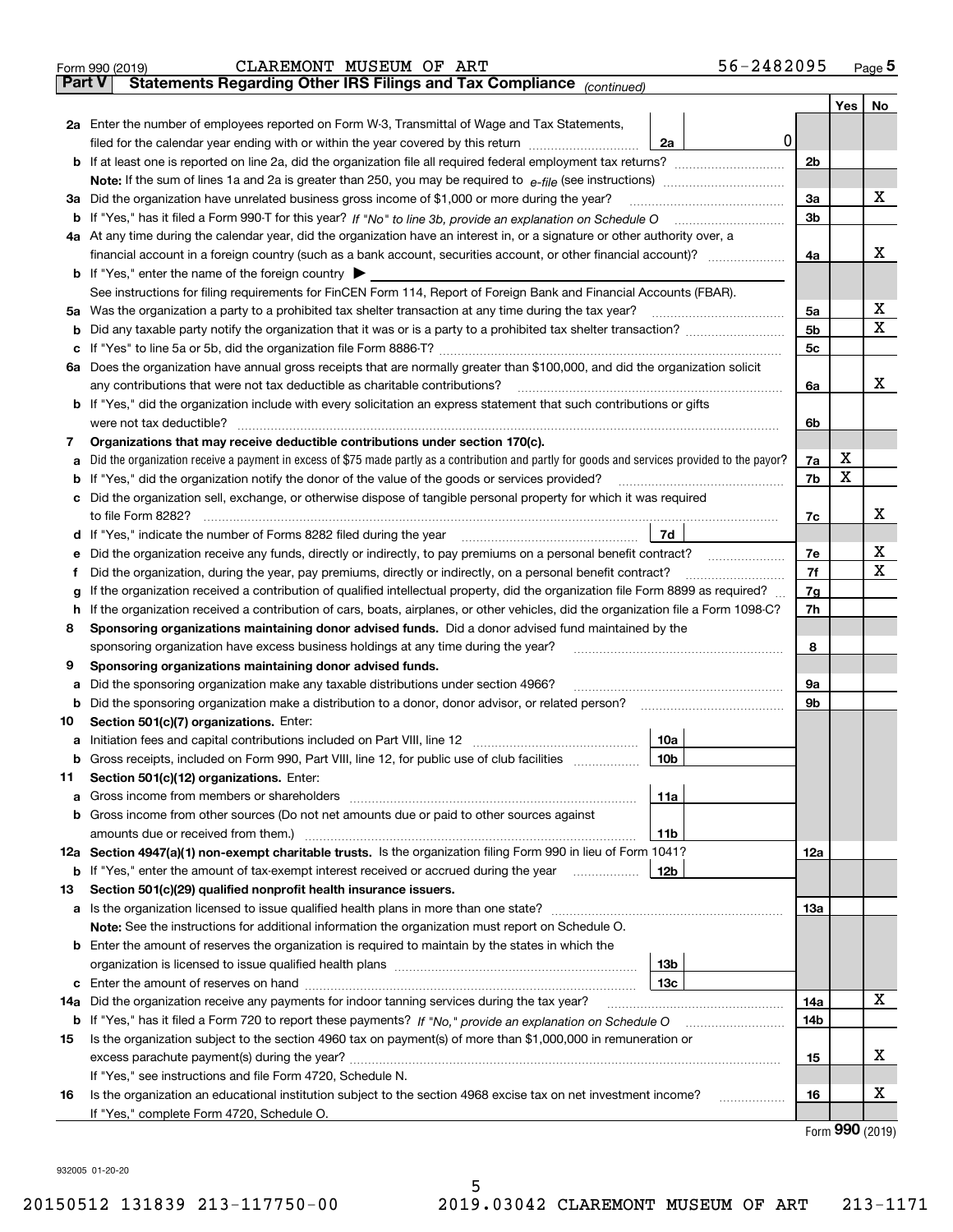| Form 990 (2019) |  |  |
|-----------------|--|--|
|                 |  |  |

### CLAREMONT MUSEUM OF ART 5

| 56-2482095<br>Page I |
|----------------------|
|----------------------|

*For each "Yes" response to lines 2 through 7b below, and for a "No" response to line 8a, 8b, or 10b below, describe the circumstances, processes, or changes on Schedule O. See instructions.* Form 990 (2019) **CLAREMONT MUSEUM OF ART**<br>**Part VI Governance, Management, and Disclosure** For each "Yes" response to lines 2 through 7b below, and for a "No" response

|    | <b>1a</b> Enter the number of voting members of the governing body at the end of the tax year                                                                                                                                  | 1a |  | 10 |                 | Yes <sub>1</sub> | No                      |  |  |
|----|--------------------------------------------------------------------------------------------------------------------------------------------------------------------------------------------------------------------------------|----|--|----|-----------------|------------------|-------------------------|--|--|
|    | If there are material differences in voting rights among members of the governing body, or if the governing                                                                                                                    |    |  |    |                 |                  |                         |  |  |
|    | body delegated broad authority to an executive committee or similar committee, explain on Schedule O.                                                                                                                          |    |  |    |                 |                  |                         |  |  |
| b  | Enter the number of voting members included on line 1a, above, who are independent <i>manumum</i>                                                                                                                              | 1b |  | 10 |                 |                  |                         |  |  |
|    | Did any officer, director, trustee, or key employee have a family relationship or a business relationship with any other                                                                                                       |    |  |    |                 |                  |                         |  |  |
| 2  | officer, director, trustee, or key employee?                                                                                                                                                                                   |    |  |    | $\mathbf{2}$    |                  | X                       |  |  |
|    | Did the organization delegate control over management duties customarily performed by or under the direct supervision                                                                                                          |    |  |    |                 |                  |                         |  |  |
| 3  |                                                                                                                                                                                                                                |    |  |    |                 |                  | $\mathbf{X}$            |  |  |
|    |                                                                                                                                                                                                                                |    |  |    | 3               |                  | $\overline{\textbf{x}}$ |  |  |
| 4  | Did the organization make any significant changes to its governing documents since the prior Form 990 was filed?                                                                                                               |    |  |    | 4               |                  | $\overline{\mathbf{x}}$ |  |  |
| 5  |                                                                                                                                                                                                                                |    |  |    | 5               |                  | $\overline{\mathbf{x}}$ |  |  |
| 6  | Did the organization have members or stockholders?                                                                                                                                                                             |    |  |    | 6               |                  |                         |  |  |
| 7a | Did the organization have members, stockholders, or other persons who had the power to elect or appoint one or                                                                                                                 |    |  |    |                 |                  |                         |  |  |
|    |                                                                                                                                                                                                                                |    |  |    | 7a              |                  | X                       |  |  |
|    | <b>b</b> Are any governance decisions of the organization reserved to (or subject to approval by) members, stockholders, or                                                                                                    |    |  |    |                 |                  |                         |  |  |
|    | persons other than the governing body?                                                                                                                                                                                         |    |  |    | 7b              |                  | X                       |  |  |
| 8  | Did the organization contemporaneously document the meetings held or written actions undertaken during the year by the following:                                                                                              |    |  |    |                 |                  |                         |  |  |
| a  |                                                                                                                                                                                                                                |    |  |    | 8а              | X                |                         |  |  |
|    |                                                                                                                                                                                                                                |    |  |    | 8b              |                  | X                       |  |  |
| 9  | Is there any officer, director, trustee, or key employee listed in Part VII, Section A, who cannot be reached at the                                                                                                           |    |  |    |                 |                  |                         |  |  |
|    |                                                                                                                                                                                                                                |    |  |    | 9               |                  | X                       |  |  |
|    | Section B. Policies (This Section B requests information about policies not required by the Internal Revenue Code.)                                                                                                            |    |  |    |                 |                  |                         |  |  |
|    |                                                                                                                                                                                                                                |    |  |    |                 | Yes              | No                      |  |  |
|    |                                                                                                                                                                                                                                |    |  |    | 10a             |                  | X                       |  |  |
|    | <b>b</b> If "Yes," did the organization have written policies and procedures governing the activities of such chapters, affiliates,                                                                                            |    |  |    |                 |                  |                         |  |  |
|    |                                                                                                                                                                                                                                |    |  |    | 10 <sub>b</sub> |                  |                         |  |  |
|    | 11a Has the organization provided a complete copy of this Form 990 to all members of its governing body before filing the form?                                                                                                |    |  |    | 11a             |                  | $\mathbf X$             |  |  |
|    | <b>b</b> Describe in Schedule O the process, if any, used by the organization to review this Form 990.                                                                                                                         |    |  |    |                 |                  |                         |  |  |
|    |                                                                                                                                                                                                                                |    |  |    | 12a             | X                |                         |  |  |
|    | 12 <sub>b</sub>                                                                                                                                                                                                                |    |  |    |                 | X                |                         |  |  |
|    | c Did the organization regularly and consistently monitor and enforce compliance with the policy? If "Yes," describe                                                                                                           |    |  |    |                 |                  |                         |  |  |
|    | in Schedule O how this was done measured and the control of the control of the state of the control of the control of the control of the control of the control of the control of the control of the control of the control of |    |  |    | 12c             | X                |                         |  |  |
| 13 |                                                                                                                                                                                                                                |    |  |    | 13              |                  | $\mathbf X$             |  |  |
| 14 |                                                                                                                                                                                                                                |    |  |    | 14              |                  | $\mathbf X$             |  |  |
| 15 | Did the process for determining compensation of the following persons include a review and approval by independent                                                                                                             |    |  |    |                 |                  |                         |  |  |
|    | persons, comparability data, and contemporaneous substantiation of the deliberation and decision?                                                                                                                              |    |  |    |                 |                  |                         |  |  |
|    |                                                                                                                                                                                                                                |    |  |    | 15a             |                  | X                       |  |  |
|    |                                                                                                                                                                                                                                |    |  |    | 15b             |                  | $\overline{\mathbf{x}}$ |  |  |
|    | If "Yes" to line 15a or 15b, describe the process in Schedule O (see instructions).                                                                                                                                            |    |  |    |                 |                  |                         |  |  |
|    | 16a Did the organization invest in, contribute assets to, or participate in a joint venture or similar arrangement with a                                                                                                      |    |  |    |                 |                  |                         |  |  |
|    | taxable entity during the year?                                                                                                                                                                                                |    |  |    | 16a             |                  | $\mathbf X$             |  |  |
|    | b If "Yes," did the organization follow a written policy or procedure requiring the organization to evaluate its participation                                                                                                 |    |  |    |                 |                  |                         |  |  |
|    | in joint venture arrangements under applicable federal tax law, and take steps to safeguard the organization's                                                                                                                 |    |  |    |                 |                  |                         |  |  |
|    |                                                                                                                                                                                                                                |    |  |    | 16b             |                  |                         |  |  |
|    | <b>Section C. Disclosure</b>                                                                                                                                                                                                   |    |  |    |                 |                  |                         |  |  |
| 17 | List the states with which a copy of this Form 990 is required to be filed $\blacktriangleright$ CA                                                                                                                            |    |  |    |                 |                  |                         |  |  |
| 18 | Section 6104 requires an organization to make its Forms 1023 (1024 or 1024-A, if applicable), 990, and 990-T (Section 501(c)(3)s only) available                                                                               |    |  |    |                 |                  |                         |  |  |
|    |                                                                                                                                                                                                                                |    |  |    |                 |                  |                         |  |  |
|    | for public inspection. Indicate how you made these available. Check all that apply.                                                                                                                                            |    |  |    |                 |                  |                         |  |  |
|    | $X$ Upon request<br>$X$ Own website<br>Another's website<br>Other (explain on Schedule O)                                                                                                                                      |    |  |    |                 |                  |                         |  |  |
| 19 | Describe on Schedule O whether (and if so, how) the organization made its governing documents, conflict of interest policy, and financial                                                                                      |    |  |    |                 |                  |                         |  |  |
|    | statements available to the public during the tax year.                                                                                                                                                                        |    |  |    |                 |                  |                         |  |  |
| 20 | State the name, address, and telephone number of the person who possesses the organization's books and records                                                                                                                 |    |  |    |                 |                  |                         |  |  |
|    | RAE ROTTMAN - 909-621-3200                                                                                                                                                                                                     |    |  |    |                 |                  |                         |  |  |
|    | 91711<br>P.O. BOX 1136, CLAREMONT, CA                                                                                                                                                                                          |    |  |    |                 | Form 990 (2019)  |                         |  |  |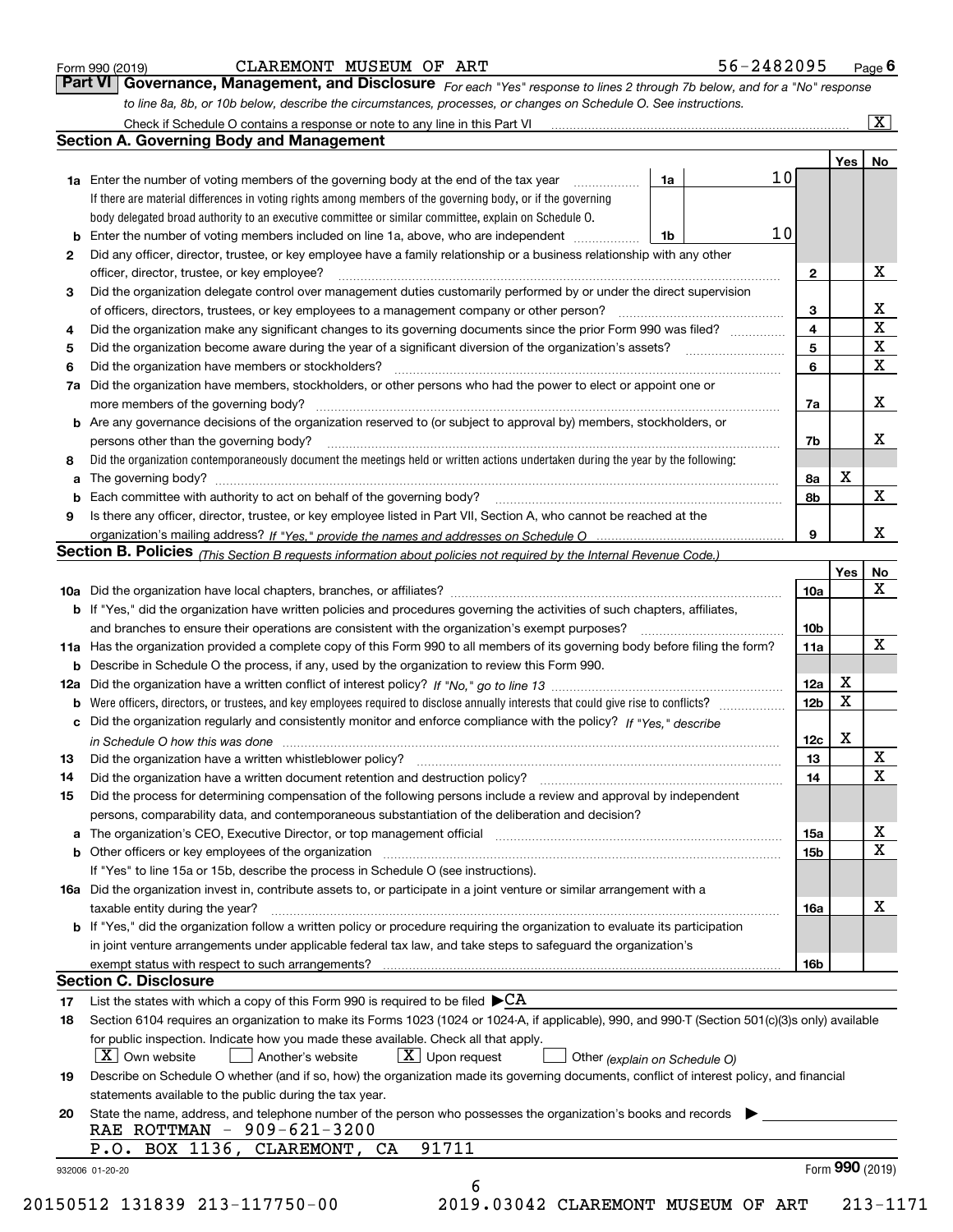$\mathcal{L}^{\text{max}}$ 

# **7Part VII Compensation of Officers, Directors, Trustees, Key Employees, Highest Compensated Employees, and Independent Contractors**

Check if Schedule O contains a response or note to any line in this Part VII

**Section A. Officers, Directors, Trustees, Key Employees, and Highest Compensated Employees**

**1a**  Complete this table for all persons required to be listed. Report compensation for the calendar year ending with or within the organization's tax year. **•** List all of the organization's current officers, directors, trustees (whether individuals or organizations), regardless of amount of compensation.

Enter -0- in columns (D), (E), and (F) if no compensation was paid.

 $\bullet$  List all of the organization's  $\,$ current key employees, if any. See instructions for definition of "key employee."

**•** List the organization's five current highest compensated employees (other than an officer, director, trustee, or key employee) who received reportable compensation (Box 5 of Form W-2 and/or Box 7 of Form 1099-MISC) of more than \$100,000 from the organization and any related organizations.

**•** List all of the organization's former officers, key employees, and highest compensated employees who received more than \$100,000 of reportable compensation from the organization and any related organizations.

**former directors or trustees**  ¥ List all of the organization's that received, in the capacity as a former director or trustee of the organization, more than \$10,000 of reportable compensation from the organization and any related organizations.

See instructions for the order in which to list the persons above.

 $\boxed{\textbf{X}}$  Check this box if neither the organization nor any related organization compensated any current officer, director, or trustee.

| (A)                       | (B)                  | (C)                           |                                                                  | (D)         | (E)          | (F)                             |           |                     |                 |                          |
|---------------------------|----------------------|-------------------------------|------------------------------------------------------------------|-------------|--------------|---------------------------------|-----------|---------------------|-----------------|--------------------------|
| Name and title            | Average              |                               | Position<br>(do not check more than one                          |             | Reportable   | Reportable                      | Estimated |                     |                 |                          |
|                           | hours per            |                               | box, unless person is both an<br>officer and a director/trustee) |             | compensation | compensation                    | amount of |                     |                 |                          |
|                           | week                 |                               |                                                                  |             |              |                                 |           | from                | from related    | other                    |
|                           | (list any            |                               |                                                                  |             |              |                                 |           | the<br>organization | organizations   | compensation             |
|                           | hours for<br>related |                               |                                                                  |             |              |                                 |           | (W-2/1099-MISC)     | (W-2/1099-MISC) | from the<br>organization |
|                           | organizations        |                               |                                                                  |             |              |                                 |           |                     |                 | and related              |
|                           | below                | ndividual trustee or director | nstitutional trustee                                             |             | Key employee |                                 |           |                     |                 | organizations            |
|                           | line)                |                               |                                                                  | Officer     |              | Highest compensated<br>employee | Former    |                     |                 |                          |
| JOE UNIS<br>(1)           | 1.00                 |                               |                                                                  |             |              |                                 |           |                     |                 |                          |
| <b>DIRECTOR</b>           |                      | $\mathbf X$                   |                                                                  |             |              |                                 |           | $0$ .               | 0.              | 0.                       |
| (2)<br><b>MARILYN RAY</b> | 20.00                |                               |                                                                  |             |              |                                 |           |                     |                 |                          |
| <b>DIRECTOR</b>           |                      | $\mathbf x$                   |                                                                  | $\mathbf X$ |              |                                 |           | 0.                  | 0.              | $0_{.}$                  |
| RAE ROTTMAN<br>(3)        | $\overline{22.00}$   |                               |                                                                  |             |              |                                 |           |                     |                 |                          |
| <b>TREASURER</b>          |                      | $\mathbf X$                   |                                                                  | $\mathbf X$ |              |                                 |           | 0.                  | 0.              | $0_{.}$                  |
| SUSAN ALLEN<br>(4)        | 1.00                 |                               |                                                                  |             |              |                                 |           |                     |                 |                          |
| <b>DIRECTOR</b>           |                      | $\mathbf X$                   |                                                                  |             |              |                                 |           | 0.                  | 0.              | $0_{.}$                  |
| ALBA CISNEROS<br>(5)      | 1.00                 |                               |                                                                  |             |              |                                 |           |                     |                 |                          |
| <b>DIRECTOR</b>           |                      | $\mathbf X$                   |                                                                  |             |              |                                 |           | 0.                  | 0.              | $\mathbf 0$ .            |
| (6)<br>BARBARA MUSSELMAN  | 8.00                 |                               |                                                                  |             |              |                                 |           |                     |                 |                          |
| <b>DIRECTOR</b>           |                      | $\mathbf X$                   |                                                                  |             |              |                                 |           | 0.                  | 0.              | $0$ .                    |
| ELAINE TURNER<br>(7)      | 25.00                |                               |                                                                  |             |              |                                 |           |                     |                 |                          |
| PRESIDENT                 |                      | $\mathbf X$                   |                                                                  | $\mathbf X$ |              |                                 |           | 0.                  | 0.              | $\mathbf 0$ .            |
| MARY WEIS<br>(8)          | 15.00                |                               |                                                                  |             |              |                                 |           |                     |                 |                          |
| VICE-PRESIDENT            |                      | $\mathbf X$                   |                                                                  | $\mathbf X$ |              |                                 |           | 0.                  | 0.              | 0.                       |
| (9)<br>RYAN ZIMMERMAN     | 4.00                 |                               |                                                                  |             |              |                                 |           |                     |                 |                          |
| <b>DIRECTOR</b>           |                      | $\mathbf X$                   |                                                                  |             |              |                                 |           | 0.                  | 0.              | $0_{.}$                  |
| (10) SUSAN GUNTNER        | 13.00                |                               |                                                                  |             |              |                                 |           |                     |                 |                          |
| <b>SECRETARY</b>          |                      | $\mathbf X$                   |                                                                  |             |              |                                 |           | $0$ .               | 0.              | 0.                       |
|                           |                      |                               |                                                                  |             |              |                                 |           |                     |                 |                          |
|                           |                      |                               |                                                                  |             |              |                                 |           |                     |                 |                          |
|                           |                      |                               |                                                                  |             |              |                                 |           |                     |                 |                          |
|                           |                      |                               |                                                                  |             |              |                                 |           |                     |                 |                          |
|                           |                      |                               |                                                                  |             |              |                                 |           |                     |                 |                          |
|                           |                      |                               |                                                                  |             |              |                                 |           |                     |                 |                          |
|                           |                      |                               |                                                                  |             |              |                                 |           |                     |                 |                          |
|                           |                      |                               |                                                                  |             |              |                                 |           |                     |                 |                          |
|                           |                      |                               |                                                                  |             |              |                                 |           |                     |                 |                          |
|                           |                      |                               |                                                                  |             |              |                                 |           |                     |                 |                          |
|                           |                      |                               |                                                                  |             |              |                                 |           |                     |                 |                          |
|                           |                      |                               |                                                                  |             |              |                                 |           |                     |                 |                          |
|                           |                      |                               |                                                                  |             |              |                                 |           |                     |                 |                          |
|                           |                      |                               |                                                                  |             |              |                                 |           |                     |                 |                          |

7

932007 01-20-20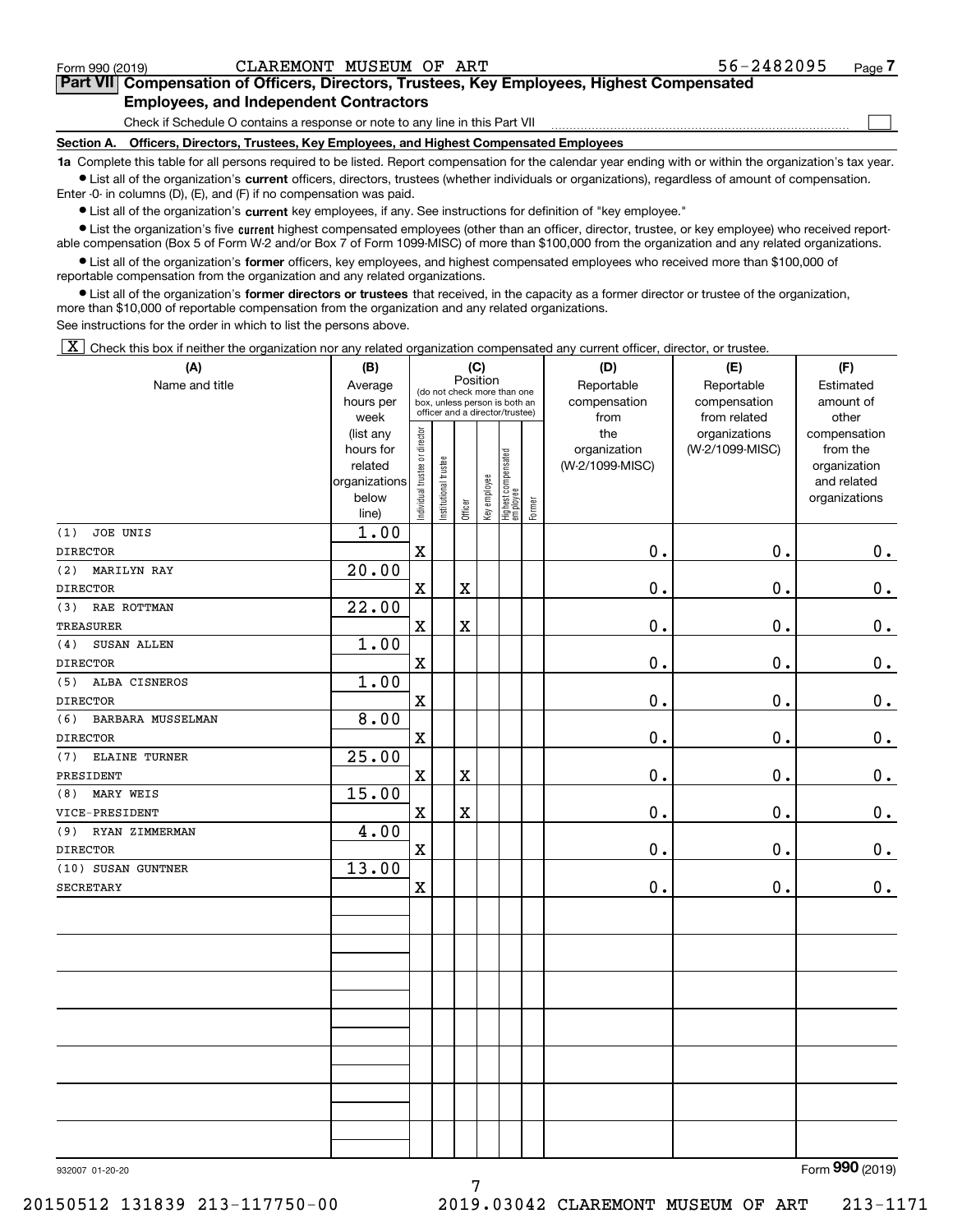|   | CLAREMONT MUSEUM OF ART<br>Form 990 (2019)                                                                                                                                                                                                                                  |                                                                      |                                                                                                 |                       |                 |              |                                   |        |                                           | 56-2482095                                        |                                                 |     |                                                                          | Page 8                                        |
|---|-----------------------------------------------------------------------------------------------------------------------------------------------------------------------------------------------------------------------------------------------------------------------------|----------------------------------------------------------------------|-------------------------------------------------------------------------------------------------|-----------------------|-----------------|--------------|-----------------------------------|--------|-------------------------------------------|---------------------------------------------------|-------------------------------------------------|-----|--------------------------------------------------------------------------|-----------------------------------------------|
|   | <b>Part VII</b><br>Section A. Officers, Directors, Trustees, Key Employees, and Highest Compensated Employees (continued)                                                                                                                                                   |                                                                      |                                                                                                 |                       |                 |              |                                   |        |                                           |                                                   |                                                 |     |                                                                          |                                               |
|   | (A)<br>Name and title                                                                                                                                                                                                                                                       | (B)<br>Average<br>hours per<br>week                                  | (do not check more than one<br>box, unless person is both an<br>officer and a director/trustee) |                       | (C)<br>Position |              |                                   |        | (D)<br>Reportable<br>compensation<br>from | (E)<br>Reportable<br>compensation<br>from related |                                                 |     | (F)<br>Estimated<br>amount of<br>other                                   |                                               |
|   |                                                                                                                                                                                                                                                                             | (list any<br>hours for<br>related<br>organizations<br>below<br>line) | Individual trustee or director                                                                  | Institutional trustee | Officer         | key employee | Highest compensated<br>  employee | Former | the<br>organization<br>(W-2/1099-MISC)    | organizations<br>(W-2/1099-MISC)                  |                                                 |     | compensation<br>from the<br>organization<br>and related<br>organizations |                                               |
|   |                                                                                                                                                                                                                                                                             |                                                                      |                                                                                                 |                       |                 |              |                                   |        |                                           |                                                   |                                                 |     |                                                                          |                                               |
|   |                                                                                                                                                                                                                                                                             |                                                                      |                                                                                                 |                       |                 |              |                                   |        |                                           |                                                   |                                                 |     |                                                                          |                                               |
|   |                                                                                                                                                                                                                                                                             |                                                                      |                                                                                                 |                       |                 |              |                                   |        |                                           |                                                   |                                                 |     |                                                                          |                                               |
|   |                                                                                                                                                                                                                                                                             |                                                                      |                                                                                                 |                       |                 |              |                                   |        |                                           |                                                   |                                                 |     |                                                                          |                                               |
|   |                                                                                                                                                                                                                                                                             |                                                                      |                                                                                                 |                       |                 |              |                                   |        |                                           |                                                   |                                                 |     |                                                                          |                                               |
|   |                                                                                                                                                                                                                                                                             |                                                                      |                                                                                                 |                       |                 |              |                                   |        |                                           |                                                   |                                                 |     |                                                                          |                                               |
|   |                                                                                                                                                                                                                                                                             |                                                                      |                                                                                                 |                       |                 |              |                                   |        |                                           |                                                   |                                                 |     |                                                                          |                                               |
|   |                                                                                                                                                                                                                                                                             |                                                                      |                                                                                                 |                       |                 |              |                                   |        |                                           |                                                   |                                                 |     |                                                                          |                                               |
|   | 1b Subtotal                                                                                                                                                                                                                                                                 |                                                                      |                                                                                                 |                       |                 |              |                                   |        | 0.                                        |                                                   | 0.                                              |     |                                                                          | $0$ .                                         |
|   | c Total from continuation sheets to Part VII, Section A                                                                                                                                                                                                                     |                                                                      |                                                                                                 |                       |                 |              |                                   |        | $\mathbf{0}$ .<br>$\overline{0}$ .        |                                                   | $\overline{0}$ .<br>$\overline{\mathfrak{0}}$ . |     |                                                                          | $\overline{0}$ .<br>$\overline{\mathbf{0}}$ . |
| 2 | Total number of individuals (including but not limited to those listed above) who received more than \$100,000 of reportable<br>compensation from the organization $\blacktriangleright$                                                                                    |                                                                      |                                                                                                 |                       |                 |              |                                   |        |                                           |                                                   |                                                 |     |                                                                          | 0                                             |
|   |                                                                                                                                                                                                                                                                             |                                                                      |                                                                                                 |                       |                 |              |                                   |        |                                           |                                                   |                                                 |     | Yes                                                                      | No                                            |
| з | Did the organization list any former officer, director, trustee, key employee, or highest compensated employee on                                                                                                                                                           |                                                                      |                                                                                                 |                       |                 |              |                                   |        |                                           |                                                   |                                                 |     |                                                                          |                                               |
| 4 | line 1a? If "Yes," complete Schedule J for such individual manufactured contained and the 1a? If "Yes," complete Schedule J for such individual<br>For any individual listed on line 1a, is the sum of reportable compensation and other compensation from the organization |                                                                      |                                                                                                 |                       |                 |              |                                   |        |                                           |                                                   |                                                 | 3   |                                                                          | x                                             |
|   |                                                                                                                                                                                                                                                                             |                                                                      |                                                                                                 |                       |                 |              |                                   |        |                                           |                                                   |                                                 | 4   |                                                                          | х                                             |
| 5 | Did any person listed on line 1a receive or accrue compensation from any unrelated organization or individual for services                                                                                                                                                  |                                                                      |                                                                                                 |                       |                 |              |                                   |        |                                           |                                                   |                                                 | 5   |                                                                          | X                                             |
|   | <b>Section B. Independent Contractors</b>                                                                                                                                                                                                                                   |                                                                      |                                                                                                 |                       |                 |              |                                   |        |                                           |                                                   |                                                 |     |                                                                          |                                               |
| 1 | Complete this table for your five highest compensated independent contractors that received more than \$100,000 of compensation from                                                                                                                                        |                                                                      |                                                                                                 |                       |                 |              |                                   |        |                                           |                                                   |                                                 |     |                                                                          |                                               |
|   | the organization. Report compensation for the calendar year ending with or within the organization's tax year.<br>(A)                                                                                                                                                       |                                                                      |                                                                                                 |                       |                 |              |                                   |        | (B)                                       |                                                   |                                                 | (C) |                                                                          |                                               |
|   | Name and business address                                                                                                                                                                                                                                                   |                                                                      |                                                                                                 | <b>NONE</b>           |                 |              |                                   |        | Description of services                   |                                                   |                                                 |     | Compensation                                                             |                                               |
|   |                                                                                                                                                                                                                                                                             |                                                                      |                                                                                                 |                       |                 |              |                                   |        |                                           |                                                   |                                                 |     |                                                                          |                                               |
|   |                                                                                                                                                                                                                                                                             |                                                                      |                                                                                                 |                       |                 |              |                                   |        |                                           |                                                   |                                                 |     |                                                                          |                                               |
|   |                                                                                                                                                                                                                                                                             |                                                                      |                                                                                                 |                       |                 |              |                                   |        |                                           |                                                   |                                                 |     |                                                                          |                                               |
|   |                                                                                                                                                                                                                                                                             |                                                                      |                                                                                                 |                       |                 |              |                                   |        |                                           |                                                   |                                                 |     |                                                                          |                                               |
| 2 | Total number of independent contractors (including but not limited to those listed above) who received more than<br>\$100,000 of compensation from the organization                                                                                                         |                                                                      |                                                                                                 |                       |                 | 0            |                                   |        |                                           |                                                   |                                                 |     |                                                                          |                                               |
|   |                                                                                                                                                                                                                                                                             |                                                                      |                                                                                                 |                       |                 |              |                                   |        |                                           |                                                   |                                                 |     | Form 990 (2019)                                                          |                                               |

932008 01-20-20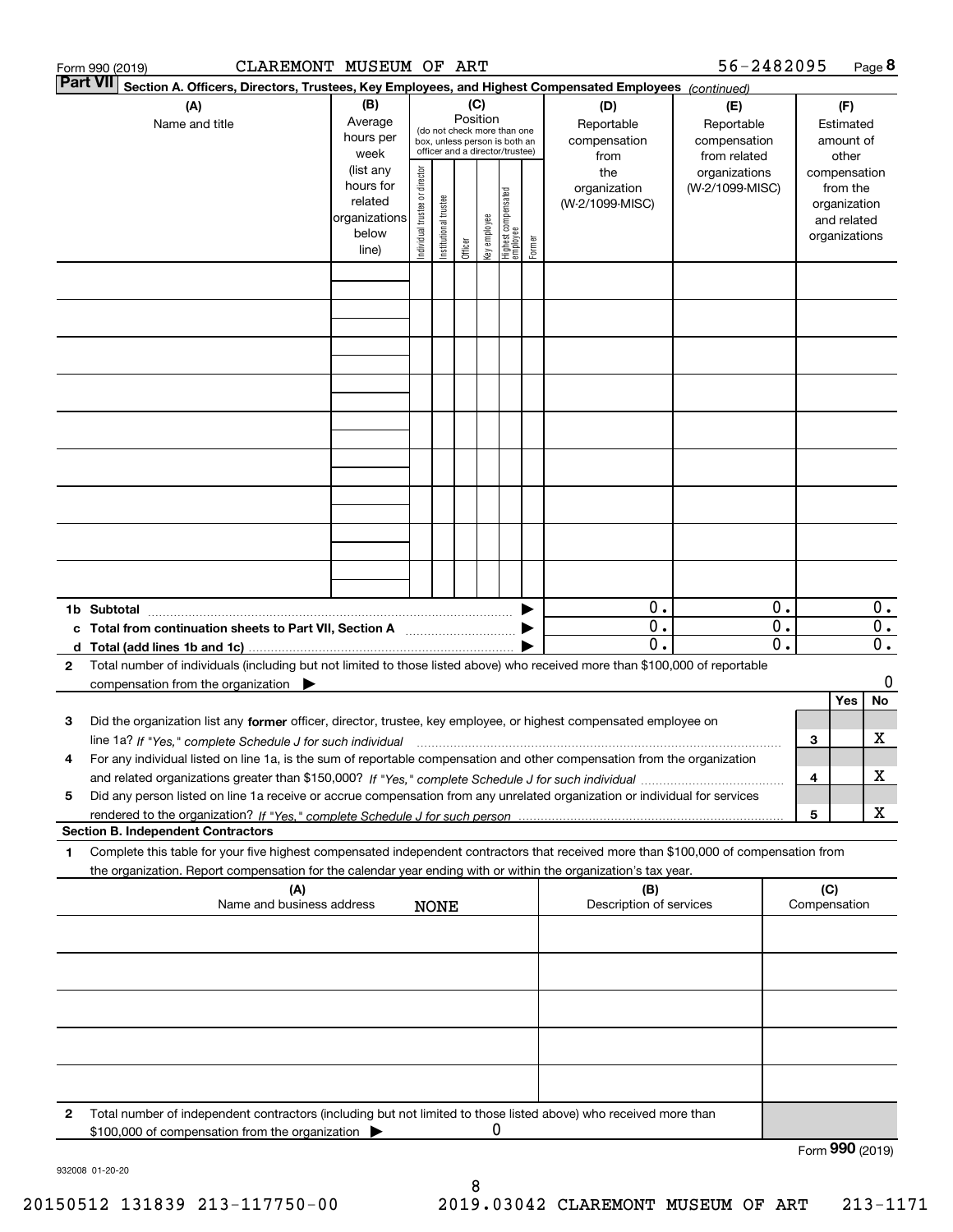|                                                           |      |   | CLAREMONT MUSEUM OF ART<br>Form 990 (2019)                                    |                              |                           |                                                           | 56-2482095                                        | Page 9                                                          |
|-----------------------------------------------------------|------|---|-------------------------------------------------------------------------------|------------------------------|---------------------------|-----------------------------------------------------------|---------------------------------------------------|-----------------------------------------------------------------|
| <b>Part VIII</b>                                          |      |   | <b>Statement of Revenue</b>                                                   |                              |                           |                                                           |                                                   |                                                                 |
|                                                           |      |   | Check if Schedule O contains a response or note to any line in this Part VIII |                              |                           |                                                           |                                                   |                                                                 |
|                                                           |      |   |                                                                               |                              | (A)<br>Total revenue      | $\overline{(B)}$<br>Related or exempt<br>function revenue | $\overline{(C)}$<br>Unrelated<br>business revenue | (D)<br>Revenue excluded<br>from tax under<br>sections 512 - 514 |
|                                                           |      |   | 1a<br>1 a Federated campaigns                                                 |                              |                           |                                                           |                                                   |                                                                 |
|                                                           |      | b | 1 <sub>b</sub><br>Membership dues                                             | <u>31,825.</u>               |                           |                                                           |                                                   |                                                                 |
|                                                           |      | с | 1 <sub>c</sub><br>Fundraising events                                          | 71,532.                      |                           |                                                           |                                                   |                                                                 |
|                                                           |      | d | 1 <sub>d</sub><br>Related organizations<br>$\overline{\phantom{a}}$           |                              |                           |                                                           |                                                   |                                                                 |
|                                                           |      |   | 1e<br>Government grants (contributions)                                       | 25,633.                      |                           |                                                           |                                                   |                                                                 |
|                                                           |      |   | f All other contributions, gifts, grants, and                                 |                              |                           |                                                           |                                                   |                                                                 |
|                                                           |      |   | similar amounts not included above<br>1f                                      | $\frac{52,117.}{9,606.}$     |                           |                                                           |                                                   |                                                                 |
| Contributions, Gifts, Grants<br>and Other Similar Amounts |      |   | $1g$ \$<br>Noncash contributions included in lines 1a-1f                      |                              |                           |                                                           |                                                   |                                                                 |
|                                                           |      |   |                                                                               |                              | 181,107.                  |                                                           |                                                   |                                                                 |
|                                                           |      |   |                                                                               | <b>Business Code</b>         |                           |                                                           |                                                   |                                                                 |
|                                                           |      |   | 2 a PADUA HILLS FIESTA                                                        | 712100                       | $\frac{28,034.7}{7,321.}$ | $\frac{28,034.7}{7,321.}$                                 |                                                   |                                                                 |
|                                                           |      | b | ADMISSIONS                                                                    | 712100                       |                           |                                                           |                                                   |                                                                 |
| Program Service<br>Revenue                                |      | c |                                                                               |                              |                           |                                                           |                                                   |                                                                 |
|                                                           |      | d |                                                                               |                              |                           |                                                           |                                                   |                                                                 |
|                                                           |      | е |                                                                               |                              |                           |                                                           |                                                   |                                                                 |
|                                                           |      |   | All other program service revenue                                             |                              | 35, 355.                  |                                                           |                                                   |                                                                 |
|                                                           | 3    | a | Investment income (including dividends, interest, and                         |                              |                           |                                                           |                                                   |                                                                 |
|                                                           |      |   |                                                                               |                              |                           |                                                           |                                                   |                                                                 |
|                                                           | 4    |   | Income from investment of tax-exempt bond proceeds                            |                              |                           |                                                           |                                                   |                                                                 |
|                                                           | 5    |   |                                                                               |                              |                           |                                                           |                                                   |                                                                 |
|                                                           |      |   | (i) Real                                                                      | (ii) Personal                |                           |                                                           |                                                   |                                                                 |
|                                                           | 6а   |   | 6a<br>Gross rents<br>.                                                        |                              |                           |                                                           |                                                   |                                                                 |
|                                                           |      |   | 6b<br>Less: rental expenses                                                   |                              |                           |                                                           |                                                   |                                                                 |
|                                                           |      |   | 6c<br>Rental income or (loss)                                                 |                              |                           |                                                           |                                                   |                                                                 |
|                                                           |      | d | Net rental income or (loss)                                                   |                              |                           |                                                           |                                                   |                                                                 |
|                                                           |      |   | (i) Securities<br>7 a Gross amount from sales of                              | (ii) Other                   |                           |                                                           |                                                   |                                                                 |
|                                                           |      |   | assets other than inventory<br>7a                                             |                              |                           |                                                           |                                                   |                                                                 |
|                                                           |      |   | <b>b</b> Less: cost or other basis                                            |                              |                           |                                                           |                                                   |                                                                 |
|                                                           |      |   | and sales expenses<br>7b                                                      |                              |                           |                                                           |                                                   |                                                                 |
| enueve                                                    |      |   | 7c<br>c Gain or (loss)                                                        |                              |                           |                                                           |                                                   |                                                                 |
|                                                           |      |   |                                                                               |                              |                           |                                                           |                                                   |                                                                 |
| Other Re                                                  |      |   | 8 a Gross income from fundraising events (not                                 |                              |                           |                                                           |                                                   |                                                                 |
|                                                           |      |   | $71,532.$ of<br>including \$                                                  |                              |                           |                                                           |                                                   |                                                                 |
|                                                           |      |   | contributions reported on line 1c). See                                       |                              |                           |                                                           |                                                   |                                                                 |
|                                                           |      |   |                                                                               | 72,465.<br>8a                |                           |                                                           |                                                   |                                                                 |
|                                                           |      |   | <b>b</b> Less: direct expenses                                                | $\overline{49}$ , 640.<br>8b |                           |                                                           |                                                   |                                                                 |
|                                                           |      |   | c Net income or (loss) from fundraising events                                |                              | 22,825.                   |                                                           |                                                   | 22,825.                                                         |
|                                                           |      |   | 9 a Gross income from gaming activities. See                                  |                              |                           |                                                           |                                                   |                                                                 |
|                                                           |      |   |                                                                               | 9а<br>9 <sub>b</sub>         |                           |                                                           |                                                   |                                                                 |
|                                                           |      |   | c Net income or (loss) from gaming activities                                 |                              |                           |                                                           |                                                   |                                                                 |
|                                                           |      |   | 10 a Gross sales of inventory, less returns                                   |                              |                           |                                                           |                                                   |                                                                 |
|                                                           |      |   |                                                                               | 10a                          |                           |                                                           |                                                   |                                                                 |
|                                                           |      |   | <b>b</b> Less: cost of goods sold                                             | 10 <sub>b</sub>              |                           |                                                           |                                                   |                                                                 |
|                                                           |      |   | c Net income or (loss) from sales of inventory                                |                              |                           |                                                           |                                                   |                                                                 |
|                                                           |      |   |                                                                               | <b>Business Code</b>         |                           |                                                           |                                                   |                                                                 |
|                                                           | 11 a |   | OTHER REVENUE                                                                 | 713990                       | 300.                      | 300.                                                      |                                                   |                                                                 |
| Revenue                                                   |      | b |                                                                               |                              |                           |                                                           |                                                   |                                                                 |
|                                                           |      | c |                                                                               |                              |                           |                                                           |                                                   |                                                                 |
| Miscellaneous                                             |      |   |                                                                               |                              |                           |                                                           |                                                   |                                                                 |
|                                                           |      |   |                                                                               | ▶                            | 300.                      |                                                           |                                                   |                                                                 |
|                                                           | 12   |   |                                                                               |                              | 239,587.                  | 35,655.                                                   | 0.                                                | 22,825.                                                         |
| 932009 01-20-20                                           |      |   |                                                                               |                              |                           |                                                           |                                                   | Form 990 (2019)                                                 |

9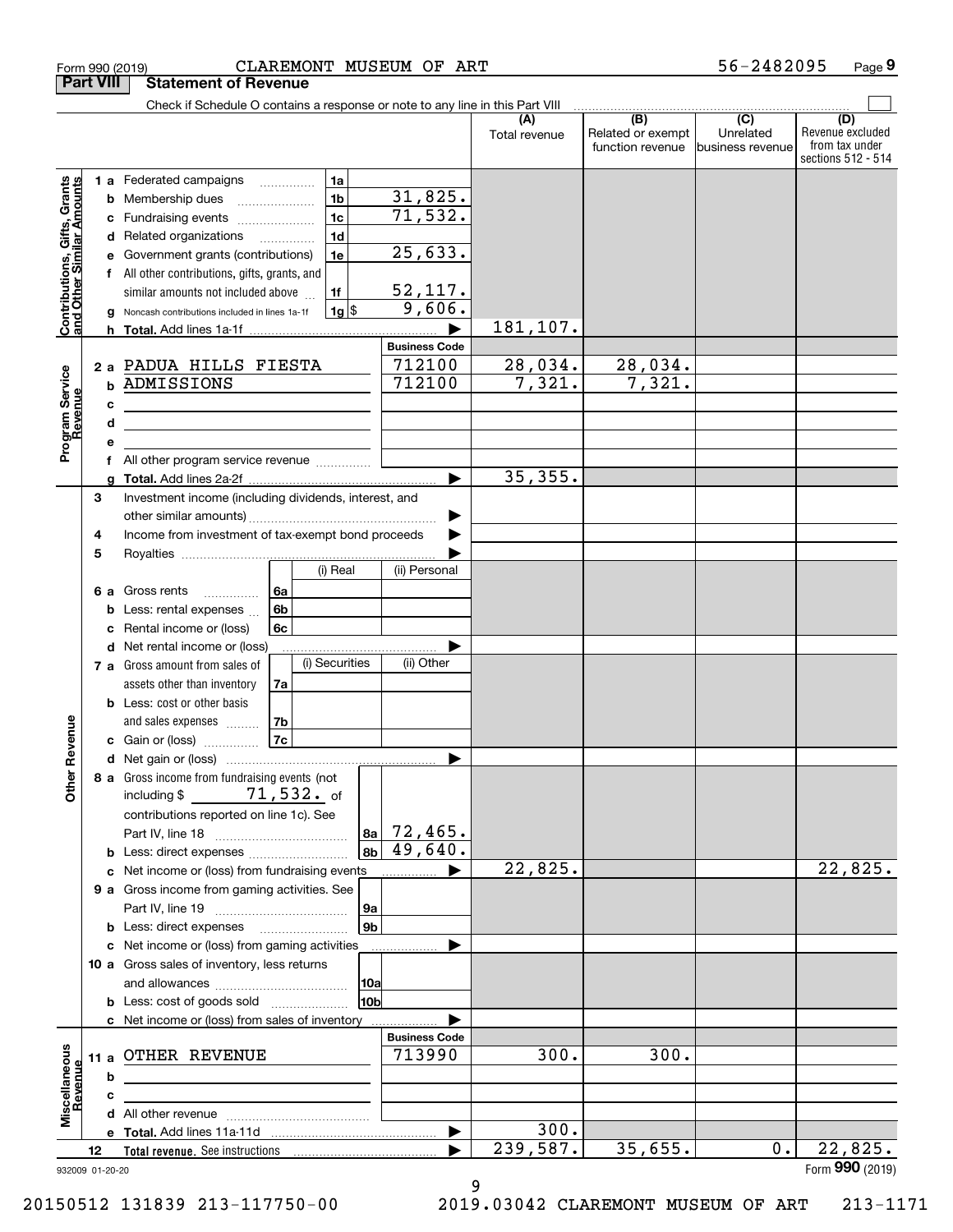|  | Form 990 (2019) |  |
|--|-----------------|--|
|  |                 |  |

Form 990 (2019) C ${\rm LAREMONT}$   ${\rm MUSEUM}$  O ${\rm F}$  ART 56-2482095 <sub>Page</sub> **Part IX Statement of Functional Expenses**

|    | Section 501(c)(3) and 501(c)(4) organizations must complete all columns. All other organizations must complete column (A).                                                                                 |                       |                                    |                                           |                                |
|----|------------------------------------------------------------------------------------------------------------------------------------------------------------------------------------------------------------|-----------------------|------------------------------------|-------------------------------------------|--------------------------------|
|    | Check if Schedule O contains a response or note to any line in this Part IX                                                                                                                                |                       |                                    |                                           | $\overline{\textbf{X}}$        |
|    | Do not include amounts reported on lines 6b,<br>7b, 8b, 9b, and 10b of Part VIII.                                                                                                                          | (A)<br>Total expenses | (B)<br>Program service<br>expenses | (C)<br>Management and<br>general expenses | (D)<br>Fundraising<br>expenses |
| 1. | Grants and other assistance to domestic organizations                                                                                                                                                      |                       |                                    |                                           |                                |
|    | and domestic governments. See Part IV, line 21                                                                                                                                                             |                       |                                    |                                           |                                |
| 2  | Grants and other assistance to domestic                                                                                                                                                                    |                       |                                    |                                           |                                |
|    | individuals. See Part IV, line 22                                                                                                                                                                          |                       |                                    |                                           |                                |
| 3  | Grants and other assistance to foreign                                                                                                                                                                     |                       |                                    |                                           |                                |
|    | organizations, foreign governments, and foreign                                                                                                                                                            |                       |                                    |                                           |                                |
|    | individuals. See Part IV, lines 15 and 16                                                                                                                                                                  |                       |                                    |                                           |                                |
| 4  | Benefits paid to or for members                                                                                                                                                                            |                       |                                    |                                           |                                |
| 5  | Compensation of current officers, directors,                                                                                                                                                               |                       |                                    |                                           |                                |
|    | trustees, and key employees                                                                                                                                                                                |                       |                                    |                                           |                                |
| 6  | Compensation not included above to disqualified                                                                                                                                                            |                       |                                    |                                           |                                |
|    | persons (as defined under section 4958(f)(1)) and                                                                                                                                                          |                       |                                    |                                           |                                |
|    | persons described in section 4958(c)(3)(B)                                                                                                                                                                 |                       |                                    |                                           |                                |
| 7  |                                                                                                                                                                                                            |                       |                                    |                                           |                                |
| 8  | Pension plan accruals and contributions (include                                                                                                                                                           |                       |                                    |                                           |                                |
|    | section 401(k) and 403(b) employer contributions)                                                                                                                                                          |                       |                                    |                                           |                                |
| 9  |                                                                                                                                                                                                            |                       |                                    |                                           |                                |
| 10 |                                                                                                                                                                                                            |                       |                                    |                                           |                                |
| 11 | Fees for services (nonemployees):                                                                                                                                                                          |                       |                                    |                                           |                                |
| a  |                                                                                                                                                                                                            |                       |                                    |                                           |                                |
| b  |                                                                                                                                                                                                            |                       |                                    |                                           |                                |
| c  |                                                                                                                                                                                                            |                       |                                    |                                           |                                |
| d  |                                                                                                                                                                                                            |                       |                                    |                                           |                                |
|    | Professional fundraising services. See Part IV, line 17                                                                                                                                                    |                       |                                    |                                           |                                |
| f  | Investment management fees                                                                                                                                                                                 |                       |                                    |                                           |                                |
| g  | Other. (If line 11g amount exceeds 10% of line 25,                                                                                                                                                         |                       |                                    |                                           |                                |
|    | column (A) amount, list line 11g expenses on Sch O.)                                                                                                                                                       | 96,510.               | 65,997.                            | 30,513.                                   |                                |
| 12 |                                                                                                                                                                                                            | 11,780.               |                                    | 11,780.                                   |                                |
| 13 |                                                                                                                                                                                                            | 9,249.                | 653.                               | 8,596.                                    |                                |
| 14 | Information technology                                                                                                                                                                                     |                       |                                    |                                           |                                |
| 15 |                                                                                                                                                                                                            |                       |                                    |                                           |                                |
| 16 |                                                                                                                                                                                                            | 6,036.                | 6,036.                             |                                           |                                |
| 17 |                                                                                                                                                                                                            |                       |                                    |                                           |                                |
| 18 | Payments of travel or entertainment expenses                                                                                                                                                               |                       |                                    |                                           |                                |
|    | for any federal, state, or local public officials                                                                                                                                                          |                       |                                    |                                           |                                |
| 19 | Conferences, conventions, and meetings                                                                                                                                                                     |                       |                                    |                                           |                                |
| 20 | Interest                                                                                                                                                                                                   |                       |                                    |                                           |                                |
| 21 |                                                                                                                                                                                                            |                       |                                    |                                           |                                |
| 22 | Depreciation, depletion, and amortization                                                                                                                                                                  | 19,627.<br>4,456.     | 19,627.<br>622.                    | 3,834.                                    |                                |
| 23 | Insurance                                                                                                                                                                                                  |                       |                                    |                                           |                                |
| 24 | Other expenses. Itemize expenses not covered<br>above (List miscellaneous expenses on line 24e. If<br>line 24e amount exceeds 10% of line 25, column (A)<br>amount, list line 24e expenses on Schedule O.) |                       |                                    |                                           |                                |
| a  | PROGRAM AND EXHIBITS                                                                                                                                                                                       | 36,381.               | 36,381.                            |                                           |                                |
| b  | OTHER EXPENSES                                                                                                                                                                                             | 1,370.                |                                    | 1,370.                                    |                                |
| с  |                                                                                                                                                                                                            |                       |                                    |                                           |                                |
| d  |                                                                                                                                                                                                            |                       |                                    |                                           |                                |
| е  | All other expenses and the state of the state of the state of the state of the state of the state of the state                                                                                             |                       |                                    |                                           |                                |
| 25 | Total functional expenses. Add lines 1 through 24e                                                                                                                                                         | 185,409.              | 129,316.                           | 56,093.                                   | $\overline{0}$ .               |
| 26 | Joint costs. Complete this line only if the organization                                                                                                                                                   |                       |                                    |                                           |                                |
|    | reported in column (B) joint costs from a combined                                                                                                                                                         |                       |                                    |                                           |                                |
|    | educational campaign and fundraising solicitation.                                                                                                                                                         |                       |                                    |                                           |                                |
|    | Check here $\blacktriangleright$<br>if following SOP 98-2 (ASC 958-720)                                                                                                                                    |                       |                                    |                                           |                                |

10

932010 01-20-20

Form (2019) **990**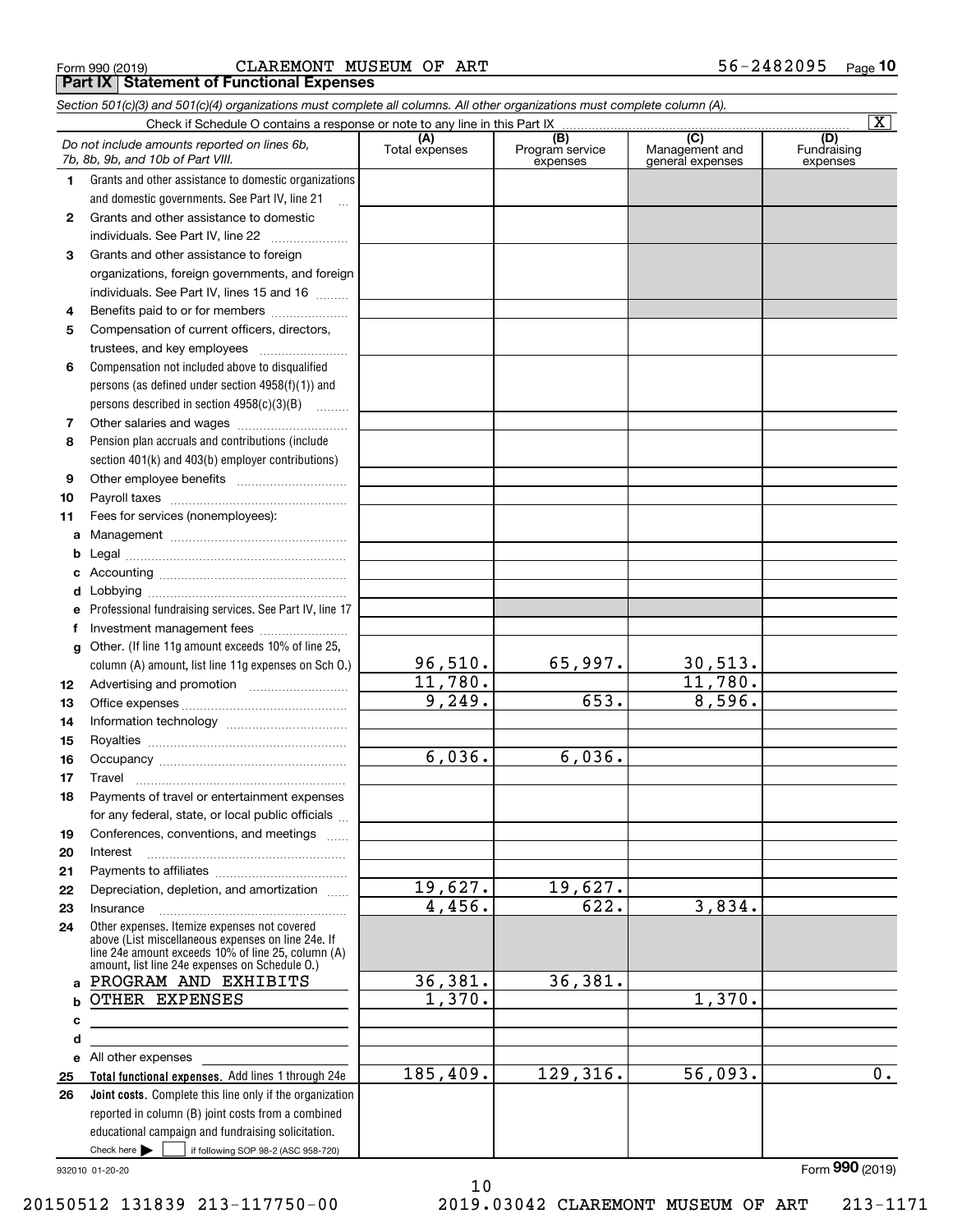| Form 990 (2019)             |  |  |
|-----------------------------|--|--|
| <b>Part X</b> Balance Sheet |  |  |

| Form 990 (2019) |                                                                            | CLAREMONT | MUSEUM | OF | ART |    |  | 56-2482095 | Page <sup>1</sup> |  |
|-----------------|----------------------------------------------------------------------------|-----------|--------|----|-----|----|--|------------|-------------------|--|
| <b>Part X</b>   | <b>Balance Sheet</b>                                                       |           |        |    |     |    |  |            |                   |  |
|                 | Check if Schedule O contains a response or note to any line in this Part X |           |        |    |     |    |  |            |                   |  |
|                 |                                                                            |           |        |    |     | (A |  | (B)        |                   |  |

|                             |    |                                                                                                                                                                                                                                |  |          | (A)<br>Beginning of year |                 | (B)<br>End of year |
|-----------------------------|----|--------------------------------------------------------------------------------------------------------------------------------------------------------------------------------------------------------------------------------|--|----------|--------------------------|-----------------|--------------------|
|                             | 1. | Cash - non-interest-bearing                                                                                                                                                                                                    |  |          | 198,727.                 | 1.              | 256,520.           |
|                             | 2  |                                                                                                                                                                                                                                |  |          |                          | $\mathbf{2}$    |                    |
|                             | з  |                                                                                                                                                                                                                                |  |          | 11,300.                  | 3               | 21,200.            |
|                             | 4  |                                                                                                                                                                                                                                |  |          |                          | 4               |                    |
|                             | 5  | Loans and other receivables from any current or former officer, director,                                                                                                                                                      |  |          |                          |                 |                    |
|                             |    | trustee, key employee, creator or founder, substantial contributor, or 35%                                                                                                                                                     |  |          |                          |                 |                    |
|                             |    | controlled entity or family member of any of these persons                                                                                                                                                                     |  | 5        |                          |                 |                    |
|                             | 6  | Loans and other receivables from other disqualified persons (as defined                                                                                                                                                        |  |          |                          |                 |                    |
|                             |    | under section 4958(f)(1)), and persons described in section 4958(c)(3)(B)                                                                                                                                                      |  | $\ldots$ |                          | 6               |                    |
|                             | 7  |                                                                                                                                                                                                                                |  |          |                          | $\overline{7}$  |                    |
| Assets                      | 8  |                                                                                                                                                                                                                                |  |          | 8                        |                 |                    |
|                             | 9  | Prepaid expenses and deferred charges                                                                                                                                                                                          |  |          |                          | 9               |                    |
|                             |    | 10a Land, buildings, and equipment: cost or other                                                                                                                                                                              |  |          |                          |                 |                    |
|                             |    | basis. Complete Part VI of Schedule D    10a   10a   175, 451.                                                                                                                                                                 |  |          |                          |                 |                    |
|                             |    | <u>10b</u><br><b>b</b> Less: accumulated depreciation                                                                                                                                                                          |  | 57,511.  | 132,667.                 | 10 <sub>c</sub> | 117,940.           |
|                             | 11 |                                                                                                                                                                                                                                |  | 11       |                          |                 |                    |
|                             | 12 |                                                                                                                                                                                                                                |  |          | 12                       |                 |                    |
|                             | 13 | Investments - program-related. See Part IV, line 11                                                                                                                                                                            |  |          |                          | 13              |                    |
|                             | 14 |                                                                                                                                                                                                                                |  |          |                          | 14              |                    |
|                             | 15 |                                                                                                                                                                                                                                |  |          |                          | 15              |                    |
|                             | 16 |                                                                                                                                                                                                                                |  |          | 342,694.                 | 16              | 395,660.           |
|                             | 17 |                                                                                                                                                                                                                                |  |          | 3,668.                   | 17              | 2,456.             |
|                             | 18 |                                                                                                                                                                                                                                |  |          |                          | 18              |                    |
|                             | 19 | Deferred revenue manual contracts and contracts are contracted and contract and contract are contracted and contract are contracted and contract are contracted and contract are contracted and contract are contracted and co |  |          | 19                       |                 |                    |
|                             | 20 |                                                                                                                                                                                                                                |  | 20       |                          |                 |                    |
|                             | 21 | Escrow or custodial account liability. Complete Part IV of Schedule D                                                                                                                                                          |  | 21       |                          |                 |                    |
|                             | 22 | Loans and other payables to any current or former officer, director,                                                                                                                                                           |  |          |                          |                 |                    |
| Liabilities                 |    | trustee, key employee, creator or founder, substantial contributor, or 35%                                                                                                                                                     |  |          |                          |                 |                    |
|                             |    | controlled entity or family member of any of these persons                                                                                                                                                                     |  |          |                          | 22              |                    |
|                             | 23 | Secured mortgages and notes payable to unrelated third parties                                                                                                                                                                 |  |          |                          | 23              |                    |
|                             | 24 |                                                                                                                                                                                                                                |  |          |                          | 24              |                    |
|                             | 25 | Other liabilities (including federal income tax, payables to related third                                                                                                                                                     |  |          |                          |                 |                    |
|                             |    | parties, and other liabilities not included on lines 17-24). Complete Part X                                                                                                                                                   |  |          |                          |                 |                    |
|                             |    | of Schedule D                                                                                                                                                                                                                  |  |          |                          | 25              |                    |
|                             | 26 |                                                                                                                                                                                                                                |  |          | 3,668.                   | 26              | 2,456.             |
|                             |    | Organizations that follow FASB ASC 958, check here $\blacktriangleright \boxed{X}$                                                                                                                                             |  |          |                          |                 |                    |
|                             |    | and complete lines 27, 28, 32, and 33.                                                                                                                                                                                         |  |          |                          |                 |                    |
|                             | 27 | Net assets without donor restrictions                                                                                                                                                                                          |  |          | 327,726.                 | 27              | 347,754.           |
|                             | 28 |                                                                                                                                                                                                                                |  |          | 11,300.                  | 28              | 45,450.            |
|                             |    | Organizations that do not follow FASB ASC 958, check here $\blacktriangleright$                                                                                                                                                |  |          |                          |                 |                    |
|                             |    | and complete lines 29 through 33.                                                                                                                                                                                              |  |          |                          |                 |                    |
|                             | 29 |                                                                                                                                                                                                                                |  |          |                          | 29              |                    |
|                             | 30 | Paid-in or capital surplus, or land, building, or equipment fund                                                                                                                                                               |  |          |                          | 30              |                    |
|                             | 31 | Retained earnings, endowment, accumulated income, or other funds                                                                                                                                                               |  | .        |                          | 31              |                    |
| Net Assets or Fund Balances | 32 |                                                                                                                                                                                                                                |  |          | 339,026.                 | 32              | 393,204.           |
|                             | 33 |                                                                                                                                                                                                                                |  |          | 342,694.                 | 33              | 395,660.           |

Form (2019) **990**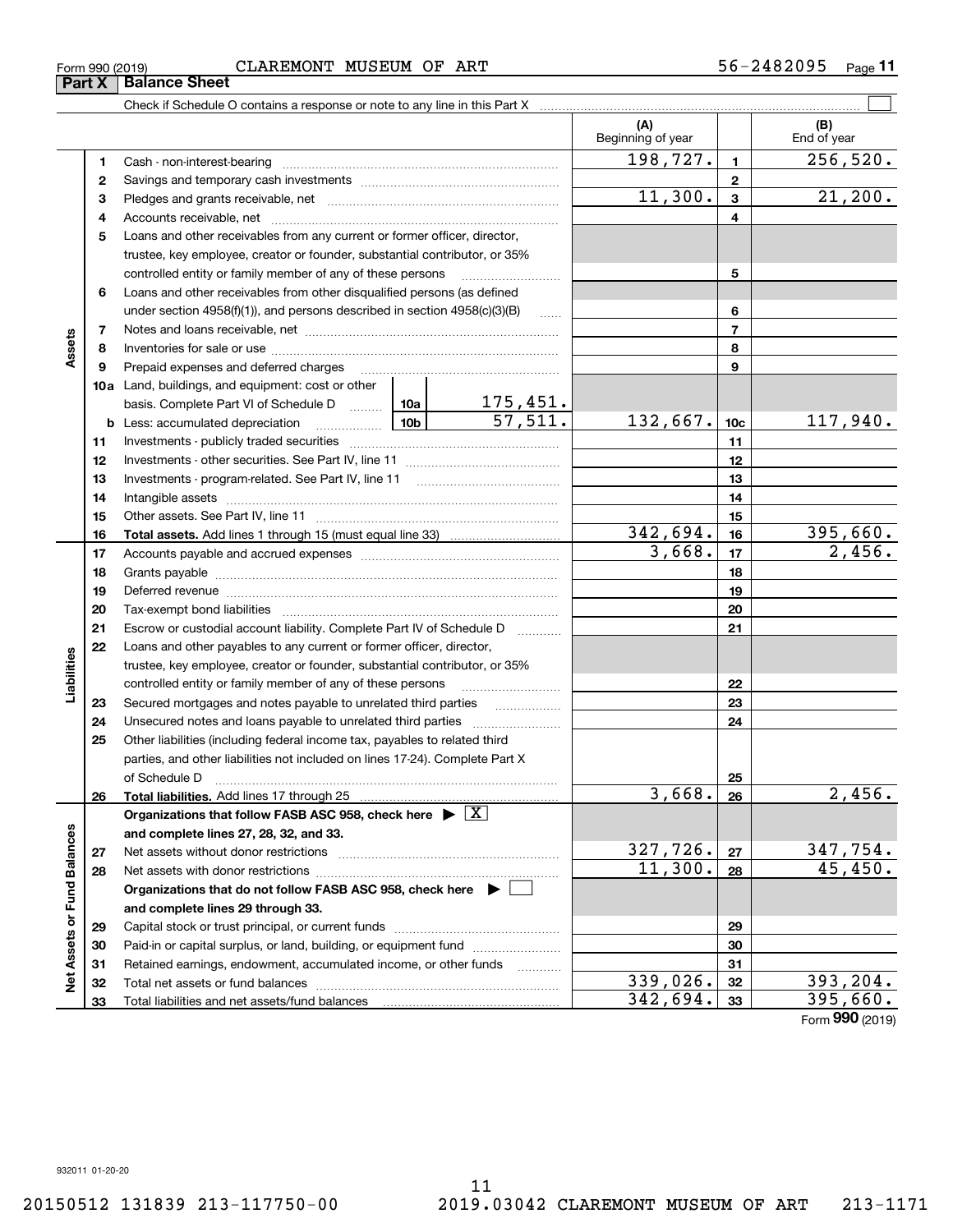|    | CLAREMONT MUSEUM OF ART<br>Form 990 (2019)                                                                                      | 56-2482095     |                |             | Page 12                 |
|----|---------------------------------------------------------------------------------------------------------------------------------|----------------|----------------|-------------|-------------------------|
|    | <b>Reconciliation of Net Assets</b><br>Part XI                                                                                  |                |                |             |                         |
|    |                                                                                                                                 |                |                |             |                         |
|    |                                                                                                                                 |                |                |             |                         |
| 1  |                                                                                                                                 | $\mathbf{1}$   | 239,587.       |             |                         |
| 2  |                                                                                                                                 | $\mathbf{2}$   | 185,409.       |             |                         |
| 3  | Revenue less expenses. Subtract line 2 from line 1                                                                              | 3              |                |             | 54, 178.                |
| 4  |                                                                                                                                 | $\overline{4}$ |                |             | 339,026.                |
| 5  |                                                                                                                                 | 5              |                |             |                         |
| 6  |                                                                                                                                 | 6              |                |             |                         |
| 7  | Investment expenses www.communication.com/www.communication.com/www.communication.com/www.com                                   | $\overline{7}$ |                |             |                         |
| 8  | Prior period adjustments www.communication.communication.com/news/communication.com/news/communication.com/new                  | 8              |                |             |                         |
| 9  | Other changes in net assets or fund balances (explain on Schedule O)                                                            | 9              |                |             | $\overline{0}$ .        |
| 10 | Net assets or fund balances at end of year. Combine lines 3 through 9 (must equal Part X, line 32,                              |                |                |             |                         |
|    |                                                                                                                                 | 10             | 393,204.       |             |                         |
|    | Part XII Financial Statements and Reporting                                                                                     |                |                |             |                         |
|    |                                                                                                                                 |                |                |             | $\overline{\mathbf{x}}$ |
|    |                                                                                                                                 |                |                | <b>Yes</b>  | <b>No</b>               |
| 1  | $\boxed{\mathbf{X}}$ Accrual<br>Accounting method used to prepare the Form 990: <u>[</u> Cash<br>Other                          |                |                |             |                         |
|    | If the organization changed its method of accounting from a prior year or checked "Other," explain in Schedule O.               |                |                |             |                         |
|    | 2a Were the organization's financial statements compiled or reviewed by an independent accountant?                              |                | 2a             |             | х                       |
|    | If "Yes," check a box below to indicate whether the financial statements for the year were compiled or reviewed on a            |                |                |             |                         |
|    | separate basis, consolidated basis, or both:                                                                                    |                |                |             |                         |
|    | Separate basis<br>Consolidated basis<br>Both consolidated and separate basis                                                    |                |                |             |                         |
|    | <b>b</b> Were the organization's financial statements audited by an independent accountant?                                     |                | 2 <sub>b</sub> | $\mathbf X$ |                         |
|    | If "Yes," check a box below to indicate whether the financial statements for the year were audited on a separate basis,         |                |                |             |                         |
|    | consolidated basis, or both:                                                                                                    |                |                |             |                         |
|    | $ \mathbf{X} $ Separate basis<br><b>Consolidated basis</b><br>Both consolidated and separate basis                              |                |                |             |                         |
|    | c If "Yes" to line 2a or 2b, does the organization have a committee that assumes responsibility for oversight of the audit,     |                |                |             |                         |
|    |                                                                                                                                 |                | 2c             | х           |                         |
|    | If the organization changed either its oversight process or selection process during the tax year, explain on Schedule O.       |                |                |             |                         |
|    | 3a As a result of a federal award, was the organization required to undergo an audit or audits as set forth in the Single Audit |                |                |             |                         |
|    |                                                                                                                                 |                | 3a             |             | x                       |
|    | b If "Yes," did the organization undergo the required audit or audits? If the organization did not undergo the required audit   |                |                |             |                         |
|    |                                                                                                                                 |                | 3 <sub>b</sub> | 000         |                         |

Form (2019) **990**

932012 01-20-20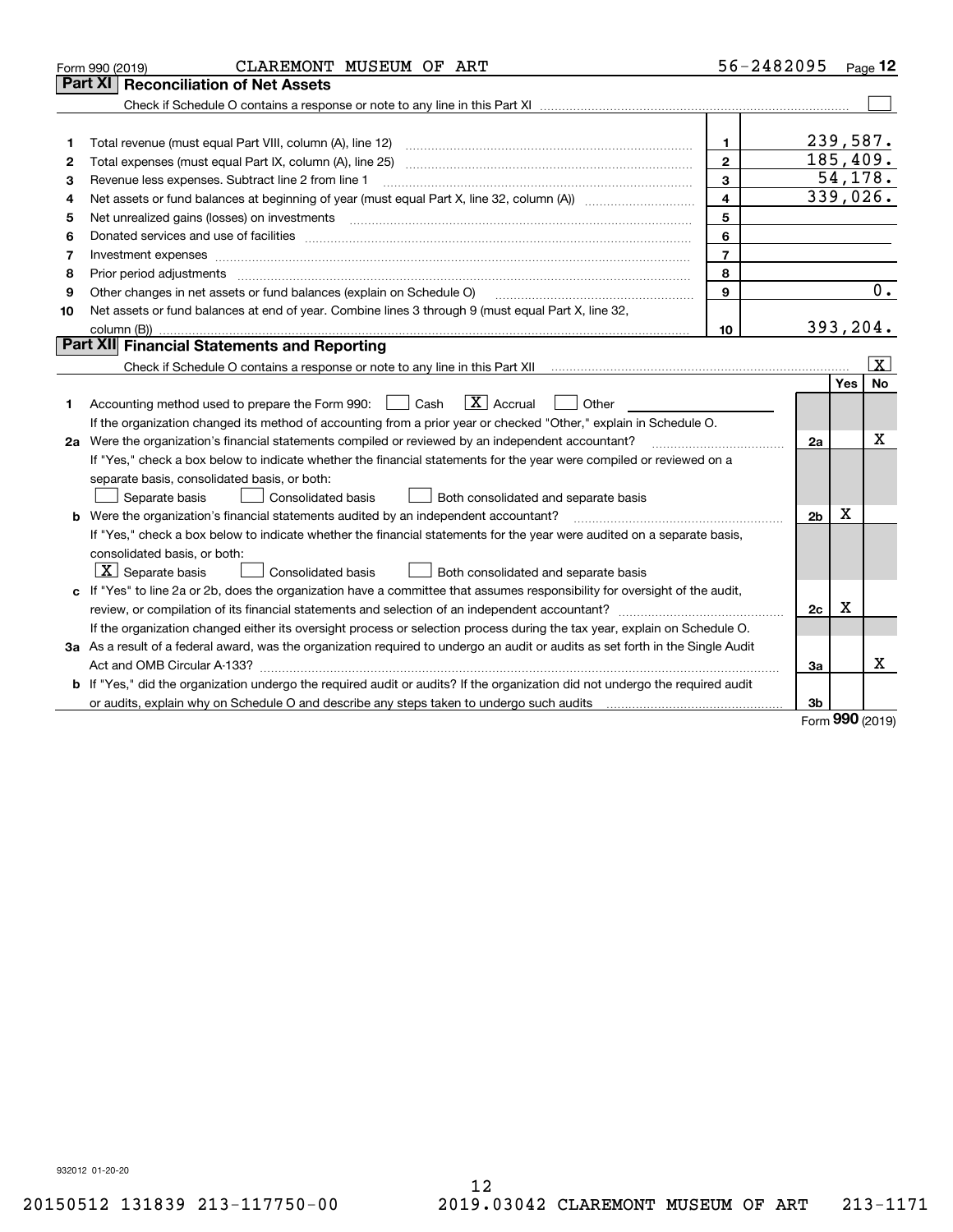| <b>SCHEDULE A</b> |
|-------------------|
|-------------------|

Department of the Treasury Internal Revenue Service

**(Form 990 or 990-EZ)**

# **Public Charity Status and Public Support**

**Complete if the organization is a section 501(c)(3) organization or a section 4947(a)(1) nonexempt charitable trust. | Attach to Form 990 or Form 990-EZ.** 

| ▶ Go to www.irs.gov/Form990 for instructions and the latest information. |
|--------------------------------------------------------------------------|

| OMB No. 1545-0047     |
|-----------------------|
| 2019                  |
| <b>Open to Public</b> |

|  |      | <b>Inspection</b> |  |
|--|------|-------------------|--|
|  | ---- |                   |  |

|              |                     | Name of the organization                                                                                                                                                              |                         |                                                        |                             |                                 |                            | <b>Employer identification number</b> |
|--------------|---------------------|---------------------------------------------------------------------------------------------------------------------------------------------------------------------------------------|-------------------------|--------------------------------------------------------|-----------------------------|---------------------------------|----------------------------|---------------------------------------|
|              |                     |                                                                                                                                                                                       | CLAREMONT MUSEUM OF ART |                                                        |                             |                                 |                            | 56-2482095                            |
|              | <b>Part I</b>       | Reason for Public Charity Status (All organizations must complete this part.) See instructions.                                                                                       |                         |                                                        |                             |                                 |                            |                                       |
|              |                     | The organization is not a private foundation because it is: (For lines 1 through 12, check only one box.)                                                                             |                         |                                                        |                             |                                 |                            |                                       |
| 1            |                     | A church, convention of churches, or association of churches described in section 170(b)(1)(A)(i).                                                                                    |                         |                                                        |                             |                                 |                            |                                       |
| 2            |                     | A school described in section 170(b)(1)(A)(ii). (Attach Schedule E (Form 990 or 990-EZ).)                                                                                             |                         |                                                        |                             |                                 |                            |                                       |
| 3            |                     | A hospital or a cooperative hospital service organization described in section $170(b)(1)(A)(iii)$ .                                                                                  |                         |                                                        |                             |                                 |                            |                                       |
|              |                     | A medical research organization operated in conjunction with a hospital described in section 170(b)(1)(A)(iii). Enter the hospital's name,                                            |                         |                                                        |                             |                                 |                            |                                       |
|              |                     | city, and state:                                                                                                                                                                      |                         |                                                        |                             |                                 |                            |                                       |
| 5            |                     | An organization operated for the benefit of a college or university owned or operated by a governmental unit described in<br>section 170(b)(1)(A)(iv). (Complete Part II.)            |                         |                                                        |                             |                                 |                            |                                       |
| 6            |                     | A federal, state, or local government or governmental unit described in section 170(b)(1)(A)(v).                                                                                      |                         |                                                        |                             |                                 |                            |                                       |
| 7            | $\lfloor x \rfloor$ | An organization that normally receives a substantial part of its support from a governmental unit or from the general public described in                                             |                         |                                                        |                             |                                 |                            |                                       |
|              |                     | section 170(b)(1)(A)(vi). (Complete Part II.)                                                                                                                                         |                         |                                                        |                             |                                 |                            |                                       |
| 8            |                     | A community trust described in section 170(b)(1)(A)(vi). (Complete Part II.)                                                                                                          |                         |                                                        |                             |                                 |                            |                                       |
| 9            |                     | An agricultural research organization described in section 170(b)(1)(A)(ix) operated in conjunction with a land-grant college                                                         |                         |                                                        |                             |                                 |                            |                                       |
|              |                     | or university or a non-land-grant college of agriculture (see instructions). Enter the name, city, and state of the college or                                                        |                         |                                                        |                             |                                 |                            |                                       |
|              |                     | university:                                                                                                                                                                           |                         |                                                        |                             |                                 |                            |                                       |
| 10           |                     | An organization that normally receives: (1) more than 33 1/3% of its support from contributions, membership fees, and gross receipts from                                             |                         |                                                        |                             |                                 |                            |                                       |
|              |                     | activities related to its exempt functions - subject to certain exceptions, and (2) no more than 33 1/3% of its support from gross investment                                         |                         |                                                        |                             |                                 |                            |                                       |
|              |                     | income and unrelated business taxable income (less section 511 tax) from businesses acquired by the organization after June 30, 1975.                                                 |                         |                                                        |                             |                                 |                            |                                       |
|              |                     | See section 509(a)(2). (Complete Part III.)                                                                                                                                           |                         |                                                        |                             |                                 |                            |                                       |
| 11           |                     | An organization organized and operated exclusively to test for public safety. See section 509(a)(4).                                                                                  |                         |                                                        |                             |                                 |                            |                                       |
| 12           |                     | An organization organized and operated exclusively for the benefit of, to perform the functions of, or to carry out the purposes of one or                                            |                         |                                                        |                             |                                 |                            |                                       |
|              |                     | more publicly supported organizations described in section 509(a)(1) or section 509(a)(2). See section 509(a)(3). Check the box in                                                    |                         |                                                        |                             |                                 |                            |                                       |
|              |                     | lines 12a through 12d that describes the type of supporting organization and complete lines 12e, 12f, and 12g.                                                                        |                         |                                                        |                             |                                 |                            |                                       |
|              | a                   | Type I. A supporting organization operated, supervised, or controlled by its supported organization(s), typically by giving                                                           |                         |                                                        |                             |                                 |                            |                                       |
|              |                     | the supported organization(s) the power to regularly appoint or elect a majority of the directors or trustees of the supporting                                                       |                         |                                                        |                             |                                 |                            |                                       |
|              |                     | organization. You must complete Part IV, Sections A and B.                                                                                                                            |                         |                                                        |                             |                                 |                            |                                       |
|              | b                   | Type II. A supporting organization supervised or controlled in connection with its supported organization(s), by having                                                               |                         |                                                        |                             |                                 |                            |                                       |
|              |                     | control or management of the supporting organization vested in the same persons that control or manage the supported<br>organization(s). You must complete Part IV, Sections A and C. |                         |                                                        |                             |                                 |                            |                                       |
| c            |                     | Type III functionally integrated. A supporting organization operated in connection with, and functionally integrated with,                                                            |                         |                                                        |                             |                                 |                            |                                       |
|              |                     | its supported organization(s) (see instructions). You must complete Part IV, Sections A, D, and E.                                                                                    |                         |                                                        |                             |                                 |                            |                                       |
|              | d                   | Type III non-functionally integrated. A supporting organization operated in connection with its supported organization(s)                                                             |                         |                                                        |                             |                                 |                            |                                       |
|              |                     | that is not functionally integrated. The organization generally must satisfy a distribution requirement and an attentiveness                                                          |                         |                                                        |                             |                                 |                            |                                       |
|              |                     | requirement (see instructions). You must complete Part IV, Sections A and D, and Part V.                                                                                              |                         |                                                        |                             |                                 |                            |                                       |
|              |                     | Check this box if the organization received a written determination from the IRS that it is a Type I, Type II, Type III                                                               |                         |                                                        |                             |                                 |                            |                                       |
|              |                     | functionally integrated, or Type III non-functionally integrated supporting organization.                                                                                             |                         |                                                        |                             |                                 |                            |                                       |
|              |                     | f Enter the number of supported organizations                                                                                                                                         |                         |                                                        |                             |                                 |                            |                                       |
|              |                     | g Provide the following information about the supported organization(s).                                                                                                              |                         |                                                        |                             |                                 |                            |                                       |
|              |                     | (i) Name of supported                                                                                                                                                                 | (ii) EIN                | (iii) Type of organization<br>(described on lines 1-10 | in your governing document? | (iv) Is the organization listed | (v) Amount of monetary     | (vi) Amount of other                  |
|              |                     | organization                                                                                                                                                                          |                         | above (see instructions))                              | Yes                         | No                              | support (see instructions) | support (see instructions)            |
|              |                     |                                                                                                                                                                                       |                         |                                                        |                             |                                 |                            |                                       |
|              |                     |                                                                                                                                                                                       |                         |                                                        |                             |                                 |                            |                                       |
|              |                     |                                                                                                                                                                                       |                         |                                                        |                             |                                 |                            |                                       |
|              |                     |                                                                                                                                                                                       |                         |                                                        |                             |                                 |                            |                                       |
|              |                     |                                                                                                                                                                                       |                         |                                                        |                             |                                 |                            |                                       |
|              |                     |                                                                                                                                                                                       |                         |                                                        |                             |                                 |                            |                                       |
|              |                     |                                                                                                                                                                                       |                         |                                                        |                             |                                 |                            |                                       |
| <b>Total</b> |                     |                                                                                                                                                                                       |                         |                                                        |                             |                                 |                            |                                       |
|              |                     |                                                                                                                                                                                       |                         |                                                        |                             |                                 |                            |                                       |

LHA For Paperwork Reduction Act Notice, see the Instructions for Form 990 or 990-EZ. 932021 09-25-19 Schedule A (Form 990 or 990-EZ) 2019 13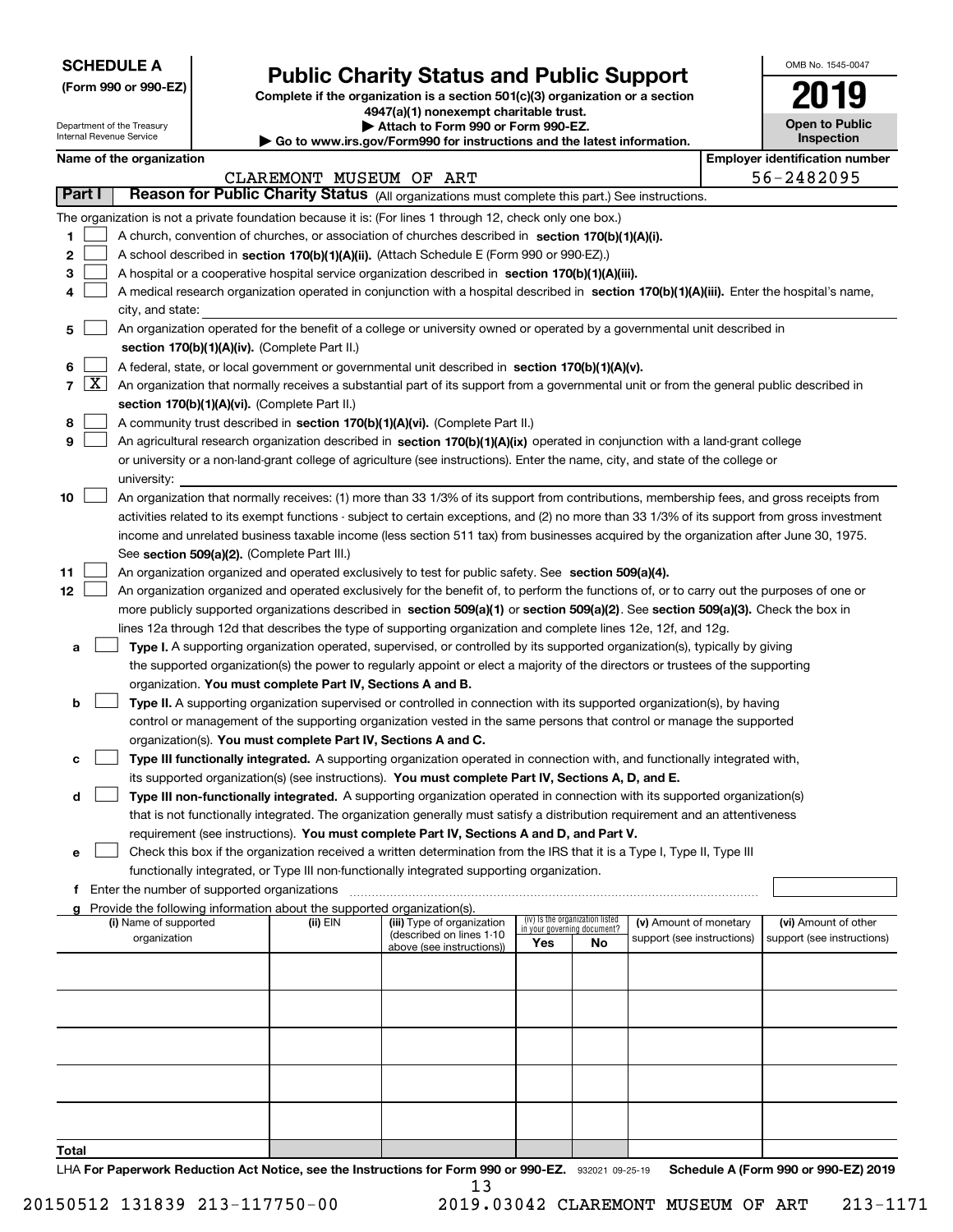56-2482095 Page 2

(Complete only if you checked the box on line 5, 7, or 8 of Part I or if the organization failed to qualify under Part III. If the organization fails to qualify under the tests listed below, please complete Part III.) **Part II** | Support Schedule for Organizations Described in Sections 170(b)(1)(A)(iv) and 170(b)(1)(A)(vi)

| <b>Section A. Public Support</b>                                                                                                               |          |            |                         |                        |                                      |                                         |
|------------------------------------------------------------------------------------------------------------------------------------------------|----------|------------|-------------------------|------------------------|--------------------------------------|-----------------------------------------|
| Calendar year (or fiscal year beginning in) $\blacktriangleright$                                                                              | (a) 2015 | $(b)$ 2016 | $(c)$ 2017              | $(d)$ 2018             | (e) 2019                             | (f) Total                               |
| 1 Gifts, grants, contributions, and<br>membership fees received. (Do not                                                                       |          |            |                         |                        |                                      |                                         |
| include any "unusual grants.")                                                                                                                 | 121,000. | 193,580.   | 186,202.                | 190, 179.              | 181, 107.                            | 872,068.                                |
| 2 Tax revenues levied for the organ-                                                                                                           |          |            |                         |                        |                                      |                                         |
| ization's benefit and either paid to                                                                                                           |          |            |                         |                        |                                      |                                         |
| or expended on its behalf                                                                                                                      |          |            |                         |                        |                                      |                                         |
| 3 The value of services or facilities                                                                                                          |          |            |                         |                        |                                      |                                         |
| furnished by a governmental unit to                                                                                                            |          |            |                         |                        |                                      |                                         |
| the organization without charge                                                                                                                |          |            | 72,000.                 | 72,000.                | 72,000.                              | 216,000.                                |
| 4 Total. Add lines 1 through 3                                                                                                                 | 121,000. | 193,580.   | 258, 202.               | 262, 179.              | 253, 107.                            | 1088068.                                |
| 5 The portion of total contributions                                                                                                           |          |            |                         |                        |                                      |                                         |
| by each person (other than a                                                                                                                   |          |            |                         |                        |                                      |                                         |
| governmental unit or publicly                                                                                                                  |          |            |                         |                        |                                      |                                         |
| supported organization) included                                                                                                               |          |            |                         |                        |                                      |                                         |
| on line 1 that exceeds 2% of the                                                                                                               |          |            |                         |                        |                                      |                                         |
| amount shown on line 11,                                                                                                                       |          |            |                         |                        |                                      |                                         |
| column (f)                                                                                                                                     |          |            |                         |                        |                                      |                                         |
| 6 Public support. Subtract line 5 from line 4.                                                                                                 |          |            |                         |                        |                                      | 1088068.                                |
| <b>Section B. Total Support</b>                                                                                                                |          |            |                         |                        |                                      |                                         |
| Calendar year (or fiscal year beginning in)                                                                                                    | (a) 2015 | $(b)$ 2016 | $(c)$ 2017              | $(d)$ 2018             | (e) 2019                             | (f) Total                               |
| <b>7</b> Amounts from line 4                                                                                                                   | 121,000. | 193,580.   | $\overline{258}$ , 202. | $\overline{262,179}$ . | $\overline{253,107}$ .               | 1088068.                                |
| 8 Gross income from interest,                                                                                                                  |          |            |                         |                        |                                      |                                         |
| dividends, payments received on                                                                                                                |          |            |                         |                        |                                      |                                         |
| securities loans, rents, royalties,                                                                                                            |          |            |                         |                        |                                      |                                         |
| and income from similar sources                                                                                                                |          |            |                         |                        |                                      |                                         |
| 9 Net income from unrelated business                                                                                                           |          |            |                         |                        |                                      |                                         |
| activities, whether or not the                                                                                                                 |          |            |                         |                        |                                      |                                         |
| business is regularly carried on                                                                                                               |          |            |                         |                        |                                      |                                         |
| <b>10</b> Other income. Do not include gain                                                                                                    |          |            |                         |                        |                                      |                                         |
| or loss from the sale of capital                                                                                                               |          |            |                         |                        |                                      |                                         |
| assets (Explain in Part VI.)                                                                                                                   | 38,539.  | 6,003.     | 1,332.                  | 1,725.                 | 300.                                 | 47,899.                                 |
| <b>11 Total support.</b> Add lines 7 through 10                                                                                                |          |            |                         |                        |                                      | 1135967.                                |
| <b>12</b> Gross receipts from related activities, etc. (see instructions)                                                                      |          |            |                         |                        | 12                                   | 131,648.                                |
| 13 First five years. If the Form 990 is for the organization's first, second, third, fourth, or fifth tax year as a section 501(c)(3)          |          |            |                         |                        |                                      |                                         |
| organization, check this box and stop here<br>Section C. Computation of Public Support Percentage                                              |          |            |                         |                        |                                      |                                         |
| 14 Public support percentage for 2019 (line 6, column (f) divided by line 11, column (f) <i></i>                                               |          |            |                         |                        | 14                                   | 95.78<br>$\frac{9}{6}$                  |
|                                                                                                                                                |          |            |                         |                        | 15                                   | 94.72<br>%                              |
| 16a 33 1/3% support test - 2019. If the organization did not check the box on line 13, and line 14 is 33 1/3% or more, check this box and      |          |            |                         |                        |                                      |                                         |
| stop here. The organization qualifies as a publicly supported organization                                                                     |          |            |                         |                        |                                      | $\blacktriangleright$ $\vert$ X $\vert$ |
| b 33 1/3% support test - 2018. If the organization did not check a box on line 13 or 16a, and line 15 is 33 1/3% or more, check this box       |          |            |                         |                        |                                      |                                         |
|                                                                                                                                                |          |            |                         |                        |                                      |                                         |
| 17a 10% -facts-and-circumstances test - 2019. If the organization did not check a box on line 13, 16a, or 16b, and line 14 is 10% or more,     |          |            |                         |                        |                                      |                                         |
| and if the organization meets the "facts-and-circumstances" test, check this box and stop here. Explain in Part VI how the organization        |          |            |                         |                        |                                      |                                         |
|                                                                                                                                                |          |            |                         |                        |                                      |                                         |
| <b>b 10% -facts-and-circumstances test - 2018.</b> If the organization did not check a box on line 13, 16a, 16b, or 17a, and line 15 is 10% or |          |            |                         |                        |                                      |                                         |
| more, and if the organization meets the "facts-and-circumstances" test, check this box and stop here. Explain in Part VI how the               |          |            |                         |                        |                                      |                                         |
| organization meets the "facts-and-circumstances" test. The organization qualifies as a publicly supported organization                         |          |            |                         |                        |                                      |                                         |
| 18 Private foundation. If the organization did not check a box on line 13, 16a, 16b, 17a, or 17b, check this box and see instructions          |          |            |                         |                        |                                      |                                         |
|                                                                                                                                                |          |            |                         |                        | Schedule A (Form 990 or 990-EZ) 2019 |                                         |

932022 09-25-19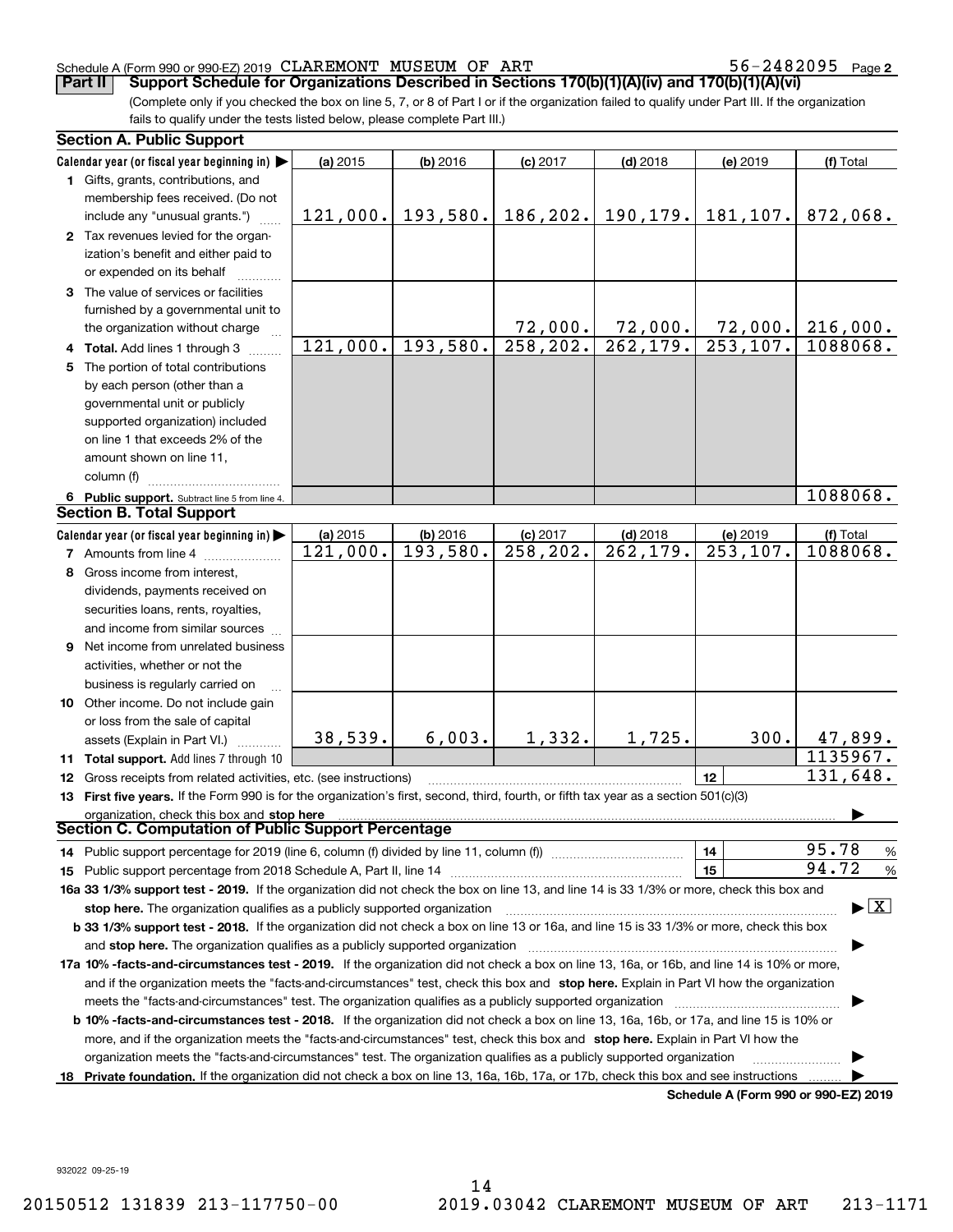(Complete only if you checked the box on line 10 of Part I or if the organization failed to qualify under Part II. If the organization fails to qualify under the tests listed below, please complete Part II.)

|    | <b>Section A. Public Support</b>                                                                                                                                                                |            |          |            |            |          |                                      |
|----|-------------------------------------------------------------------------------------------------------------------------------------------------------------------------------------------------|------------|----------|------------|------------|----------|--------------------------------------|
|    | Calendar year (or fiscal year beginning in)                                                                                                                                                     | (a) 2015   | (b) 2016 | $(c)$ 2017 | $(d)$ 2018 | (e) 2019 | (f) Total                            |
|    | 1 Gifts, grants, contributions, and                                                                                                                                                             |            |          |            |            |          |                                      |
|    | membership fees received. (Do not                                                                                                                                                               |            |          |            |            |          |                                      |
|    | include any "unusual grants.")                                                                                                                                                                  |            |          |            |            |          |                                      |
|    | <b>2</b> Gross receipts from admissions,<br>merchandise sold or services per-<br>formed, or facilities furnished in<br>any activity that is related to the<br>organization's tax-exempt purpose |            |          |            |            |          |                                      |
|    | <b>3</b> Gross receipts from activities that<br>are not an unrelated trade or bus-                                                                                                              |            |          |            |            |          |                                      |
|    | iness under section 513                                                                                                                                                                         |            |          |            |            |          |                                      |
|    | 4 Tax revenues levied for the organ-<br>ization's benefit and either paid to                                                                                                                    |            |          |            |            |          |                                      |
|    | or expended on its behalf                                                                                                                                                                       |            |          |            |            |          |                                      |
| 5. | The value of services or facilities                                                                                                                                                             |            |          |            |            |          |                                      |
|    | furnished by a governmental unit to                                                                                                                                                             |            |          |            |            |          |                                      |
|    | the organization without charge                                                                                                                                                                 |            |          |            |            |          |                                      |
|    | <b>6 Total.</b> Add lines 1 through 5                                                                                                                                                           |            |          |            |            |          |                                      |
|    | 7a Amounts included on lines 1, 2, and<br>3 received from disqualified persons                                                                                                                  |            |          |            |            |          |                                      |
|    | <b>b</b> Amounts included on lines 2 and 3 received<br>from other than disqualified persons that<br>exceed the greater of \$5,000 or 1% of the<br>amount on line 13 for the year                |            |          |            |            |          |                                      |
|    | c Add lines 7a and 7b                                                                                                                                                                           |            |          |            |            |          |                                      |
|    | 8 Public support. (Subtract line 7c from line 6.)                                                                                                                                               |            |          |            |            |          |                                      |
|    | <b>Section B. Total Support</b>                                                                                                                                                                 |            |          |            |            |          |                                      |
|    | Calendar year (or fiscal year beginning in)                                                                                                                                                     | (a) $2015$ | (b) 2016 | $(c)$ 2017 | $(d)$ 2018 | (e) 2019 | (f) Total                            |
|    | 9 Amounts from line 6                                                                                                                                                                           |            |          |            |            |          |                                      |
|    | <b>10a</b> Gross income from interest,<br>dividends, payments received on<br>securities loans, rents, royalties,<br>and income from similar sources                                             |            |          |            |            |          |                                      |
|    | <b>b</b> Unrelated business taxable income                                                                                                                                                      |            |          |            |            |          |                                      |
|    | (less section 511 taxes) from businesses                                                                                                                                                        |            |          |            |            |          |                                      |
|    | acquired after June 30, 1975                                                                                                                                                                    |            |          |            |            |          |                                      |
|    | c Add lines 10a and 10b                                                                                                                                                                         |            |          |            |            |          |                                      |
|    | 11 Net income from unrelated business<br>activities not included in line 10b,<br>whether or not the business is<br>regularly carried on                                                         |            |          |            |            |          |                                      |
|    | <b>12</b> Other income. Do not include gain<br>or loss from the sale of capital                                                                                                                 |            |          |            |            |          |                                      |
|    | assets (Explain in Part VI.)<br><b>13</b> Total support. (Add lines 9, 10c, 11, and 12.)                                                                                                        |            |          |            |            |          |                                      |
|    | 14 First five years. If the Form 990 is for the organization's first, second, third, fourth, or fifth tax year as a section 501(c)(3) organization,                                             |            |          |            |            |          |                                      |
|    | check this box and stop here with an intermediate control to the control of the control of the control of the c                                                                                 |            |          |            |            |          |                                      |
|    | <b>Section C. Computation of Public Support Percentage</b>                                                                                                                                      |            |          |            |            |          |                                      |
|    |                                                                                                                                                                                                 |            |          |            |            | 15       | %                                    |
| 16 | Public support percentage from 2018 Schedule A, Part III, line 15                                                                                                                               |            |          |            |            | 16       | %                                    |
|    | Section D. Computation of Investment Income Percentage                                                                                                                                          |            |          |            |            |          |                                      |
| 17 | Investment income percentage for 2019 (line 10c, column (f), divided by line 13, column (f))                                                                                                    |            |          |            |            | 17       | %                                    |
| 18 | Investment income percentage from 2018 Schedule A, Part III, line 17                                                                                                                            |            |          |            |            | 18       | %                                    |
|    | 19a 33 1/3% support tests - 2019. If the organization did not check the box on line 14, and line 15 is more than 33 1/3%, and line 17 is not                                                    |            |          |            |            |          |                                      |
|    | more than 33 1/3%, check this box and stop here. The organization qualifies as a publicly supported organization                                                                                |            |          |            |            |          | ▶                                    |
|    | b 33 1/3% support tests - 2018. If the organization did not check a box on line 14 or line 19a, and line 16 is more than 33 1/3%, and                                                           |            |          |            |            |          |                                      |
|    | line 18 is not more than 33 1/3%, check this box and stop here. The organization qualifies as a publicly supported organization                                                                 |            |          |            |            |          |                                      |
| 20 | Private foundation. If the organization did not check a box on line 14, 19a, or 19b, check this box and see instructions                                                                        |            |          |            |            |          |                                      |
|    | 932023 09-25-19                                                                                                                                                                                 |            |          |            |            |          | Schedule A (Form 990 or 990-EZ) 2019 |
|    |                                                                                                                                                                                                 |            | 15       |            |            |          |                                      |

 <sup>20150512 131839 213-117750-00 2019.03042</sup> CLAREMONT MUSEUM OF ART 213-1171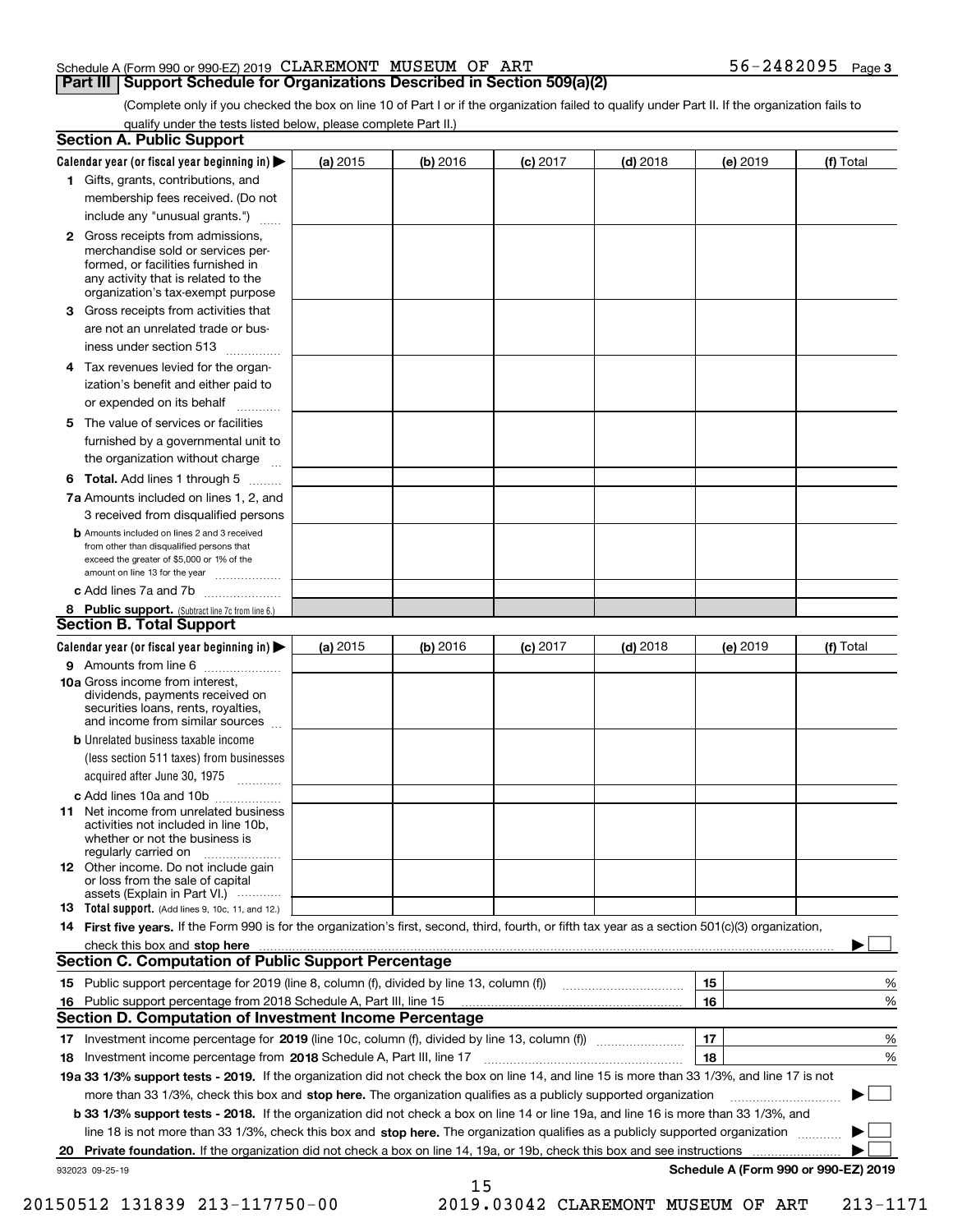# **Part IV Supporting Organizations**

(Complete only if you checked a box in line 12 on Part I. If you checked 12a of Part I, complete Sections A and B. If you checked 12b of Part I, complete Sections A and C. If you checked 12c of Part I, complete Sections A, D, and E. If you checked 12d of Part I, complete Sections A and D, and complete Part V.)

#### **Section A. All Supporting Organizations**

- **1** Are all of the organization's supported organizations listed by name in the organization's governing documents? If "No," describe in **Part VI** how the supported organizations are designated. If designated by *class or purpose, describe the designation. If historic and continuing relationship, explain.*
- **2** Did the organization have any supported organization that does not have an IRS determination of status under section 509(a)(1) or (2)? If "Yes," explain in Part VI how the organization determined that the supported *organization was described in section 509(a)(1) or (2).*
- **3a** Did the organization have a supported organization described in section 501(c)(4), (5), or (6)? If "Yes," answer *(b) and (c) below.*
- **b** Did the organization confirm that each supported organization qualified under section 501(c)(4), (5), or (6) and satisfied the public support tests under section 509(a)(2)? If "Yes," describe in **Part VI** when and how the *organization made the determination.*
- **c**Did the organization ensure that all support to such organizations was used exclusively for section 170(c)(2)(B) purposes? If "Yes," explain in **Part VI** what controls the organization put in place to ensure such use.
- **4a***If* Was any supported organization not organized in the United States ("foreign supported organization")? *"Yes," and if you checked 12a or 12b in Part I, answer (b) and (c) below.*
- **b** Did the organization have ultimate control and discretion in deciding whether to make grants to the foreign supported organization? If "Yes," describe in **Part VI** how the organization had such control and discretion *despite being controlled or supervised by or in connection with its supported organizations.*
- **c** Did the organization support any foreign supported organization that does not have an IRS determination under sections 501(c)(3) and 509(a)(1) or (2)? If "Yes," explain in **Part VI** what controls the organization used *to ensure that all support to the foreign supported organization was used exclusively for section 170(c)(2)(B) purposes.*
- **5a** Did the organization add, substitute, or remove any supported organizations during the tax year? If "Yes," answer (b) and (c) below (if applicable). Also, provide detail in **Part VI,** including (i) the names and EIN *numbers of the supported organizations added, substituted, or removed; (ii) the reasons for each such action; (iii) the authority under the organization's organizing document authorizing such action; and (iv) how the action was accomplished (such as by amendment to the organizing document).*
- **b** Type I or Type II only. Was any added or substituted supported organization part of a class already designated in the organization's organizing document?
- **cSubstitutions only.**  Was the substitution the result of an event beyond the organization's control?
- **6** Did the organization provide support (whether in the form of grants or the provision of services or facilities) to **Part VI.** *If "Yes," provide detail in* support or benefit one or more of the filing organization's supported organizations? anyone other than (i) its supported organizations, (ii) individuals that are part of the charitable class benefited by one or more of its supported organizations, or (iii) other supporting organizations that also
- **7**Did the organization provide a grant, loan, compensation, or other similar payment to a substantial contributor *If "Yes," complete Part I of Schedule L (Form 990 or 990-EZ).* regard to a substantial contributor? (as defined in section 4958(c)(3)(C)), a family member of a substantial contributor, or a 35% controlled entity with
- **8** Did the organization make a loan to a disqualified person (as defined in section 4958) not described in line 7? *If "Yes," complete Part I of Schedule L (Form 990 or 990-EZ).*
- **9a** Was the organization controlled directly or indirectly at any time during the tax year by one or more in section 509(a)(1) or (2))? If "Yes," *provide detail in* <code>Part VI.</code> disqualified persons as defined in section 4946 (other than foundation managers and organizations described
- **b** Did one or more disqualified persons (as defined in line 9a) hold a controlling interest in any entity in which the supporting organization had an interest? If "Yes," provide detail in P**art VI**.
- **c**Did a disqualified person (as defined in line 9a) have an ownership interest in, or derive any personal benefit from, assets in which the supporting organization also had an interest? If "Yes," provide detail in P**art VI.**
- **10a** Was the organization subject to the excess business holdings rules of section 4943 because of section supporting organizations)? If "Yes," answer 10b below. 4943(f) (regarding certain Type II supporting organizations, and all Type III non-functionally integrated
- **b** Did the organization have any excess business holdings in the tax year? (Use Schedule C, Form 4720, to *determine whether the organization had excess business holdings.)*

16

932024 09-25-19

**Schedule A (Form 990 or 990-EZ) 2019**

**1**

**2**

**3a**

**3b**

**3c**

**4a**

**4b**

**4c**

**5a**

**5b5c**

**6**

**7**

**8**

**9a**

**9b**

**9c**

**10a**

**10b**

**YesNo**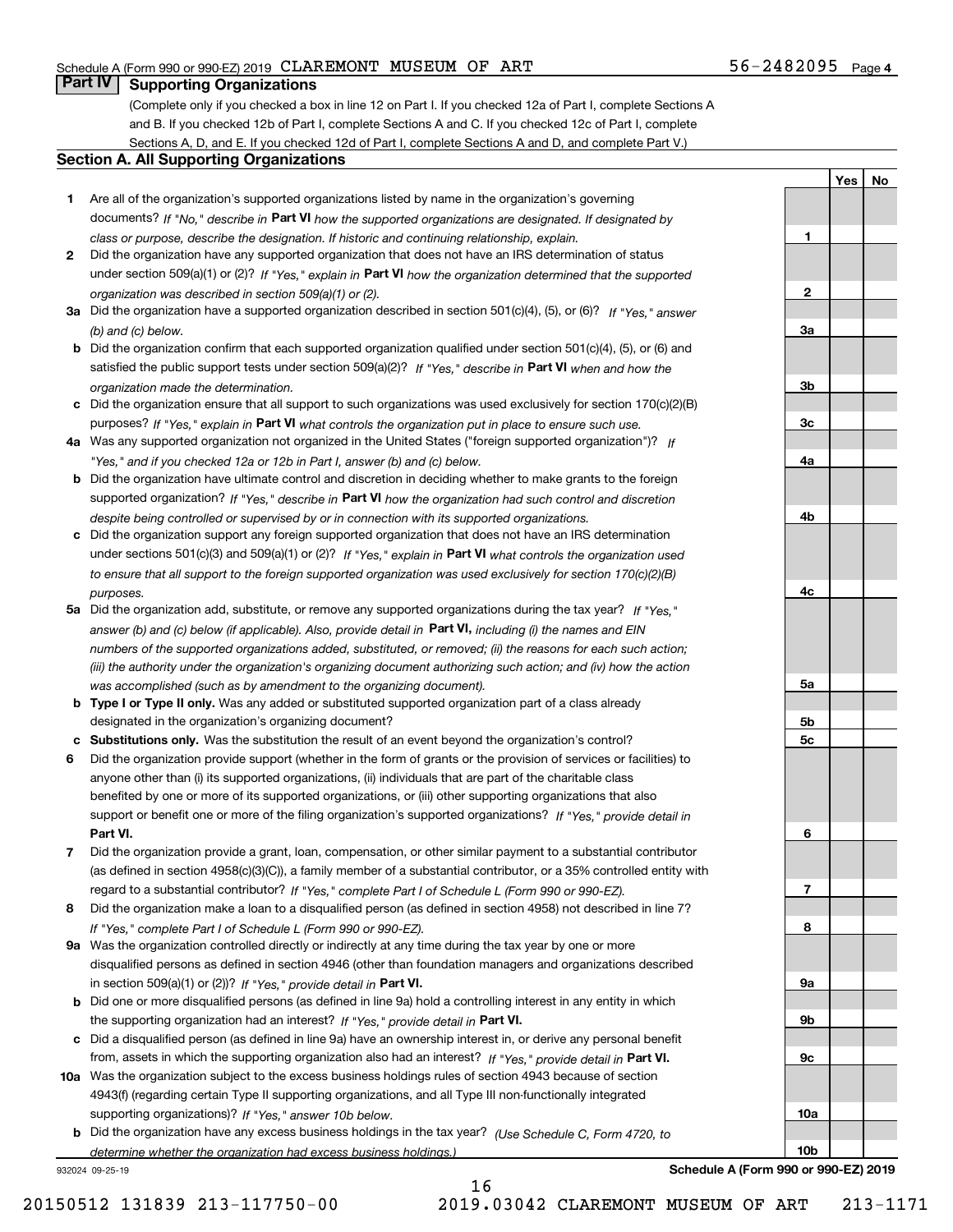### Schedule A (Form 990 or 990-EZ) 2019 Page CLAREMONT MUSEUM OF ART 56-2482095 **Part IV** Supporting Organizations (*continued*)

|    |                                                                                                                                                                              |                 | Yes | No  |
|----|------------------------------------------------------------------------------------------------------------------------------------------------------------------------------|-----------------|-----|-----|
| 11 | Has the organization accepted a gift or contribution from any of the following persons?                                                                                      |                 |     |     |
|    | a A person who directly or indirectly controls, either alone or together with persons described in (b) and (c)                                                               |                 |     |     |
|    | below, the governing body of a supported organization?                                                                                                                       | 11a             |     |     |
|    | <b>b</b> A family member of a person described in (a) above?                                                                                                                 | 11 <sub>b</sub> |     |     |
|    |                                                                                                                                                                              |                 |     |     |
|    | c A 35% controlled entity of a person described in (a) or (b) above? If "Yes" to a, b, or c, provide detail in Part VI.<br><b>Section B. Type I Supporting Organizations</b> | 11c             |     |     |
|    |                                                                                                                                                                              |                 |     |     |
|    |                                                                                                                                                                              |                 | Yes | No  |
| 1  | Did the directors, trustees, or membership of one or more supported organizations have the power to                                                                          |                 |     |     |
|    | regularly appoint or elect at least a majority of the organization's directors or trustees at all times during the                                                           |                 |     |     |
|    | tax year? If "No," describe in Part VI how the supported organization(s) effectively operated, supervised, or                                                                |                 |     |     |
|    | controlled the organization's activities. If the organization had more than one supported organization,                                                                      |                 |     |     |
|    | describe how the powers to appoint and/or remove directors or trustees were allocated among the supported                                                                    |                 |     |     |
|    | organizations and what conditions or restrictions, if any, applied to such powers during the tax year.                                                                       | 1               |     |     |
| 2  | Did the organization operate for the benefit of any supported organization other than the supported                                                                          |                 |     |     |
|    |                                                                                                                                                                              |                 |     |     |
|    | organization(s) that operated, supervised, or controlled the supporting organization? If "Yes," explain in                                                                   |                 |     |     |
|    | Part VI how providing such benefit carried out the purposes of the supported organization(s) that operated,                                                                  |                 |     |     |
|    | supervised, or controlled the supporting organization.                                                                                                                       | $\mathbf{2}$    |     |     |
|    | <b>Section C. Type II Supporting Organizations</b>                                                                                                                           |                 |     |     |
|    |                                                                                                                                                                              |                 | Yes | No  |
| 1  | Were a majority of the organization's directors or trustees during the tax year also a majority of the directors                                                             |                 |     |     |
|    | or trustees of each of the organization's supported organization(s)? If "No," describe in Part VI how control                                                                |                 |     |     |
|    | or management of the supporting organization was vested in the same persons that controlled or managed                                                                       |                 |     |     |
|    | the supported organization(s).                                                                                                                                               | 1               |     |     |
|    | Section D. All Type III Supporting Organizations                                                                                                                             |                 |     |     |
|    |                                                                                                                                                                              |                 | Yes | No  |
|    |                                                                                                                                                                              |                 |     |     |
| 1  | Did the organization provide to each of its supported organizations, by the last day of the fifth month of the                                                               |                 |     |     |
|    | organization's tax year, (i) a written notice describing the type and amount of support provided during the prior tax                                                        |                 |     |     |
|    | year, (ii) a copy of the Form 990 that was most recently filed as of the date of notification, and (iii) copies of the                                                       |                 |     |     |
|    | organization's governing documents in effect on the date of notification, to the extent not previously provided?                                                             | 1               |     |     |
| 2  | Were any of the organization's officers, directors, or trustees either (i) appointed or elected by the supported                                                             |                 |     |     |
|    | organization(s) or (ii) serving on the governing body of a supported organization? If "No," explain in Part VI how                                                           |                 |     |     |
|    | the organization maintained a close and continuous working relationship with the supported organization(s).                                                                  | 2               |     |     |
| 3  | By reason of the relationship described in (2), did the organization's supported organizations have a                                                                        |                 |     |     |
|    | significant voice in the organization's investment policies and in directing the use of the organization's                                                                   |                 |     |     |
|    | income or assets at all times during the tax year? If "Yes," describe in Part VI the role the organization's                                                                 |                 |     |     |
|    |                                                                                                                                                                              | З               |     |     |
|    | supported organizations played in this regard.<br>Section E. Type III Functionally Integrated Supporting Organizations                                                       |                 |     |     |
|    |                                                                                                                                                                              |                 |     |     |
| 1. | Check the box next to the method that the organization used to satisfy the Integral Part Test during the year (see instructions).                                            |                 |     |     |
| а  | The organization satisfied the Activities Test. Complete line 2 below.                                                                                                       |                 |     |     |
| b  | The organization is the parent of each of its supported organizations. Complete line 3 below.                                                                                |                 |     |     |
| c  | The organization supported a governmental entity. Describe in Part VI how you supported a government entity (see instructions).                                              |                 |     |     |
| 2  | Activities Test. Answer (a) and (b) below.                                                                                                                                   |                 | Yes | No. |
| a  | Did substantially all of the organization's activities during the tax year directly further the exempt purposes of                                                           |                 |     |     |
|    | the supported organization(s) to which the organization was responsive? If "Yes," then in Part VI identify                                                                   |                 |     |     |
|    | those supported organizations and explain how these activities directly furthered their exempt purposes,                                                                     |                 |     |     |
|    |                                                                                                                                                                              |                 |     |     |
|    | how the organization was responsive to those supported organizations, and how the organization determined                                                                    |                 |     |     |
|    | that these activities constituted substantially all of its activities.                                                                                                       | 2a              |     |     |
|    | <b>b</b> Did the activities described in (a) constitute activities that, but for the organization's involvement, one or more                                                 |                 |     |     |
|    | of the organization's supported organization(s) would have been engaged in? If "Yes," explain in Part VI the                                                                 |                 |     |     |
|    | reasons for the organization's position that its supported organization(s) would have engaged in these                                                                       |                 |     |     |
|    | activities but for the organization's involvement.                                                                                                                           | 2b              |     |     |
| 3  | Parent of Supported Organizations. Answer (a) and (b) below.                                                                                                                 |                 |     |     |
|    | a Did the organization have the power to regularly appoint or elect a majority of the officers, directors, or                                                                |                 |     |     |
|    | trustees of each of the supported organizations? Provide details in Part VI.                                                                                                 | За              |     |     |
|    | <b>b</b> Did the organization exercise a substantial degree of direction over the policies, programs, and activities of each                                                 |                 |     |     |
|    |                                                                                                                                                                              | 3b              |     |     |
|    | of its supported organizations? If "Yes," describe in Part VI the role played by the organization in this regard                                                             |                 |     |     |
|    | Schedule A (Form 990 or 990-EZ) 2019<br>932025 09-25-19                                                                                                                      |                 |     |     |

17

**Schedule A (Form 990 or 990-EZ) 2019**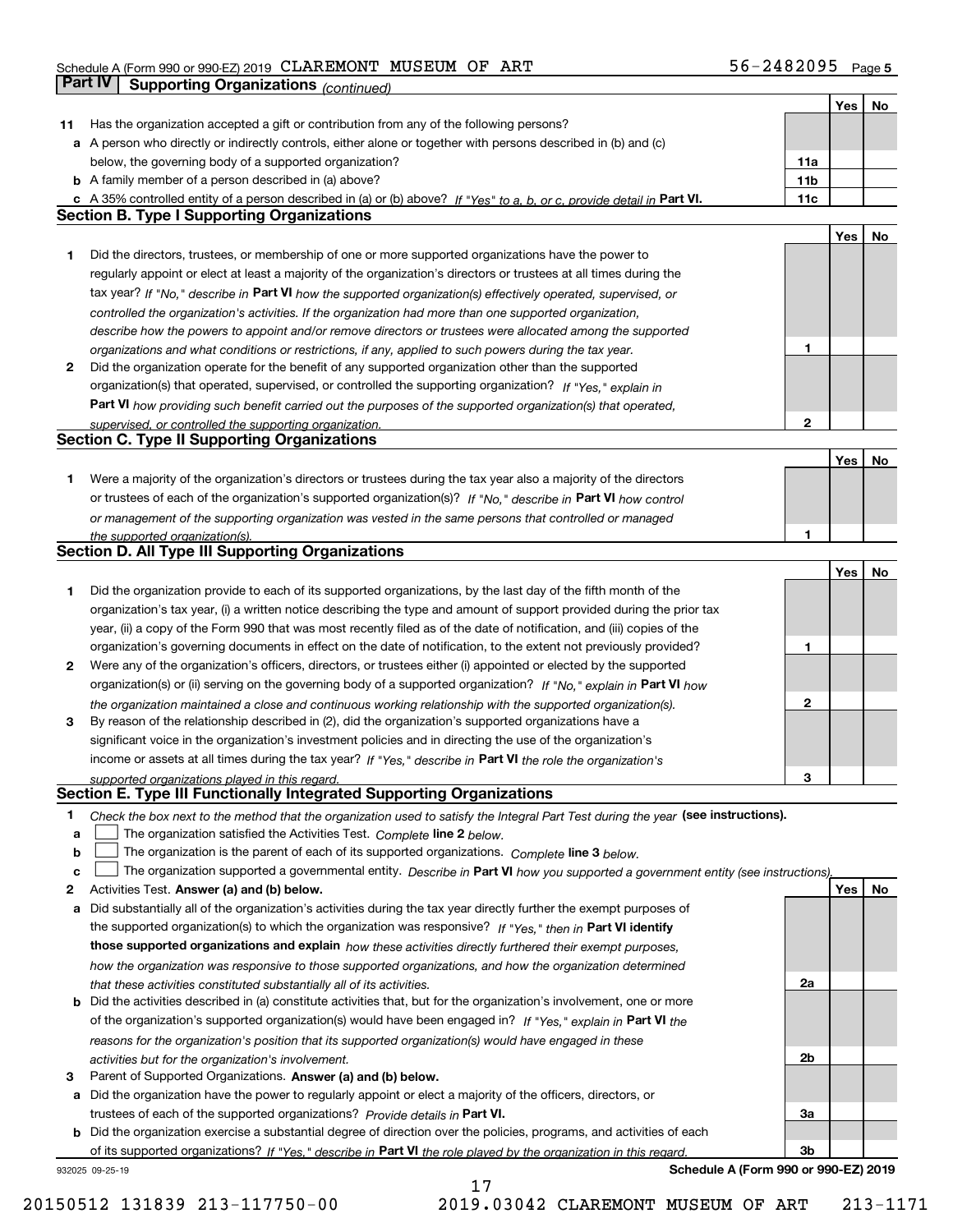#### Schedule A (Form 990 or 990-EZ) 2019 Page CLAREMONT MUSEUM OF ART 56-2482095 **Part V Type III Non-Functionally Integrated 509(a)(3) Supporting Organizations**

**1**

1 Check here if the organization satisfied the Integral Part Test as a qualifying trust on Nov. 20, 1970 (explain in Part VI). See instructions. All other Type III non-functionally integrated supporting organizations must complete Sections A through E.

|    | Section A - Adjusted Net Income                                              |                | (A) Prior Year | (B) Current Year<br>(optional) |
|----|------------------------------------------------------------------------------|----------------|----------------|--------------------------------|
| 1  | Net short-term capital gain                                                  | 1              |                |                                |
| 2  | Recoveries of prior-year distributions                                       | $\overline{2}$ |                |                                |
| З  | Other gross income (see instructions)                                        | 3              |                |                                |
| 4  | Add lines 1 through 3.                                                       | 4              |                |                                |
| 5  | Depreciation and depletion                                                   | 5              |                |                                |
| 6  | Portion of operating expenses paid or incurred for production or             |                |                |                                |
|    | collection of gross income or for management, conservation, or               |                |                |                                |
|    | maintenance of property held for production of income (see instructions)     | 6              |                |                                |
| 7  | Other expenses (see instructions)                                            | 7              |                |                                |
| 8  | Adjusted Net Income (subtract lines 5, 6, and 7 from line 4)                 | 8              |                |                                |
|    | <b>Section B - Minimum Asset Amount</b>                                      |                | (A) Prior Year | (B) Current Year<br>(optional) |
| 1. | Aggregate fair market value of all non-exempt-use assets (see                |                |                |                                |
|    | instructions for short tax year or assets held for part of year):            |                |                |                                |
|    | a Average monthly value of securities                                        | 1a             |                |                                |
|    | <b>b</b> Average monthly cash balances                                       | 1b             |                |                                |
|    | c Fair market value of other non-exempt-use assets                           | 1c             |                |                                |
|    | <b>d</b> Total (add lines 1a, 1b, and 1c)                                    | 1d             |                |                                |
|    | e Discount claimed for blockage or other                                     |                |                |                                |
|    | factors (explain in detail in Part VI):                                      |                |                |                                |
| 2  | Acquisition indebtedness applicable to non-exempt-use assets                 | $\mathbf{2}$   |                |                                |
| З  | Subtract line 2 from line 1d.                                                | 3              |                |                                |
| 4  | Cash deemed held for exempt use. Enter 1-1/2% of line 3 (for greater amount, |                |                |                                |
|    | see instructions)                                                            | 4              |                |                                |
| 5  | Net value of non-exempt-use assets (subtract line 4 from line 3)             | 5              |                |                                |
| 6  | Multiply line 5 by .035.                                                     | 6              |                |                                |
| 7  | Recoveries of prior-year distributions                                       | $\overline{7}$ |                |                                |
| 8  | Minimum Asset Amount (add line 7 to line 6)                                  | 8              |                |                                |
|    | <b>Section C - Distributable Amount</b>                                      |                |                | <b>Current Year</b>            |
| 1  | Adjusted net income for prior year (from Section A, line 8, Column A)        | 1              |                |                                |
| 2  | Enter 85% of line 1.                                                         | $\overline{2}$ |                |                                |
| 3  | Minimum asset amount for prior year (from Section B, line 8, Column A)       | 3              |                |                                |
| 4  | Enter greater of line 2 or line 3.                                           | 4              |                |                                |
| 5  | Income tax imposed in prior year                                             | 5              |                |                                |
| 6  | <b>Distributable Amount.</b> Subtract line 5 from line 4, unless subject to  |                |                |                                |
|    | emergency temporary reduction (see instructions).                            | 6              |                |                                |
|    |                                                                              |                |                |                                |

**7** Check here if the current year is the organization's first as a non-functionally integrated Type III supporting organization (see instructions).

**Schedule A (Form 990 or 990-EZ) 2019**

932026 09-25-19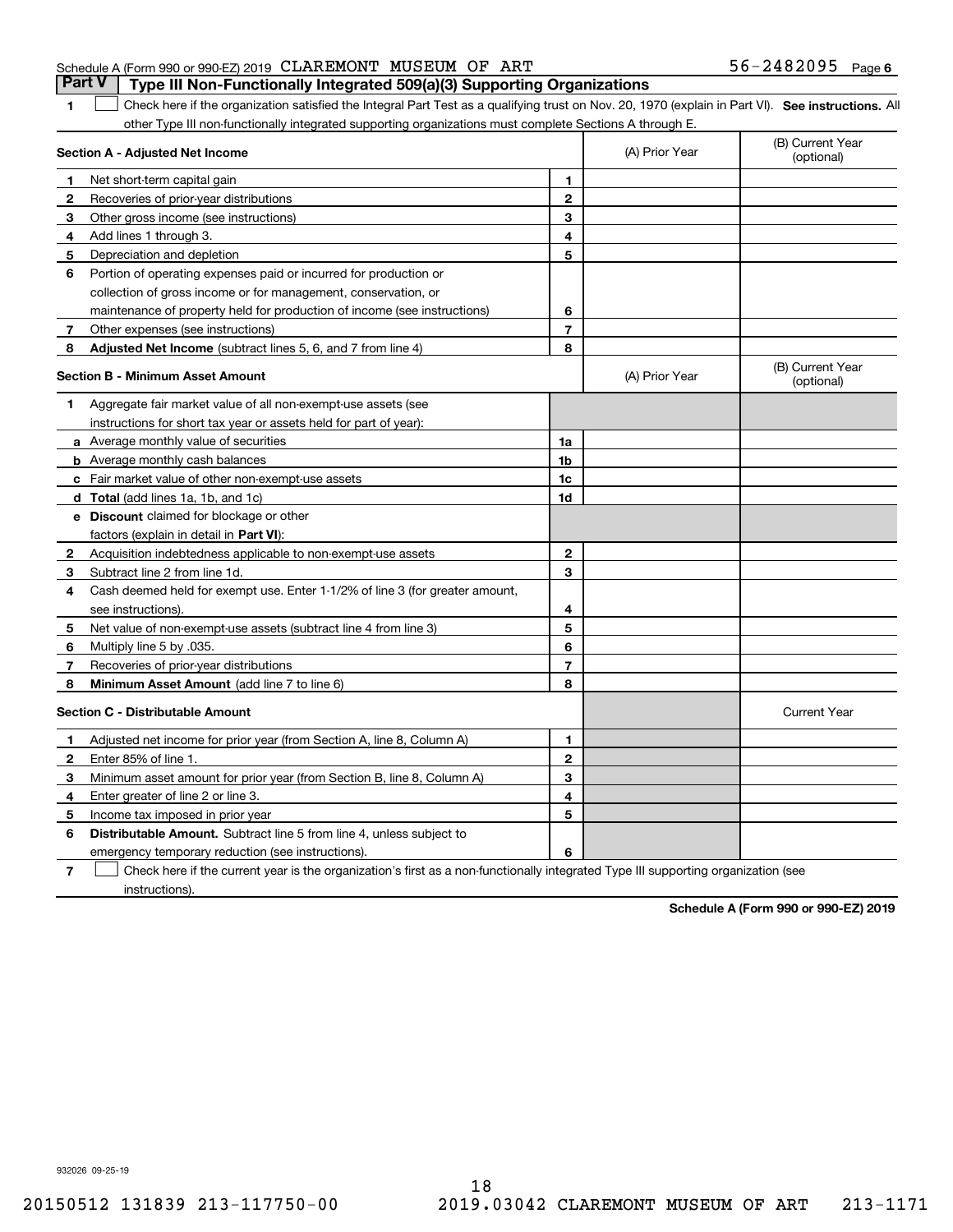| Part V | Type III Non-Functionally Integrated 509(a)(3) Supporting Organizations                    |                             | (continued)                           |                                         |
|--------|--------------------------------------------------------------------------------------------|-----------------------------|---------------------------------------|-----------------------------------------|
|        | <b>Section D - Distributions</b>                                                           |                             |                                       | <b>Current Year</b>                     |
| 1      | Amounts paid to supported organizations to accomplish exempt purposes                      |                             |                                       |                                         |
| 2      | Amounts paid to perform activity that directly furthers exempt purposes of supported       |                             |                                       |                                         |
|        | organizations, in excess of income from activity                                           |                             |                                       |                                         |
| з      | Administrative expenses paid to accomplish exempt purposes of supported organizations      |                             |                                       |                                         |
| 4      | Amounts paid to acquire exempt-use assets                                                  |                             |                                       |                                         |
| 5      | Qualified set-aside amounts (prior IRS approval required)                                  |                             |                                       |                                         |
| 6      | Other distributions (describe in Part VI). See instructions.                               |                             |                                       |                                         |
| 7      | <b>Total annual distributions.</b> Add lines 1 through 6.                                  |                             |                                       |                                         |
| 8      | Distributions to attentive supported organizations to which the organization is responsive |                             |                                       |                                         |
|        | (provide details in Part VI). See instructions.                                            |                             |                                       |                                         |
| 9      | Distributable amount for 2019 from Section C, line 6                                       |                             |                                       |                                         |
| 10     | Line 8 amount divided by line 9 amount                                                     |                             |                                       |                                         |
|        |                                                                                            | (i)                         | (iii)                                 | (iii)                                   |
|        | <b>Section E - Distribution Allocations</b> (see instructions)                             | <b>Excess Distributions</b> | <b>Underdistributions</b><br>Pre-2019 | <b>Distributable</b><br>Amount for 2019 |
| 1      | Distributable amount for 2019 from Section C, line 6                                       |                             |                                       |                                         |
| 2      | Underdistributions, if any, for years prior to 2019 (reason-                               |                             |                                       |                                         |
|        | able cause required- explain in <b>Part VI</b> ). See instructions.                        |                             |                                       |                                         |
| з      | Excess distributions carryover, if any, to 2019                                            |                             |                                       |                                         |
|        | <b>a</b> From 2014                                                                         |                             |                                       |                                         |
|        | <b>b</b> From 2015                                                                         |                             |                                       |                                         |
|        | $c$ From 2016                                                                              |                             |                                       |                                         |
|        | d From 2017                                                                                |                             |                                       |                                         |
|        | e From 2018                                                                                |                             |                                       |                                         |
|        | Total of lines 3a through e                                                                |                             |                                       |                                         |
|        | <b>g</b> Applied to underdistributions of prior years                                      |                             |                                       |                                         |
|        | <b>h</b> Applied to 2019 distributable amount                                              |                             |                                       |                                         |
|        | Carryover from 2014 not applied (see instructions)                                         |                             |                                       |                                         |
|        | Remainder. Subtract lines 3g, 3h, and 3i from 3f.                                          |                             |                                       |                                         |
| 4      | Distributions for 2019 from Section D,                                                     |                             |                                       |                                         |
|        | line $7:$                                                                                  |                             |                                       |                                         |
|        | <b>a</b> Applied to underdistributions of prior years                                      |                             |                                       |                                         |
|        | <b>b</b> Applied to 2019 distributable amount                                              |                             |                                       |                                         |
| c      | Remainder. Subtract lines 4a and 4b from 4.                                                |                             |                                       |                                         |
| 5      | Remaining underdistributions for years prior to 2019, if                                   |                             |                                       |                                         |
|        | any. Subtract lines 3g and 4a from line 2. For result greater                              |                             |                                       |                                         |
|        | than zero, explain in Part VI. See instructions.                                           |                             |                                       |                                         |
| 6      | Remaining underdistributions for 2019. Subtract lines 3h                                   |                             |                                       |                                         |
|        | and 4b from line 1. For result greater than zero, explain in                               |                             |                                       |                                         |
|        | Part VI. See instructions.                                                                 |                             |                                       |                                         |
| 7      | Excess distributions carryover to 2020. Add lines 3j                                       |                             |                                       |                                         |
|        | and 4c.                                                                                    |                             |                                       |                                         |
| 8      | Breakdown of line 7:                                                                       |                             |                                       |                                         |
|        | a Excess from 2015                                                                         |                             |                                       |                                         |
|        | <b>b</b> Excess from 2016                                                                  |                             |                                       |                                         |
|        | c Excess from 2017                                                                         |                             |                                       |                                         |
|        | d Excess from 2018                                                                         |                             |                                       |                                         |
|        |                                                                                            |                             |                                       |                                         |
|        | e Excess from 2019                                                                         |                             |                                       |                                         |

**Schedule A (Form 990 or 990-EZ) 2019**

932027 09-25-19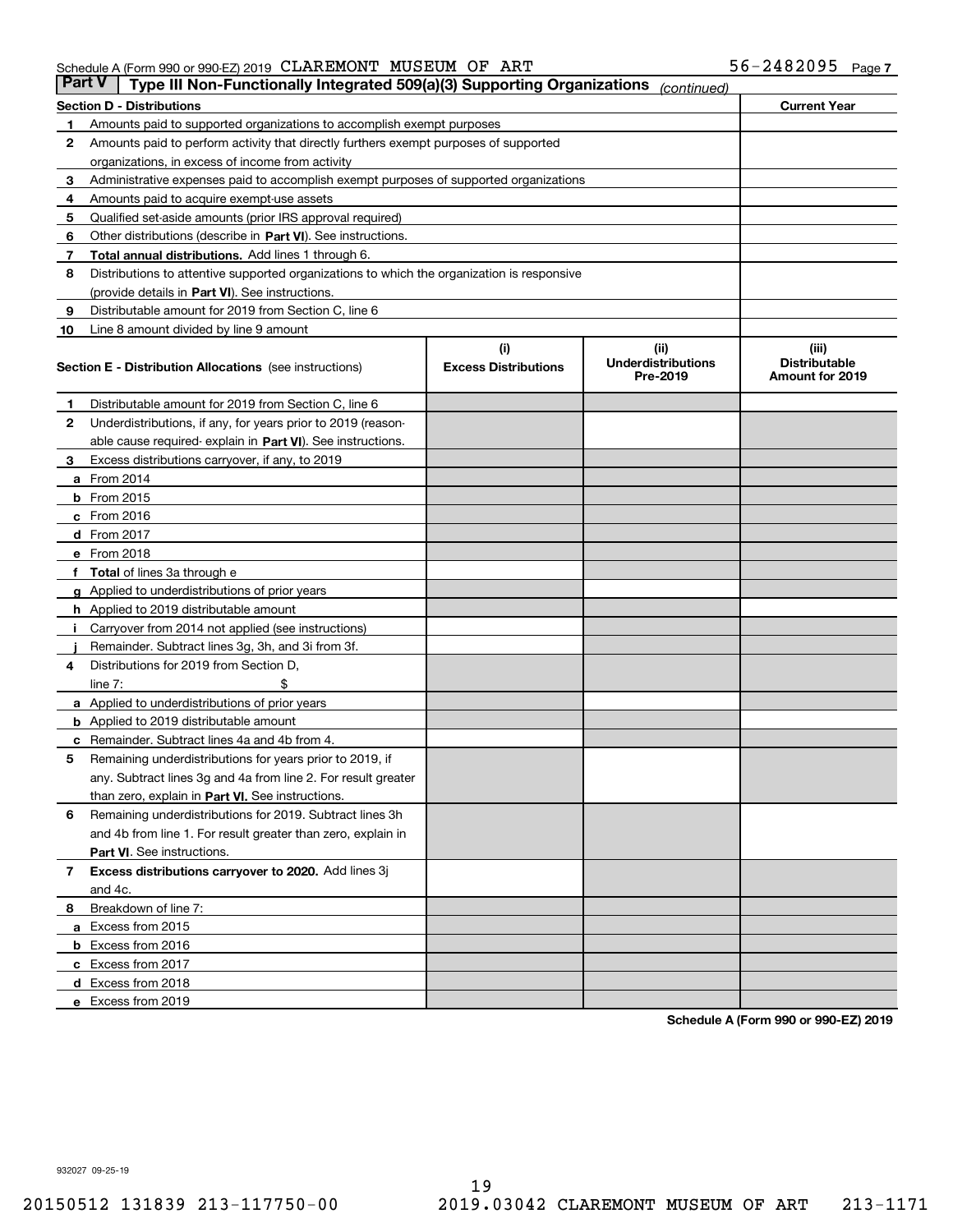|                 | Schedule A (Form 990 or 990-EZ) 2019 CLAREMONT MUSEUM OF ART                                                                                           |    | $56 - 2482095$ Page 8                                                                                                                                                                                                                                                                                                                                                                 |
|-----------------|--------------------------------------------------------------------------------------------------------------------------------------------------------|----|---------------------------------------------------------------------------------------------------------------------------------------------------------------------------------------------------------------------------------------------------------------------------------------------------------------------------------------------------------------------------------------|
| <b>Part VI</b>  |                                                                                                                                                        |    | Supplemental Information. Provide the explanations required by Part II, line 10; Part II, line 17a or 17b; Part III, line 12;<br>Part IV, Section A, lines 1, 2, 3b, 3c, 4b, 4c, 5a, 6, 9a, 9b, 9c, 11a, 11b, and 11c; Part IV, S<br>line 1; Part IV, Section D, lines 2 and 3; Part IV, Section E, lines 1c, 2a, 2b, 3a, and 3b; Part V, line 1; Part V, Section B, line 1e; Part V, |
|                 | Section D, lines 5, 6, and 8; and Part V, Section E, lines 2, 5, and 6. Also complete this part for any additional information.<br>(See instructions.) |    |                                                                                                                                                                                                                                                                                                                                                                                       |
|                 |                                                                                                                                                        |    |                                                                                                                                                                                                                                                                                                                                                                                       |
|                 |                                                                                                                                                        |    |                                                                                                                                                                                                                                                                                                                                                                                       |
|                 |                                                                                                                                                        |    |                                                                                                                                                                                                                                                                                                                                                                                       |
|                 |                                                                                                                                                        |    |                                                                                                                                                                                                                                                                                                                                                                                       |
|                 |                                                                                                                                                        |    |                                                                                                                                                                                                                                                                                                                                                                                       |
|                 |                                                                                                                                                        |    |                                                                                                                                                                                                                                                                                                                                                                                       |
|                 |                                                                                                                                                        |    |                                                                                                                                                                                                                                                                                                                                                                                       |
|                 |                                                                                                                                                        |    |                                                                                                                                                                                                                                                                                                                                                                                       |
|                 |                                                                                                                                                        |    |                                                                                                                                                                                                                                                                                                                                                                                       |
|                 |                                                                                                                                                        |    |                                                                                                                                                                                                                                                                                                                                                                                       |
|                 |                                                                                                                                                        |    |                                                                                                                                                                                                                                                                                                                                                                                       |
|                 |                                                                                                                                                        |    |                                                                                                                                                                                                                                                                                                                                                                                       |
|                 |                                                                                                                                                        |    |                                                                                                                                                                                                                                                                                                                                                                                       |
|                 |                                                                                                                                                        |    |                                                                                                                                                                                                                                                                                                                                                                                       |
|                 |                                                                                                                                                        |    |                                                                                                                                                                                                                                                                                                                                                                                       |
|                 |                                                                                                                                                        |    |                                                                                                                                                                                                                                                                                                                                                                                       |
|                 |                                                                                                                                                        |    |                                                                                                                                                                                                                                                                                                                                                                                       |
|                 |                                                                                                                                                        |    |                                                                                                                                                                                                                                                                                                                                                                                       |
|                 |                                                                                                                                                        |    |                                                                                                                                                                                                                                                                                                                                                                                       |
|                 |                                                                                                                                                        |    |                                                                                                                                                                                                                                                                                                                                                                                       |
|                 |                                                                                                                                                        |    |                                                                                                                                                                                                                                                                                                                                                                                       |
|                 |                                                                                                                                                        |    |                                                                                                                                                                                                                                                                                                                                                                                       |
|                 |                                                                                                                                                        |    |                                                                                                                                                                                                                                                                                                                                                                                       |
|                 |                                                                                                                                                        |    |                                                                                                                                                                                                                                                                                                                                                                                       |
|                 |                                                                                                                                                        |    |                                                                                                                                                                                                                                                                                                                                                                                       |
|                 |                                                                                                                                                        |    |                                                                                                                                                                                                                                                                                                                                                                                       |
|                 |                                                                                                                                                        |    |                                                                                                                                                                                                                                                                                                                                                                                       |
| 932028 09-25-19 |                                                                                                                                                        | 20 | Schedule A (Form 990 or 990-EZ) 2019                                                                                                                                                                                                                                                                                                                                                  |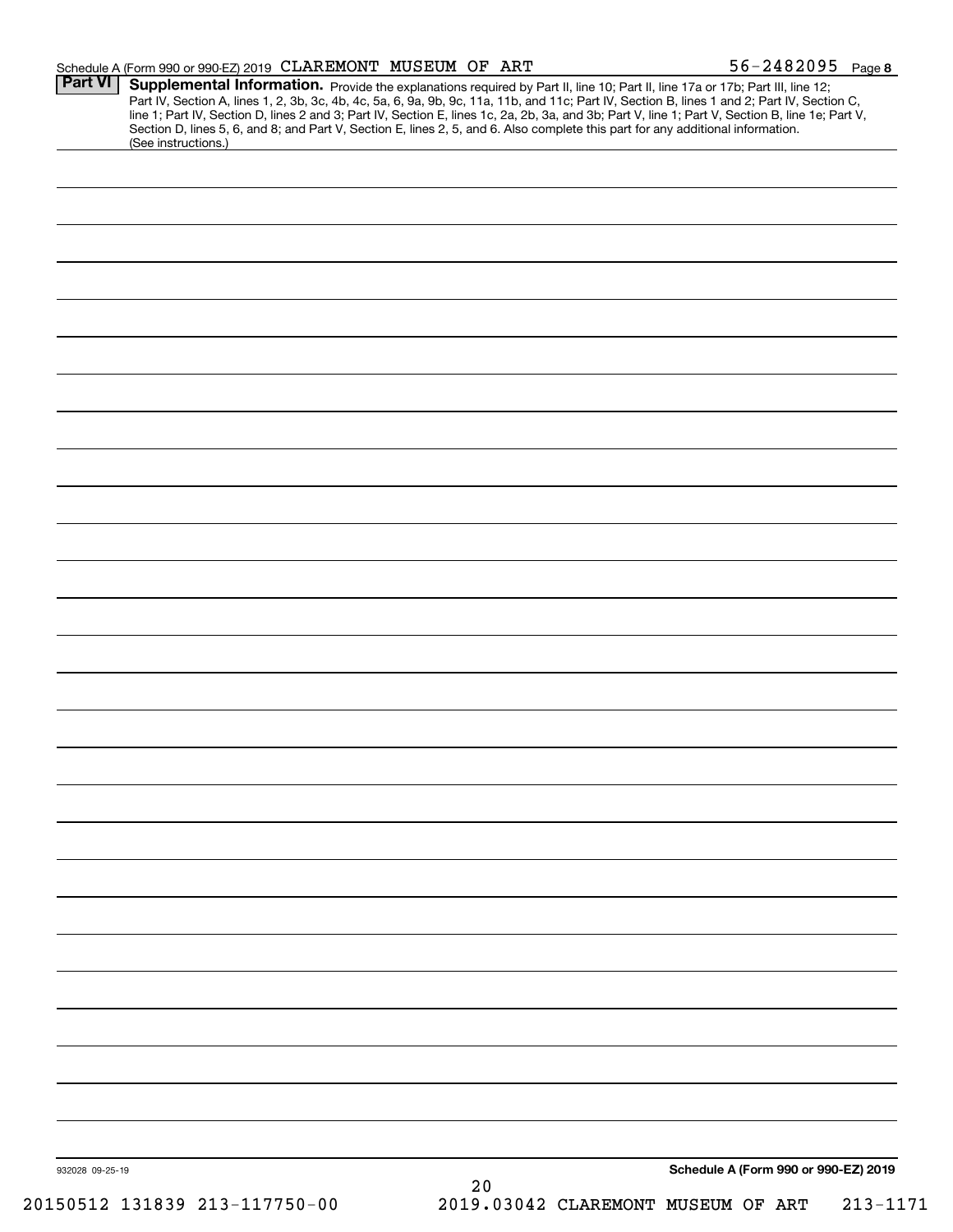Department of the Treasury Internal Revenue Service **(Form 990, 990-EZ, or 990-PF)**

Name of the organization

**Organization type** (check one):

# **Schedule B Schedule of Contributors**

**| Attach to Form 990, Form 990-EZ, or Form 990-PF. | Go to www.irs.gov/Form990 for the latest information.** OMB No. 1545-0047

# **2019**

**Employer identification number**

| CLAREMONT MUSEUM OF ART |  | 56-2482095 |
|-------------------------|--|------------|
|                         |  |            |

| Filers of:         | Section:                                                                    |
|--------------------|-----------------------------------------------------------------------------|
| Form 990 or 990-FZ | $\lfloor x \rfloor$ 501(c)( 3) (enter number) organization                  |
|                    | $4947(a)(1)$ nonexempt charitable trust not treated as a private foundation |
|                    | 527 political organization                                                  |
| Form 990-PF        | 501(c)(3) exempt private foundation                                         |
|                    | 4947(a)(1) nonexempt charitable trust treated as a private foundation       |
|                    | 501(c)(3) taxable private foundation                                        |

Check if your organization is covered by the **General Rule** or a **Special Rule. Note:**  Only a section 501(c)(7), (8), or (10) organization can check boxes for both the General Rule and a Special Rule. See instructions.

#### **General Rule**

 $\mathcal{L}^{\text{max}}$ 

For an organization filing Form 990, 990-EZ, or 990-PF that received, during the year, contributions totaling \$5,000 or more (in money or property) from any one contributor. Complete Parts I and II. See instructions for determining a contributor's total contributions.

#### **Special Rules**

any one contributor, during the year, total contributions of the greater of  $\,$  (1) \$5,000; or **(2)** 2% of the amount on (i) Form 990, Part VIII, line 1h;  $\boxed{\textbf{X}}$  For an organization described in section 501(c)(3) filing Form 990 or 990-EZ that met the 33 1/3% support test of the regulations under sections 509(a)(1) and 170(b)(1)(A)(vi), that checked Schedule A (Form 990 or 990-EZ), Part II, line 13, 16a, or 16b, and that received from or (ii) Form 990-EZ, line 1. Complete Parts I and II.

year, total contributions of more than \$1,000 *exclusively* for religious, charitable, scientific, literary, or educational purposes, or for the For an organization described in section 501(c)(7), (8), or (10) filing Form 990 or 990-EZ that received from any one contributor, during the prevention of cruelty to children or animals. Complete Parts I, II, and III.  $\mathcal{L}^{\text{max}}$ 

purpose. Don't complete any of the parts unless the **General Rule** applies to this organization because it received *nonexclusively* year, contributions <sub>exclusively</sub> for religious, charitable, etc., purposes, but no such contributions totaled more than \$1,000. If this box is checked, enter here the total contributions that were received during the year for an  $\;$ exclusively religious, charitable, etc., For an organization described in section 501(c)(7), (8), or (10) filing Form 990 or 990-EZ that received from any one contributor, during the religious, charitable, etc., contributions totaling \$5,000 or more during the year  $\Box$ — $\Box$   $\Box$  $\mathcal{L}^{\text{max}}$ 

**Caution:**  An organization that isn't covered by the General Rule and/or the Special Rules doesn't file Schedule B (Form 990, 990-EZ, or 990-PF),  **must** but it answer "No" on Part IV, line 2, of its Form 990; or check the box on line H of its Form 990-EZ or on its Form 990-PF, Part I, line 2, to certify that it doesn't meet the filing requirements of Schedule B (Form 990, 990-EZ, or 990-PF).

**For Paperwork Reduction Act Notice, see the instructions for Form 990, 990-EZ, or 990-PF. Schedule B (Form 990, 990-EZ, or 990-PF) (2019)** LHA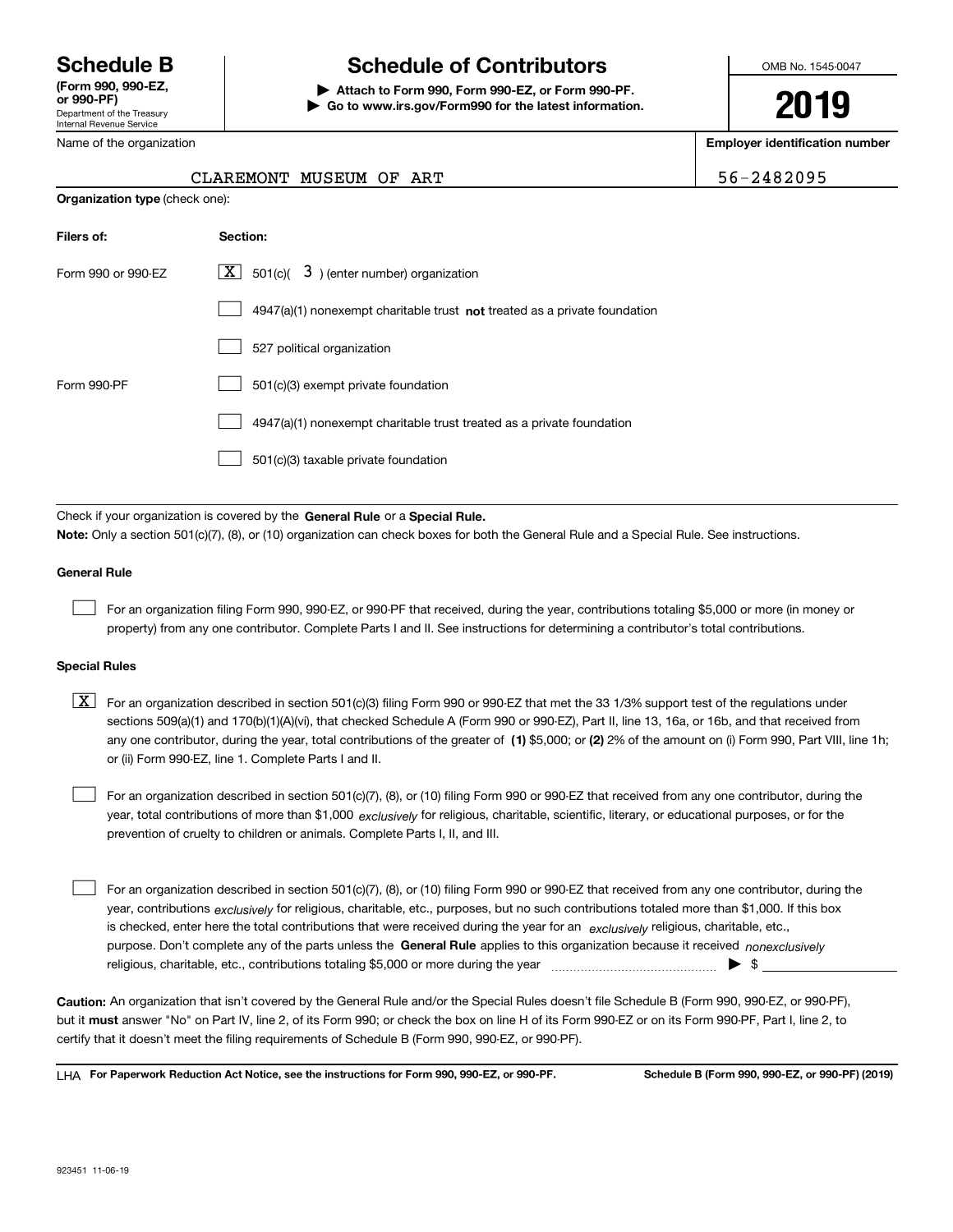#### Schedule B (Form 990, 990-EZ, or 990-PF) (2019)  $P_0 = 2$

Name of organization

CLAREMONT MUSEUM OF ART 56-2482095

#### 923452 11-06-19 **Schedule B (Form 990, 990-EZ, or 990-PF) (2019) (a)No.(b) Name, address, and ZIP + 4 (c)Total contributions (d)Type of contribution PersonPayrollNoncash (a)No.(b)Name, address, and ZIP + 4 (c)Total contributions (d)Type of contribution PersonPayrollNoncash (a)No.(b)Name, address, and ZIP + 4 (c)Total contributions (d)Type of contribution PersonPayrollNoncash (a) No.(b)Name, address, and ZIP + 4 (c) Total contributions (d) Type of contribution PersonPayrollNoncash (a) No.(b)Name, address, and ZIP + 4 (c)Total contributions (d)Type of contribution PersonPayrollNoncash(a)No.(b)Name, address, and ZIP + 4 (c)Total contributions (d)Type of contribution PersonPayrollNoncash Contributors** (see instructions). Use duplicate copies of Part I if additional space is needed. \$(Complete Part II for noncash contributions.) \$(Complete Part II for noncash contributions.) \$(Complete Part II for noncash contributions.) \$(Complete Part II for noncash contributions.) \$(Complete Part II for noncash contributions.) \$(Complete Part II for noncash contributions.) Chedule B (Form 990, 990-EZ, or 990-PF) (2019)<br>Iame of organization<br>**2Part I 2Part I Contributors** (see instructions). Use duplicate copies of Part I if additional space is needed.  $\lceil \text{X} \rceil$  $\mathcal{L}^{\text{max}}$  $\mathcal{L}^{\text{max}}$  $\boxed{\text{X}}$  $\mathcal{L}^{\text{max}}$  $\mathcal{L}^{\text{max}}$  $|X|$  $\mathcal{L}^{\text{max}}$  $\mathcal{L}^{\text{max}}$  $|X|$  $\mathcal{L}^{\text{max}}$  $\mathcal{L}^{\text{max}}$  $|X|$  $\mathcal{L}^{\text{max}}$  $\mathcal{L}^{\text{max}}$  $\mathcal{L}^{\text{max}}$  $\mathcal{L}^{\text{max}}$  $\mathbf{X}$ 1 X LA COUNTY DEPT OF ARTS & CULTURE 21,200. 1055 WILSHIRE BLVD, SUITE 800 LOS ANGELES, CA 90017 2 X CLAREMONT EDUCATIONAL FOUNDATION 20,000. 112 HARVARD AVE N #191 CLAREMONT, CA 91711 3 X WHH FOUNDATION 10,000. 1060 AVONDALE RD SAN MARINO, CA 91108 4 X CLAREMONT LINCOLN UNIVERSITY 7,000. 150 W 1ST ST CLAREMONT, CA 91711 5 X DAVID & AHLENE WELSH 5,500. PO BOX 1136 CLAREMONT, CA 91711 6 4,700. X DR. JANET MYHRE PO BOX 1136 CLAREMONT, CA 91711

22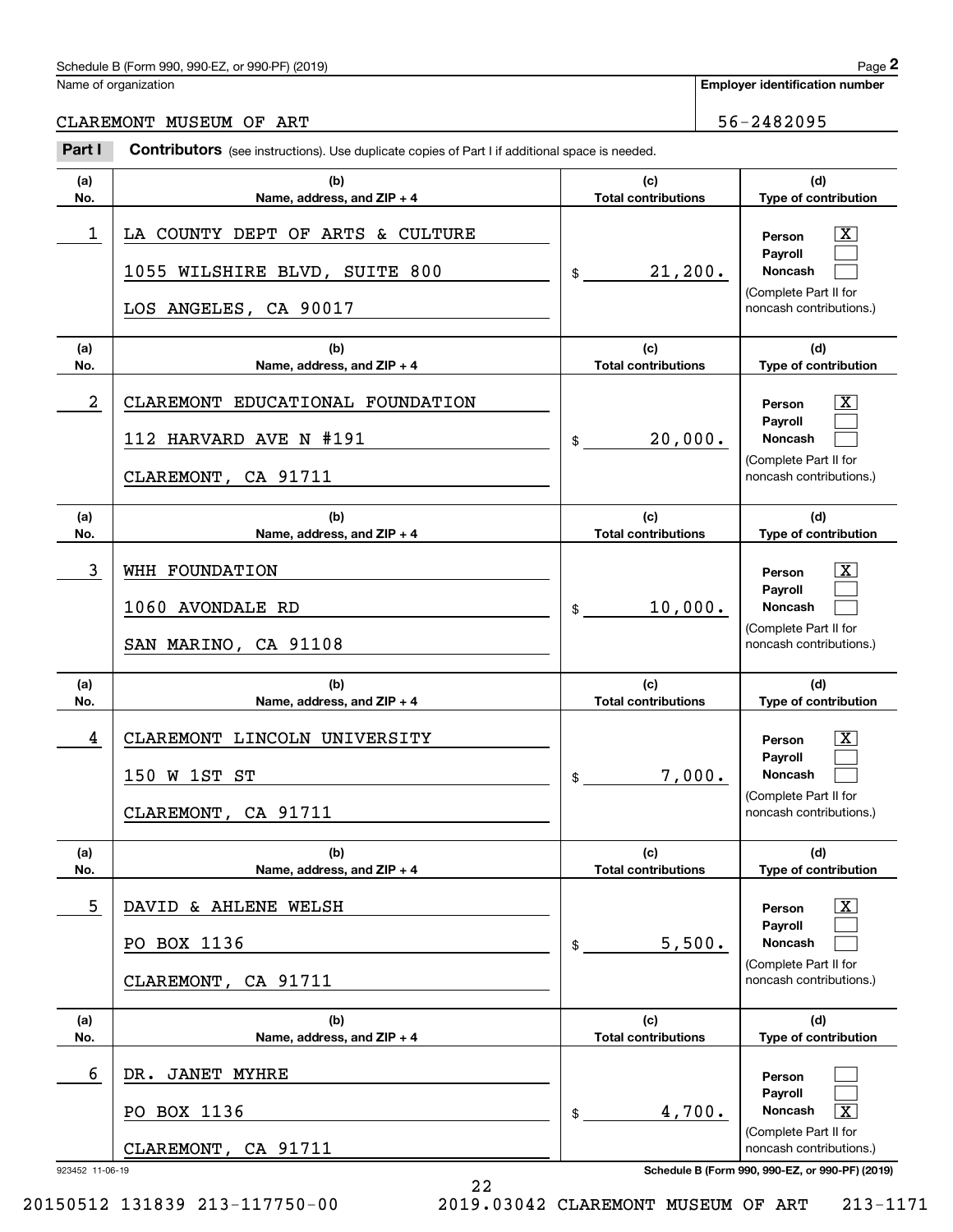#### Schedule B (Form 990, 990-EZ, or 990-PF) (2019) **Page 2** and the state of the state of the state of the state of the state of the state of the state of the state of the state of the state of the state of the state of the s

|  | Name of organization |
|--|----------------------|
|  |                      |

#### CLAREMONT MUSEUM OF ART **1999** CLAREMONT MUSEUM OF ART

923452 11-06-19 **Schedule B (Form 990, 990-EZ, or 990-PF) (2019) (a)No.(b)Name, address, and ZIP + 4 (c)Total contributions (d)Type of contribution PersonPayrollNoncash (a)No.(b)Name, address, and ZIP + 4 (c)Total contributions (d)Type of contribution PersonPayrollNoncash (a)No.(b)Name, address, and ZIP + 4 (c)Total contributions (d)Type of contribution PersonPayrollNoncash (a) No.(b)Name, address, and ZIP + 4 (c) Total contributions (d) Type of contribution PersonPayrollNoncash(a) No.(b)Name, address, and ZIP + 4 (c) Total contributions (d)Type of contribution PersonPayrollNoncash(a)No.(b)Name, address, and ZIP + 4 (c)Total contributions (d)Type of contribution PersonPayrollNoncash Contributors** (see instructions). Use duplicate copies of Part I if additional space is needed. \$(Complete Part II for noncash contributions.) \$(Complete Part II for noncash contributions.) \$(Complete Part II for noncash contributions.) \$(Complete Part II for noncash contributions.) \$(Complete Part II for noncash contributions.) \$(Complete Part II for noncash contributions.) Chedule B (Form 990, 990-EZ, or 990-PF) (2019)<br>Iame of organization<br>**2Part I 2Part I Contributors** (see instructions). Use duplicate copies of Part I if additional space is needed.  $\lceil \text{X} \rceil$  $\mathcal{L}^{\text{max}}$  $\mathcal{L}^{\text{max}}$  $\boxed{\text{X}}$  $\mathcal{L}^{\text{max}}$  $\mathcal{L}^{\text{max}}$  $|X|$  $\mathcal{L}^{\text{max}}$  $\mathcal{L}^{\text{max}}$  $|X|$  $\mathcal{L}^{\text{max}}$  $\mathcal{L}^{\text{max}}$  $|X|$  $\mathcal{L}^{\text{max}}$  $\mathcal{L}^{\text{max}}$  $\mathcal{L}^{\text{max}}$  $\mathcal{L}^{\text{max}}$  $\mathbf{X}$ 7 X DR. JANET MYHRE 4,998. PO BOX 1136 CLAREMONT, CA 91711 8 X DAVID REISMAN & RAE ROTTMAN 6,350. PO BOX 1136 CLAREMONT, CA 91711 9 X SANDRA BALDONADO 6,325. PO BOX 1136 CLAREMONT, CA 91711 10 X MARTA REENTS 5,500. PO BOX 1136 CLAREMONT, CA 91711 11 X PATRICIA LOBELLO 5,250. PO BOX 1136 CLAREMONT, CA 91711 12 4,906. X BARBARA BROWN PO BOX 1136 CLAREMONT, CA 91711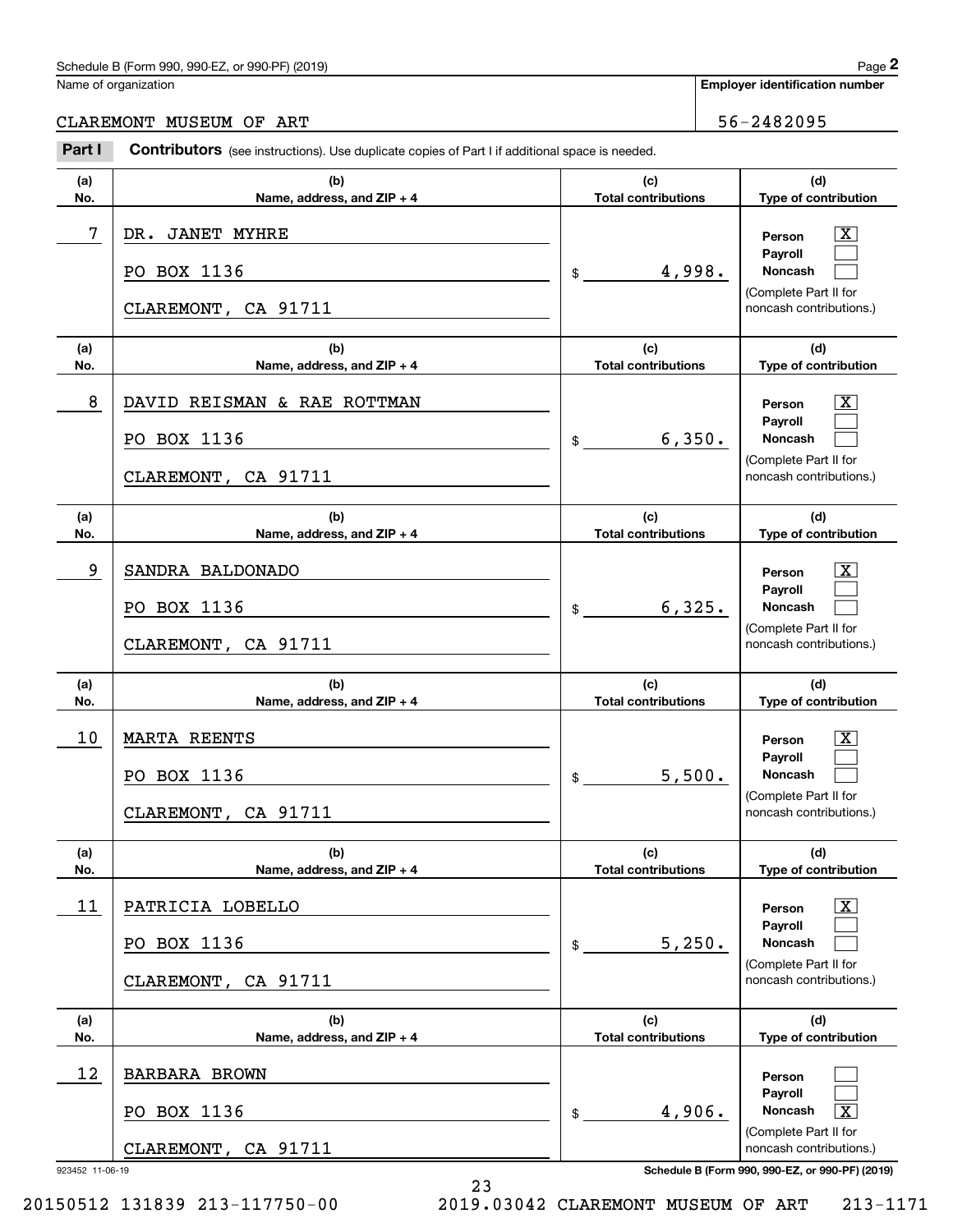# Schedule B (Form 990, 990-EZ, or 990-PF) (2019) Page 2

|  | Name of organization |
|--|----------------------|
|  |                      |

### CLAREMONT MUSEUM OF ART 36-2482095

|                 | Schedule B (Form 990, 990-EZ, or 990-PF) (2019)                                                       |                                   |        | Page 2                                                                                                                              |
|-----------------|-------------------------------------------------------------------------------------------------------|-----------------------------------|--------|-------------------------------------------------------------------------------------------------------------------------------------|
|                 | Name of organization                                                                                  |                                   |        | <b>Employer identification number</b>                                                                                               |
|                 | CLAREMONT MUSEUM OF ART                                                                               |                                   |        | 56-2482095                                                                                                                          |
| Part I          | <b>Contributors</b> (see instructions). Use duplicate copies of Part I if additional space is needed. |                                   |        |                                                                                                                                     |
| (a)<br>No.      | (b)<br>Name, address, and ZIP + 4                                                                     | (c)<br><b>Total contributions</b> |        | (d)<br>Type of contribution                                                                                                         |
| 13              | <b>BARBARA BROWN</b><br>PO BOX 1136<br>CLAREMONT, CA 91711                                            | \$                                | 3,975. | $\overline{\mathbf{X}}$<br>Person<br>Payroll<br>Noncash<br>(Complete Part II for<br>noncash contributions.)                         |
| (a)<br>No.      | (b)<br>Name, address, and ZIP + 4                                                                     | (c)<br><b>Total contributions</b> |        | (d)<br>Type of contribution                                                                                                         |
|                 |                                                                                                       | \$                                |        | Person<br>Payroll<br>Noncash<br>(Complete Part II for<br>noncash contributions.)                                                    |
| (a)<br>No.      | (b)<br>Name, address, and ZIP + 4                                                                     | (c)<br><b>Total contributions</b> |        | (d)<br>Type of contribution                                                                                                         |
|                 |                                                                                                       | \$                                |        | Person<br>Payroll<br>Noncash<br>(Complete Part II for<br>noncash contributions.)                                                    |
| (a)<br>No.      | (b)<br>Name, address, and ZIP + 4                                                                     | (c)<br><b>Total contributions</b> |        | (d)<br>Type of contribution                                                                                                         |
|                 |                                                                                                       | \$                                |        | Person<br>Payroll<br>Noncash<br>(Complete Part II for<br>noncash contributions.)                                                    |
| (a)<br>No.      | (b)<br>Name, address, and ZIP + 4                                                                     | (c)<br><b>Total contributions</b> |        | (d)<br>Type of contribution                                                                                                         |
|                 |                                                                                                       | \$                                |        | Person<br>Payroll<br>Noncash<br>(Complete Part II for<br>noncash contributions.)                                                    |
| (a)<br>No.      | (b)<br>Name, address, and ZIP + 4                                                                     | (c)<br><b>Total contributions</b> |        | (d)<br>Type of contribution                                                                                                         |
| 923452 11-06-19 |                                                                                                       | \$                                |        | Person<br>Payroll<br>Noncash<br>(Complete Part II for<br>noncash contributions.)<br>Schedule B (Form 990, 990-EZ, or 990-PF) (2019) |

24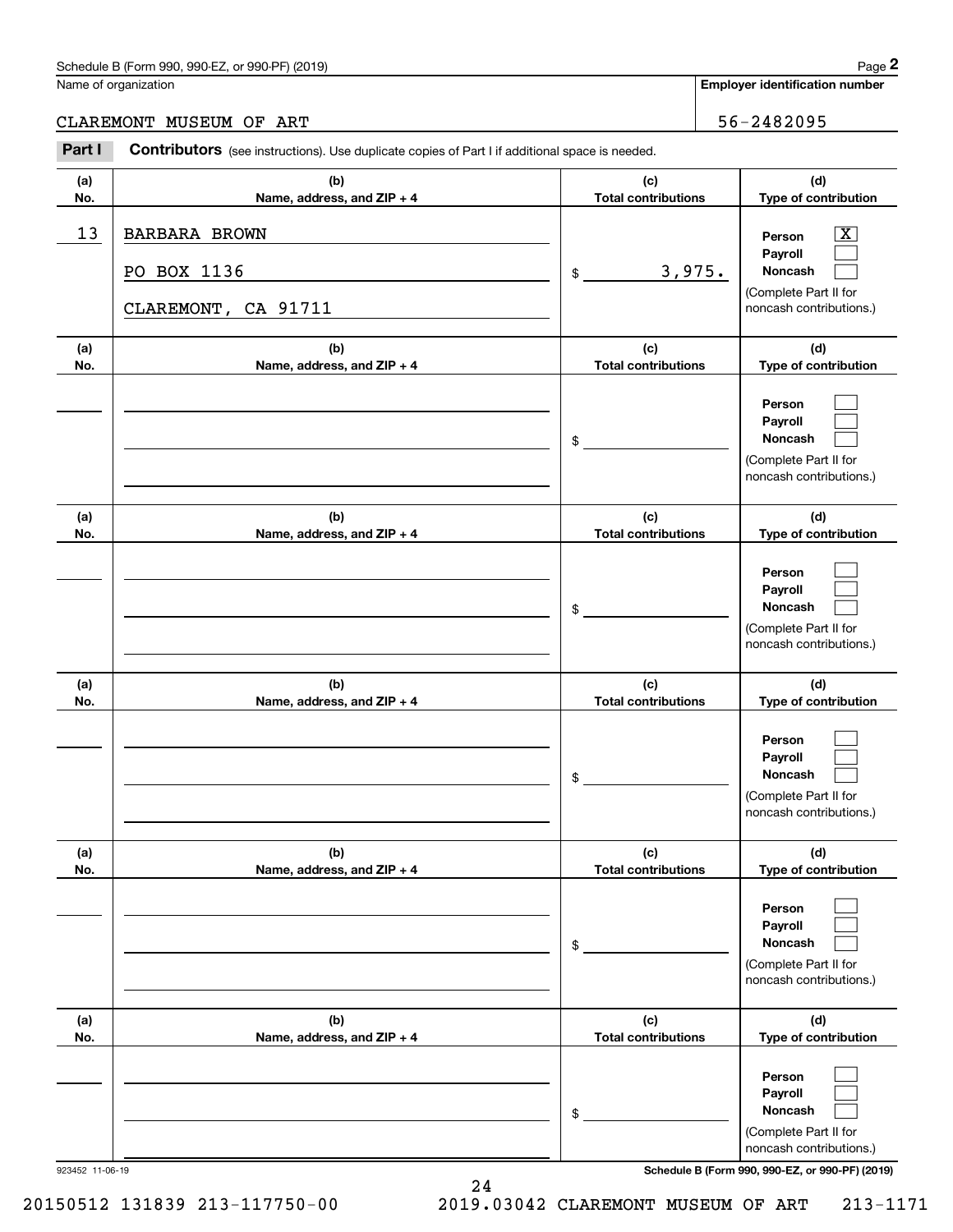**Employer identification number**

# CLAREMONT MUSEUM OF ART 36-2482095

Chedule B (Form 990, 990-EZ, or 990-PF) (2019)<br>
lame of organization<br> **3Part II if additional space is needed.**<br> **Part II if additional space is needed.**<br> **Part II if additional space is needed.** 

| (a)<br>No.<br>from | (b)<br>Description of noncash property given | (c)<br>FMV (or estimate)<br>(See instructions.) | (d)<br>Date received                            |
|--------------------|----------------------------------------------|-------------------------------------------------|-------------------------------------------------|
| Part I             |                                              |                                                 |                                                 |
|                    | OTHER ITEMS                                  |                                                 |                                                 |
| 6                  |                                              |                                                 |                                                 |
|                    |                                              |                                                 |                                                 |
|                    |                                              | 4,700.<br>\$                                    | 12/31/19                                        |
|                    |                                              |                                                 |                                                 |
| (a)<br>No.         | (b)                                          | (c)                                             | (d)                                             |
| from               | Description of noncash property given        | FMV (or estimate)                               | Date received                                   |
| Part I             |                                              | (See instructions.)                             |                                                 |
|                    | OTHER ITEMS                                  |                                                 |                                                 |
| 12                 |                                              |                                                 |                                                 |
|                    |                                              |                                                 |                                                 |
|                    |                                              | 4,906.<br>$\frac{1}{2}$                         | 12/31/19                                        |
|                    |                                              |                                                 |                                                 |
| (a)                |                                              | (c)                                             |                                                 |
| No.<br>from        | (b)                                          | FMV (or estimate)                               | (d)<br>Date received                            |
| Part I             | Description of noncash property given        | (See instructions.)                             |                                                 |
|                    |                                              |                                                 |                                                 |
|                    |                                              |                                                 |                                                 |
|                    |                                              |                                                 |                                                 |
|                    |                                              | $\frac{1}{2}$                                   |                                                 |
|                    |                                              |                                                 |                                                 |
| (a)                |                                              | (c)                                             |                                                 |
| No.                | (b)                                          | FMV (or estimate)                               | (d)                                             |
| from<br>Part I     | Description of noncash property given        | (See instructions.)                             | Date received                                   |
|                    |                                              |                                                 |                                                 |
|                    |                                              |                                                 |                                                 |
|                    |                                              |                                                 |                                                 |
|                    |                                              | $\mathsf{\$}$                                   |                                                 |
|                    |                                              |                                                 |                                                 |
| (a)                |                                              |                                                 |                                                 |
| No.                | (b)                                          | (c)<br>FMV (or estimate)                        | (d)                                             |
| from               | Description of noncash property given        | (See instructions.)                             | Date received                                   |
| Part I             |                                              |                                                 |                                                 |
|                    |                                              |                                                 |                                                 |
|                    |                                              |                                                 |                                                 |
|                    |                                              |                                                 |                                                 |
|                    |                                              | \$                                              |                                                 |
| (a)                |                                              |                                                 |                                                 |
| No.                | (b)                                          | (c)                                             | (d)                                             |
| from               | Description of noncash property given        | FMV (or estimate)                               | Date received                                   |
| Part I             |                                              | (See instructions.)                             |                                                 |
|                    |                                              |                                                 |                                                 |
|                    |                                              |                                                 |                                                 |
|                    |                                              |                                                 |                                                 |
|                    |                                              | \$                                              |                                                 |
| 923453 11-06-19    |                                              |                                                 | Schedule B (Form 990, 990-EZ, or 990-PF) (2019) |

25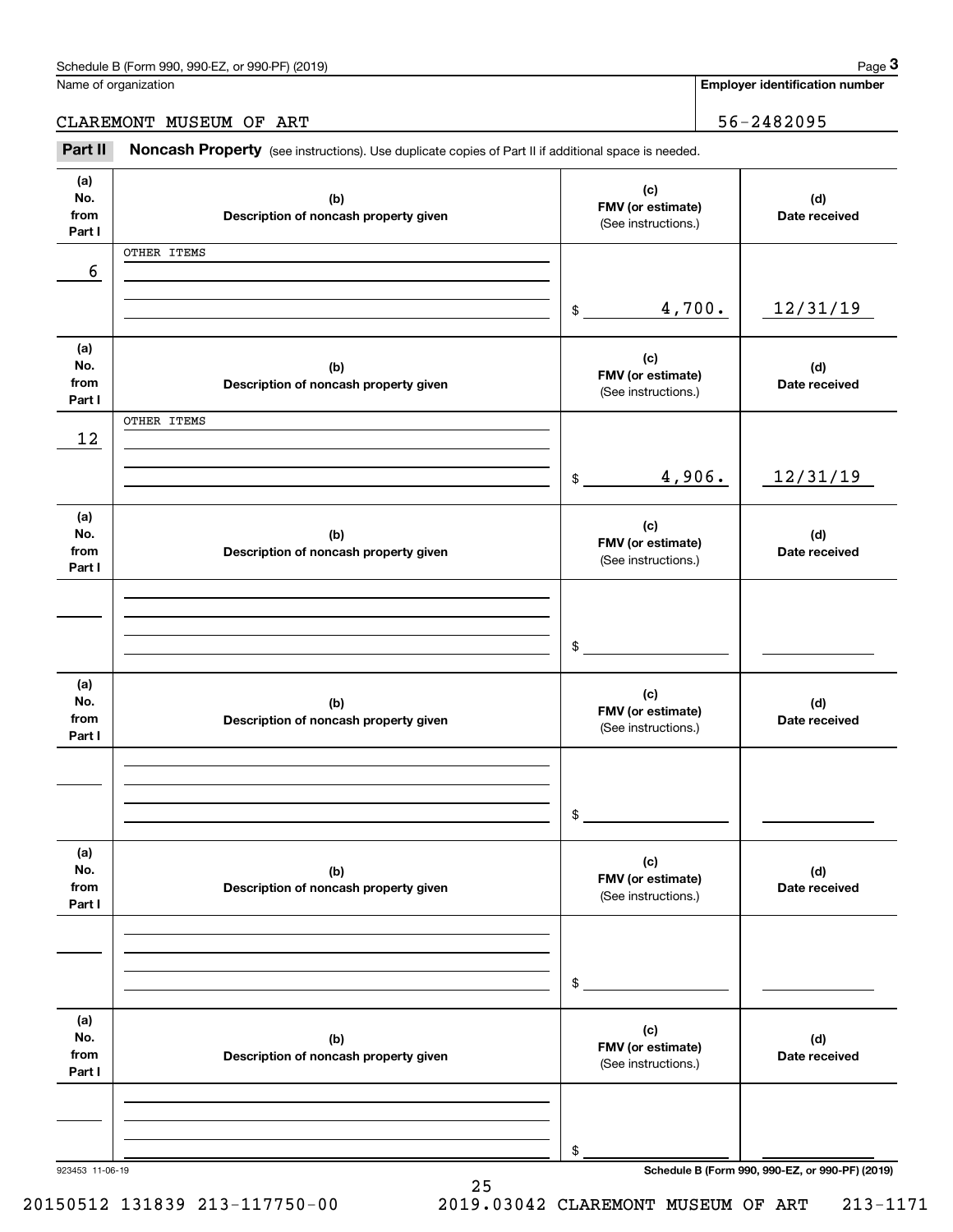|                           | Schedule B (Form 990, 990-EZ, or 990-PF) (2019)                                                                                                                                                                                                                                                                                                                                                                                                                   |                      |                                          | Page 4                                |  |  |
|---------------------------|-------------------------------------------------------------------------------------------------------------------------------------------------------------------------------------------------------------------------------------------------------------------------------------------------------------------------------------------------------------------------------------------------------------------------------------------------------------------|----------------------|------------------------------------------|---------------------------------------|--|--|
| Name of organization      |                                                                                                                                                                                                                                                                                                                                                                                                                                                                   |                      |                                          | <b>Employer identification number</b> |  |  |
|                           | CLAREMONT MUSEUM OF ART                                                                                                                                                                                                                                                                                                                                                                                                                                           |                      |                                          | 56-2482095                            |  |  |
| Part III                  | Exclusively religious, charitable, etc., contributions to organizations described in section 501(c)(7), (8), or (10) that total more than \$1,000 for the year<br>from any one contributor. Complete columns (a) through (e) and the following line entry. For organizations<br>completing Part III, enter the total of exclusively religious, charitable, etc., contributions of \$1,000 or less for the year. (Enter this info. once.) $\blacktriangleright$ \$ |                      |                                          |                                       |  |  |
|                           | Use duplicate copies of Part III if additional space is needed.                                                                                                                                                                                                                                                                                                                                                                                                   |                      |                                          |                                       |  |  |
| (a) No.<br>from<br>Part I | (b) Purpose of gift                                                                                                                                                                                                                                                                                                                                                                                                                                               | (c) Use of gift      |                                          | (d) Description of how gift is held   |  |  |
|                           |                                                                                                                                                                                                                                                                                                                                                                                                                                                                   |                      |                                          |                                       |  |  |
|                           |                                                                                                                                                                                                                                                                                                                                                                                                                                                                   |                      |                                          |                                       |  |  |
|                           |                                                                                                                                                                                                                                                                                                                                                                                                                                                                   | (e) Transfer of gift |                                          |                                       |  |  |
|                           | Transferee's name, address, and ZIP + 4                                                                                                                                                                                                                                                                                                                                                                                                                           |                      | Relationship of transferor to transferee |                                       |  |  |
|                           |                                                                                                                                                                                                                                                                                                                                                                                                                                                                   |                      |                                          |                                       |  |  |
| (a) No.<br>from<br>Part I | (b) Purpose of gift                                                                                                                                                                                                                                                                                                                                                                                                                                               | (c) Use of gift      |                                          | (d) Description of how gift is held   |  |  |
|                           |                                                                                                                                                                                                                                                                                                                                                                                                                                                                   |                      |                                          |                                       |  |  |
|                           |                                                                                                                                                                                                                                                                                                                                                                                                                                                                   | (e) Transfer of gift |                                          |                                       |  |  |
|                           | Transferee's name, address, and ZIP + 4                                                                                                                                                                                                                                                                                                                                                                                                                           |                      | Relationship of transferor to transferee |                                       |  |  |
|                           |                                                                                                                                                                                                                                                                                                                                                                                                                                                                   |                      |                                          |                                       |  |  |
|                           |                                                                                                                                                                                                                                                                                                                                                                                                                                                                   |                      |                                          |                                       |  |  |
| (a) No.<br>from<br>Part I | (b) Purpose of gift<br>(c) Use of gift                                                                                                                                                                                                                                                                                                                                                                                                                            |                      |                                          | (d) Description of how gift is held   |  |  |
|                           |                                                                                                                                                                                                                                                                                                                                                                                                                                                                   |                      |                                          |                                       |  |  |
|                           |                                                                                                                                                                                                                                                                                                                                                                                                                                                                   | (e) Transfer of gift |                                          |                                       |  |  |
|                           | Transferee's name, address, and $ZIP + 4$                                                                                                                                                                                                                                                                                                                                                                                                                         |                      | Relationship of transferor to transferee |                                       |  |  |
|                           |                                                                                                                                                                                                                                                                                                                                                                                                                                                                   |                      |                                          |                                       |  |  |
|                           |                                                                                                                                                                                                                                                                                                                                                                                                                                                                   |                      |                                          |                                       |  |  |
| (a) No.<br>from<br>Part I | (b) Purpose of gift                                                                                                                                                                                                                                                                                                                                                                                                                                               | (c) Use of gift      |                                          | (d) Description of how gift is held   |  |  |
|                           |                                                                                                                                                                                                                                                                                                                                                                                                                                                                   |                      |                                          |                                       |  |  |
|                           |                                                                                                                                                                                                                                                                                                                                                                                                                                                                   |                      |                                          |                                       |  |  |
|                           | Transferee's name, address, and $ZIP + 4$                                                                                                                                                                                                                                                                                                                                                                                                                         | (e) Transfer of gift | Relationship of transferor to transferee |                                       |  |  |
|                           |                                                                                                                                                                                                                                                                                                                                                                                                                                                                   |                      |                                          |                                       |  |  |
|                           |                                                                                                                                                                                                                                                                                                                                                                                                                                                                   |                      |                                          |                                       |  |  |

26

923454 11-06-19

**Schedule B (Form 990, 990-EZ, or 990-PF) (2019)**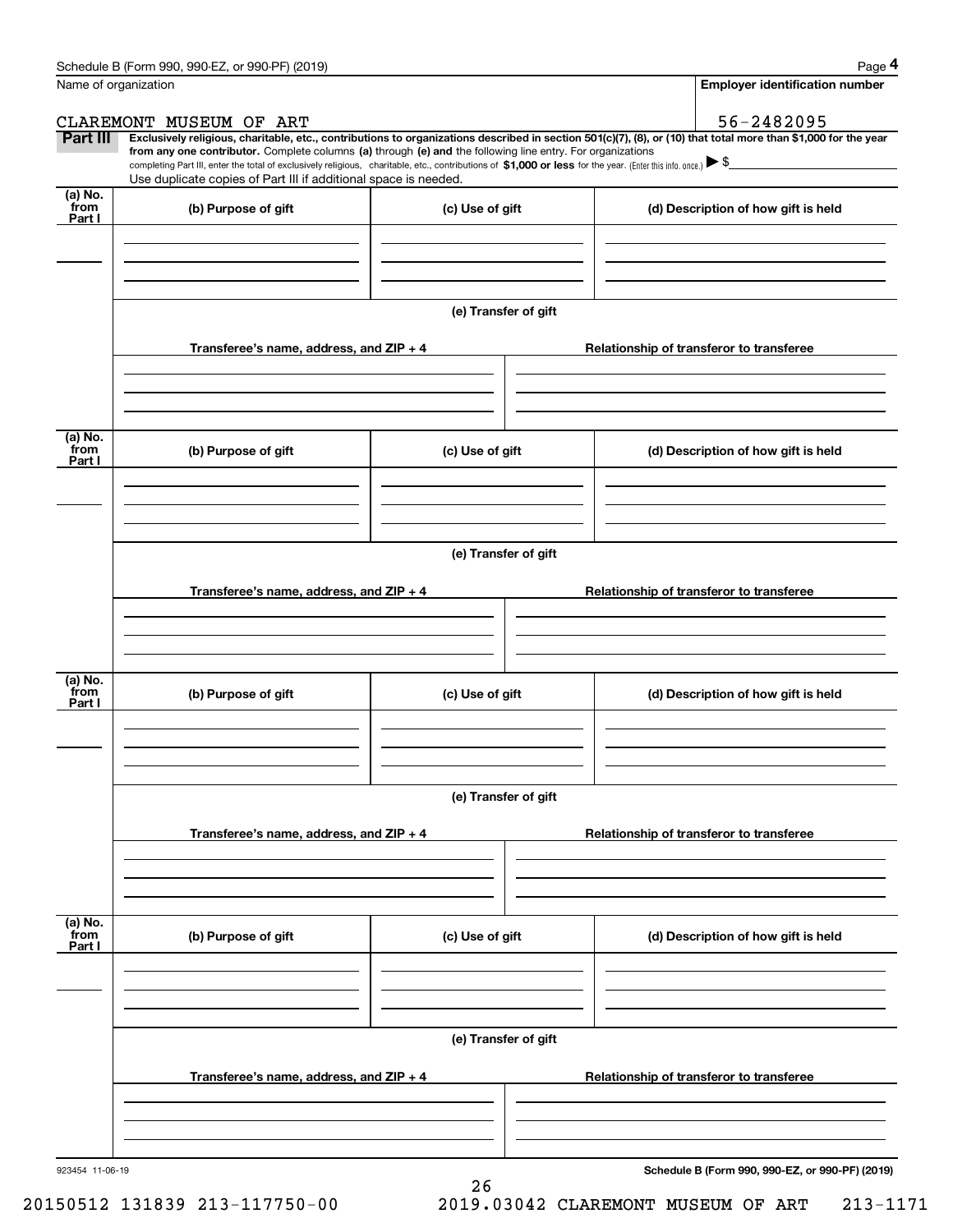| <b>CHEDULE D</b> |  |
|------------------|--|
|                  |  |

# **SCHEDULE D Supplemental Financial Statements**

**(Form 990) | Complete if the organization answered "Yes" on Form 990, Part IV, line 6, 7, 8, 9, 10, 11a, 11b, 11c, 11d, 11e, 11f, 12a, or 12b.**



Department of the Treasury Internal Revenue Service

| $1$ and $1$ , the $0$ , $1$ , $0$ , $2$ , $10$ , $110$ , $110$ , $110$ , $110$ , $110$ , $111$ , $120$ , $01$ $120$ , |  |
|-----------------------------------------------------------------------------------------------------------------------|--|
| Attach to Form 990.                                                                                                   |  |
|                                                                                                                       |  |
| $\blacktriangleright$ Go to www.irs.gov/Form990 for instructions and the latest information.                          |  |
|                                                                                                                       |  |

|         | Name of the organization<br>CLAREMONT MUSEUM OF ART                                                                                                                      |                                                    | <b>Employer identification number</b><br>56-2482095 |                                 |                                 |           |
|---------|--------------------------------------------------------------------------------------------------------------------------------------------------------------------------|----------------------------------------------------|-----------------------------------------------------|---------------------------------|---------------------------------|-----------|
| Part I  | Organizations Maintaining Donor Advised Funds or Other Similar Funds or Accounts. Complete if the                                                                        |                                                    |                                                     |                                 |                                 |           |
|         |                                                                                                                                                                          |                                                    |                                                     |                                 |                                 |           |
|         | organization answered "Yes" on Form 990, Part IV, line 6.                                                                                                                | (a) Donor advised funds                            |                                                     | (b) Funds and other accounts    |                                 |           |
|         |                                                                                                                                                                          |                                                    |                                                     |                                 |                                 |           |
| 1       | Aggregate value of contributions to (during year)                                                                                                                        |                                                    |                                                     |                                 |                                 |           |
| 2       |                                                                                                                                                                          |                                                    |                                                     |                                 |                                 |           |
| з       | Aggregate value of grants from (during year)                                                                                                                             |                                                    |                                                     |                                 |                                 |           |
| 4<br>5  | Did the organization inform all donors and donor advisors in writing that the assets held in donor advised funds                                                         |                                                    |                                                     |                                 |                                 |           |
|         |                                                                                                                                                                          |                                                    |                                                     |                                 | Yes                             | No        |
| 6       | Did the organization inform all grantees, donors, and donor advisors in writing that grant funds can be used only                                                        |                                                    |                                                     |                                 |                                 |           |
|         | for charitable purposes and not for the benefit of the donor or donor advisor, or for any other purpose conferring                                                       |                                                    |                                                     |                                 |                                 |           |
|         |                                                                                                                                                                          |                                                    |                                                     |                                 | Yes                             | No        |
| Part II | Conservation Easements. Complete if the organization answered "Yes" on Form 990, Part IV, line 7.                                                                        |                                                    |                                                     |                                 |                                 |           |
| 1.      | Purpose(s) of conservation easements held by the organization (check all that apply).                                                                                    |                                                    |                                                     |                                 |                                 |           |
|         | Preservation of land for public use (for example, recreation or education)                                                                                               | Preservation of a historically important land area |                                                     |                                 |                                 |           |
|         | Protection of natural habitat                                                                                                                                            | Preservation of a certified historic structure     |                                                     |                                 |                                 |           |
|         | Preservation of open space                                                                                                                                               |                                                    |                                                     |                                 |                                 |           |
| 2       | Complete lines 2a through 2d if the organization held a qualified conservation contribution in the form of a conservation easement on the last                           |                                                    |                                                     |                                 |                                 |           |
|         | day of the tax year.                                                                                                                                                     |                                                    |                                                     |                                 | Held at the End of the Tax Year |           |
| a       |                                                                                                                                                                          |                                                    | 2a                                                  |                                 |                                 |           |
| b       | Total acreage restricted by conservation easements                                                                                                                       |                                                    | 2 <sub>b</sub>                                      |                                 |                                 |           |
| с       |                                                                                                                                                                          |                                                    | 2c                                                  |                                 |                                 |           |
|         | d Number of conservation easements included in (c) acquired after 7/25/06, and not on a historic structure                                                               |                                                    |                                                     |                                 |                                 |           |
|         |                                                                                                                                                                          |                                                    | 2d                                                  |                                 |                                 |           |
| 3       | Number of conservation easements modified, transferred, released, extinguished, or terminated by the organization during the tax                                         |                                                    |                                                     |                                 |                                 |           |
|         | $year \blacktriangleright$                                                                                                                                               |                                                    |                                                     |                                 |                                 |           |
| 4       | Number of states where property subject to conservation easement is located >                                                                                            |                                                    |                                                     |                                 |                                 |           |
| 5       | Does the organization have a written policy regarding the periodic monitoring, inspection, handling of                                                                   |                                                    |                                                     |                                 |                                 |           |
|         | violations, and enforcement of the conservation easements it holds?                                                                                                      |                                                    |                                                     |                                 | Yes                             | <b>No</b> |
| 6       | Staff and volunteer hours devoted to monitoring, inspecting, handling of violations, and enforcing conservation easements during the year                                |                                                    |                                                     |                                 |                                 |           |
|         |                                                                                                                                                                          |                                                    |                                                     |                                 |                                 |           |
| 7       | Amount of expenses incurred in monitoring, inspecting, handling of violations, and enforcing conservation easements during the year                                      |                                                    |                                                     |                                 |                                 |           |
|         | ▶ \$                                                                                                                                                                     |                                                    |                                                     |                                 |                                 |           |
| 8       | Does each conservation easement reported on line 2(d) above satisfy the requirements of section 170(h)(4)(B)(i)                                                          |                                                    |                                                     |                                 |                                 |           |
|         |                                                                                                                                                                          |                                                    |                                                     |                                 | Yes                             | No        |
|         | In Part XIII, describe how the organization reports conservation easements in its revenue and expense statement and                                                      |                                                    |                                                     |                                 |                                 |           |
|         | balance sheet, and include, if applicable, the text of the footnote to the organization's financial statements that describes the                                        |                                                    |                                                     |                                 |                                 |           |
|         | organization's accounting for conservation easements.<br>Organizations Maintaining Collections of Art, Historical Treasures, or Other Similar Assets.<br>Part III        |                                                    |                                                     |                                 |                                 |           |
|         |                                                                                                                                                                          |                                                    |                                                     |                                 |                                 |           |
|         | Complete if the organization answered "Yes" on Form 990, Part IV, line 8.                                                                                                |                                                    |                                                     |                                 |                                 |           |
|         | 1a If the organization elected, as permitted under FASB ASC 958, not to report in its revenue statement and balance sheet works                                          |                                                    |                                                     |                                 |                                 |           |
|         | of art, historical treasures, or other similar assets held for public exhibition, education, or research in furtherance of public                                        |                                                    |                                                     |                                 |                                 |           |
|         | service, provide in Part XIII the text of the footnote to its financial statements that describes these items.                                                           |                                                    |                                                     |                                 |                                 |           |
|         | <b>b</b> If the organization elected, as permitted under FASB ASC 958, to report in its revenue statement and balance sheet works of                                     |                                                    |                                                     |                                 |                                 |           |
|         | art, historical treasures, or other similar assets held for public exhibition, education, or research in furtherance of public service,                                  |                                                    |                                                     |                                 |                                 |           |
|         | provide the following amounts relating to these items:                                                                                                                   |                                                    |                                                     |                                 |                                 |           |
|         |                                                                                                                                                                          |                                                    |                                                     | -\$<br>$\blacktriangleright$ \$ |                                 |           |
| 2       | (ii) Assets included in Form 990, Part X<br>If the organization received or held works of art, historical treasures, or other similar assets for financial gain, provide |                                                    |                                                     |                                 |                                 |           |
|         | the following amounts required to be reported under FASB ASC 958 relating to these items:                                                                                |                                                    |                                                     |                                 |                                 |           |
|         |                                                                                                                                                                          |                                                    |                                                     | \$                              |                                 |           |
|         | <b>b</b> Assets included in Form 990, Part X                                                                                                                             |                                                    |                                                     | $\blacktriangleright$ s         |                                 |           |
|         | LHA For Paperwork Reduction Act Notice, see the Instructions for Form 990.                                                                                               |                                                    |                                                     |                                 | Schedule D (Form 990) 2019      |           |
|         | 932051 10-02-19                                                                                                                                                          |                                                    |                                                     |                                 |                                 |           |
|         |                                                                                                                                                                          | ר ר                                                |                                                     |                                 |                                 |           |

27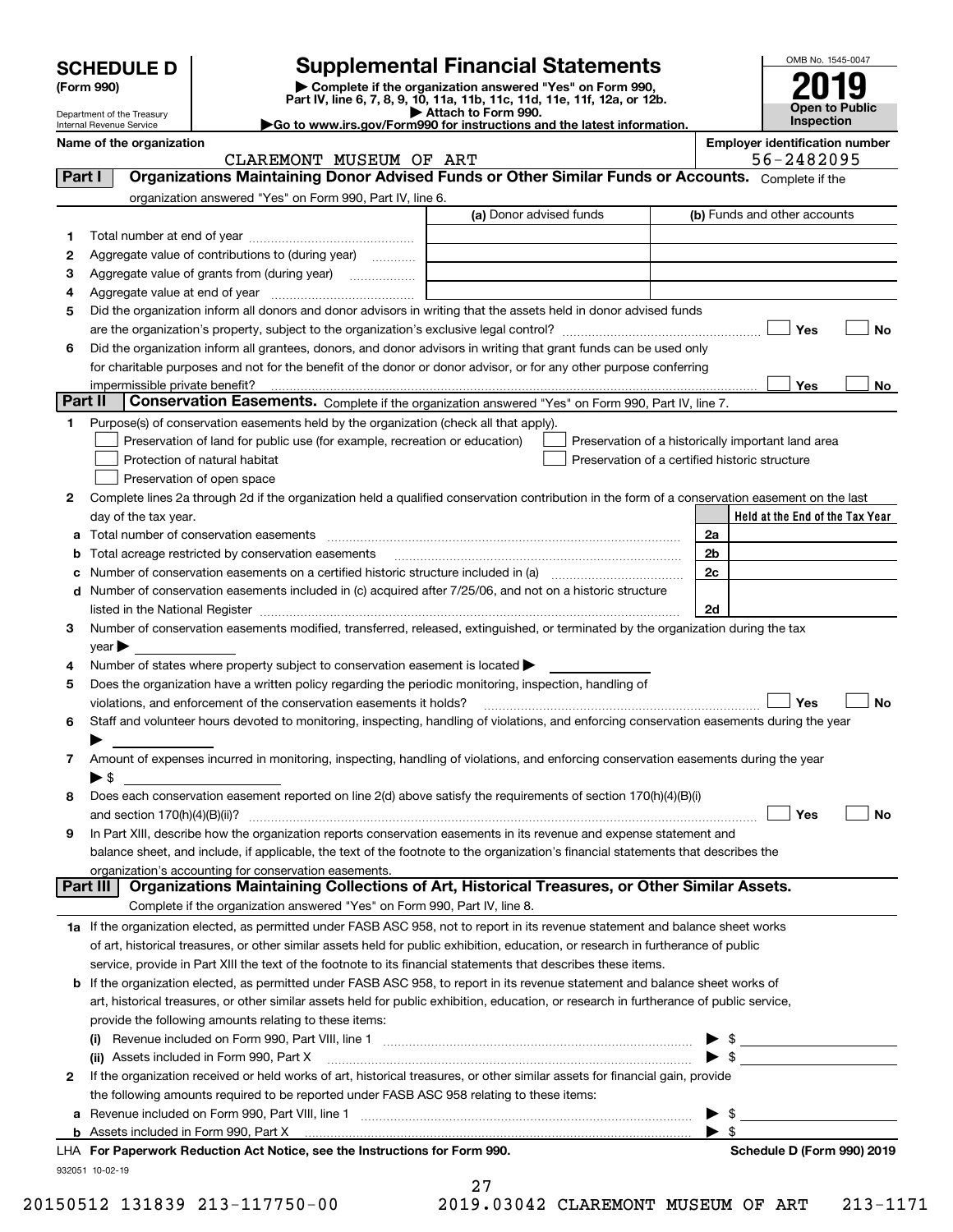| Part III<br>Organizations Maintaining Collections of Art, Historical Treasures, or Other Similar Assets (continued)<br>Using the organization's acquisition, accession, and other records, check any of the following that make significant use of its<br>3<br>collection items (check all that apply):<br>$\boxed{\text{X}}$ Public exhibition<br>Loan or exchange program<br>a<br>Other <u>with the contract of the contract of the contract of the contract of the contract of the contract of the contract of the contract of the contract of the contract of the contract of the contract of the contract of th</u><br>Scholarly research<br>b<br>е<br>$X$ Preservation for future generations<br>c<br>Provide a description of the organization's collections and explain how they further the organization's exempt purpose in Part XIII.<br>4<br>During the year, did the organization solicit or receive donations of art, historical treasures, or other similar assets<br>5<br>$\overline{\text{X}}$ No<br>Yes<br>to be sold to raise funds rather than to be maintained as part of the organization's collection?<br><b>Part IV</b><br>Escrow and Custodial Arrangements. Complete if the organization answered "Yes" on Form 990, Part IV, line 9, or<br>reported an amount on Form 990, Part X, line 21.<br>1a Is the organization an agent, trustee, custodian or other intermediary for contributions or other assets not included<br>Yes<br>No<br>on Form 990, Part X? [11] matter contracts and contracts and contracts are contracted as a form 990, Part X?<br>b If "Yes," explain the arrangement in Part XIII and complete the following table:<br>Amount<br>Beginning balance measurements and contain a series of the series of the series of the series of the series of<br>1c<br>c<br>Additions during the year manufactured and an annual contract of the year manufactured and all the year manufactured and all the year manufactured and all the year manufactured and all the year manufactured and all the yea<br>1d<br>Distributions during the year manufactured and continuum and continuum and continuum and continuum and continuum<br>1e<br>1f<br>1.<br>2a Did the organization include an amount on Form 990, Part X, line 21, for escrow or custodial account liability?<br>Yes<br>No<br>.<br><b>b</b> If "Yes," explain the arrangement in Part XIII. Check here if the explanation has been provided on Part XIII<br>Part V<br>Endowment Funds. Complete if the organization answered "Yes" on Form 990, Part IV, line 10.<br>(d) Three years back<br>(a) Current year<br>(c) Two years back<br>(e) Four years back<br>(b) Prior year<br>Beginning of year balance<br>1a<br>Net investment earnings, gains, and losses<br>d<br>e Other expenditures for facilities<br>and programs<br>g<br>Provide the estimated percentage of the current year end balance (line 1g, column (a)) held as:<br>2<br>Board designated or quasi-endowment<br>℅<br>а<br>Permanent endowment > 1<br>%<br>%<br>Term endowment $\blacktriangleright$<br>The percentages on lines 2a, 2b, and 2c should equal 100%.<br>3a Are there endowment funds not in the possession of the organization that are held and administered for the organization<br>Yes<br>No<br>by:<br>3a(i)<br>(i)<br>3a(ii)<br>3b<br>Describe in Part XIII the intended uses of the organization's endowment funds.<br>4<br>Land, Buildings, and Equipment.<br>Part VI<br>Complete if the organization answered "Yes" on Form 990, Part IV, line 11a. See Form 990, Part X, line 10.<br>Description of property<br>(a) Cost or other<br>(b) Cost or other<br>(c) Accumulated<br>(d) Book value<br>basis (investment)<br>basis (other)<br>depreciation<br>b<br>57,511.<br>175,451.<br>117,940.<br>e Other<br>117,940. | Schedule D (Form 990) 2019 | CLAREMONT MUSEUM OF ART |  |  | $56 - 2482095$ Page 2 |  |  |
|------------------------------------------------------------------------------------------------------------------------------------------------------------------------------------------------------------------------------------------------------------------------------------------------------------------------------------------------------------------------------------------------------------------------------------------------------------------------------------------------------------------------------------------------------------------------------------------------------------------------------------------------------------------------------------------------------------------------------------------------------------------------------------------------------------------------------------------------------------------------------------------------------------------------------------------------------------------------------------------------------------------------------------------------------------------------------------------------------------------------------------------------------------------------------------------------------------------------------------------------------------------------------------------------------------------------------------------------------------------------------------------------------------------------------------------------------------------------------------------------------------------------------------------------------------------------------------------------------------------------------------------------------------------------------------------------------------------------------------------------------------------------------------------------------------------------------------------------------------------------------------------------------------------------------------------------------------------------------------------------------------------------------------------------------------------------------------------------------------------------------------------------------------------------------------------------------------------------------------------------------------------------------------------------------------------------------------------------------------------------------------------------------------------------------------------------------------------------------------------------------------------------------------------------------------------------------------------------------------------------------------------------------------------------------------------------------------------------------------------------------------------------------------------------------------------------------------------------------------------------------------------------------------------------------------------------------------------------------------------------------------------------------------------------------------------------------------------------------------------------------------------------------------------------------------------------------------------------------------------------------------------------------------------------------------------------------------------------------------------------------------------------------------------------------------------------------------------------------------------------------------------------------------------------------------------------------------------------------------------------------------------------------------------------------------------------------------------------------------------------------------------------------------------------------------|----------------------------|-------------------------|--|--|-----------------------|--|--|
|                                                                                                                                                                                                                                                                                                                                                                                                                                                                                                                                                                                                                                                                                                                                                                                                                                                                                                                                                                                                                                                                                                                                                                                                                                                                                                                                                                                                                                                                                                                                                                                                                                                                                                                                                                                                                                                                                                                                                                                                                                                                                                                                                                                                                                                                                                                                                                                                                                                                                                                                                                                                                                                                                                                                                                                                                                                                                                                                                                                                                                                                                                                                                                                                                                                                                                                                                                                                                                                                                                                                                                                                                                                                                                                                                                                                            |                            |                         |  |  |                       |  |  |
|                                                                                                                                                                                                                                                                                                                                                                                                                                                                                                                                                                                                                                                                                                                                                                                                                                                                                                                                                                                                                                                                                                                                                                                                                                                                                                                                                                                                                                                                                                                                                                                                                                                                                                                                                                                                                                                                                                                                                                                                                                                                                                                                                                                                                                                                                                                                                                                                                                                                                                                                                                                                                                                                                                                                                                                                                                                                                                                                                                                                                                                                                                                                                                                                                                                                                                                                                                                                                                                                                                                                                                                                                                                                                                                                                                                                            |                            |                         |  |  |                       |  |  |
|                                                                                                                                                                                                                                                                                                                                                                                                                                                                                                                                                                                                                                                                                                                                                                                                                                                                                                                                                                                                                                                                                                                                                                                                                                                                                                                                                                                                                                                                                                                                                                                                                                                                                                                                                                                                                                                                                                                                                                                                                                                                                                                                                                                                                                                                                                                                                                                                                                                                                                                                                                                                                                                                                                                                                                                                                                                                                                                                                                                                                                                                                                                                                                                                                                                                                                                                                                                                                                                                                                                                                                                                                                                                                                                                                                                                            |                            |                         |  |  |                       |  |  |
|                                                                                                                                                                                                                                                                                                                                                                                                                                                                                                                                                                                                                                                                                                                                                                                                                                                                                                                                                                                                                                                                                                                                                                                                                                                                                                                                                                                                                                                                                                                                                                                                                                                                                                                                                                                                                                                                                                                                                                                                                                                                                                                                                                                                                                                                                                                                                                                                                                                                                                                                                                                                                                                                                                                                                                                                                                                                                                                                                                                                                                                                                                                                                                                                                                                                                                                                                                                                                                                                                                                                                                                                                                                                                                                                                                                                            |                            |                         |  |  |                       |  |  |
|                                                                                                                                                                                                                                                                                                                                                                                                                                                                                                                                                                                                                                                                                                                                                                                                                                                                                                                                                                                                                                                                                                                                                                                                                                                                                                                                                                                                                                                                                                                                                                                                                                                                                                                                                                                                                                                                                                                                                                                                                                                                                                                                                                                                                                                                                                                                                                                                                                                                                                                                                                                                                                                                                                                                                                                                                                                                                                                                                                                                                                                                                                                                                                                                                                                                                                                                                                                                                                                                                                                                                                                                                                                                                                                                                                                                            |                            |                         |  |  |                       |  |  |
|                                                                                                                                                                                                                                                                                                                                                                                                                                                                                                                                                                                                                                                                                                                                                                                                                                                                                                                                                                                                                                                                                                                                                                                                                                                                                                                                                                                                                                                                                                                                                                                                                                                                                                                                                                                                                                                                                                                                                                                                                                                                                                                                                                                                                                                                                                                                                                                                                                                                                                                                                                                                                                                                                                                                                                                                                                                                                                                                                                                                                                                                                                                                                                                                                                                                                                                                                                                                                                                                                                                                                                                                                                                                                                                                                                                                            |                            |                         |  |  |                       |  |  |
|                                                                                                                                                                                                                                                                                                                                                                                                                                                                                                                                                                                                                                                                                                                                                                                                                                                                                                                                                                                                                                                                                                                                                                                                                                                                                                                                                                                                                                                                                                                                                                                                                                                                                                                                                                                                                                                                                                                                                                                                                                                                                                                                                                                                                                                                                                                                                                                                                                                                                                                                                                                                                                                                                                                                                                                                                                                                                                                                                                                                                                                                                                                                                                                                                                                                                                                                                                                                                                                                                                                                                                                                                                                                                                                                                                                                            |                            |                         |  |  |                       |  |  |
|                                                                                                                                                                                                                                                                                                                                                                                                                                                                                                                                                                                                                                                                                                                                                                                                                                                                                                                                                                                                                                                                                                                                                                                                                                                                                                                                                                                                                                                                                                                                                                                                                                                                                                                                                                                                                                                                                                                                                                                                                                                                                                                                                                                                                                                                                                                                                                                                                                                                                                                                                                                                                                                                                                                                                                                                                                                                                                                                                                                                                                                                                                                                                                                                                                                                                                                                                                                                                                                                                                                                                                                                                                                                                                                                                                                                            |                            |                         |  |  |                       |  |  |
|                                                                                                                                                                                                                                                                                                                                                                                                                                                                                                                                                                                                                                                                                                                                                                                                                                                                                                                                                                                                                                                                                                                                                                                                                                                                                                                                                                                                                                                                                                                                                                                                                                                                                                                                                                                                                                                                                                                                                                                                                                                                                                                                                                                                                                                                                                                                                                                                                                                                                                                                                                                                                                                                                                                                                                                                                                                                                                                                                                                                                                                                                                                                                                                                                                                                                                                                                                                                                                                                                                                                                                                                                                                                                                                                                                                                            |                            |                         |  |  |                       |  |  |
|                                                                                                                                                                                                                                                                                                                                                                                                                                                                                                                                                                                                                                                                                                                                                                                                                                                                                                                                                                                                                                                                                                                                                                                                                                                                                                                                                                                                                                                                                                                                                                                                                                                                                                                                                                                                                                                                                                                                                                                                                                                                                                                                                                                                                                                                                                                                                                                                                                                                                                                                                                                                                                                                                                                                                                                                                                                                                                                                                                                                                                                                                                                                                                                                                                                                                                                                                                                                                                                                                                                                                                                                                                                                                                                                                                                                            |                            |                         |  |  |                       |  |  |
|                                                                                                                                                                                                                                                                                                                                                                                                                                                                                                                                                                                                                                                                                                                                                                                                                                                                                                                                                                                                                                                                                                                                                                                                                                                                                                                                                                                                                                                                                                                                                                                                                                                                                                                                                                                                                                                                                                                                                                                                                                                                                                                                                                                                                                                                                                                                                                                                                                                                                                                                                                                                                                                                                                                                                                                                                                                                                                                                                                                                                                                                                                                                                                                                                                                                                                                                                                                                                                                                                                                                                                                                                                                                                                                                                                                                            |                            |                         |  |  |                       |  |  |
|                                                                                                                                                                                                                                                                                                                                                                                                                                                                                                                                                                                                                                                                                                                                                                                                                                                                                                                                                                                                                                                                                                                                                                                                                                                                                                                                                                                                                                                                                                                                                                                                                                                                                                                                                                                                                                                                                                                                                                                                                                                                                                                                                                                                                                                                                                                                                                                                                                                                                                                                                                                                                                                                                                                                                                                                                                                                                                                                                                                                                                                                                                                                                                                                                                                                                                                                                                                                                                                                                                                                                                                                                                                                                                                                                                                                            |                            |                         |  |  |                       |  |  |
|                                                                                                                                                                                                                                                                                                                                                                                                                                                                                                                                                                                                                                                                                                                                                                                                                                                                                                                                                                                                                                                                                                                                                                                                                                                                                                                                                                                                                                                                                                                                                                                                                                                                                                                                                                                                                                                                                                                                                                                                                                                                                                                                                                                                                                                                                                                                                                                                                                                                                                                                                                                                                                                                                                                                                                                                                                                                                                                                                                                                                                                                                                                                                                                                                                                                                                                                                                                                                                                                                                                                                                                                                                                                                                                                                                                                            |                            |                         |  |  |                       |  |  |
|                                                                                                                                                                                                                                                                                                                                                                                                                                                                                                                                                                                                                                                                                                                                                                                                                                                                                                                                                                                                                                                                                                                                                                                                                                                                                                                                                                                                                                                                                                                                                                                                                                                                                                                                                                                                                                                                                                                                                                                                                                                                                                                                                                                                                                                                                                                                                                                                                                                                                                                                                                                                                                                                                                                                                                                                                                                                                                                                                                                                                                                                                                                                                                                                                                                                                                                                                                                                                                                                                                                                                                                                                                                                                                                                                                                                            |                            |                         |  |  |                       |  |  |
|                                                                                                                                                                                                                                                                                                                                                                                                                                                                                                                                                                                                                                                                                                                                                                                                                                                                                                                                                                                                                                                                                                                                                                                                                                                                                                                                                                                                                                                                                                                                                                                                                                                                                                                                                                                                                                                                                                                                                                                                                                                                                                                                                                                                                                                                                                                                                                                                                                                                                                                                                                                                                                                                                                                                                                                                                                                                                                                                                                                                                                                                                                                                                                                                                                                                                                                                                                                                                                                                                                                                                                                                                                                                                                                                                                                                            |                            |                         |  |  |                       |  |  |
|                                                                                                                                                                                                                                                                                                                                                                                                                                                                                                                                                                                                                                                                                                                                                                                                                                                                                                                                                                                                                                                                                                                                                                                                                                                                                                                                                                                                                                                                                                                                                                                                                                                                                                                                                                                                                                                                                                                                                                                                                                                                                                                                                                                                                                                                                                                                                                                                                                                                                                                                                                                                                                                                                                                                                                                                                                                                                                                                                                                                                                                                                                                                                                                                                                                                                                                                                                                                                                                                                                                                                                                                                                                                                                                                                                                                            |                            |                         |  |  |                       |  |  |
|                                                                                                                                                                                                                                                                                                                                                                                                                                                                                                                                                                                                                                                                                                                                                                                                                                                                                                                                                                                                                                                                                                                                                                                                                                                                                                                                                                                                                                                                                                                                                                                                                                                                                                                                                                                                                                                                                                                                                                                                                                                                                                                                                                                                                                                                                                                                                                                                                                                                                                                                                                                                                                                                                                                                                                                                                                                                                                                                                                                                                                                                                                                                                                                                                                                                                                                                                                                                                                                                                                                                                                                                                                                                                                                                                                                                            |                            |                         |  |  |                       |  |  |
|                                                                                                                                                                                                                                                                                                                                                                                                                                                                                                                                                                                                                                                                                                                                                                                                                                                                                                                                                                                                                                                                                                                                                                                                                                                                                                                                                                                                                                                                                                                                                                                                                                                                                                                                                                                                                                                                                                                                                                                                                                                                                                                                                                                                                                                                                                                                                                                                                                                                                                                                                                                                                                                                                                                                                                                                                                                                                                                                                                                                                                                                                                                                                                                                                                                                                                                                                                                                                                                                                                                                                                                                                                                                                                                                                                                                            |                            |                         |  |  |                       |  |  |
|                                                                                                                                                                                                                                                                                                                                                                                                                                                                                                                                                                                                                                                                                                                                                                                                                                                                                                                                                                                                                                                                                                                                                                                                                                                                                                                                                                                                                                                                                                                                                                                                                                                                                                                                                                                                                                                                                                                                                                                                                                                                                                                                                                                                                                                                                                                                                                                                                                                                                                                                                                                                                                                                                                                                                                                                                                                                                                                                                                                                                                                                                                                                                                                                                                                                                                                                                                                                                                                                                                                                                                                                                                                                                                                                                                                                            |                            |                         |  |  |                       |  |  |
|                                                                                                                                                                                                                                                                                                                                                                                                                                                                                                                                                                                                                                                                                                                                                                                                                                                                                                                                                                                                                                                                                                                                                                                                                                                                                                                                                                                                                                                                                                                                                                                                                                                                                                                                                                                                                                                                                                                                                                                                                                                                                                                                                                                                                                                                                                                                                                                                                                                                                                                                                                                                                                                                                                                                                                                                                                                                                                                                                                                                                                                                                                                                                                                                                                                                                                                                                                                                                                                                                                                                                                                                                                                                                                                                                                                                            |                            |                         |  |  |                       |  |  |
|                                                                                                                                                                                                                                                                                                                                                                                                                                                                                                                                                                                                                                                                                                                                                                                                                                                                                                                                                                                                                                                                                                                                                                                                                                                                                                                                                                                                                                                                                                                                                                                                                                                                                                                                                                                                                                                                                                                                                                                                                                                                                                                                                                                                                                                                                                                                                                                                                                                                                                                                                                                                                                                                                                                                                                                                                                                                                                                                                                                                                                                                                                                                                                                                                                                                                                                                                                                                                                                                                                                                                                                                                                                                                                                                                                                                            |                            |                         |  |  |                       |  |  |
|                                                                                                                                                                                                                                                                                                                                                                                                                                                                                                                                                                                                                                                                                                                                                                                                                                                                                                                                                                                                                                                                                                                                                                                                                                                                                                                                                                                                                                                                                                                                                                                                                                                                                                                                                                                                                                                                                                                                                                                                                                                                                                                                                                                                                                                                                                                                                                                                                                                                                                                                                                                                                                                                                                                                                                                                                                                                                                                                                                                                                                                                                                                                                                                                                                                                                                                                                                                                                                                                                                                                                                                                                                                                                                                                                                                                            |                            |                         |  |  |                       |  |  |
|                                                                                                                                                                                                                                                                                                                                                                                                                                                                                                                                                                                                                                                                                                                                                                                                                                                                                                                                                                                                                                                                                                                                                                                                                                                                                                                                                                                                                                                                                                                                                                                                                                                                                                                                                                                                                                                                                                                                                                                                                                                                                                                                                                                                                                                                                                                                                                                                                                                                                                                                                                                                                                                                                                                                                                                                                                                                                                                                                                                                                                                                                                                                                                                                                                                                                                                                                                                                                                                                                                                                                                                                                                                                                                                                                                                                            |                            |                         |  |  |                       |  |  |
|                                                                                                                                                                                                                                                                                                                                                                                                                                                                                                                                                                                                                                                                                                                                                                                                                                                                                                                                                                                                                                                                                                                                                                                                                                                                                                                                                                                                                                                                                                                                                                                                                                                                                                                                                                                                                                                                                                                                                                                                                                                                                                                                                                                                                                                                                                                                                                                                                                                                                                                                                                                                                                                                                                                                                                                                                                                                                                                                                                                                                                                                                                                                                                                                                                                                                                                                                                                                                                                                                                                                                                                                                                                                                                                                                                                                            |                            |                         |  |  |                       |  |  |
|                                                                                                                                                                                                                                                                                                                                                                                                                                                                                                                                                                                                                                                                                                                                                                                                                                                                                                                                                                                                                                                                                                                                                                                                                                                                                                                                                                                                                                                                                                                                                                                                                                                                                                                                                                                                                                                                                                                                                                                                                                                                                                                                                                                                                                                                                                                                                                                                                                                                                                                                                                                                                                                                                                                                                                                                                                                                                                                                                                                                                                                                                                                                                                                                                                                                                                                                                                                                                                                                                                                                                                                                                                                                                                                                                                                                            |                            |                         |  |  |                       |  |  |
|                                                                                                                                                                                                                                                                                                                                                                                                                                                                                                                                                                                                                                                                                                                                                                                                                                                                                                                                                                                                                                                                                                                                                                                                                                                                                                                                                                                                                                                                                                                                                                                                                                                                                                                                                                                                                                                                                                                                                                                                                                                                                                                                                                                                                                                                                                                                                                                                                                                                                                                                                                                                                                                                                                                                                                                                                                                                                                                                                                                                                                                                                                                                                                                                                                                                                                                                                                                                                                                                                                                                                                                                                                                                                                                                                                                                            |                            |                         |  |  |                       |  |  |
|                                                                                                                                                                                                                                                                                                                                                                                                                                                                                                                                                                                                                                                                                                                                                                                                                                                                                                                                                                                                                                                                                                                                                                                                                                                                                                                                                                                                                                                                                                                                                                                                                                                                                                                                                                                                                                                                                                                                                                                                                                                                                                                                                                                                                                                                                                                                                                                                                                                                                                                                                                                                                                                                                                                                                                                                                                                                                                                                                                                                                                                                                                                                                                                                                                                                                                                                                                                                                                                                                                                                                                                                                                                                                                                                                                                                            |                            |                         |  |  |                       |  |  |
|                                                                                                                                                                                                                                                                                                                                                                                                                                                                                                                                                                                                                                                                                                                                                                                                                                                                                                                                                                                                                                                                                                                                                                                                                                                                                                                                                                                                                                                                                                                                                                                                                                                                                                                                                                                                                                                                                                                                                                                                                                                                                                                                                                                                                                                                                                                                                                                                                                                                                                                                                                                                                                                                                                                                                                                                                                                                                                                                                                                                                                                                                                                                                                                                                                                                                                                                                                                                                                                                                                                                                                                                                                                                                                                                                                                                            |                            |                         |  |  |                       |  |  |
|                                                                                                                                                                                                                                                                                                                                                                                                                                                                                                                                                                                                                                                                                                                                                                                                                                                                                                                                                                                                                                                                                                                                                                                                                                                                                                                                                                                                                                                                                                                                                                                                                                                                                                                                                                                                                                                                                                                                                                                                                                                                                                                                                                                                                                                                                                                                                                                                                                                                                                                                                                                                                                                                                                                                                                                                                                                                                                                                                                                                                                                                                                                                                                                                                                                                                                                                                                                                                                                                                                                                                                                                                                                                                                                                                                                                            |                            |                         |  |  |                       |  |  |
|                                                                                                                                                                                                                                                                                                                                                                                                                                                                                                                                                                                                                                                                                                                                                                                                                                                                                                                                                                                                                                                                                                                                                                                                                                                                                                                                                                                                                                                                                                                                                                                                                                                                                                                                                                                                                                                                                                                                                                                                                                                                                                                                                                                                                                                                                                                                                                                                                                                                                                                                                                                                                                                                                                                                                                                                                                                                                                                                                                                                                                                                                                                                                                                                                                                                                                                                                                                                                                                                                                                                                                                                                                                                                                                                                                                                            |                            |                         |  |  |                       |  |  |
|                                                                                                                                                                                                                                                                                                                                                                                                                                                                                                                                                                                                                                                                                                                                                                                                                                                                                                                                                                                                                                                                                                                                                                                                                                                                                                                                                                                                                                                                                                                                                                                                                                                                                                                                                                                                                                                                                                                                                                                                                                                                                                                                                                                                                                                                                                                                                                                                                                                                                                                                                                                                                                                                                                                                                                                                                                                                                                                                                                                                                                                                                                                                                                                                                                                                                                                                                                                                                                                                                                                                                                                                                                                                                                                                                                                                            |                            |                         |  |  |                       |  |  |
|                                                                                                                                                                                                                                                                                                                                                                                                                                                                                                                                                                                                                                                                                                                                                                                                                                                                                                                                                                                                                                                                                                                                                                                                                                                                                                                                                                                                                                                                                                                                                                                                                                                                                                                                                                                                                                                                                                                                                                                                                                                                                                                                                                                                                                                                                                                                                                                                                                                                                                                                                                                                                                                                                                                                                                                                                                                                                                                                                                                                                                                                                                                                                                                                                                                                                                                                                                                                                                                                                                                                                                                                                                                                                                                                                                                                            |                            |                         |  |  |                       |  |  |
|                                                                                                                                                                                                                                                                                                                                                                                                                                                                                                                                                                                                                                                                                                                                                                                                                                                                                                                                                                                                                                                                                                                                                                                                                                                                                                                                                                                                                                                                                                                                                                                                                                                                                                                                                                                                                                                                                                                                                                                                                                                                                                                                                                                                                                                                                                                                                                                                                                                                                                                                                                                                                                                                                                                                                                                                                                                                                                                                                                                                                                                                                                                                                                                                                                                                                                                                                                                                                                                                                                                                                                                                                                                                                                                                                                                                            |                            |                         |  |  |                       |  |  |
|                                                                                                                                                                                                                                                                                                                                                                                                                                                                                                                                                                                                                                                                                                                                                                                                                                                                                                                                                                                                                                                                                                                                                                                                                                                                                                                                                                                                                                                                                                                                                                                                                                                                                                                                                                                                                                                                                                                                                                                                                                                                                                                                                                                                                                                                                                                                                                                                                                                                                                                                                                                                                                                                                                                                                                                                                                                                                                                                                                                                                                                                                                                                                                                                                                                                                                                                                                                                                                                                                                                                                                                                                                                                                                                                                                                                            |                            |                         |  |  |                       |  |  |
|                                                                                                                                                                                                                                                                                                                                                                                                                                                                                                                                                                                                                                                                                                                                                                                                                                                                                                                                                                                                                                                                                                                                                                                                                                                                                                                                                                                                                                                                                                                                                                                                                                                                                                                                                                                                                                                                                                                                                                                                                                                                                                                                                                                                                                                                                                                                                                                                                                                                                                                                                                                                                                                                                                                                                                                                                                                                                                                                                                                                                                                                                                                                                                                                                                                                                                                                                                                                                                                                                                                                                                                                                                                                                                                                                                                                            |                            |                         |  |  |                       |  |  |
|                                                                                                                                                                                                                                                                                                                                                                                                                                                                                                                                                                                                                                                                                                                                                                                                                                                                                                                                                                                                                                                                                                                                                                                                                                                                                                                                                                                                                                                                                                                                                                                                                                                                                                                                                                                                                                                                                                                                                                                                                                                                                                                                                                                                                                                                                                                                                                                                                                                                                                                                                                                                                                                                                                                                                                                                                                                                                                                                                                                                                                                                                                                                                                                                                                                                                                                                                                                                                                                                                                                                                                                                                                                                                                                                                                                                            |                            |                         |  |  |                       |  |  |
|                                                                                                                                                                                                                                                                                                                                                                                                                                                                                                                                                                                                                                                                                                                                                                                                                                                                                                                                                                                                                                                                                                                                                                                                                                                                                                                                                                                                                                                                                                                                                                                                                                                                                                                                                                                                                                                                                                                                                                                                                                                                                                                                                                                                                                                                                                                                                                                                                                                                                                                                                                                                                                                                                                                                                                                                                                                                                                                                                                                                                                                                                                                                                                                                                                                                                                                                                                                                                                                                                                                                                                                                                                                                                                                                                                                                            |                            |                         |  |  |                       |  |  |
|                                                                                                                                                                                                                                                                                                                                                                                                                                                                                                                                                                                                                                                                                                                                                                                                                                                                                                                                                                                                                                                                                                                                                                                                                                                                                                                                                                                                                                                                                                                                                                                                                                                                                                                                                                                                                                                                                                                                                                                                                                                                                                                                                                                                                                                                                                                                                                                                                                                                                                                                                                                                                                                                                                                                                                                                                                                                                                                                                                                                                                                                                                                                                                                                                                                                                                                                                                                                                                                                                                                                                                                                                                                                                                                                                                                                            |                            |                         |  |  |                       |  |  |
|                                                                                                                                                                                                                                                                                                                                                                                                                                                                                                                                                                                                                                                                                                                                                                                                                                                                                                                                                                                                                                                                                                                                                                                                                                                                                                                                                                                                                                                                                                                                                                                                                                                                                                                                                                                                                                                                                                                                                                                                                                                                                                                                                                                                                                                                                                                                                                                                                                                                                                                                                                                                                                                                                                                                                                                                                                                                                                                                                                                                                                                                                                                                                                                                                                                                                                                                                                                                                                                                                                                                                                                                                                                                                                                                                                                                            |                            |                         |  |  |                       |  |  |
|                                                                                                                                                                                                                                                                                                                                                                                                                                                                                                                                                                                                                                                                                                                                                                                                                                                                                                                                                                                                                                                                                                                                                                                                                                                                                                                                                                                                                                                                                                                                                                                                                                                                                                                                                                                                                                                                                                                                                                                                                                                                                                                                                                                                                                                                                                                                                                                                                                                                                                                                                                                                                                                                                                                                                                                                                                                                                                                                                                                                                                                                                                                                                                                                                                                                                                                                                                                                                                                                                                                                                                                                                                                                                                                                                                                                            |                            |                         |  |  |                       |  |  |
|                                                                                                                                                                                                                                                                                                                                                                                                                                                                                                                                                                                                                                                                                                                                                                                                                                                                                                                                                                                                                                                                                                                                                                                                                                                                                                                                                                                                                                                                                                                                                                                                                                                                                                                                                                                                                                                                                                                                                                                                                                                                                                                                                                                                                                                                                                                                                                                                                                                                                                                                                                                                                                                                                                                                                                                                                                                                                                                                                                                                                                                                                                                                                                                                                                                                                                                                                                                                                                                                                                                                                                                                                                                                                                                                                                                                            |                            |                         |  |  |                       |  |  |
|                                                                                                                                                                                                                                                                                                                                                                                                                                                                                                                                                                                                                                                                                                                                                                                                                                                                                                                                                                                                                                                                                                                                                                                                                                                                                                                                                                                                                                                                                                                                                                                                                                                                                                                                                                                                                                                                                                                                                                                                                                                                                                                                                                                                                                                                                                                                                                                                                                                                                                                                                                                                                                                                                                                                                                                                                                                                                                                                                                                                                                                                                                                                                                                                                                                                                                                                                                                                                                                                                                                                                                                                                                                                                                                                                                                                            |                            |                         |  |  |                       |  |  |
|                                                                                                                                                                                                                                                                                                                                                                                                                                                                                                                                                                                                                                                                                                                                                                                                                                                                                                                                                                                                                                                                                                                                                                                                                                                                                                                                                                                                                                                                                                                                                                                                                                                                                                                                                                                                                                                                                                                                                                                                                                                                                                                                                                                                                                                                                                                                                                                                                                                                                                                                                                                                                                                                                                                                                                                                                                                                                                                                                                                                                                                                                                                                                                                                                                                                                                                                                                                                                                                                                                                                                                                                                                                                                                                                                                                                            |                            |                         |  |  |                       |  |  |
|                                                                                                                                                                                                                                                                                                                                                                                                                                                                                                                                                                                                                                                                                                                                                                                                                                                                                                                                                                                                                                                                                                                                                                                                                                                                                                                                                                                                                                                                                                                                                                                                                                                                                                                                                                                                                                                                                                                                                                                                                                                                                                                                                                                                                                                                                                                                                                                                                                                                                                                                                                                                                                                                                                                                                                                                                                                                                                                                                                                                                                                                                                                                                                                                                                                                                                                                                                                                                                                                                                                                                                                                                                                                                                                                                                                                            |                            |                         |  |  |                       |  |  |
|                                                                                                                                                                                                                                                                                                                                                                                                                                                                                                                                                                                                                                                                                                                                                                                                                                                                                                                                                                                                                                                                                                                                                                                                                                                                                                                                                                                                                                                                                                                                                                                                                                                                                                                                                                                                                                                                                                                                                                                                                                                                                                                                                                                                                                                                                                                                                                                                                                                                                                                                                                                                                                                                                                                                                                                                                                                                                                                                                                                                                                                                                                                                                                                                                                                                                                                                                                                                                                                                                                                                                                                                                                                                                                                                                                                                            |                            |                         |  |  |                       |  |  |
|                                                                                                                                                                                                                                                                                                                                                                                                                                                                                                                                                                                                                                                                                                                                                                                                                                                                                                                                                                                                                                                                                                                                                                                                                                                                                                                                                                                                                                                                                                                                                                                                                                                                                                                                                                                                                                                                                                                                                                                                                                                                                                                                                                                                                                                                                                                                                                                                                                                                                                                                                                                                                                                                                                                                                                                                                                                                                                                                                                                                                                                                                                                                                                                                                                                                                                                                                                                                                                                                                                                                                                                                                                                                                                                                                                                                            |                            |                         |  |  |                       |  |  |
|                                                                                                                                                                                                                                                                                                                                                                                                                                                                                                                                                                                                                                                                                                                                                                                                                                                                                                                                                                                                                                                                                                                                                                                                                                                                                                                                                                                                                                                                                                                                                                                                                                                                                                                                                                                                                                                                                                                                                                                                                                                                                                                                                                                                                                                                                                                                                                                                                                                                                                                                                                                                                                                                                                                                                                                                                                                                                                                                                                                                                                                                                                                                                                                                                                                                                                                                                                                                                                                                                                                                                                                                                                                                                                                                                                                                            |                            |                         |  |  |                       |  |  |
|                                                                                                                                                                                                                                                                                                                                                                                                                                                                                                                                                                                                                                                                                                                                                                                                                                                                                                                                                                                                                                                                                                                                                                                                                                                                                                                                                                                                                                                                                                                                                                                                                                                                                                                                                                                                                                                                                                                                                                                                                                                                                                                                                                                                                                                                                                                                                                                                                                                                                                                                                                                                                                                                                                                                                                                                                                                                                                                                                                                                                                                                                                                                                                                                                                                                                                                                                                                                                                                                                                                                                                                                                                                                                                                                                                                                            |                            |                         |  |  |                       |  |  |
|                                                                                                                                                                                                                                                                                                                                                                                                                                                                                                                                                                                                                                                                                                                                                                                                                                                                                                                                                                                                                                                                                                                                                                                                                                                                                                                                                                                                                                                                                                                                                                                                                                                                                                                                                                                                                                                                                                                                                                                                                                                                                                                                                                                                                                                                                                                                                                                                                                                                                                                                                                                                                                                                                                                                                                                                                                                                                                                                                                                                                                                                                                                                                                                                                                                                                                                                                                                                                                                                                                                                                                                                                                                                                                                                                                                                            |                            |                         |  |  |                       |  |  |
|                                                                                                                                                                                                                                                                                                                                                                                                                                                                                                                                                                                                                                                                                                                                                                                                                                                                                                                                                                                                                                                                                                                                                                                                                                                                                                                                                                                                                                                                                                                                                                                                                                                                                                                                                                                                                                                                                                                                                                                                                                                                                                                                                                                                                                                                                                                                                                                                                                                                                                                                                                                                                                                                                                                                                                                                                                                                                                                                                                                                                                                                                                                                                                                                                                                                                                                                                                                                                                                                                                                                                                                                                                                                                                                                                                                                            |                            |                         |  |  |                       |  |  |

**Schedule D (Form 990) 2019**

932052 10-02-19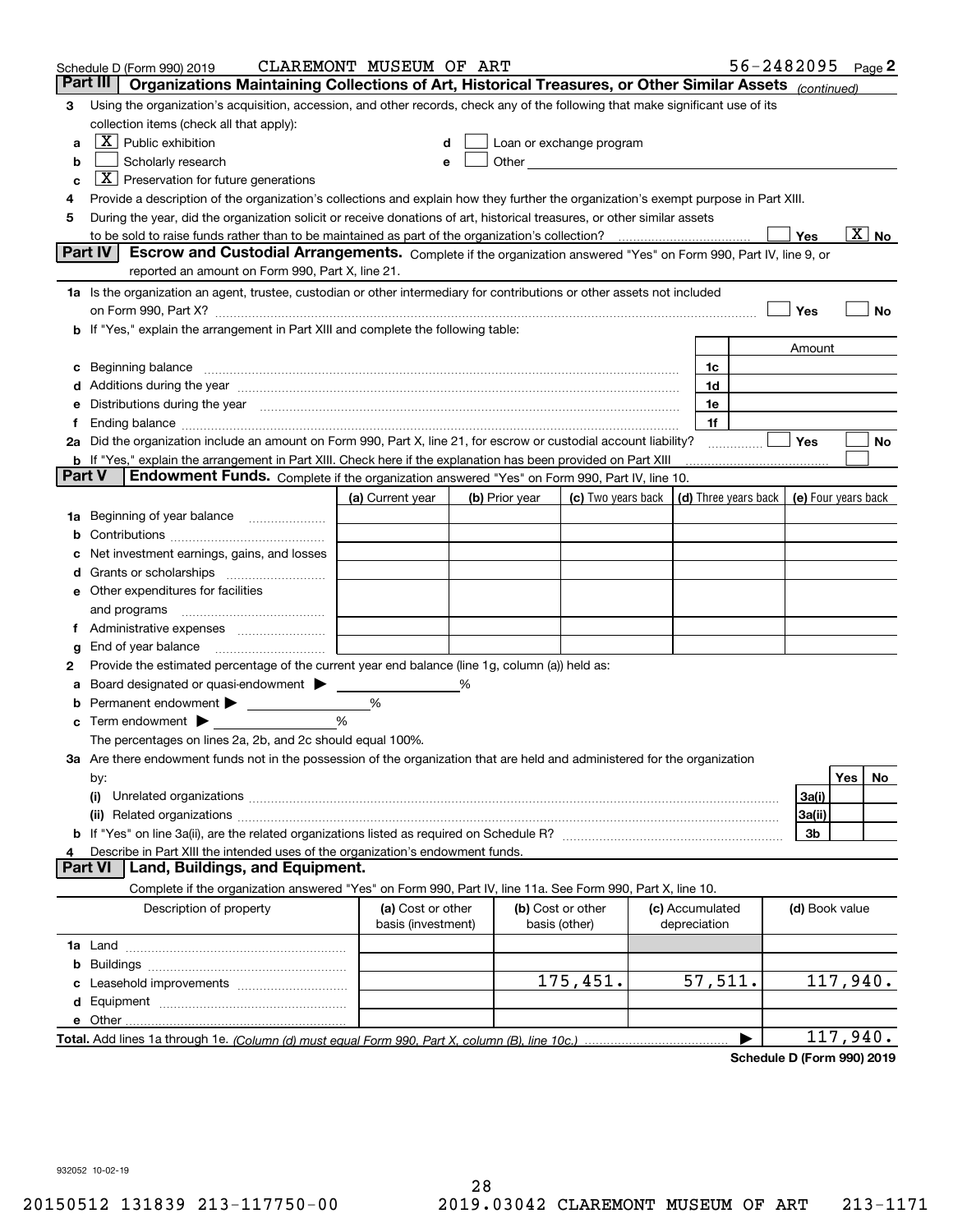Complete if the organization answered "Yes" on Form 990, Part IV, line 11b. See Form 990, Part X, line 12.

| (a) Description of security or category (including name of security)                          | (b) Book value | (c) Method of valuation: Cost or end-of-year market value |
|-----------------------------------------------------------------------------------------------|----------------|-----------------------------------------------------------|
| (1) Financial derivatives                                                                     |                |                                                           |
| (2) Closely held equity interests                                                             |                |                                                           |
| $(3)$ Other                                                                                   |                |                                                           |
| (A)                                                                                           |                |                                                           |
| (B)                                                                                           |                |                                                           |
| (C)                                                                                           |                |                                                           |
| (D)                                                                                           |                |                                                           |
| (E)                                                                                           |                |                                                           |
| (F)                                                                                           |                |                                                           |
| (G)                                                                                           |                |                                                           |
| (H)                                                                                           |                |                                                           |
| <b>Total.</b> (Col. (b) must equal Form 990, Part X, col. (B) line 12.) $\blacktriangleright$ |                |                                                           |

#### **Part VIII Investments - Program Related.**

Complete if the organization answered "Yes" on Form 990, Part IV, line 11c. See Form 990, Part X, line 13.

| (a) Description of investment                                       | (b) Book value | (c) Method of valuation: Cost or end-of-year market value |
|---------------------------------------------------------------------|----------------|-----------------------------------------------------------|
| (1)                                                                 |                |                                                           |
| (2)                                                                 |                |                                                           |
| $\frac{1}{2}$                                                       |                |                                                           |
| (4)                                                                 |                |                                                           |
| $\left(5\right)$                                                    |                |                                                           |
| (6)                                                                 |                |                                                           |
| (7)                                                                 |                |                                                           |
| (8)                                                                 |                |                                                           |
| (9)                                                                 |                |                                                           |
| Total. (Col. (b) must equal Form 990, Part X, col. (B) line $13.$ ) |                |                                                           |

#### **Part IX Other Assets.**

Complete if the organization answered "Yes" on Form 990, Part IV, line 11d. See Form 990, Part X, line 15.

| (a) Description                                                                                                   | (b) Book value |
|-------------------------------------------------------------------------------------------------------------------|----------------|
| (1)                                                                                                               |                |
| (2)                                                                                                               |                |
| (3)                                                                                                               |                |
| (4)                                                                                                               |                |
| $\frac{1}{2}$ (5)                                                                                                 |                |
| (6)                                                                                                               |                |
|                                                                                                                   |                |
| (8)                                                                                                               |                |
| (9)                                                                                                               |                |
|                                                                                                                   |                |
| <b>Part X</b><br><b>Other Liabilities.</b>                                                                        |                |
| Complete if the organization answered "Yes" on Form 990, Part IV, line 11e or 11f. See Form 990, Part X, line 25. |                |

**1.(a)** Description of liability **Book value** Book value Book value Book value Book value (1)Federal income taxes (2)(3)(4)(5) (6)(7)(8)(9) $\blacktriangleright$ 

**Total.**  *(Column (b) must equal Form 990, Part X, col. (B) line 25.)* 

**2.**Liability for uncertain tax positions. In Part XIII, provide the text of the footnote to the organization's financial statements that reports the organization's liability for uncertain tax positions under FASB ASC 740. Check here if the text of the footnote has been provided in Part XIII  $\boxed{\text{X}}$ 

**Schedule D (Form 990) 2019**

932053 10-02-19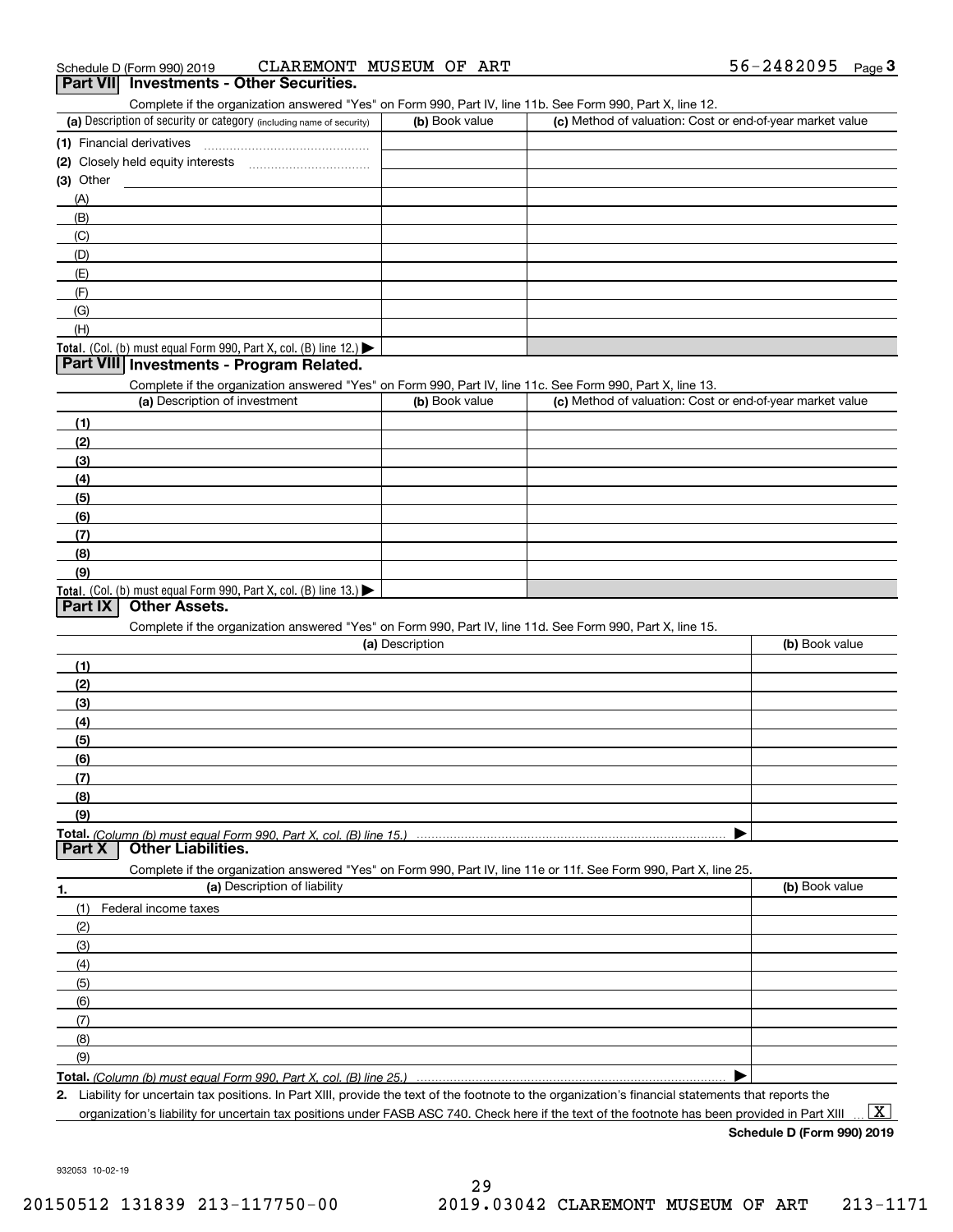|    | CLAREMONT MUSEUM OF ART<br>Schedule D (Form 990) 2019                                                                                                          |                |         |                | 56-2482095<br>Page 4 |
|----|----------------------------------------------------------------------------------------------------------------------------------------------------------------|----------------|---------|----------------|----------------------|
|    | Part XI<br>Reconciliation of Revenue per Audited Financial Statements With Revenue per Return.                                                                 |                |         |                |                      |
|    | Complete if the organization answered "Yes" on Form 990, Part IV, line 12a.                                                                                    |                |         |                |                      |
| 1  | Total revenue, gains, and other support per audited financial statements                                                                                       |                |         | $\blacksquare$ | 361, 227.            |
| 2  | Amounts included on line 1 but not on Form 990, Part VIII, line 12:                                                                                            |                |         |                |                      |
| a  |                                                                                                                                                                | 2a             |         |                |                      |
| b  |                                                                                                                                                                | 2 <sub>b</sub> | 72,000. |                |                      |
|    |                                                                                                                                                                | 2 <sub>c</sub> |         |                |                      |
|    |                                                                                                                                                                | 2d             | 49,640. |                |                      |
| e  | Add lines 2a through 2d                                                                                                                                        |                |         | 2e             | 121,640.             |
| 3  |                                                                                                                                                                |                |         | 3              | 239,587.             |
| 4  | Amounts included on Form 990, Part VIII, line 12, but not on line 1:                                                                                           |                |         |                |                      |
| a  |                                                                                                                                                                | 4a             |         |                |                      |
| b  | Other (Describe in Part XIII.) <b>Construction Contract Construction</b> Chemistry Chemistry Chemistry Chemistry Chemistry                                     | 4 <sub>b</sub> |         |                |                      |
|    | Add lines 4a and 4b                                                                                                                                            |                |         | 4c             | 0.                   |
| 5  |                                                                                                                                                                |                |         | 5              | 239, 587.            |
|    | Part XII   Reconciliation of Expenses per Audited Financial Statements With Expenses per Return.                                                               |                |         |                |                      |
|    | Complete if the organization answered "Yes" on Form 990, Part IV, line 12a.                                                                                    |                |         |                |                      |
| 1  |                                                                                                                                                                |                |         | $\blacksquare$ | 307,049.             |
| 2  | Amounts included on line 1 but not on Form 990, Part IX, line 25:                                                                                              |                |         |                |                      |
|    |                                                                                                                                                                | 2a             | 72,000. |                |                      |
| b  |                                                                                                                                                                | 2 <sub>b</sub> |         |                |                      |
| c. |                                                                                                                                                                | 2 <sub>c</sub> |         |                |                      |
| d  |                                                                                                                                                                | 2d             | 49,640. |                |                      |
|    |                                                                                                                                                                |                |         | 2e             | 121,640.             |
| 3  |                                                                                                                                                                |                |         | 3              | 185,409.             |
| 4  | Amounts included on Form 990, Part IX, line 25, but not on line 1:                                                                                             |                |         |                |                      |
|    |                                                                                                                                                                | 4a             |         |                |                      |
|    |                                                                                                                                                                | 4 <sub>b</sub> |         |                |                      |
| c. | Add lines 4a and 4b                                                                                                                                            |                |         | 4c             | 0.                   |
| 5  |                                                                                                                                                                |                |         | 5              | 185,409.             |
|    | Part XIII Supplemental Information.                                                                                                                            |                |         |                |                      |
|    | Drovide the descriptions required for Dart II, lines 3, 5, and 0; Dart III, lines 1a and 4; Dart IV, lines 1b and 2b; Dart V, line 4; Dart V, line 2; Dart VI, |                |         |                |                      |

scriptions required for Part II, lines 3, 5, and 9; Part III, lines 1a and 4; Part IV, lines 1b and 2b; Part V, line  $\cdot$ lines 2d and 4b; and Part XII, lines 2d and 4b. Also complete this part to provide any additional information.

# PART III, LINE 1A:

| THE COLLECTIONS ARE MAINTAINED FOR PUBLIC EXHIBITION, EDUCATION, AND |
|----------------------------------------------------------------------|
|----------------------------------------------------------------------|

RESEARCH IN FURTHERANCE OF PUBLIC SERVICE, RATHER THAN FOR FINANCIAL GAIN.

THE ORGANIZATION'S COLLECTIONS, ACQUIRED THROUGH PURCHASE AND DONATION,

ARE NOT RECOGNIZED AS ASSETS IN THE ACCOMPANYING FINANCIAL STATEMENTS.

CONTRIBUTED COLLECTION ITEMS ARE NOT REFLECTED IN THE FINANCIAL

STATEMENTS.

932054 10-02-19

PART III, LINE 4:

THE ORGANIZATION SUPPORTS CLAREMONT'S ARTISTIC LEGACY AND THE CULTURAL

VITALITY OF THE REGION. THE MUSEUM HOLDS EVENTS, ART PROJECTS AND

EXHIBITIONS AT THE HISTORIC CLAREMONT DEPOT AS WELL AS AT VARIOUS

**Schedule D (Form 990) 2019**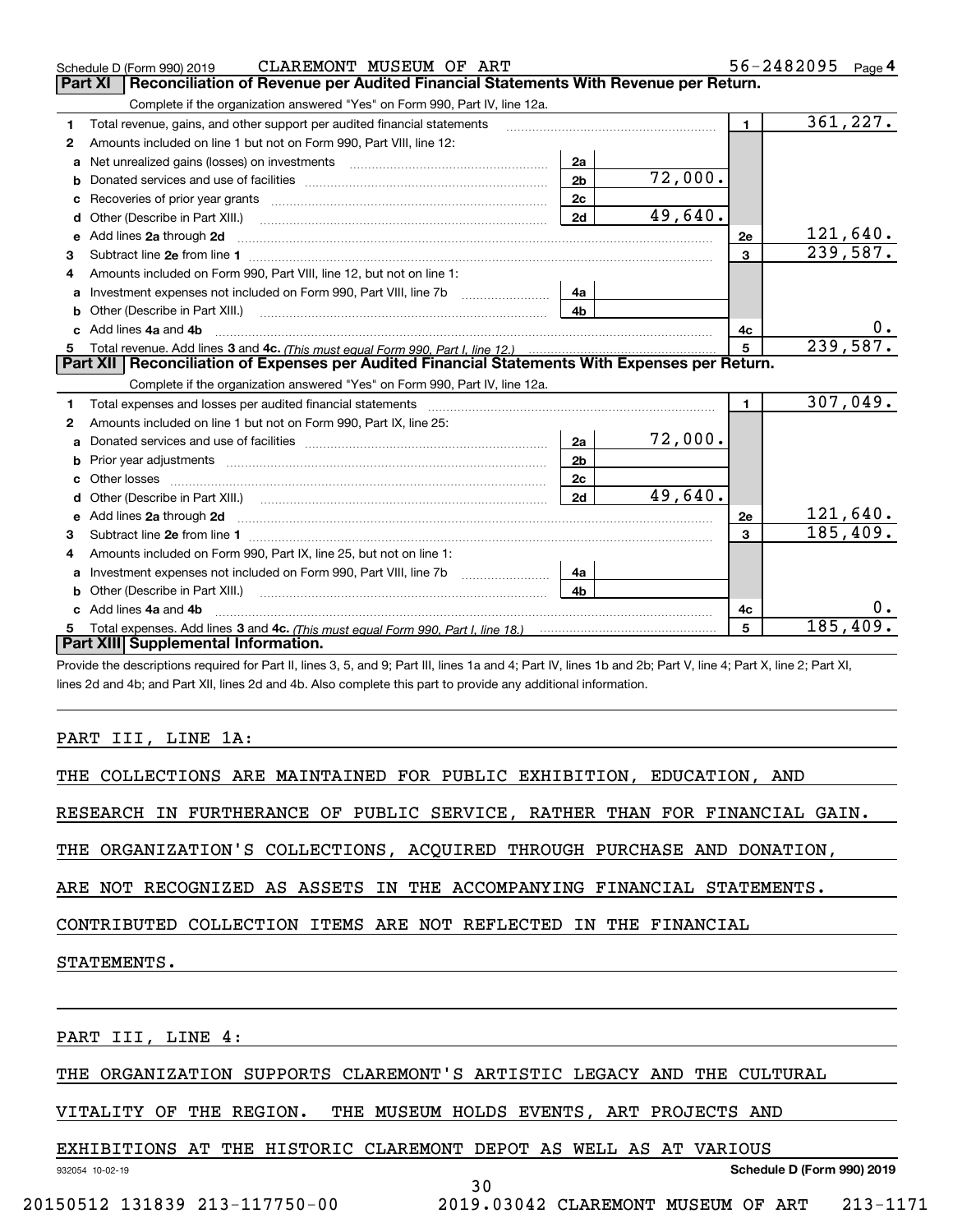Schedule D (Form 990) 2019 CLAREMONT MUSEUM OF ART 56-2482095 Page

*(continued)* **Part XIII Supplemental Information** 

LOCATIONS. THE ORGANIZATION SEEKS TO INSPIRE, STIMULATE AND ENHANCE THE

COMMUNITY THROUGH COLLECTIONS, EDUCATION PROGRAMS AND EXHIBITIONS.

PART X, LINE 2:

THE ORGANIZATION IS A NON-PROFIT ENTITY EXEMPT FROM THE PAYMENT OF INCOME TAXES UNDER INTERNAL REVENUE CODE SECTION 501(C)(3) AND CALIFORNIA REVENUE AND TAXATION CODE SECTION 23701D. ACCORDINGLY, NO PROVISION HAS BEEN MADE FOR INCOME TAXES. MANAGEMENT HAS DETERMINED THAT ALL INCOME TAX POSITIONS ARE MORE LIKELY THAN NOT OF BEING SUSTAINED UPON POTENTIAL AUDIT OR EXAMINATION; THEREFORE, NO DISCLOSURES OF UNCERTAIN INCOME TAX POSITIONS ARE REQUIRED. THE ORGANIZATION FILES INFORMATIONAL RETURNS IN THE U.S. FEDERAL JURISDICTION, AND THE STATE OF CALIFORNIA.

PART XI, LINE 2D - OTHER ADJUSTMENTS:

FUNDRAISER EXPENSES 49,640.

PART XII, LINE 2D - OTHER ADJUSTMENTS:

#### FUNDRAISER EXPENSES 49,640.

**Schedule D (Form 990) 2019**

932055 10-02-19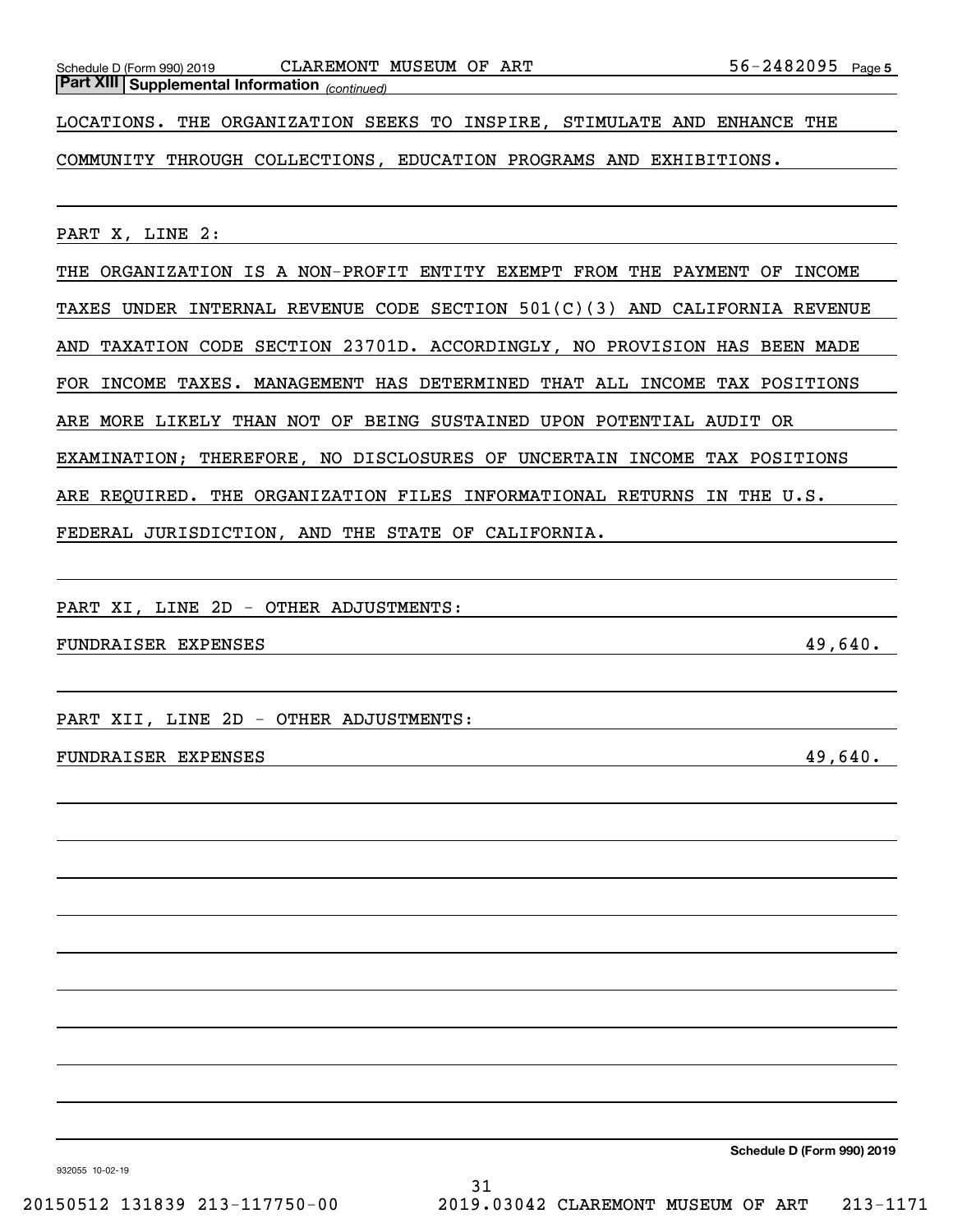| <b>SCHEDULE G</b>                                                                                                                             |                                                                                                                                                                     | <b>Supplemental Information Regarding Fundraising or Gaming Activities</b>                                                                                                                                                                                                                                                                                                                                                                                                                                                                                |                                                          |    |                                                                            |                                                      | OMB No. 1545-0047                                       |
|-----------------------------------------------------------------------------------------------------------------------------------------------|---------------------------------------------------------------------------------------------------------------------------------------------------------------------|-----------------------------------------------------------------------------------------------------------------------------------------------------------------------------------------------------------------------------------------------------------------------------------------------------------------------------------------------------------------------------------------------------------------------------------------------------------------------------------------------------------------------------------------------------------|----------------------------------------------------------|----|----------------------------------------------------------------------------|------------------------------------------------------|---------------------------------------------------------|
| (Form 990 or 990-EZ)                                                                                                                          | Complete if the organization answered "Yes" on Form 990, Part IV, line 17, 18, or 19, or if the<br>organization entered more than \$15,000 on Form 990-EZ, line 6a. |                                                                                                                                                                                                                                                                                                                                                                                                                                                                                                                                                           |                                                          |    |                                                                            | 2019                                                 |                                                         |
| Department of the Treasury                                                                                                                    |                                                                                                                                                                     | Attach to Form 990 or Form 990-EZ.                                                                                                                                                                                                                                                                                                                                                                                                                                                                                                                        |                                                          |    |                                                                            |                                                      | <b>Open to Public</b>                                   |
| Internal Revenue Service<br>Name of the organization                                                                                          |                                                                                                                                                                     | Go to www.irs.gov/Form990 for instructions and the latest information.                                                                                                                                                                                                                                                                                                                                                                                                                                                                                    |                                                          |    |                                                                            |                                                      | Inspection                                              |
|                                                                                                                                               |                                                                                                                                                                     | CLAREMONT MUSEUM OF ART                                                                                                                                                                                                                                                                                                                                                                                                                                                                                                                                   |                                                          |    |                                                                            | 56-2482095                                           | <b>Employer identification number</b>                   |
| Part I                                                                                                                                        | required to complete this part.                                                                                                                                     | Fundraising Activities. Complete if the organization answered "Yes" on Form 990, Part IV, line 17. Form 990-EZ filers are not                                                                                                                                                                                                                                                                                                                                                                                                                             |                                                          |    |                                                                            |                                                      |                                                         |
| Mail solicitations<br>a<br>b<br>Phone solicitations<br>c<br>In-person solicitations<br>d<br>compensated at least \$5,000 by the organization. | Internet and email solicitations                                                                                                                                    | 1 Indicate whether the organization raised funds through any of the following activities. Check all that apply.<br>e<br>f<br>Special fundraising events<br>g<br>2 a Did the organization have a written or oral agreement with any individual (including officers, directors, trustees, or<br>key employees listed in Form 990, Part VII) or entity in connection with professional fundraising services?<br><b>b</b> If "Yes," list the 10 highest paid individuals or entities (fundraisers) pursuant to agreements under which the fundraiser is to be |                                                          |    | Solicitation of non-government grants<br>Solicitation of government grants | Yes                                                  | No                                                      |
| (i) Name and address of individual<br>or entity (fundraiser)                                                                                  |                                                                                                                                                                     | (ii) Activity                                                                                                                                                                                                                                                                                                                                                                                                                                                                                                                                             | (iii) Did<br>fundraiser<br>have custody<br>or control of |    | (iv) Gross receipts<br>from activity                                       | (v) Amount paid<br>to (or retained by)<br>fundraiser | (vi) Amount paid<br>to (or retained by)<br>organization |
|                                                                                                                                               |                                                                                                                                                                     |                                                                                                                                                                                                                                                                                                                                                                                                                                                                                                                                                           | contributions?<br>Yes                                    | No |                                                                            | listed in col. (i)                                   |                                                         |
|                                                                                                                                               |                                                                                                                                                                     |                                                                                                                                                                                                                                                                                                                                                                                                                                                                                                                                                           |                                                          |    |                                                                            |                                                      |                                                         |
|                                                                                                                                               |                                                                                                                                                                     |                                                                                                                                                                                                                                                                                                                                                                                                                                                                                                                                                           |                                                          |    |                                                                            |                                                      |                                                         |
|                                                                                                                                               |                                                                                                                                                                     |                                                                                                                                                                                                                                                                                                                                                                                                                                                                                                                                                           |                                                          |    |                                                                            |                                                      |                                                         |
|                                                                                                                                               |                                                                                                                                                                     |                                                                                                                                                                                                                                                                                                                                                                                                                                                                                                                                                           |                                                          |    |                                                                            |                                                      |                                                         |
|                                                                                                                                               |                                                                                                                                                                     |                                                                                                                                                                                                                                                                                                                                                                                                                                                                                                                                                           |                                                          |    |                                                                            |                                                      |                                                         |
|                                                                                                                                               |                                                                                                                                                                     |                                                                                                                                                                                                                                                                                                                                                                                                                                                                                                                                                           |                                                          |    |                                                                            |                                                      |                                                         |
|                                                                                                                                               |                                                                                                                                                                     |                                                                                                                                                                                                                                                                                                                                                                                                                                                                                                                                                           |                                                          |    |                                                                            |                                                      |                                                         |
|                                                                                                                                               |                                                                                                                                                                     |                                                                                                                                                                                                                                                                                                                                                                                                                                                                                                                                                           |                                                          |    |                                                                            |                                                      |                                                         |
|                                                                                                                                               |                                                                                                                                                                     |                                                                                                                                                                                                                                                                                                                                                                                                                                                                                                                                                           |                                                          |    |                                                                            |                                                      |                                                         |
|                                                                                                                                               |                                                                                                                                                                     |                                                                                                                                                                                                                                                                                                                                                                                                                                                                                                                                                           |                                                          |    |                                                                            |                                                      |                                                         |
|                                                                                                                                               |                                                                                                                                                                     |                                                                                                                                                                                                                                                                                                                                                                                                                                                                                                                                                           |                                                          |    |                                                                            |                                                      |                                                         |
|                                                                                                                                               |                                                                                                                                                                     |                                                                                                                                                                                                                                                                                                                                                                                                                                                                                                                                                           |                                                          |    |                                                                            |                                                      |                                                         |
|                                                                                                                                               |                                                                                                                                                                     |                                                                                                                                                                                                                                                                                                                                                                                                                                                                                                                                                           |                                                          |    |                                                                            |                                                      |                                                         |
| Total                                                                                                                                         |                                                                                                                                                                     | 3 List all states in which the organization is registered or licensed to solicit contributions or has been notified it is exempt from registration                                                                                                                                                                                                                                                                                                                                                                                                        |                                                          |    |                                                                            |                                                      |                                                         |
| or licensing.                                                                                                                                 |                                                                                                                                                                     |                                                                                                                                                                                                                                                                                                                                                                                                                                                                                                                                                           |                                                          |    |                                                                            |                                                      |                                                         |
|                                                                                                                                               |                                                                                                                                                                     |                                                                                                                                                                                                                                                                                                                                                                                                                                                                                                                                                           |                                                          |    |                                                                            |                                                      |                                                         |
|                                                                                                                                               |                                                                                                                                                                     |                                                                                                                                                                                                                                                                                                                                                                                                                                                                                                                                                           |                                                          |    |                                                                            |                                                      |                                                         |
|                                                                                                                                               |                                                                                                                                                                     |                                                                                                                                                                                                                                                                                                                                                                                                                                                                                                                                                           |                                                          |    |                                                                            |                                                      |                                                         |
|                                                                                                                                               |                                                                                                                                                                     |                                                                                                                                                                                                                                                                                                                                                                                                                                                                                                                                                           |                                                          |    |                                                                            |                                                      |                                                         |
|                                                                                                                                               |                                                                                                                                                                     |                                                                                                                                                                                                                                                                                                                                                                                                                                                                                                                                                           |                                                          |    |                                                                            |                                                      |                                                         |
|                                                                                                                                               |                                                                                                                                                                     |                                                                                                                                                                                                                                                                                                                                                                                                                                                                                                                                                           |                                                          |    |                                                                            |                                                      |                                                         |
|                                                                                                                                               |                                                                                                                                                                     | LHA For Paperwork Reduction Act Notice, see the Instructions for Form 990 or 990-EZ.                                                                                                                                                                                                                                                                                                                                                                                                                                                                      |                                                          |    |                                                                            |                                                      | Schedule G (Form 990 or 990-EZ) 2019                    |
|                                                                                                                                               |                                                                                                                                                                     |                                                                                                                                                                                                                                                                                                                                                                                                                                                                                                                                                           |                                                          |    |                                                                            |                                                      |                                                         |

932081 09-11-19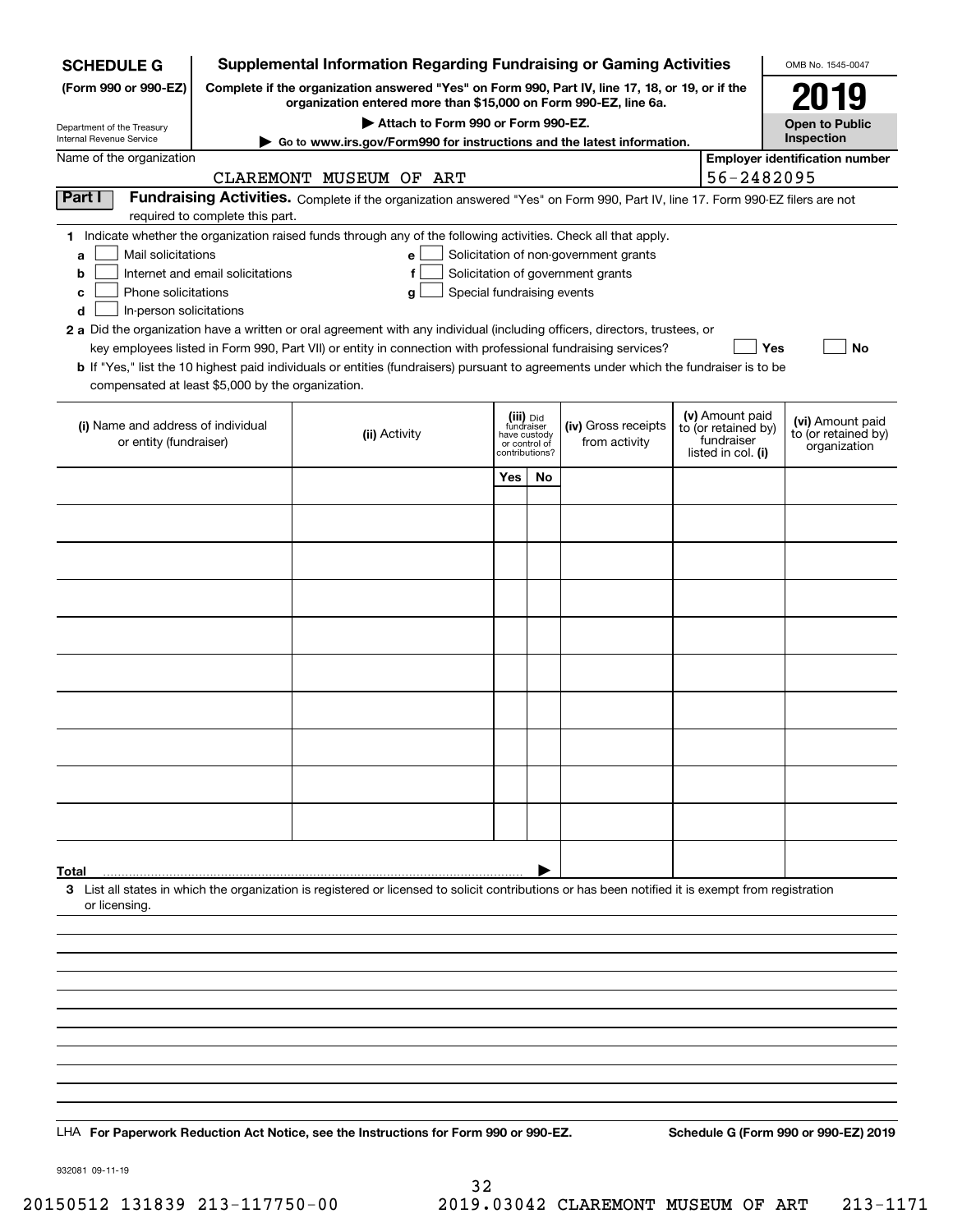**2**

**Part II** | Fundraising Events. Complete if the organization answered "Yes" on Form 990, Part IV, line 18, or reported more than \$15,000

|                 |              | of fundraising event contributions and gross income on Form 990-EZ, lines 1 and 6b. List events with gross receipts greater than \$5,000. |              |                                                  |                  |                                                     |
|-----------------|--------------|-------------------------------------------------------------------------------------------------------------------------------------------|--------------|--------------------------------------------------|------------------|-----------------------------------------------------|
|                 |              |                                                                                                                                           | (a) Event #1 | $(b)$ Event #2                                   | (c) Other events | (d) Total events                                    |
|                 |              |                                                                                                                                           |              | SANTA LUCIA                                      |                  | (add col. (a) through                               |
|                 |              |                                                                                                                                           | GALA         | <b>EVENT</b>                                     | 2                | col. (c)                                            |
|                 |              |                                                                                                                                           | (event type) | (event type)                                     | (total number)   |                                                     |
| Revenue         |              |                                                                                                                                           |              |                                                  |                  |                                                     |
|                 | 1.           |                                                                                                                                           | 104,041.     | 14,256.                                          | 25,700.          | 143,997.                                            |
|                 |              |                                                                                                                                           | 37,676.      | 9,606.                                           | 24, 250.         | 71,532.                                             |
|                 | 3            | Gross income (line 1 minus line 2)                                                                                                        | 66,365.      | 4,650.                                           | 1,450.           | 72,465.                                             |
|                 |              |                                                                                                                                           |              |                                                  |                  |                                                     |
|                 |              |                                                                                                                                           |              |                                                  |                  |                                                     |
|                 |              |                                                                                                                                           |              |                                                  |                  |                                                     |
|                 | 5            |                                                                                                                                           |              |                                                  |                  |                                                     |
| Direct Expenses |              |                                                                                                                                           |              |                                                  |                  |                                                     |
|                 | 6            |                                                                                                                                           |              |                                                  |                  |                                                     |
|                 | $\mathbf{7}$ | Food and beverages                                                                                                                        |              |                                                  |                  |                                                     |
|                 |              |                                                                                                                                           |              |                                                  |                  |                                                     |
|                 | 8            |                                                                                                                                           |              |                                                  |                  |                                                     |
|                 | 9            |                                                                                                                                           | 37, 277.     | 10, 164.                                         | 2,199.           | 49,640.                                             |
|                 | 10           | Direct expense summary. Add lines 4 through 9 in column (d)                                                                               |              |                                                  |                  | 49,640.                                             |
|                 |              | 11 Net income summary. Subtract line 10 from line 3, column (d)                                                                           |              |                                                  |                  | 22,825.                                             |
| Part III        |              | Gaming. Complete if the organization answered "Yes" on Form 990, Part IV, line 19, or reported more than                                  |              |                                                  |                  |                                                     |
|                 |              | \$15,000 on Form 990-EZ, line 6a.                                                                                                         |              |                                                  |                  |                                                     |
|                 |              |                                                                                                                                           | (a) Bingo    | (b) Pull tabs/instant<br>bingo/progressive bingo | (c) Other gaming | (d) Total gaming (add<br>col. (a) through col. (c)) |
| Revenue         |              |                                                                                                                                           |              |                                                  |                  |                                                     |
|                 |              |                                                                                                                                           |              |                                                  |                  |                                                     |
|                 |              |                                                                                                                                           |              |                                                  |                  |                                                     |
|                 |              |                                                                                                                                           |              |                                                  |                  |                                                     |
|                 |              |                                                                                                                                           |              |                                                  |                  |                                                     |
| Expenses        | 3            |                                                                                                                                           |              |                                                  |                  |                                                     |
|                 |              |                                                                                                                                           |              |                                                  |                  |                                                     |
| Direct          | 4            |                                                                                                                                           |              |                                                  |                  |                                                     |
|                 |              |                                                                                                                                           |              |                                                  |                  |                                                     |
|                 |              | 5 Other direct expenses                                                                                                                   |              |                                                  |                  |                                                     |
|                 |              |                                                                                                                                           | %<br>Yes     | %<br>Yes                                         | %<br>Yes         |                                                     |
|                 |              | 6 Volunteer labor                                                                                                                         | No           | No                                               | No               |                                                     |
|                 | 7            | Direct expense summary. Add lines 2 through 5 in column (d)                                                                               |              |                                                  |                  |                                                     |
|                 |              |                                                                                                                                           |              |                                                  |                  |                                                     |
|                 | 8            |                                                                                                                                           |              |                                                  |                  |                                                     |
|                 |              |                                                                                                                                           |              |                                                  |                  |                                                     |
|                 |              | 9 Enter the state(s) in which the organization conducts gaming activities:                                                                |              |                                                  |                  |                                                     |
|                 |              |                                                                                                                                           |              |                                                  |                  | Yes<br>No                                           |
|                 |              |                                                                                                                                           |              |                                                  |                  |                                                     |
|                 |              |                                                                                                                                           |              |                                                  |                  |                                                     |
|                 |              |                                                                                                                                           |              |                                                  |                  |                                                     |
|                 |              |                                                                                                                                           |              |                                                  |                  | Yes<br>No                                           |
|                 |              |                                                                                                                                           |              |                                                  |                  |                                                     |
|                 |              |                                                                                                                                           |              |                                                  |                  |                                                     |
|                 |              |                                                                                                                                           |              |                                                  |                  | Schedule G (Form 990 or 990-EZ) 2019                |
|                 |              | 932082 09-11-19                                                                                                                           |              |                                                  |                  |                                                     |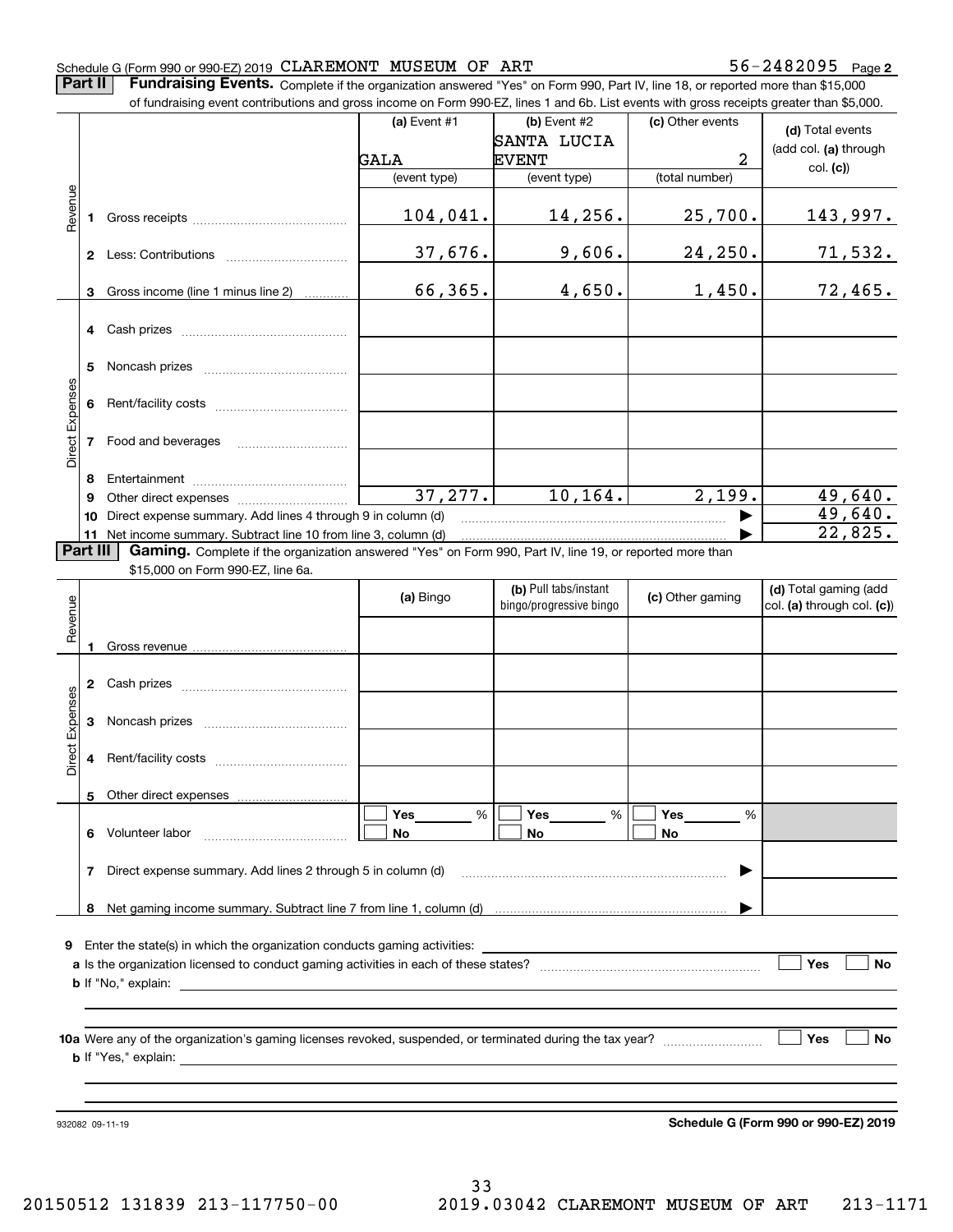| Schedule G (Form 990 or 990-EZ) 2019 CLAREMONT MUSEUM OF ART                                                                                                                                                                                                 | 56-2482095<br>Page 3                 |
|--------------------------------------------------------------------------------------------------------------------------------------------------------------------------------------------------------------------------------------------------------------|--------------------------------------|
|                                                                                                                                                                                                                                                              | Yes<br>No                            |
| 12 Is the organization a grantor, beneficiary or trustee of a trust, or a member of a partnership or other entity formed                                                                                                                                     | Yes<br>No                            |
| <b>13</b> Indicate the percentage of gaming activity conducted in:                                                                                                                                                                                           |                                      |
|                                                                                                                                                                                                                                                              | 13а<br>%                             |
| <b>b</b> An outside facility <b>contained an according to the contract of the contract of the contract of the contract of the contract of the contract of the contract of the contract of the contract of the contract of the contrac</b>                    | 13 <sub>b</sub><br>%                 |
| 14 Enter the name and address of the person who prepares the organization's gaming/special events books and records:                                                                                                                                         |                                      |
|                                                                                                                                                                                                                                                              |                                      |
|                                                                                                                                                                                                                                                              |                                      |
|                                                                                                                                                                                                                                                              | No<br>Yes                            |
|                                                                                                                                                                                                                                                              |                                      |
| of gaming revenue retained by the third party $\triangleright$ \$                                                                                                                                                                                            |                                      |
| c If "Yes," enter name and address of the third party:                                                                                                                                                                                                       |                                      |
| <u> 1989 - Andrea Stadt Britain, amerikansk politiker (d. 1989)</u><br>Name $\blacktriangleright$                                                                                                                                                            |                                      |
|                                                                                                                                                                                                                                                              |                                      |
| Gaming manager information:<br>16                                                                                                                                                                                                                            |                                      |
| $Name \rightarrow$                                                                                                                                                                                                                                           |                                      |
| Gaming manager compensation > \$                                                                                                                                                                                                                             |                                      |
| Description of services provided <b>by example 200 and 200 and 200 and 200 and 200 and 200 and 200 and 200 and 200 and 200 and 200 and 200 and 200 and 200 and 200 and 200 and 200 and 200 and 200 and 200 and 200 and 200 and 2</b>                         |                                      |
|                                                                                                                                                                                                                                                              |                                      |
|                                                                                                                                                                                                                                                              |                                      |
| Director/officer<br>Employee<br>Independent contractor                                                                                                                                                                                                       |                                      |
| <b>17</b> Mandatory distributions:                                                                                                                                                                                                                           |                                      |
| a Is the organization required under state law to make charitable distributions from the gaming proceeds to                                                                                                                                                  |                                      |
| retain the state gaming license?                                                                                                                                                                                                                             | $\Box$ Yes<br>$\Box$ No              |
| <b>b</b> Enter the amount of distributions required under state law to be distributed to other exempt organizations or spent in the                                                                                                                          |                                      |
| organization's own exempt activities during the tax year $\triangleright$ \$                                                                                                                                                                                 |                                      |
| <b>Part IV</b><br>Supplemental Information. Provide the explanations required by Part I, line 2b, columns (iii) and (v); and Part III, lines 9, 9b, 10b,<br>15b, 15c, 16, and 17b, as applicable. Also provide any additional information. See instructions. |                                      |
|                                                                                                                                                                                                                                                              |                                      |
|                                                                                                                                                                                                                                                              |                                      |
|                                                                                                                                                                                                                                                              |                                      |
|                                                                                                                                                                                                                                                              |                                      |
|                                                                                                                                                                                                                                                              |                                      |
|                                                                                                                                                                                                                                                              |                                      |
|                                                                                                                                                                                                                                                              |                                      |
|                                                                                                                                                                                                                                                              |                                      |
|                                                                                                                                                                                                                                                              |                                      |
| 932083 09-11-19                                                                                                                                                                                                                                              | Schedule G (Form 990 or 990-EZ) 2019 |
| 34                                                                                                                                                                                                                                                           |                                      |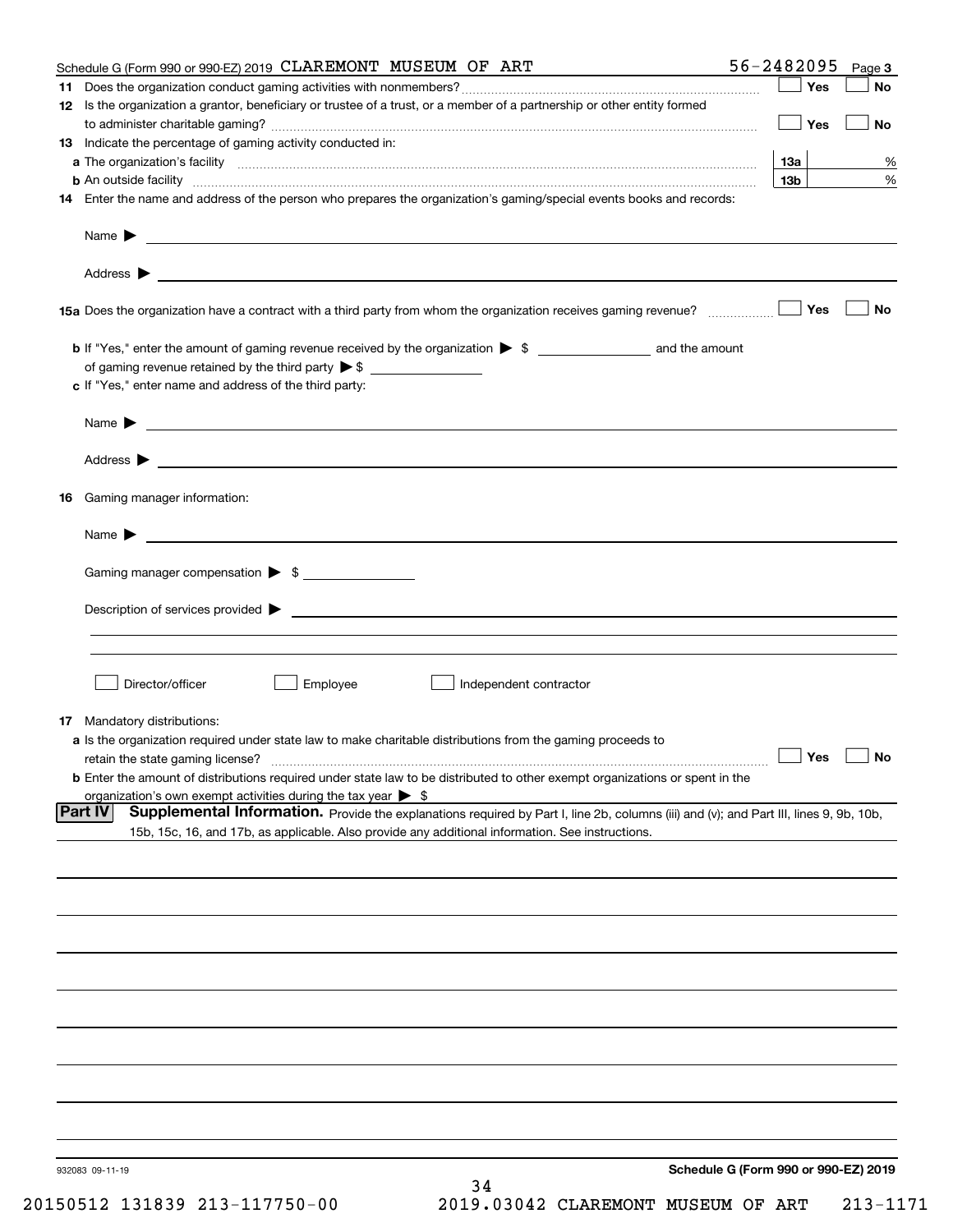| Schedule G (Form 990 or 990-EZ) |
|---------------------------------|
|                                 |

932084 04-01-19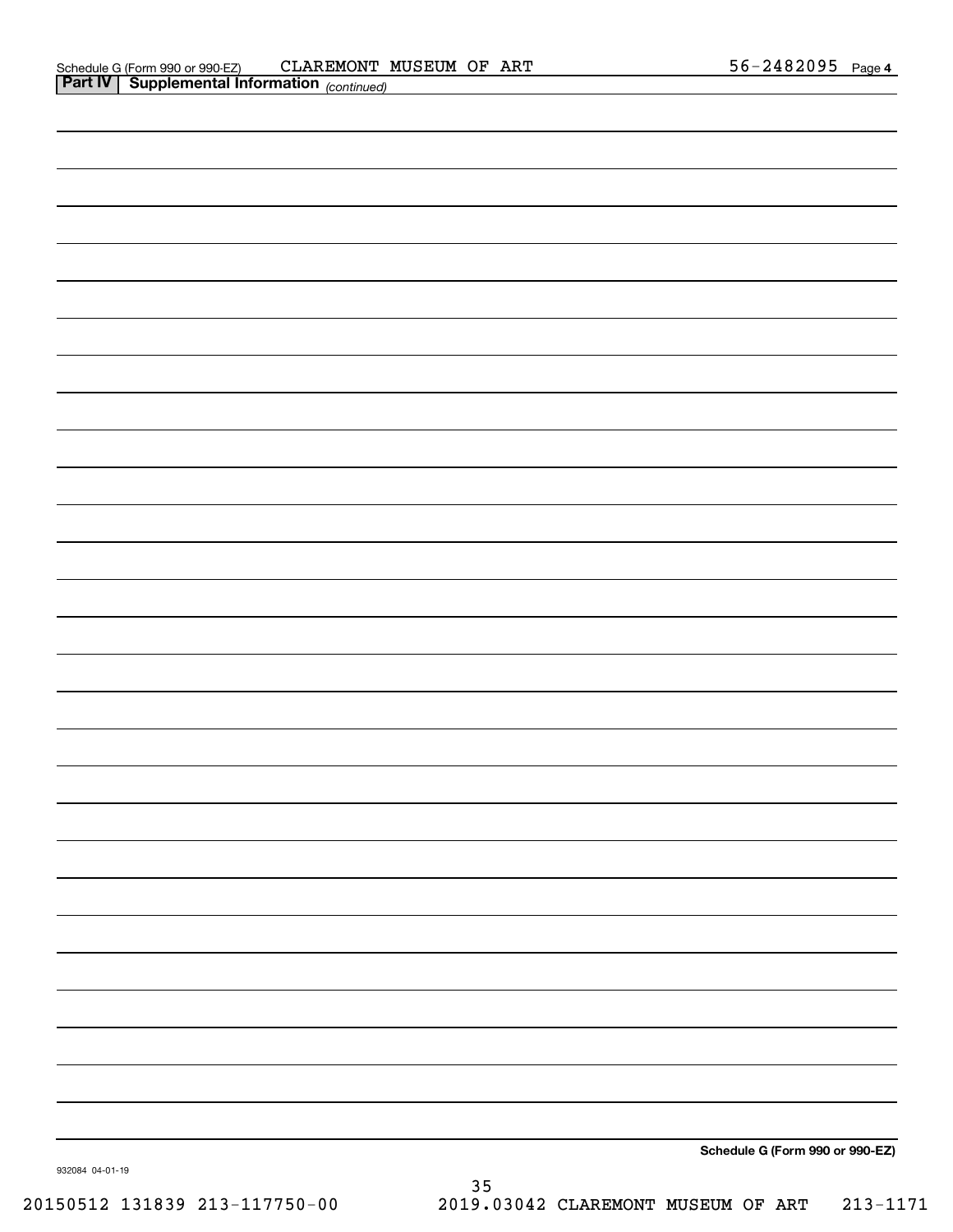#### **SCHEDULE M (Form 990)**

# **Noncash Contributions**

OMB No. 1545-0047

| Department of the Treasury |
|----------------------------|
| Internal Revenue Service   |

**Part I** 

**Complete if the organizations answered "Yes" on Form 990, Part IV, lines 29 or 30.** <sup>J</sup>**2019 Attach to Form 990.** J

**Open to Public Inspection**

|  | $\cdot$ Go to www.irs.gov/Form990 for instructions and the latest information. |  |  |  |  |
|--|--------------------------------------------------------------------------------|--|--|--|--|
|--|--------------------------------------------------------------------------------|--|--|--|--|

 $\blacktriangleright$ 

| <b>Employer identification number</b> |  |
|---------------------------------------|--|
| EL DIODOR                             |  |

| pioyer identification num |  |  |            |  |  |
|---------------------------|--|--|------------|--|--|
|                           |  |  | 56-2482095 |  |  |

| CLAREMONT MUSEUM OF ART  |     |     |
|--------------------------|-----|-----|
| <b>Types of Property</b> |     |     |
|                          | lal | (b) |

|    |                                                                                                                                                                                                                                                                                                                                                                                                                             | (a)                    | (b)<br>Number of | (c)<br>Noncash contribution                    | (d)                                                   |     |     |    |
|----|-----------------------------------------------------------------------------------------------------------------------------------------------------------------------------------------------------------------------------------------------------------------------------------------------------------------------------------------------------------------------------------------------------------------------------|------------------------|------------------|------------------------------------------------|-------------------------------------------------------|-----|-----|----|
|    |                                                                                                                                                                                                                                                                                                                                                                                                                             | Check if<br>applicable | contributions or | amounts reported on                            | Method of determining<br>noncash contribution amounts |     |     |    |
|    |                                                                                                                                                                                                                                                                                                                                                                                                                             |                        |                  | items contributed Form 990, Part VIII, line 1g |                                                       |     |     |    |
| 1  |                                                                                                                                                                                                                                                                                                                                                                                                                             |                        |                  |                                                |                                                       |     |     |    |
| 2  |                                                                                                                                                                                                                                                                                                                                                                                                                             |                        |                  |                                                |                                                       |     |     |    |
| 3  |                                                                                                                                                                                                                                                                                                                                                                                                                             |                        |                  |                                                |                                                       |     |     |    |
| 4  | Books and publications                                                                                                                                                                                                                                                                                                                                                                                                      |                        |                  |                                                |                                                       |     |     |    |
| 5  | Clothing and household goods                                                                                                                                                                                                                                                                                                                                                                                                |                        |                  |                                                |                                                       |     |     |    |
| 6  |                                                                                                                                                                                                                                                                                                                                                                                                                             |                        |                  |                                                |                                                       |     |     |    |
| 7  |                                                                                                                                                                                                                                                                                                                                                                                                                             |                        |                  |                                                |                                                       |     |     |    |
| 8  |                                                                                                                                                                                                                                                                                                                                                                                                                             |                        |                  |                                                |                                                       |     |     |    |
| 9  |                                                                                                                                                                                                                                                                                                                                                                                                                             |                        |                  |                                                |                                                       |     |     |    |
| 10 | Securities - Closely held stock                                                                                                                                                                                                                                                                                                                                                                                             |                        |                  |                                                |                                                       |     |     |    |
| 11 | Securities - Partnership, LLC, or                                                                                                                                                                                                                                                                                                                                                                                           |                        |                  |                                                |                                                       |     |     |    |
|    | trust interests                                                                                                                                                                                                                                                                                                                                                                                                             |                        |                  |                                                |                                                       |     |     |    |
| 12 | Securities - Miscellaneous                                                                                                                                                                                                                                                                                                                                                                                                  |                        |                  |                                                |                                                       |     |     |    |
| 13 | Qualified conservation contribution -                                                                                                                                                                                                                                                                                                                                                                                       |                        |                  |                                                |                                                       |     |     |    |
|    |                                                                                                                                                                                                                                                                                                                                                                                                                             |                        |                  |                                                |                                                       |     |     |    |
| 14 | Qualified conservation contribution - Other                                                                                                                                                                                                                                                                                                                                                                                 |                        |                  |                                                |                                                       |     |     |    |
| 15 | Real estate - Residential                                                                                                                                                                                                                                                                                                                                                                                                   |                        |                  |                                                |                                                       |     |     |    |
| 16 | Real estate - Commercial                                                                                                                                                                                                                                                                                                                                                                                                    |                        |                  |                                                |                                                       |     |     |    |
| 17 |                                                                                                                                                                                                                                                                                                                                                                                                                             |                        |                  |                                                |                                                       |     |     |    |
| 18 |                                                                                                                                                                                                                                                                                                                                                                                                                             |                        |                  |                                                |                                                       |     |     |    |
| 19 |                                                                                                                                                                                                                                                                                                                                                                                                                             |                        |                  |                                                |                                                       |     |     |    |
| 20 | Drugs and medical supplies                                                                                                                                                                                                                                                                                                                                                                                                  |                        |                  |                                                |                                                       |     |     |    |
| 21 |                                                                                                                                                                                                                                                                                                                                                                                                                             |                        |                  |                                                |                                                       |     |     |    |
| 22 |                                                                                                                                                                                                                                                                                                                                                                                                                             |                        |                  |                                                |                                                       |     |     |    |
| 23 |                                                                                                                                                                                                                                                                                                                                                                                                                             |                        |                  |                                                |                                                       |     |     |    |
| 24 |                                                                                                                                                                                                                                                                                                                                                                                                                             |                        |                  |                                                |                                                       |     |     |    |
| 25 | Other $\blacktriangleright$ (OTHER ITEMS )                                                                                                                                                                                                                                                                                                                                                                                  | x                      | 2                | $9,606.$ FMV                                   |                                                       |     |     |    |
| 26 | $\left(\begin{array}{ccc}\n\frac{1}{2} & \frac{1}{2} & \frac{1}{2} & \frac{1}{2} & \frac{1}{2} & \frac{1}{2} & \frac{1}{2} & \frac{1}{2} & \frac{1}{2} & \frac{1}{2} & \frac{1}{2} & \frac{1}{2} & \frac{1}{2} & \frac{1}{2} & \frac{1}{2} & \frac{1}{2} & \frac{1}{2} & \frac{1}{2} & \frac{1}{2} & \frac{1}{2} & \frac{1}{2} & \frac{1}{2} & \frac{1}{2} & \frac{1}{2} & \frac{1}{2} & \frac{1}{2} & \frac$<br>Other<br>▶ |                        |                  |                                                |                                                       |     |     |    |
| 27 | Other<br>▶                                                                                                                                                                                                                                                                                                                                                                                                                  |                        |                  |                                                |                                                       |     |     |    |
| 28 | Other                                                                                                                                                                                                                                                                                                                                                                                                                       |                        |                  |                                                |                                                       |     |     |    |
| 29 | Number of Forms 8283 received by the organization during the tax year for contributions                                                                                                                                                                                                                                                                                                                                     |                        |                  |                                                |                                                       |     |     |    |
|    | for which the organization completed Form 8283, Part IV, Donee Acknowledgement                                                                                                                                                                                                                                                                                                                                              |                        |                  | 29                                             |                                                       |     |     |    |
|    |                                                                                                                                                                                                                                                                                                                                                                                                                             |                        |                  |                                                |                                                       |     | Yes | No |
|    | 30a During the year, did the organization receive by contribution any property reported in Part I, lines 1 through 28, that it                                                                                                                                                                                                                                                                                              |                        |                  |                                                |                                                       |     |     |    |
|    | must hold for at least three years from the date of the initial contribution, and which isn't required to be used for                                                                                                                                                                                                                                                                                                       |                        |                  |                                                |                                                       |     |     |    |
|    | exempt purposes for the entire holding period?                                                                                                                                                                                                                                                                                                                                                                              |                        |                  |                                                |                                                       | 30a |     | х  |
|    | <b>b</b> If "Yes," describe the arrangement in Part II.                                                                                                                                                                                                                                                                                                                                                                     |                        |                  |                                                |                                                       |     |     |    |
| 31 | Does the organization have a gift acceptance policy that requires the review of any nonstandard contributions?                                                                                                                                                                                                                                                                                                              |                        |                  |                                                |                                                       | 31  |     | х  |
|    | 32a Does the organization hire or use third parties or related organizations to solicit, process, or sell noncash                                                                                                                                                                                                                                                                                                           |                        |                  |                                                |                                                       |     |     |    |
|    | contributions?                                                                                                                                                                                                                                                                                                                                                                                                              |                        |                  |                                                |                                                       | 32a |     | х  |
|    | <b>b</b> If "Yes," describe in Part II.                                                                                                                                                                                                                                                                                                                                                                                     |                        |                  |                                                |                                                       |     |     |    |
| 33 | If the organization didn't report an amount in column (c) for a type of property for which column (a) is checked,                                                                                                                                                                                                                                                                                                           |                        |                  |                                                |                                                       |     |     |    |
|    | describe in Part II.                                                                                                                                                                                                                                                                                                                                                                                                        |                        |                  |                                                |                                                       |     |     |    |

932141 09-27-19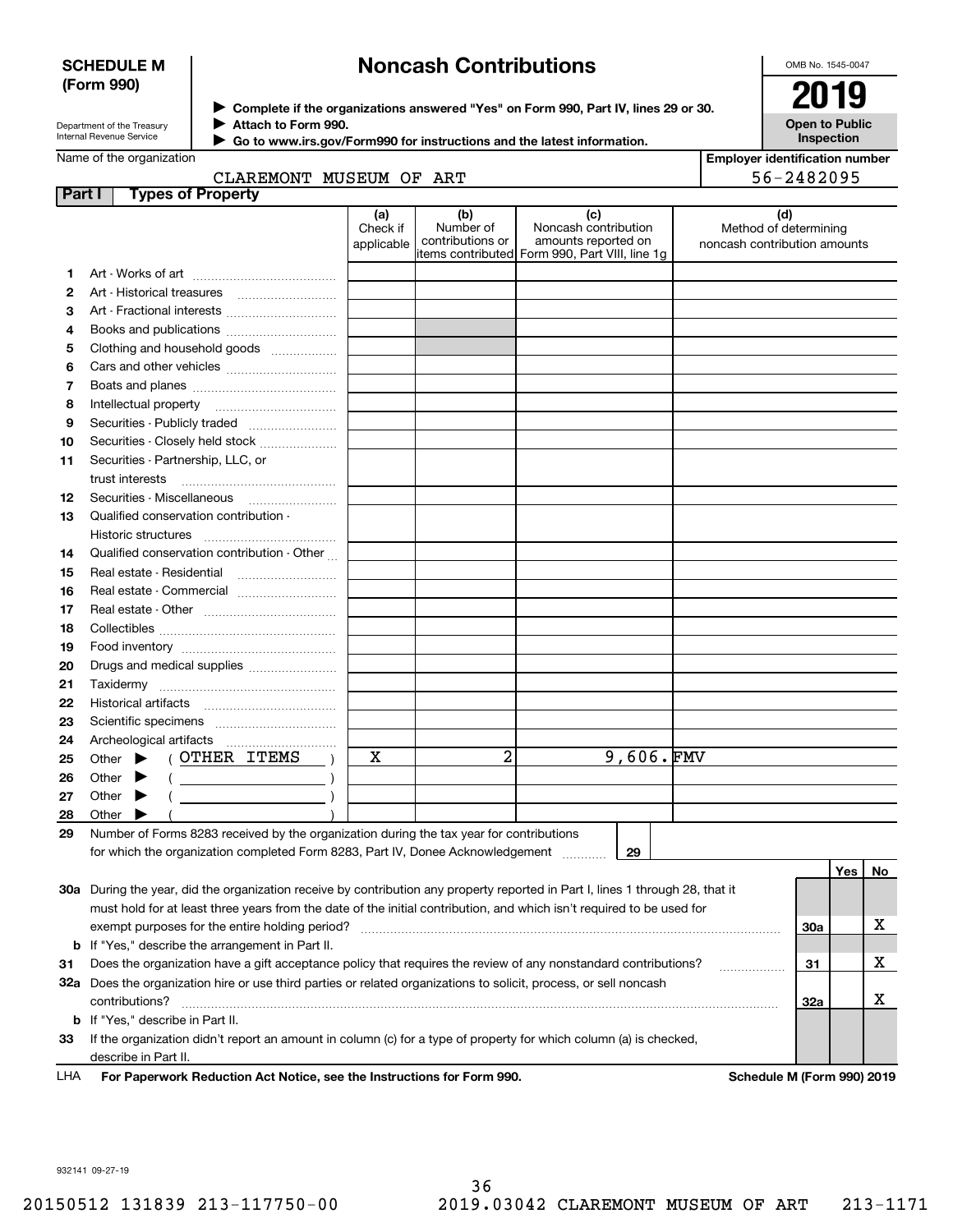Part II | Supplemental Information. Provide the information required by Part I, lines 30b, 32b, and 33, and whether the organization is reporting in Part I, column (b), the number of contributions, the number of items received, or a combination of both. Also complete this part for any additional information.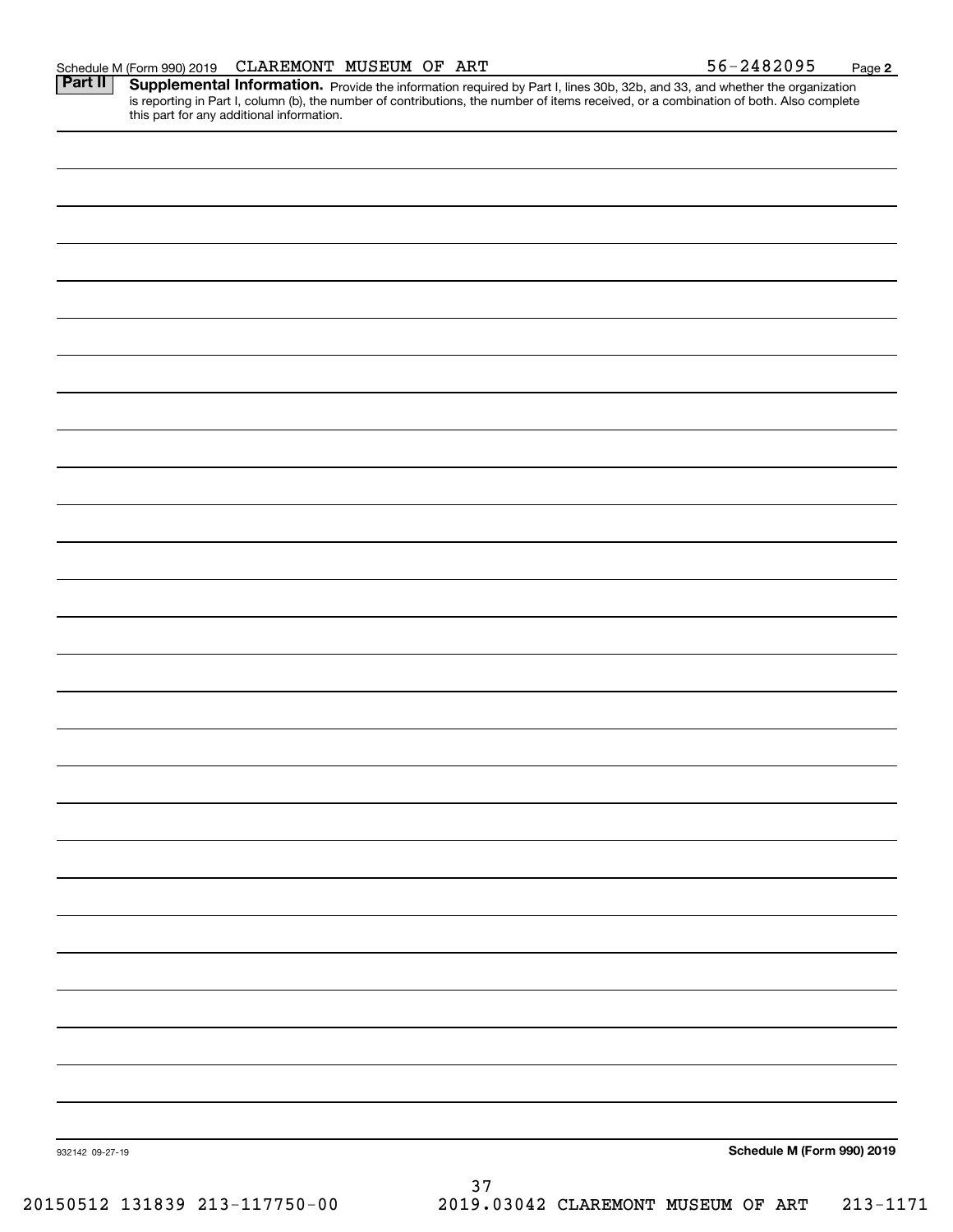**(Form 990 or 990-EZ)**

Department of the Treasury Internal Revenue Service Name of the organization

**SCHEDULE O Supplemental Information to Form 990 or 990-EZ**

**Complete to provide information for responses to specific questions on Form 990 or 990-EZ or to provide any additional information. | Attach to Form 990 or 990-EZ. | Go to www.irs.gov/Form990 for the latest information.**



CLAREMONT MUSEUM OF ART  $\vert$  56-2482095

**Employer identification number**

FORM 990, PART I, LINE 1, DESCRIPTION OF ORGANIZATION MISSION:

HERITAGE AND SUPPORTS THE CULTURAL VITALITY OF THE REGION. WE SEEK TO

INSPIRE, STIMULATE AND ENHANCE THE COMMUNITY THROUGH OUR COLLECTION,

EDUCATION PROGRAMS AND EXHIBITIONS.

FORM 990, PART VI, SECTION A, LINE 8B:

CMA DOES NOT HAVE ANY COMMITTEES WITH THE AUTHORITY TO ACT FOR THE BOARD.

FORM 990, PART VI, SECTION B, LINE 11B:

THE FORM 990 IS PREPARED BY THE ORGANIZATION'S OUTSIDE PUBLIC ACCOUNTING

FIRM BASED ON INFORMATION PROVIDED BY MANAGEMENT. ONCE A DRAFT OF THE

RETURN IS AVAILABLE, IT IS REVIEWED BY MANAGEMENT WITH ANY CHANGES OR

REVISIONS INCORPORATED INTO THE FILING. THE REVISED RETURN IS THEN

SUBMITTED TO THE BOARD OF DIRECTORS FOR THEIR REVIEW AND APPROVAL PRIOR TO

SUBMITTING TO THE IRS.

FORM 990, PART VI, SECTION B, LINE 12C:

932211 09-06-19 LHA For Paperwork Reduction Act Notice, see the Instructions for Form 990 or 990-EZ. Schedule O (Form 990 or 990-EZ) (2019) IF AN ELECTED MEMBER OF THE BOARD HAS A MATERIAL FINANCIAL INTEREST IN A TRANSACTION TO WHICH THIS CORPORATION IS A PARTY (WITH THE EXCEPTIONS PROVIDED BY LAW), SUCH MEMBER SHALL DISCLOSE TO THE BOARD THE FACT AND NATURE OF HIS OR HER INTEREST, AND THE MEMBER SHALL NOT PARTICIPATE IN THE DISCUSSION OF SUCH ISSUE NOR VOTE ON SUCH MATTER, AND THOSE FACTS SHALL BE DULY NOTED IN THE MINUTES OF ANY MEETING OF THE BOARD (OR A COMMITTEE) AT WHICH THEY OCCUR. IN ACTING ON SUCH A TRANSACTION, THE BOARD SHALL ESTABLISH THAT THE TRANSACTION IS IN THE CORPORATION'S BEST INTEREST AND THAT THE CORPORATION COULD NOT HAVE OBTAINED A MORE ADVANTAGEOUS

38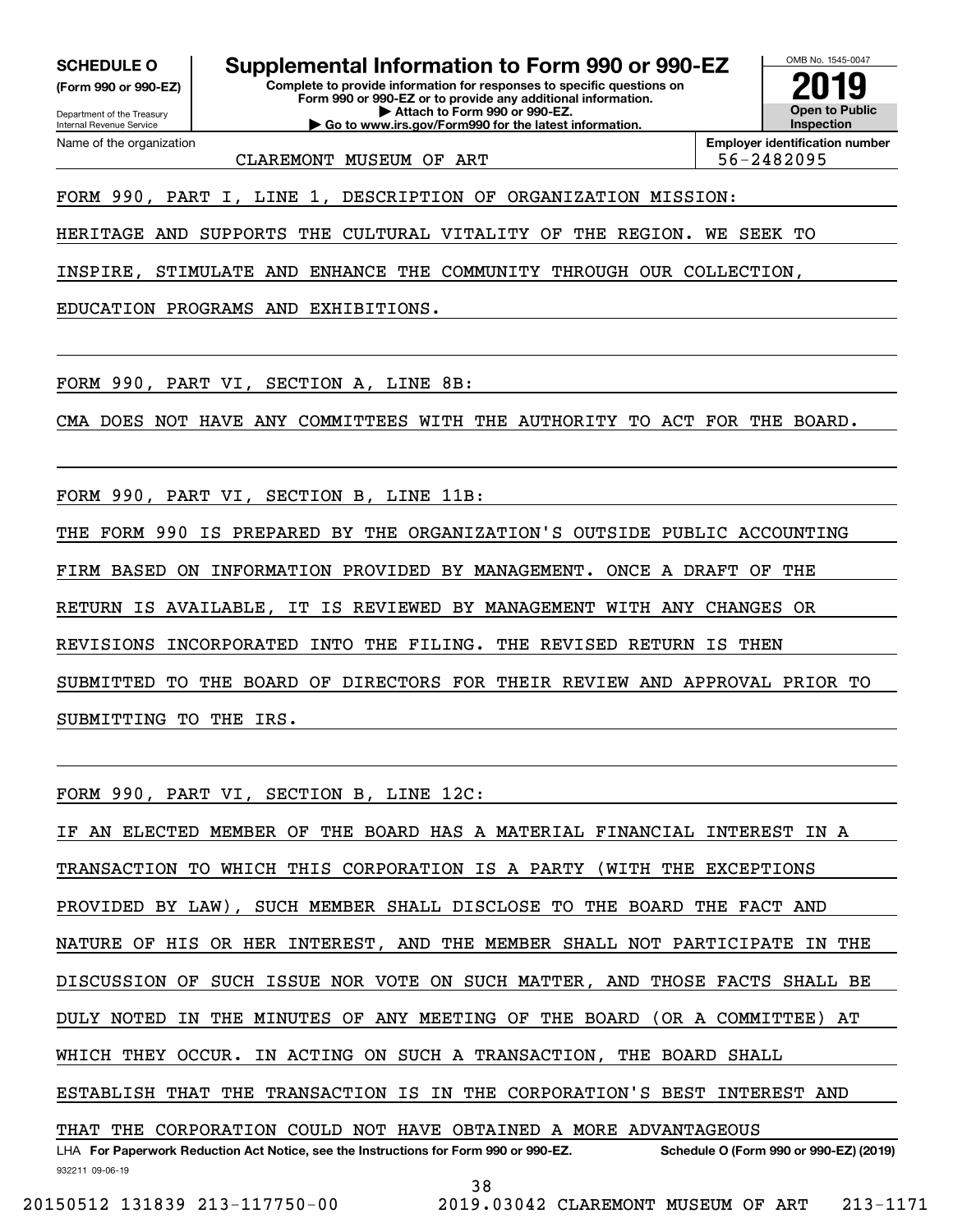| Schedule O (Form 990 or 990-EZ) (2019)                                        | Page 2                                              |
|-------------------------------------------------------------------------------|-----------------------------------------------------|
| Name of the organization<br><b>CLAREMONT</b><br>MUSEUM OF<br>ART              | <b>Employer identification number</b><br>56-2482095 |
| ARRANGEMENT WITH REASONABLE EFFORT<br>UNDER CIRCUMSTANCES.                    |                                                     |
| FORM 990, PART VI, SECTION C, LINE 19:                                        |                                                     |
| 990<br>CLAREMONT<br>THE<br>TAX RETURN WILL BE POSTED<br>ON<br>THE             | MUSEUM WEBSITE.<br>IT WILL                          |
| BE AVAILABLE UPON REQUEST. THE OTHER GOVERNING DOCUMENTS WILL BE MADE<br>ALSO |                                                     |
| AVAILABLE UPON REQUEST.                                                       |                                                     |
| FORM 990, PART IX, LINE 11G, OTHER FEES:                                      |                                                     |
| EVENTS:                                                                       |                                                     |
| PROGRAM SERVICE EXPENSES                                                      | 7,282.                                              |
| MANAGEMENT AND<br>GENERAL EXPENSES                                            | 582.                                                |
| FUNDRAISING EXPENSES                                                          | 0.                                                  |
| TOTAL EXPENSES                                                                | 7,864.                                              |
| PROFESSIONAL SERVICES:                                                        |                                                     |
| PROGRAM SERVICE EXPENSES                                                      | 58,715.                                             |
| MANAGEMENT AND GENERAL EXPENSES                                               | 29,931.                                             |
| FUNDRAISING EXPENSES                                                          | 0.                                                  |
| TOTAL EXPENSES                                                                | $88,646$ .                                          |
| TOTAL OTHER FEES ON FORM 990, PART IX, LINE 11G, COL A                        | 96,510.                                             |
| LINE 2C                                                                       |                                                     |
| THE PROCESS HAS NOT CHANGED FROM THE PRIOR YEAR.                              |                                                     |
|                                                                               |                                                     |
|                                                                               |                                                     |
| 932212 09-06-19                                                               | Schedule O (Form 990 or 990-EZ) (2019)              |
| 39                                                                            |                                                     |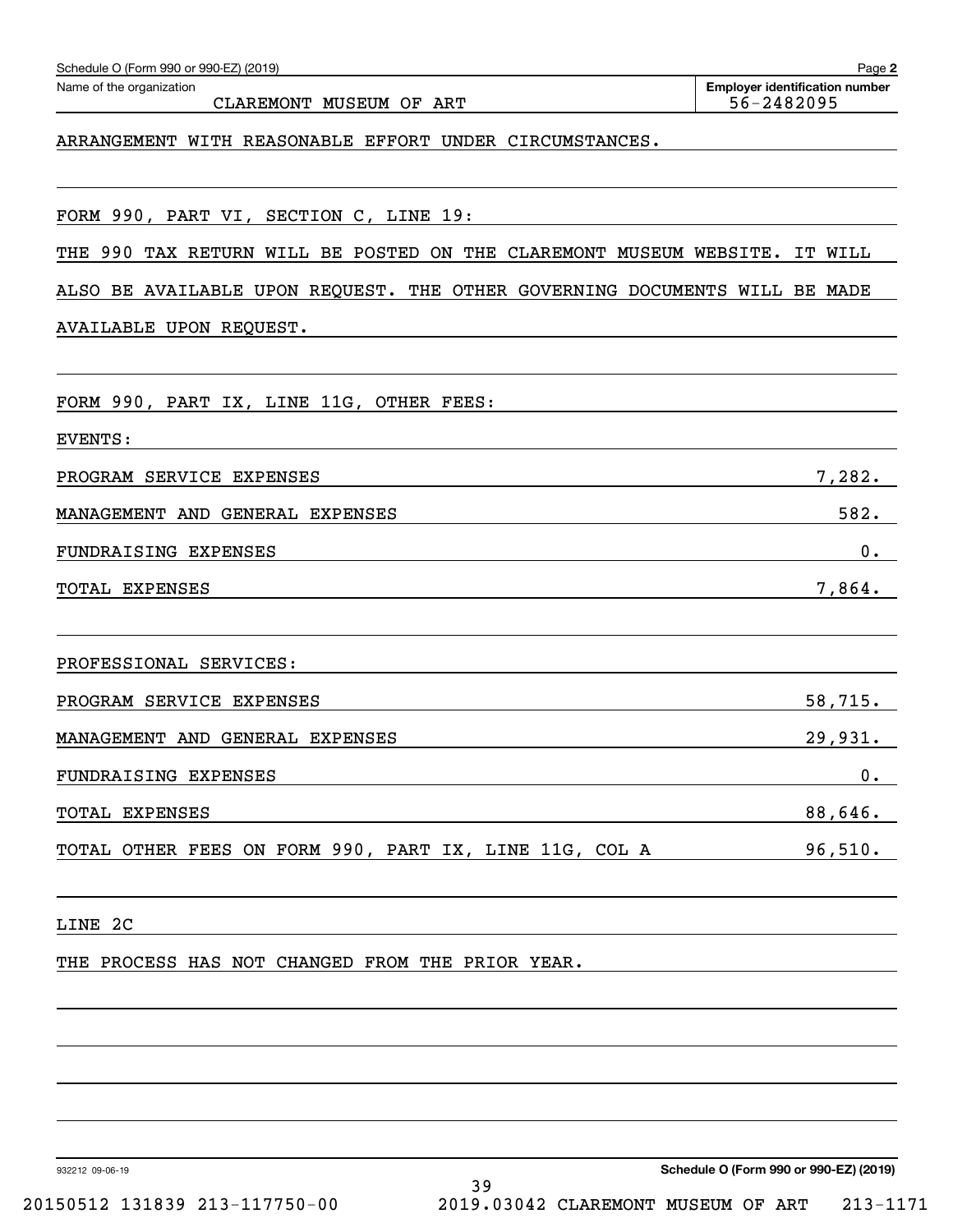(Rev. January 2020)

# **Application for Automatic Extension of Time To File an Exempt Organization Return**

Department of the Treasury Internal Revenue Service

**| File a separate application for each return.**

OMB No. 1545-0047

**| Go to www.irs.gov/Form8868 for the latest information.**

**Electronic filing (e-file).**  You can electronically file Form 8868 to request a 6-month automatic extension of time to file any of the filing of this form, visit www.irs.gov/e-file-providers/e-file-for-charities-and-non-profits. forms listed below with the exception of Form 8870, Information Return for Transfers Associated With Certain Personal Benefit Contracts, for which an extension request must be sent to the IRS in paper format (see instructions). For more details on the electronic

#### **Automatic 6-Month Extension of Time.** Only submit original (no copies needed).

All corporations required to file an income tax return other than Form 990-T (including 1120-C filers), partnerships, REMICs, and trusts must use Form 7004 to request an extension of time to file income tax returns.

| Type or                                                                                              | Name of exempt organization or other filer, see instructions.                                                                                                                                                                                                                                                                                                                                                                                                                                                                                                                                                                                                                                                                                                                                                                                          |        |                                                                                                                                                                              | Taxpayer identification number (TIN) |    |                            |  |
|------------------------------------------------------------------------------------------------------|--------------------------------------------------------------------------------------------------------------------------------------------------------------------------------------------------------------------------------------------------------------------------------------------------------------------------------------------------------------------------------------------------------------------------------------------------------------------------------------------------------------------------------------------------------------------------------------------------------------------------------------------------------------------------------------------------------------------------------------------------------------------------------------------------------------------------------------------------------|--------|------------------------------------------------------------------------------------------------------------------------------------------------------------------------------|--------------------------------------|----|----------------------------|--|
| print                                                                                                | CLAREMONT MUSEUM OF ART                                                                                                                                                                                                                                                                                                                                                                                                                                                                                                                                                                                                                                                                                                                                                                                                                                |        |                                                                                                                                                                              | 56-2482095                           |    |                            |  |
| File by the<br>filing your                                                                           | Number, street, and room or suite no. If a P.O. box, see instructions.<br>due date for<br>PO BOX 1136                                                                                                                                                                                                                                                                                                                                                                                                                                                                                                                                                                                                                                                                                                                                                  |        |                                                                                                                                                                              |                                      |    |                            |  |
| return. See<br>instructions.                                                                         | City, town or post office, state, and ZIP code. For a foreign address, see instructions.<br>CLAREMONT, CA 91711                                                                                                                                                                                                                                                                                                                                                                                                                                                                                                                                                                                                                                                                                                                                        |        |                                                                                                                                                                              |                                      |    |                            |  |
|                                                                                                      | Enter the Return Code for the return that this application is for (file a separate application for each return)                                                                                                                                                                                                                                                                                                                                                                                                                                                                                                                                                                                                                                                                                                                                        |        |                                                                                                                                                                              |                                      |    | $\mathbf 0$<br>$\mathbf 1$ |  |
| Application                                                                                          |                                                                                                                                                                                                                                                                                                                                                                                                                                                                                                                                                                                                                                                                                                                                                                                                                                                        | Return | Application                                                                                                                                                                  |                                      |    | Return                     |  |
| Is For                                                                                               |                                                                                                                                                                                                                                                                                                                                                                                                                                                                                                                                                                                                                                                                                                                                                                                                                                                        | Code   | Is For                                                                                                                                                                       |                                      |    | Code                       |  |
|                                                                                                      | Form 990 or Form 990-EZ                                                                                                                                                                                                                                                                                                                                                                                                                                                                                                                                                                                                                                                                                                                                                                                                                                | 01     | Form 990-T (corporation)                                                                                                                                                     |                                      |    | 07                         |  |
| Form 990-BL                                                                                          |                                                                                                                                                                                                                                                                                                                                                                                                                                                                                                                                                                                                                                                                                                                                                                                                                                                        | 02     | Form 1041-A                                                                                                                                                                  |                                      |    | 08                         |  |
|                                                                                                      | Form 4720 (individual)                                                                                                                                                                                                                                                                                                                                                                                                                                                                                                                                                                                                                                                                                                                                                                                                                                 | 03     | Form 4720 (other than individual)                                                                                                                                            |                                      |    | 09                         |  |
| Form 990-PF                                                                                          |                                                                                                                                                                                                                                                                                                                                                                                                                                                                                                                                                                                                                                                                                                                                                                                                                                                        | 04     | Form 5227                                                                                                                                                                    |                                      |    | 10                         |  |
|                                                                                                      | Form 990-T (sec. 401(a) or 408(a) trust)                                                                                                                                                                                                                                                                                                                                                                                                                                                                                                                                                                                                                                                                                                                                                                                                               | 05     | Form 6069                                                                                                                                                                    |                                      |    | 11                         |  |
|                                                                                                      | Form 990-T (trust other than above)                                                                                                                                                                                                                                                                                                                                                                                                                                                                                                                                                                                                                                                                                                                                                                                                                    | 06     | Form 8870                                                                                                                                                                    |                                      |    | 12                         |  |
| $box \blacktriangleright$<br>1<br>$\mathbf{2}$                                                       | Telephone No. $\triangleright$ 909-621-3200<br>• If this is for a Group Return, enter the organization's four digit Group Exemption Number (GEN) _________. If this is for the whole group, check this<br>. If it is for part of the group, check this box $\blacktriangleright$<br>I request an automatic 6-month extension of time until<br>the organization named above. The extension is for the organization's return for:<br>$\blacktriangleright$ $\boxed{\text{X}}$ calendar year 2019 or<br>tax year beginning <u>entitled</u> and the set of the set of the set of the set of the set of the set of the set of the set of the set of the set of the set of the set of the set of the set of the set of the set of the set of t<br>If the tax year entered in line 1 is for less than 12 months, check reason:<br>Change in accounting period |        | Fax No.<br>and attach a list with the names and TINs of all members the extension is for.<br>NOVEMBER 16, 2020, to file the exempt organization return for<br>Initial return | Final return                         |    |                            |  |
| За                                                                                                   | If this application is for Forms 990-BL, 990-PF, 990-T, 4720, or 6069, enter the tentative tax, less<br>any nonrefundable credits. See instructions.                                                                                                                                                                                                                                                                                                                                                                                                                                                                                                                                                                                                                                                                                                   |        |                                                                                                                                                                              | За                                   | \$ | $0$ .                      |  |
| If this application is for Forms 990-PF, 990-T, 4720, or 6069, enter any refundable credits and<br>b |                                                                                                                                                                                                                                                                                                                                                                                                                                                                                                                                                                                                                                                                                                                                                                                                                                                        |        |                                                                                                                                                                              |                                      |    |                            |  |
| 3b<br>\$<br>estimated tax payments made. Include any prior year overpayment allowed as a credit.     |                                                                                                                                                                                                                                                                                                                                                                                                                                                                                                                                                                                                                                                                                                                                                                                                                                                        |        |                                                                                                                                                                              |                                      |    | 0.                         |  |
| c                                                                                                    | <b>Balance due.</b> Subtract line 3b from line 3a. Include your payment with this form, if required, by                                                                                                                                                                                                                                                                                                                                                                                                                                                                                                                                                                                                                                                                                                                                                |        |                                                                                                                                                                              |                                      |    |                            |  |
|                                                                                                      | using EFTPS (Electronic Federal Tax Payment System). See instructions.                                                                                                                                                                                                                                                                                                                                                                                                                                                                                                                                                                                                                                                                                                                                                                                 |        |                                                                                                                                                                              | 3c                                   | \$ | 0.                         |  |
| instructions.<br>LHA                                                                                 | Caution: If you are going to make an electronic funds withdrawal (direct debit) with this Form 8868, see Form 8453-EO and Form 8879-EO for payment<br>For Privacy Act and Paperwork Reduction Act Notice, see instructions.                                                                                                                                                                                                                                                                                                                                                                                                                                                                                                                                                                                                                            |        |                                                                                                                                                                              |                                      |    | Form 8868 (Rev. 1-2020)    |  |

923841 12-30-19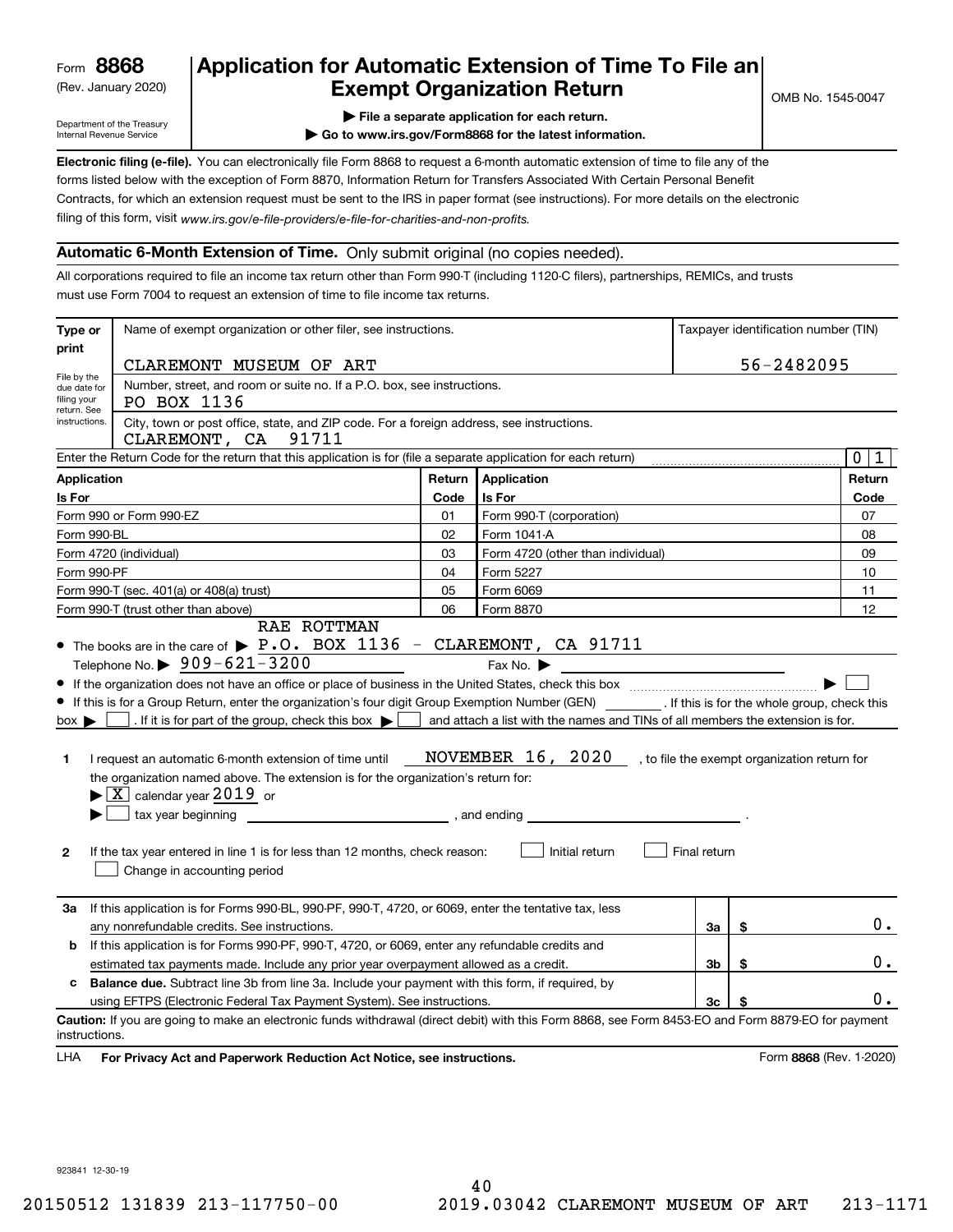#### TAXABLE YEAR FORM **California Exempt Organization 2019Annual Information Return <sup>199</sup>**

|    |                      | Calendar Year 2019 or fiscal year beginning (mm/dd/yyyy)                                                                                                                                                                                   |                               |  | , and ending (mm/dd/yyyy)                                                             |       |                               |                                             |                                                                                                       |    |
|----|----------------------|--------------------------------------------------------------------------------------------------------------------------------------------------------------------------------------------------------------------------------------------|-------------------------------|--|---------------------------------------------------------------------------------------|-------|-------------------------------|---------------------------------------------|-------------------------------------------------------------------------------------------------------|----|
|    |                      | Corporation/Organization name                                                                                                                                                                                                              |                               |  |                                                                                       |       | California corporation number |                                             |                                                                                                       |    |
|    |                      |                                                                                                                                                                                                                                            |                               |  |                                                                                       |       |                               |                                             |                                                                                                       |    |
|    |                      | CLAREMONT MUSEUM OF ART                                                                                                                                                                                                                    |                               |  |                                                                                       |       | 2666855                       |                                             |                                                                                                       |    |
|    |                      | Additional information. See instructions.                                                                                                                                                                                                  |                               |  |                                                                                       |       | <b>FEIN</b>                   |                                             |                                                                                                       |    |
|    |                      |                                                                                                                                                                                                                                            |                               |  |                                                                                       |       | 56-2482095                    |                                             |                                                                                                       |    |
|    |                      |                                                                                                                                                                                                                                            |                               |  |                                                                                       |       | PMB no.                       |                                             |                                                                                                       |    |
|    |                      | Street address (suite or room)                                                                                                                                                                                                             |                               |  |                                                                                       |       |                               |                                             |                                                                                                       |    |
|    | PO BOX 1136          |                                                                                                                                                                                                                                            |                               |  |                                                                                       |       | ZIP code                      |                                             |                                                                                                       |    |
|    | City                 |                                                                                                                                                                                                                                            |                               |  |                                                                                       | State |                               |                                             |                                                                                                       |    |
|    | CLAREMONT            |                                                                                                                                                                                                                                            |                               |  |                                                                                       | CA    | 91711                         |                                             |                                                                                                       |    |
|    | Foreign country name |                                                                                                                                                                                                                                            | Foreign province/state/county |  |                                                                                       |       | Foreign postal code           |                                             |                                                                                                       |    |
|    |                      |                                                                                                                                                                                                                                            |                               |  |                                                                                       |       |                               |                                             |                                                                                                       |    |
|    |                      |                                                                                                                                                                                                                                            |                               |  | Yes $X$ No J If exempt under R&TC Section 23701d, has the organization                |       |                               |                                             |                                                                                                       |    |
| В  |                      | Yes $X$ No                                                                                                                                                                                                                                 |                               |  | engaged in political activities? See instructions.  ●                                 |       |                               |                                             | $X$ No<br>Yes                                                                                         |    |
| C  |                      |                                                                                                                                                                                                                                            |                               |  |                                                                                       |       |                               |                                             | Yes $[X]$ No K is the organization exempt under R&TC Section 23701g? $\bullet$ $\bullet$ Yes $[X]$ No |    |
| D  |                      | Final Information Return?                                                                                                                                                                                                                  |                               |  | If "Yes," enter the gross receipts from nonmember sources \$                          |       |                               |                                             |                                                                                                       |    |
|    |                      | Surrendered (Withdrawn)<br>Dissolved<br>Merged/Reorganized                                                                                                                                                                                 |                               |  | If organization is a public charity exempt under R&TC                                 |       |                               |                                             |                                                                                                       |    |
|    |                      | Enter date: $(mm/dd/yyyy)$                                                                                                                                                                                                                 |                               |  | Section 23701d and meets the filing fee exception, check                              |       |                               |                                             |                                                                                                       |    |
| Ε  |                      | Check accounting method: (1) $\Box$ Cash (2) $\Box$ Accrual (3)                                                                                                                                                                            | Other                         |  |                                                                                       |       |                               |                                             | $\bullet$ $\vert$ X                                                                                   |    |
| F  |                      | Federal return filed? (1) $\bullet$ $\bullet$ 990T (2) $\bullet$ 990PF (3) $\bullet$                                                                                                                                                       | Sch H (990)                   |  | M Is the organization a Limited Liability Company?                                    |       |                               |                                             | $\bullet$<br>Yes $\overline{X}$ No                                                                    |    |
|    |                      | $(4)$ X Other 990 series                                                                                                                                                                                                                   |                               |  | N Did the organization file Form 100 or Form 109 to                                   |       |                               |                                             |                                                                                                       |    |
| G  |                      | Yes $\boxed{\mathbf{X}}$ No<br>Is this a group filing? See instructions $\Box$                                                                                                                                                             |                               |  |                                                                                       |       |                               |                                             | $ X $ No<br>Yes                                                                                       |    |
| H, |                      |                                                                                                                                                                                                                                            |                               |  | Yes $\boxed{\mathbf{X}}$ No   0 Is the organization under audit by the IRS or has the |       |                               |                                             |                                                                                                       |    |
|    |                      | If "Yes," what is the parent's name?                                                                                                                                                                                                       |                               |  |                                                                                       |       |                               |                                             | $ X $ No<br>Yes                                                                                       |    |
|    |                      |                                                                                                                                                                                                                                            |                               |  | P Is federal Form 1023/1024 pending?                                                  |       |                               |                                             | $X$ No<br>Yes                                                                                         |    |
|    |                      | Did the organization have any changes to its guidelines                                                                                                                                                                                    |                               |  | Date filed with IRS ___________________                                               |       |                               |                                             |                                                                                                       |    |
|    |                      | Yes $\boxed{\mathbf{X}}$ No<br>not reported to the FTB? See instructions<br>$\bullet$                                                                                                                                                      |                               |  |                                                                                       |       |                               |                                             |                                                                                                       |    |
|    | Part I               | Complete Part I unless not required to file this form. See General Information B and C.                                                                                                                                                    |                               |  |                                                                                       |       |                               |                                             |                                                                                                       |    |
|    |                      |                                                                                                                                                                                                                                            |                               |  |                                                                                       |       |                               |                                             | 108, 120 00                                                                                           |    |
|    |                      | 1.                                                                                                                                                                                                                                         |                               |  |                                                                                       |       |                               | $\mathbf{1}$                                | $31,825$ 00                                                                                           |    |
|    |                      | $\overline{2}$                                                                                                                                                                                                                             |                               |  |                                                                                       |       |                               | $\overline{\mathbf{2}}$                     |                                                                                                       |    |
|    | Receipts             | Gross contributions, gifts, grants, and similar amounts received<br>Total gross receipts for filing requirement test. Add line 1 through line 3.<br>This line must be completed. If the result is less than \$50,000, see General Inf<br>3 |                               |  |                                                                                       |       | $\bullet$                     | 3                                           | 149, 282 00                                                                                           |    |
|    | and                  |                                                                                                                                                                                                                                            |                               |  |                                                                                       |       |                               | 4                                           | $289, 227$ 00                                                                                         |    |
|    | Revenues             | 5<br>Cost of goods sold<br>Cost or other basis, and sales expenses of assets sold<br>Cost or other basis, and sales expenses of assets sold                                                                                                |                               |  | 5                                                                                     |       | 00                            |                                             |                                                                                                       |    |
|    |                      | 6                                                                                                                                                                                                                                          |                               |  | $\overline{6}$                                                                        |       | 00                            |                                             |                                                                                                       |    |
|    |                      | Total costs. Add line 5 and line 6<br>7                                                                                                                                                                                                    |                               |  |                                                                                       |       |                               | 7                                           |                                                                                                       | 00 |
|    |                      |                                                                                                                                                                                                                                            |                               |  |                                                                                       |       |                               | 8                                           | 289,227                                                                                               | 00 |
|    |                      | Total expenses and disbursements. From Side 2, Part II, line 18<br>9                                                                                                                                                                       |                               |  |                                                                                       |       |                               | 9                                           | $235,049$ 00                                                                                          |    |
|    | <b>Expenses</b>      | Excess of receipts over expenses and disbursements. Subtract line 9 from line 8<br>10<br>10                                                                                                                                                |                               |  |                                                                                       |       |                               |                                             | $\overline{54}$ , 178 00                                                                              |    |
|    |                      | 11<br>Total payments                                                                                                                                                                                                                       |                               |  |                                                                                       |       |                               | 11                                          |                                                                                                       | 00 |
|    |                      | Use tax. See General Information K<br>12                                                                                                                                                                                                   |                               |  |                                                                                       |       |                               | 12                                          |                                                                                                       | 00 |
|    |                      | Payments balance. If line 11 is more than line 12, subtract line 12 from line 11<br>13                                                                                                                                                     |                               |  |                                                                                       |       |                               | 13                                          |                                                                                                       | 00 |
|    | <b>Filing Fee</b>    | Use tax balance. If line 12 is more than line 11, subtract line 11 from line 12 [11] [12] [11] [12] [11] [12] [11] [12] [11] [12] [11] [12] [11] [12] [11] [12] [11] [12] [11] [12] [11] [12] [11] [12] [11] [12] [11] [12] [1<br>14       |                               |  |                                                                                       |       |                               | 14                                          |                                                                                                       | 00 |
|    |                      | 15                                                                                                                                                                                                                                         |                               |  |                                                                                       |       |                               | 15                                          | N/A                                                                                                   | 00 |
|    |                      | Penalties and Interest. See General Information J<br>16                                                                                                                                                                                    |                               |  |                                                                                       |       |                               | 16                                          |                                                                                                       | 00 |
|    |                      |                                                                                                                                                                                                                                            |                               |  |                                                                                       |       |                               |                                             |                                                                                                       | 00 |
|    |                      |                                                                                                                                                                                                                                            |                               |  |                                                                                       |       |                               |                                             |                                                                                                       |    |
|    | Sign                 |                                                                                                                                                                                                                                            | Title                         |  |                                                                                       | Date  |                               |                                             | • Telephone                                                                                           |    |
|    | Here                 | Signature<br>of officer                                                                                                                                                                                                                    |                               |  | TREASURER                                                                             |       |                               |                                             | $909 - 621 - 3200$                                                                                    |    |
|    |                      |                                                                                                                                                                                                                                            |                               |  | Date                                                                                  |       | Check if                      |                                             | $\bullet$ PTIN                                                                                        |    |
|    |                      | $\overset{\text{Prepare's}}{\text{signature}}$ WADE MCMULLEN                                                                                                                                                                               |                               |  | 05/12/20                                                                              |       | self-employed                 |                                             | P00541671                                                                                             |    |
|    |                      |                                                                                                                                                                                                                                            |                               |  |                                                                                       |       |                               |                                             | ● Firm's FEIN                                                                                         |    |
|    | Paid                 | Firm's name<br>(or yours,<br>CLIFTONLARSONALLEN LLP                                                                                                                                                                                        |                               |  |                                                                                       |       |                               |                                             | 41-0746749                                                                                            |    |
|    | Preparer's           | if self-<br>2210 EAST ROUTE 66<br>employed)                                                                                                                                                                                                |                               |  |                                                                                       |       |                               |                                             | <b>• Telephone</b>                                                                                    |    |
|    | Use Only             | and address                                                                                                                                                                                                                                |                               |  |                                                                                       |       |                               |                                             |                                                                                                       |    |
|    |                      | GLENDORA, CA 91740                                                                                                                                                                                                                         |                               |  |                                                                                       |       |                               |                                             | (626)<br>857-7300                                                                                     |    |
|    |                      |                                                                                                                                                                                                                                            |                               |  |                                                                                       |       |                               | $\bullet$ $\boxed{\mathbf{X}}$ $\forall$ es | No                                                                                                    |    |

 $\mathbf{I}$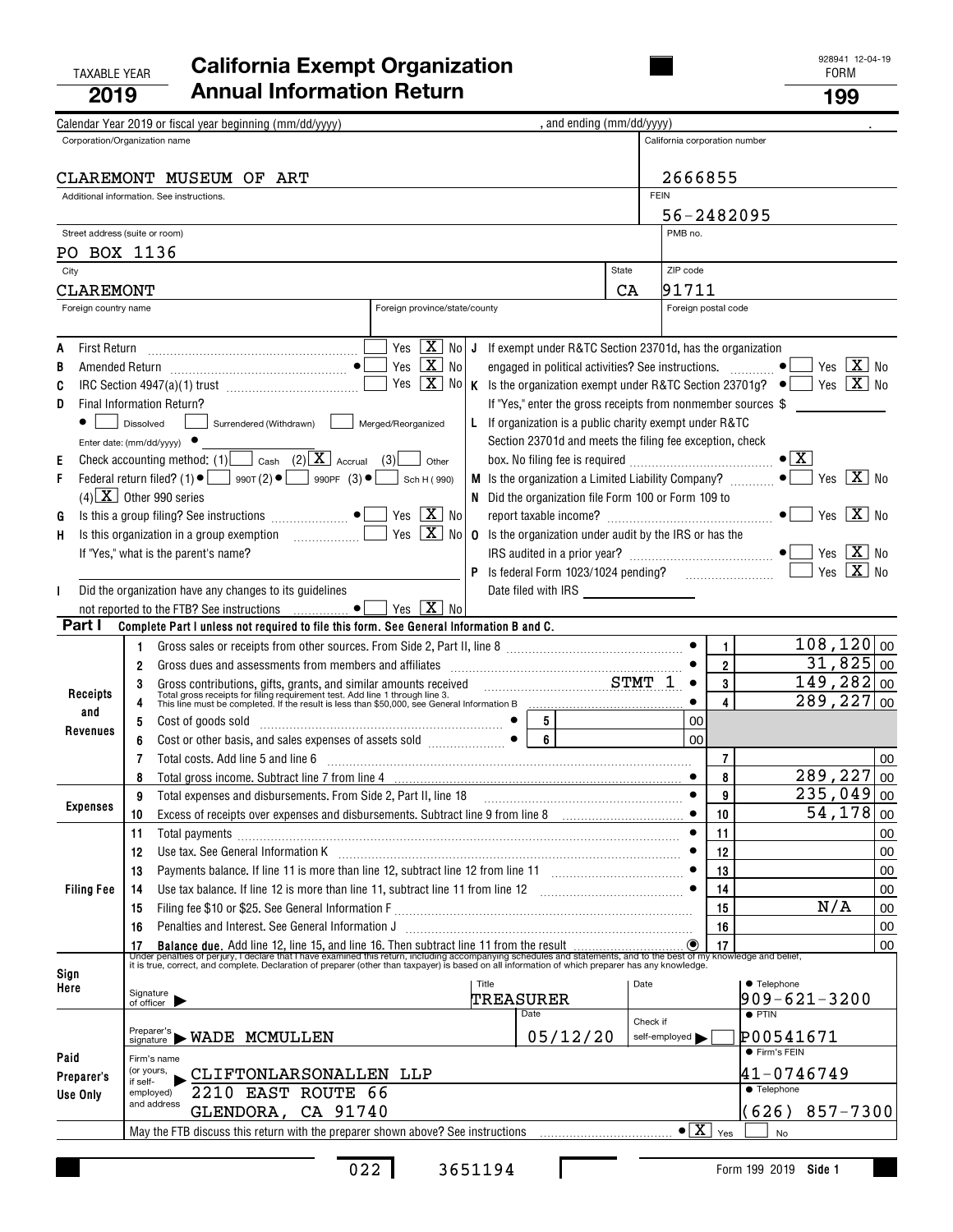# CLAREMONT MUSEUM OF ART 56-2482095

**Organizations with gross receipts of more than \$50,000 and private foundations regardless of Part II amount of gross receipts - complete Part II or furnish substitute information.**

928951 12-04-19

|                 |                             | Gross sales or receipts from all business activities. See instructions [11] contains the sales or receipts from all business activities. See instructions [11] [12] contains an except for the sales or $\theta$ and $\theta$ and $\theta$                                                                                                                                                                                      |                           |                                         |          | 1                       | $72,465$ 00                       |
|-----------------|-----------------------------|---------------------------------------------------------------------------------------------------------------------------------------------------------------------------------------------------------------------------------------------------------------------------------------------------------------------------------------------------------------------------------------------------------------------------------|---------------------------|-----------------------------------------|----------|-------------------------|-----------------------------------|
|                 | 2                           | $Interest \begin{array}{c} \rule{2.5cm}{0.15cm} \rule{2.5cm}{0.15cm} \rule{2.5cm}{0.15cm} \rule{2.5cm}{0.15cm} \rule{2.5cm}{0.15cm} \rule{2.5cm}{0.15cm} \rule{2.5cm}{0.15cm} \rule{2.5cm}{0.15cm} \rule{2.5cm}{0.15cm} \rule{2.5cm}{0.15cm} \rule{2.5cm}{0.15cm} \rule{2.5cm}{0.15cm} \rule{2.5cm}{0.15cm} \rule{2.5cm}{0.15cm} \rule{2.5cm}{0.15cm} \$                                                                        |                           |                                         |          | $\overline{2}$          | 00                                |
|                 | 3                           | Dividends <b>Example 20</b> Section 20 April 20 Section 20 April 20 Section 20 April 20 Section 20 April 20 Section 20 Section 20 April 20 Section 20 Section 20 Section 20 Section 20 Section 20 Section 20 Section 20 Section 20                                                                                                                                                                                              |                           |                                         |          | 3                       | 00                                |
| Receipts        | 4                           | Gross rents                                                                                                                                                                                                                                                                                                                                                                                                                     |                           |                                         |          | $\overline{\mathbf{4}}$ | 00                                |
| from            | 5                           |                                                                                                                                                                                                                                                                                                                                                                                                                                 |                           |                                         |          | 5                       | 00                                |
| Other           |                             |                                                                                                                                                                                                                                                                                                                                                                                                                                 |                           |                                         |          | 6                       | 00                                |
| <b>Sources</b>  | 7                           | Other income                                                                                                                                                                                                                                                                                                                                                                                                                    |                           | SEE STATEMENT 2                         |          | $\overline{7}$          | $35,655$ 00                       |
|                 | 8                           | Total gross sales or receipts from other sources. Add line 1 through line 7. Enter here and on Side 1, Part I, line 1                                                                                                                                                                                                                                                                                                           |                           |                                         |          | 8                       | 108, 120 00                       |
|                 | 9                           | Contributions, gifts, grants, and similar amounts paid manufactured and manufactured and similar and similar a                                                                                                                                                                                                                                                                                                                  |                           |                                         |          | 9                       | 00                                |
|                 | 10                          |                                                                                                                                                                                                                                                                                                                                                                                                                                 |                           |                                         |          | 10                      | 00                                |
|                 | 11                          |                                                                                                                                                                                                                                                                                                                                                                                                                                 |                           |                                         |          | 11                      | $\overline{0}$<br>$\overline{00}$ |
|                 | 12                          |                                                                                                                                                                                                                                                                                                                                                                                                                                 |                           |                                         |          | 12                      | 00                                |
| <b>Expenses</b> | 13                          | $Interest \begin{tabular}{l} \hline \textbf{Interest} \end{tabular} \begin{tabular}{p{6.5cm} \textbf{1} } \textbf{1} \textbf{1} \textbf{2} \textbf{3} \textbf{4} \textbf{5} \textbf{6} \textbf{6} \textbf{7} \textbf{8} \textbf{9} \textbf{10} \textbf{10} \textbf{11} \textbf{12} \textbf{13} \textbf{13} \textbf{13} \textbf{14} \textbf{15} \textbf{16} \textbf{16} \textbf{17} \textbf{18} \textbf{18} \textbf{18} \textbf$ |                           |                                         |          | 13                      | 00                                |
| and             |                             |                                                                                                                                                                                                                                                                                                                                                                                                                                 |                           |                                         |          | 14                      | 00                                |
| Disburse-       |                             |                                                                                                                                                                                                                                                                                                                                                                                                                                 |                           |                                         |          | 15                      | $6,036$ 00                        |
| ments           | 16                          |                                                                                                                                                                                                                                                                                                                                                                                                                                 |                           |                                         |          | 16                      | $19,627$ 00                       |
|                 | 17                          |                                                                                                                                                                                                                                                                                                                                                                                                                                 |                           |                                         |          | 17                      | $209, 386 _{00}$                  |
|                 |                             | 18 Total expenses and disbursements. Add line 9 through line 17. Enter here and on Side 1, Part I, line 9                                                                                                                                                                                                                                                                                                                       |                           |                                         |          | 18                      | $\sqrt{235,049}\sqrt{0}$          |
|                 | <b>Schedule L</b>           | <b>Balance Sheet</b>                                                                                                                                                                                                                                                                                                                                                                                                            | Beginning of taxable year |                                         |          |                         | End of taxable year               |
| Assets          |                             |                                                                                                                                                                                                                                                                                                                                                                                                                                 | (a)                       | (b)                                     | (c)      |                         | (d)                               |
| 1 Cash          |                             |                                                                                                                                                                                                                                                                                                                                                                                                                                 |                           | 198,727                                 |          |                         | 256,520<br>$\bullet$              |
|                 |                             |                                                                                                                                                                                                                                                                                                                                                                                                                                 |                           |                                         |          |                         | $\bullet$                         |
| 3               |                             |                                                                                                                                                                                                                                                                                                                                                                                                                                 |                           |                                         |          |                         | $\bullet$                         |
| 4               |                             | $Inventories \begin{picture}(1,0) \put(0,0){\vector(1,0){100}} \put(0,0){\vector(1,0){100}} \put(0,0){\vector(1,0){100}} \put(0,0){\vector(1,0){100}} \put(0,0){\vector(1,0){100}} \put(0,0){\vector(1,0){100}} \put(0,0){\vector(1,0){100}} \put(0,0){\vector(1,0){100}} \put(0,0){\vector(1,0){100}} \put(0,0){\vector(1,0){100}} \put(0,0){\vector(1,0){100}} \put(0,0){\vector($                                            |                           |                                         |          |                         | $\bullet$                         |
| 5               |                             | Federal and state government obligations                                                                                                                                                                                                                                                                                                                                                                                        |                           |                                         |          |                         | $\bullet$                         |
|                 |                             | Investments in other bonds                                                                                                                                                                                                                                                                                                                                                                                                      |                           |                                         |          |                         | $\bullet$                         |
| 7               |                             |                                                                                                                                                                                                                                                                                                                                                                                                                                 |                           |                                         |          |                         | $\bullet$                         |
| 8               | Mortgage loans              |                                                                                                                                                                                                                                                                                                                                                                                                                                 |                           |                                         |          |                         | $\bullet$                         |
|                 | Other investments           |                                                                                                                                                                                                                                                                                                                                                                                                                                 |                           |                                         |          |                         |                                   |
|                 |                             |                                                                                                                                                                                                                                                                                                                                                                                                                                 | 170,551                   |                                         | 175,451  |                         |                                   |
|                 |                             | <b>b</b> Less accumulated depreciation <i></i>                                                                                                                                                                                                                                                                                                                                                                                  | 37,884                    | 132,667                                 | 57, 511) |                         | 117,940                           |
|                 |                             | 11 Land<br>12 Other assets<br>12 Other assets<br>12 Other assets<br>12 Other assets<br>12 Other assets<br>12 Other assets<br>12 Other assets<br>12 Other assets<br>12 Other assets                                                                                                                                                                                                                                              |                           |                                         |          |                         | $\bullet$                         |
|                 |                             |                                                                                                                                                                                                                                                                                                                                                                                                                                 |                           | 11,300                                  |          |                         | 21,200                            |
|                 |                             |                                                                                                                                                                                                                                                                                                                                                                                                                                 |                           | 342,694                                 |          |                         | 395,660                           |
|                 | Liabilities and net worth   |                                                                                                                                                                                                                                                                                                                                                                                                                                 |                           |                                         |          |                         |                                   |
|                 |                             |                                                                                                                                                                                                                                                                                                                                                                                                                                 |                           | 3,668                                   |          |                         | 2,456<br>$\bullet$                |
|                 |                             | 15 Contributions, gifts, or grants payable                                                                                                                                                                                                                                                                                                                                                                                      |                           |                                         |          |                         |                                   |
|                 |                             |                                                                                                                                                                                                                                                                                                                                                                                                                                 |                           |                                         |          |                         |                                   |
|                 |                             |                                                                                                                                                                                                                                                                                                                                                                                                                                 |                           |                                         |          |                         |                                   |
|                 | <b>18</b> Other liabilities |                                                                                                                                                                                                                                                                                                                                                                                                                                 |                           |                                         |          |                         |                                   |
|                 |                             | 19 Capital stock or principal fund                                                                                                                                                                                                                                                                                                                                                                                              |                           |                                         |          |                         | $\bullet$                         |
|                 |                             | 20 Paid-in or capital surplus. Attach reconciliation                                                                                                                                                                                                                                                                                                                                                                            |                           |                                         |          |                         |                                   |
|                 |                             | 21 Retained earnings or income fund                                                                                                                                                                                                                                                                                                                                                                                             |                           | 339,026                                 |          |                         | 393,204<br>$\bullet$              |
|                 |                             | 22 Total liabilities and net worth                                                                                                                                                                                                                                                                                                                                                                                              |                           | 342,694                                 |          |                         | 395,660                           |
|                 | <b>Schedule M-1</b>         | Reconciliation of income per books with income per return                                                                                                                                                                                                                                                                                                                                                                       |                           |                                         |          |                         |                                   |
|                 |                             | Do not complete this schedule if the amount on Schedule L, line 13, column (d), is less than \$50,000.                                                                                                                                                                                                                                                                                                                          |                           |                                         |          |                         |                                   |
|                 |                             |                                                                                                                                                                                                                                                                                                                                                                                                                                 | $\bullet$<br>54,178       | 7 Income recorded on books this year    |          |                         |                                   |
|                 |                             |                                                                                                                                                                                                                                                                                                                                                                                                                                 |                           | not included in this return             |          |                         |                                   |
|                 |                             | 3 Excess of capital losses over capital gains                                                                                                                                                                                                                                                                                                                                                                                   | $\bullet$                 | 8 Deductions in this return not charged |          |                         |                                   |
| 4               |                             | Income not recorded on books this year                                                                                                                                                                                                                                                                                                                                                                                          |                           |                                         |          |                         |                                   |
|                 |                             | 5 Expenses recorded on books this year not                                                                                                                                                                                                                                                                                                                                                                                      |                           |                                         |          |                         |                                   |
|                 |                             | deducted in this return [11] [11] [11] contact the set of the set of the set of the set of the set of the set o                                                                                                                                                                                                                                                                                                                 |                           | 10 Net income per return.               |          |                         |                                   |

**6** Total. Add line 1 through line 5

 $\textsf{54}$  ,  $\textsf{178} | \hspace{20pt} \textsf{Subtract line 9 from line 6} \hspace{20pt} \textsf{...} \hspace{20pt} \textsf{...} \hspace{20pt} \textsf{...} \hspace{20pt} \textsf{...} \hspace{20pt} \textsf{...} \hspace{20pt} \textsf{...} \hspace{20pt} \textsf{...} \hspace{20pt} \textsf{...} \hspace{20pt} \textsf{...} \hspace{20pt} \textsf{...} \hspace{20pt} \textsf{...} \hspace{20pt} \textsf{...} \hspace{20pt} \$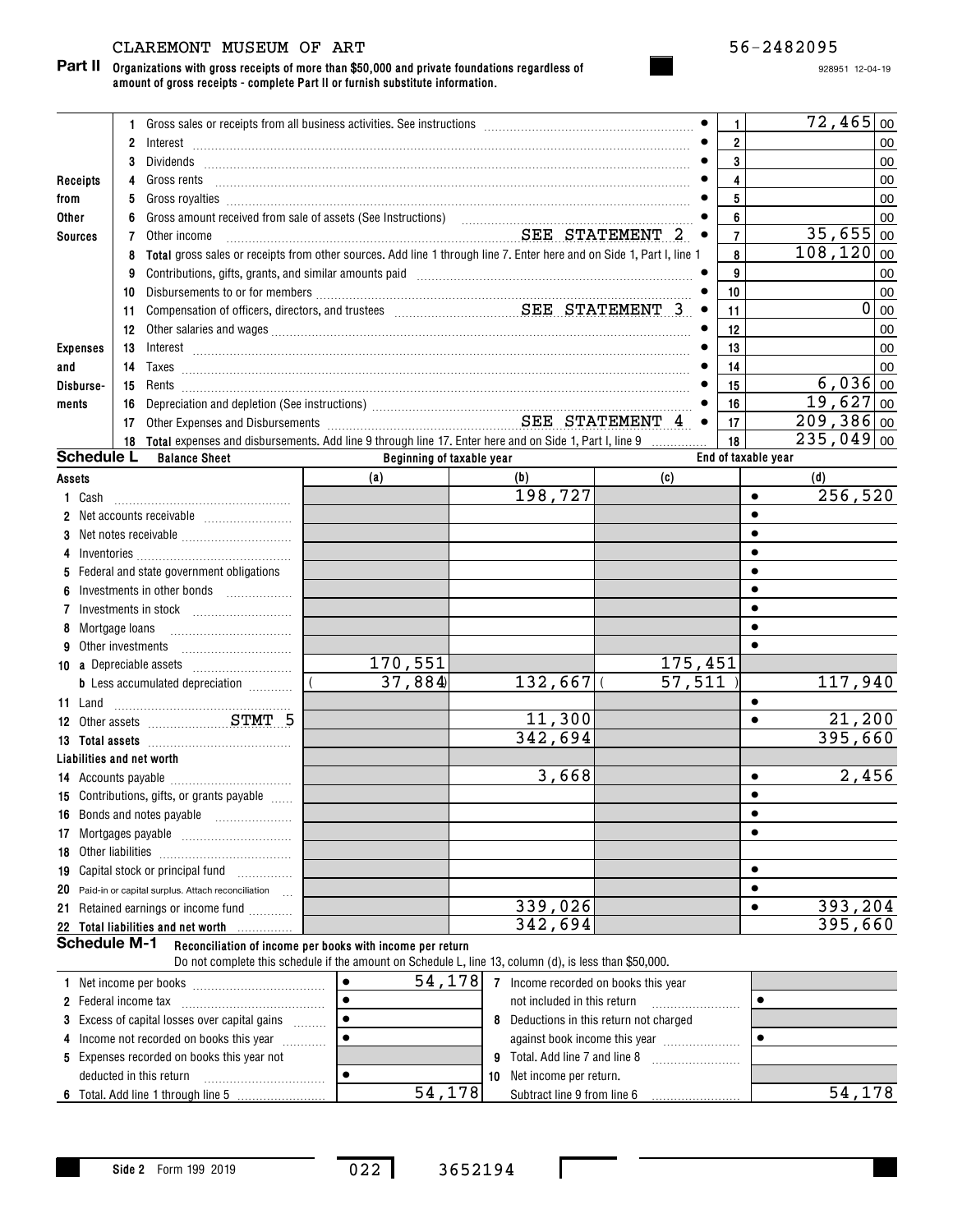| CA 199                                                     | CASH CONTRIBUTIONS<br>INCLUDED ON PART I, LINE 3                                         | STATEMENT 1     |               |  |
|------------------------------------------------------------|------------------------------------------------------------------------------------------|-----------------|---------------|--|
| CONTRIBUTOR'S NAME                                         | CONTRIBUTOR'S ADDRESS                                                                    | DATE OF<br>GIFT | <b>AMOUNT</b> |  |
| <b>CULTURE</b>                                             | LA COUNTY DEPT OF ARTS & 1055 WILSHIRE BLVD, SUITE 800 07/31/19<br>LOS ANGELES, CA 90017 |                 | 21,200.       |  |
| CLAREMONT EDUCATIONAL 112 HARVARD AVE N #191<br>FOUNDATION | CLAREMONT, CA 91711                                                                      | 12/07/19        | 20,000.       |  |
| WHH FOUNDATION                                             | 1060 AVONDALE RD SAN MARINO, 08/28/19<br>CA 91108                                        |                 | 10,000.       |  |
| CLAREMONT LINCOLN<br>UNIVERSITY                            | 150 W 1ST ST CLAREMONT, CA<br>91711                                                      | 09/16/19        | 7,000.        |  |
| DAVID & AHLENE WELSH                                       | PO BOX 1136 CLAREMONT, CA<br>91711                                                       | 07/29/19        | 5,500.        |  |
| DAVID REISMAN & RAE<br><b>ROTTMAN</b>                      | PO BOX 1136 CLAREMONT, CA<br>91711                                                       | 12/31/19        | 6,350.        |  |
| SANDRA BALDONADO                                           | PO BOX 1136 CLAREMONT, CA<br>91711                                                       | 12/31/19        | 6,325.        |  |
| <b>MARTA REENTS</b>                                        | PO BOX 1136 CLAREMONT, CA<br>91711                                                       | 12/31/19        | 5,500.        |  |
| PATRICIA LOBELLO                                           | PO BOX 1136 CLAREMONT, CA<br>91711                                                       | 12/31/19        | 5,250.        |  |
| TOTAL INCLUDED ON LINE 3                                   |                                                                                          |                 | 87,125.       |  |

~~~~~~~~~~~

}}}}}}}}}}}}}}}}}}}}}}} }}}}}}}}}}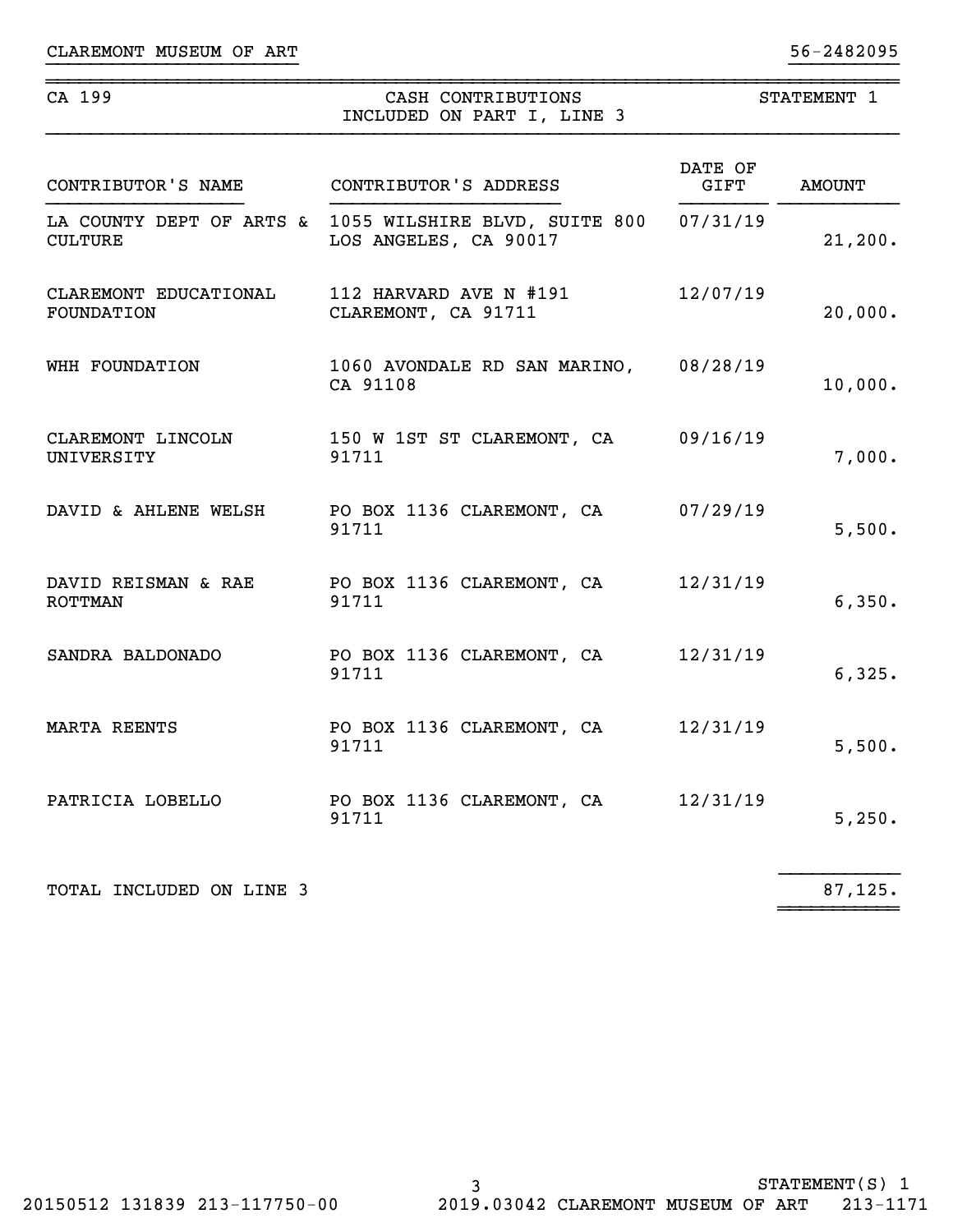| CA 199                                            | STATEMENT <sub>2</sub><br>OTHER INCOME |  |
|---------------------------------------------------|----------------------------------------|--|
| DESCRIPTION                                       | <b>AMOUNT</b>                          |  |
| OTHER REVENUE<br>PADUA HILLS FIESTA<br>ADMISSIONS | 300.<br>28,034.<br>7,321.              |  |
| TOTAL TO FORM 199, PART II, LINE 7                | 35,655.                                |  |

~~~~~~~~~~~~~~

}}}}}}}}}}}}}}}}}}}}}}} }}}}}}}}}}

~~~~~~~~~~~~~~~~~~~~~~~~~~~~~~~~~~~~~~~~~~~~~~~~~~~~~~~~~~~~~~~~~~~~~~~~~~~~~~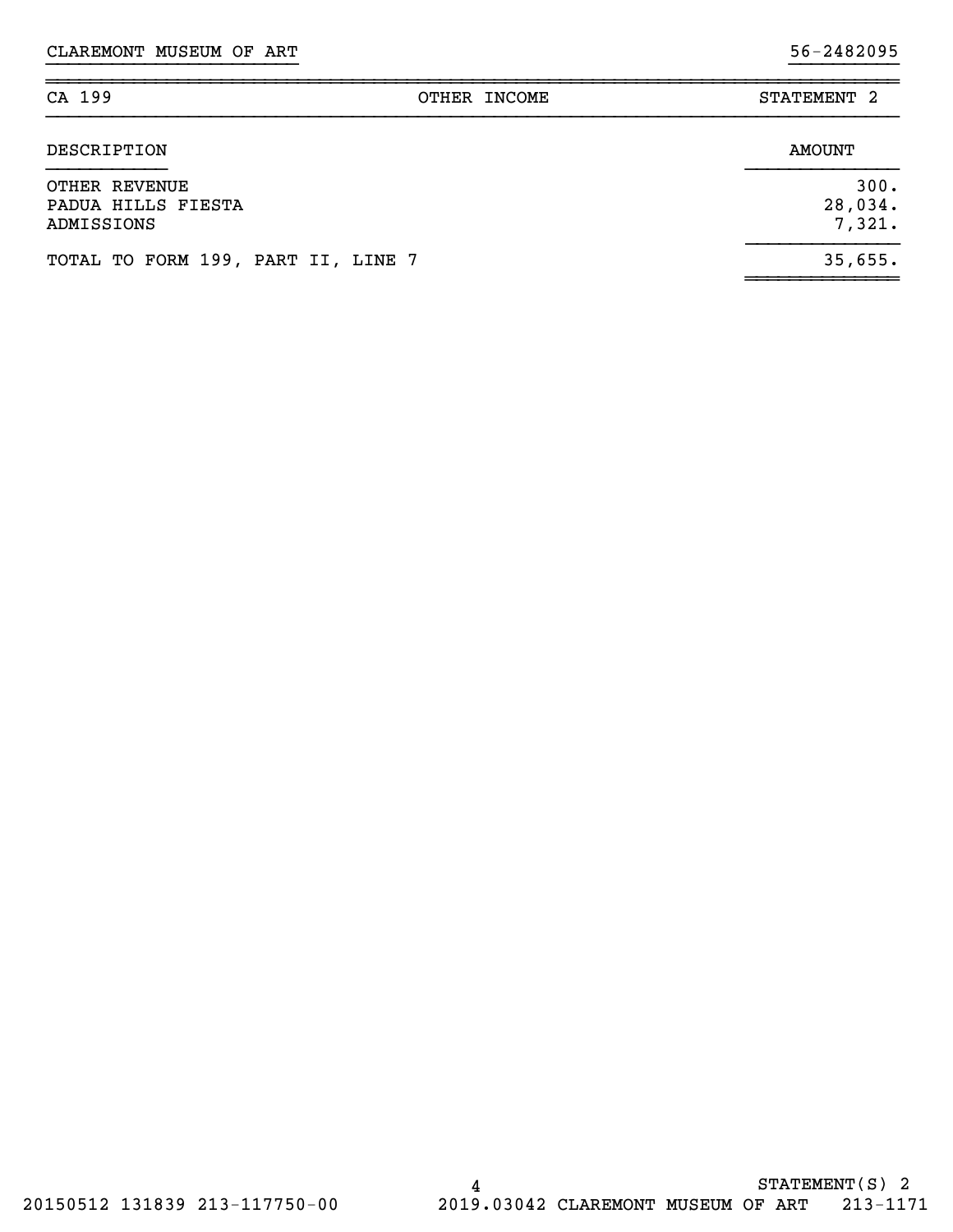| CA 199                                                     |                                     | COMPENSATION OF OFFICERS, DIRECTORS AND TRUSTEES | STATEMENT 3  |
|------------------------------------------------------------|-------------------------------------|--------------------------------------------------|--------------|
| NAME AND ADDRESS                                           |                                     | TITLE AND<br>AVERAGE HRS WORKED/WK               | COMPENSATION |
| JOE UNIS<br><b>435 YALE AVENUE</b><br>CLAREMONT, CA 91711  |                                     | <b>DIRECTOR</b><br>1.00                          | $0$ .        |
| <b>MARILYN RAY</b><br>PO BOX 1136<br>CLAREMONT, CA 91711   |                                     | <b>DIRECTOR</b><br>20.00                         | 0.           |
| RAE ROTTMAN<br>PO BOX 1136<br>CLAREMONT, CA 91711          |                                     | TREASURER<br>22.00                               | 0.           |
| <b>SUSAN ALLEN</b><br>PO BOX 1136<br>CLAREMONT, CA 91711   |                                     | <b>DIRECTOR</b><br>1.00                          | 0.           |
| ALBA CISNEROS<br>PO BOX 1136<br>CLAREMONT, CA 91711        |                                     | <b>DIRECTOR</b><br>1.00                          | 0.           |
| BARBARA MUSSELMAN<br>PO BOX 1136<br>CLAREMONT, CA 91711    |                                     | <b>DIRECTOR</b><br>8.00                          | 0.           |
| <b>ELAINE TURNER</b><br>PO BOX 1136<br>CLAREMONT, CA 91711 |                                     | PRESIDENT<br>25.00                               | 0.           |
| MARY WEIS<br>PO BOX 1136<br>CLAREMONT, CA 91711            |                                     | VICE-PRESIDENT<br>15.00                          | 0.           |
| RYAN ZIMMERMAN<br>PO BOX 1136<br>CLAREMONT, CA 91711       |                                     | <b>DIRECTOR</b><br>4.00                          | 0.           |
| <b>SUSAN GUNTNER</b><br>PO BOX 1136<br>CLAREMONT, CA 91711 |                                     | SECRETARY<br>13.00                               | 0.           |
|                                                            | TOTAL TO FORM 199, PART II, LINE 11 |                                                  | $0$ .        |

}}}}}}}}}}}}}}}}}}}}}}} }}}}}}}}}}

~~~~~~~~~~~~~~~~~~~~~~~~~~~~~~~~~~~~~~~~~~~~~~~~~~~~~~~~~~~~~~~~~~~~~~~~~~~~~~

5 STATEMENT(S) 3 20150512 131839 213-117750-00 2019.03042 CLAREMONT MUSEUM OF ART 213-1171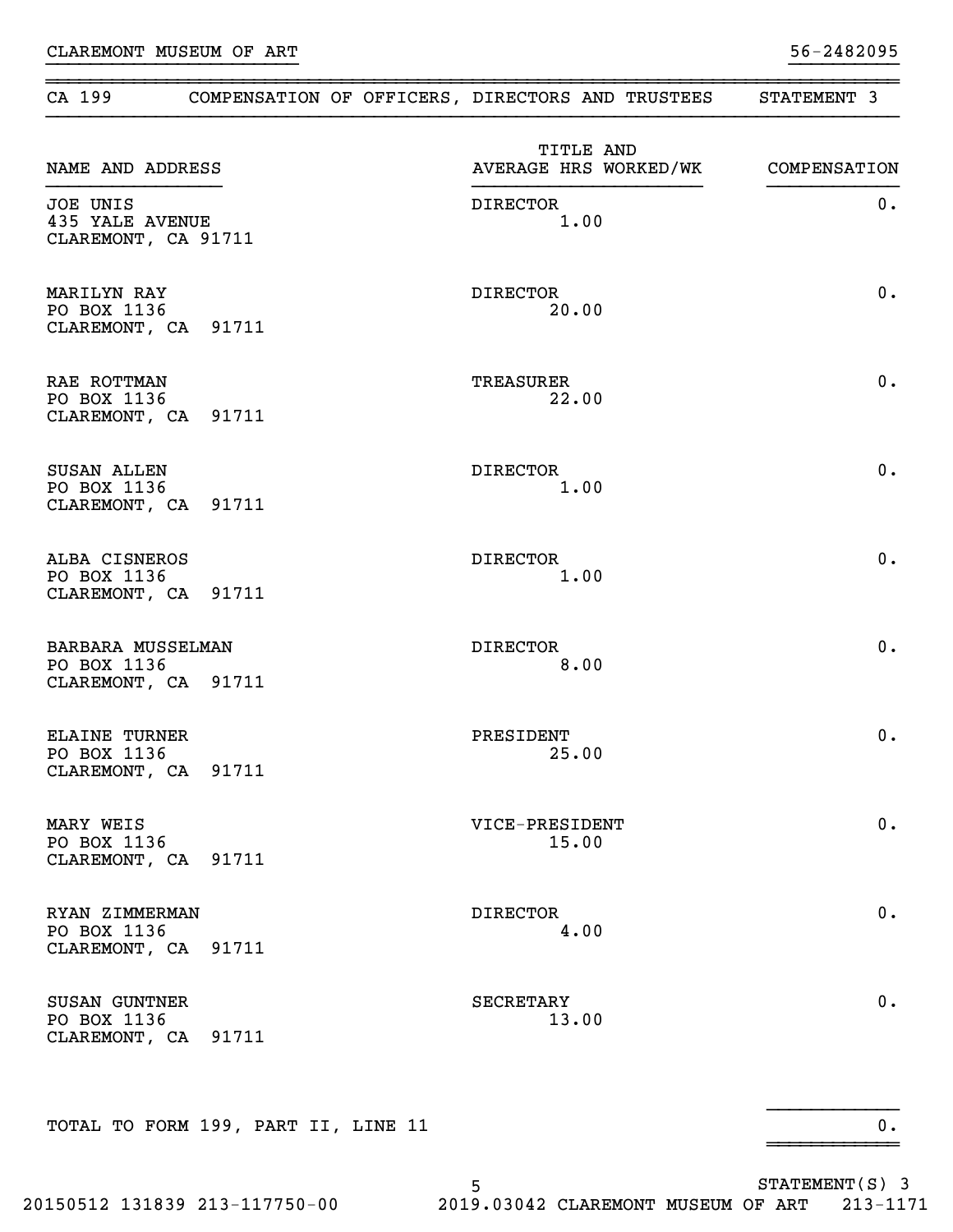| CA 199      | OTHER EXPENSES | STATEMENT<br>4 |
|-------------|----------------|----------------|
| DESCRIPTION |                | <b>AMOUNT</b>  |

}}}}}}}}}}}}}}}}}}}}}}} }}}}}}}}}}

| 36,381.<br>1,370.<br>49,640.<br>96,510.<br>11,780.<br>9,249.<br>4,456. |
|------------------------------------------------------------------------|
| 209,386.                                                               |
|                                                                        |

| CA 199<br>OTHER ASSETS                 |              | STATEMENT 5 |
|----------------------------------------|--------------|-------------|
| DESCRIPTION                            | BEG. OF YEAR | END OF YEAR |
| PLEDGES AND GRANTS RECEIVABLE          | 11,300.      | 21,200.     |
| TOTAL TO FORM 199, SCHEDULE L, LINE 12 | 11,300.      | 21,200.     |

| CA 199                                                                      | <b>FUND BALANCES</b> | STATEMENT 6         |
|-----------------------------------------------------------------------------|----------------------|---------------------|
| DESCRIPTION                                                                 | BEG. OF YEAR         | END OF YEAR         |
| NET ASSETS WITHOUT DONOR RESTRICTIONS<br>NET ASSETS WITH DONOR RESTRICTIONS | 327,726.<br>11,300.  | 347,754.<br>45,450. |
| TOTAL TO FORM 199, SCHEDULE L, LINE 21                                      | 339,026.             | 393, 204.           |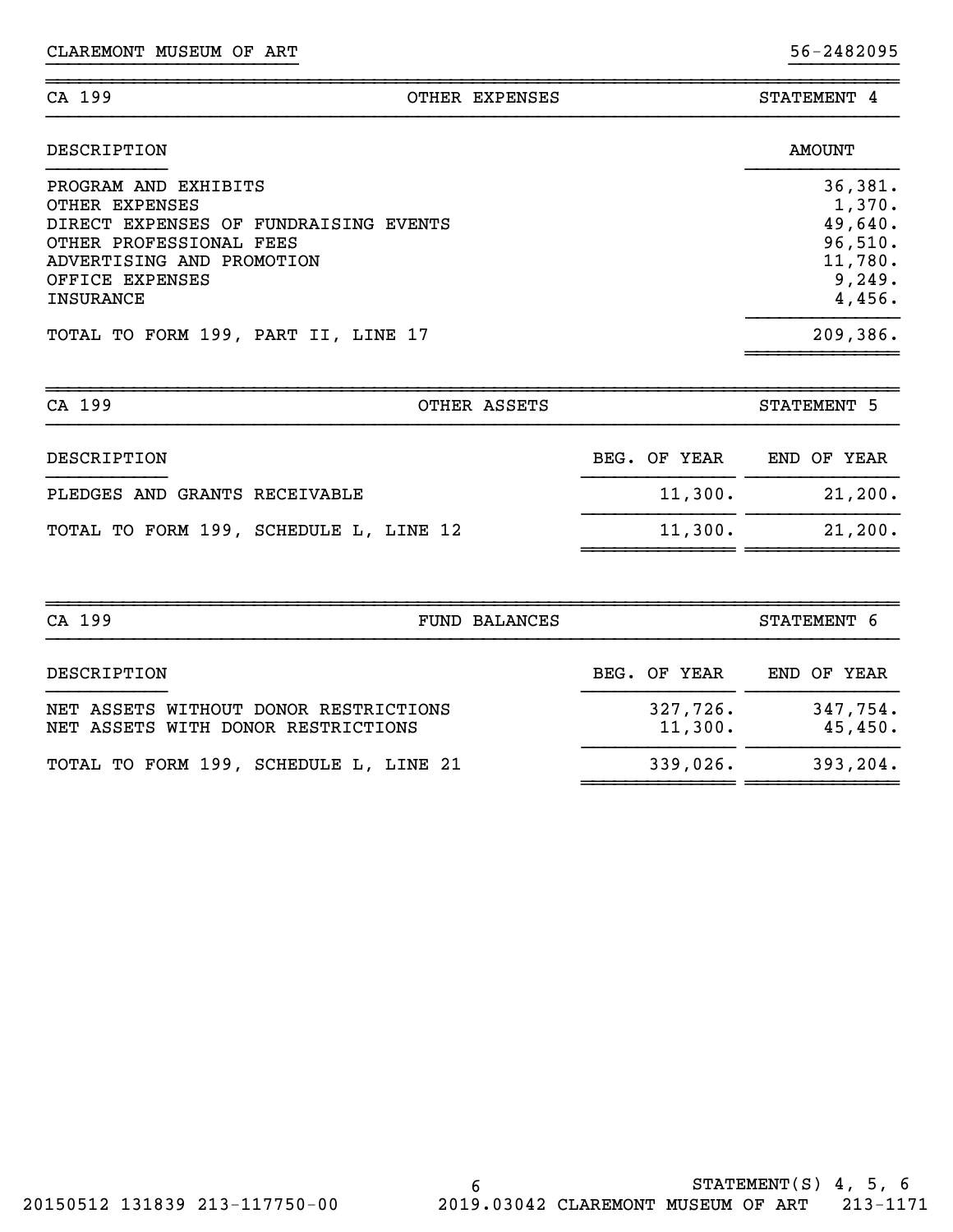| <b>TAXABLE YEAR</b><br>2019 |                                            | California e-file Return Authorization for<br><b>Exempt Organizations</b>                                                                                                                                                                                                                                                                                                                                                                                                                                                                                                                                                                                                                                                                                                                                                                                                                                                                                                                                                                                                                                                                                                                                                                                                                                                                                             |      |                    |                       |                                   |                      | <b>FORM</b><br>8453-EO              |
|-----------------------------|--------------------------------------------|-----------------------------------------------------------------------------------------------------------------------------------------------------------------------------------------------------------------------------------------------------------------------------------------------------------------------------------------------------------------------------------------------------------------------------------------------------------------------------------------------------------------------------------------------------------------------------------------------------------------------------------------------------------------------------------------------------------------------------------------------------------------------------------------------------------------------------------------------------------------------------------------------------------------------------------------------------------------------------------------------------------------------------------------------------------------------------------------------------------------------------------------------------------------------------------------------------------------------------------------------------------------------------------------------------------------------------------------------------------------------|------|--------------------|-----------------------|-----------------------------------|----------------------|-------------------------------------|
| Exempt Organization name    |                                            |                                                                                                                                                                                                                                                                                                                                                                                                                                                                                                                                                                                                                                                                                                                                                                                                                                                                                                                                                                                                                                                                                                                                                                                                                                                                                                                                                                       |      |                    |                       |                                   | Identifying number   |                                     |
|                             |                                            | CLAREMONT MUSEUM OF ART                                                                                                                                                                                                                                                                                                                                                                                                                                                                                                                                                                                                                                                                                                                                                                                                                                                                                                                                                                                                                                                                                                                                                                                                                                                                                                                                               |      |                    |                       |                                   | 56-2482095           |                                     |
| Part I                      |                                            | <b>Electronic Return Information</b> (whole dollars only)                                                                                                                                                                                                                                                                                                                                                                                                                                                                                                                                                                                                                                                                                                                                                                                                                                                                                                                                                                                                                                                                                                                                                                                                                                                                                                             |      |                    |                       |                                   |                      |                                     |
| 1                           | Total gross receipts (Form 199, line 4)    |                                                                                                                                                                                                                                                                                                                                                                                                                                                                                                                                                                                                                                                                                                                                                                                                                                                                                                                                                                                                                                                                                                                                                                                                                                                                                                                                                                       |      |                    |                       |                                   | 1.                   | 289,227                             |
| 2                           | Total gross income (Form 199, line 8)      |                                                                                                                                                                                                                                                                                                                                                                                                                                                                                                                                                                                                                                                                                                                                                                                                                                                                                                                                                                                                                                                                                                                                                                                                                                                                                                                                                                       |      |                    |                       |                                   |                      | 289,227                             |
| 3                           |                                            | Total expenses and disbursements (Form 199, line 9)                                                                                                                                                                                                                                                                                                                                                                                                                                                                                                                                                                                                                                                                                                                                                                                                                                                                                                                                                                                                                                                                                                                                                                                                                                                                                                                   |      |                    |                       |                                   | 3                    | 235,049                             |
| Part II                     |                                            | Settle Your Account Electronically for Taxable Year 2019                                                                                                                                                                                                                                                                                                                                                                                                                                                                                                                                                                                                                                                                                                                                                                                                                                                                                                                                                                                                                                                                                                                                                                                                                                                                                                              |      |                    |                       |                                   |                      |                                     |
| 4                           | Electronic funds withdrawal                | 4a Amount                                                                                                                                                                                                                                                                                                                                                                                                                                                                                                                                                                                                                                                                                                                                                                                                                                                                                                                                                                                                                                                                                                                                                                                                                                                                                                                                                             |      |                    |                       | 4b Withdrawal date (mm/dd/yyyy)   |                      |                                     |
| Part III                    |                                            | <b>Banking Information</b> (Have you verified the exempt organization's banking information?)                                                                                                                                                                                                                                                                                                                                                                                                                                                                                                                                                                                                                                                                                                                                                                                                                                                                                                                                                                                                                                                                                                                                                                                                                                                                         |      |                    |                       |                                   |                      |                                     |
|                             | 5 Routing number                           |                                                                                                                                                                                                                                                                                                                                                                                                                                                                                                                                                                                                                                                                                                                                                                                                                                                                                                                                                                                                                                                                                                                                                                                                                                                                                                                                                                       |      |                    |                       |                                   |                      |                                     |
|                             | 6 Account number                           |                                                                                                                                                                                                                                                                                                                                                                                                                                                                                                                                                                                                                                                                                                                                                                                                                                                                                                                                                                                                                                                                                                                                                                                                                                                                                                                                                                       |      | 7 Type of account: |                       | Checking                          | Savings              |                                     |
| Part IV                     | <b>Declaration of Officer</b>              |                                                                                                                                                                                                                                                                                                                                                                                                                                                                                                                                                                                                                                                                                                                                                                                                                                                                                                                                                                                                                                                                                                                                                                                                                                                                                                                                                                       |      |                    |                       |                                   |                      |                                     |
| on line 4a.                 |                                            | I authorize the exempt organization's account to be settled as designated in Part II. If I check Part II, Box 4, I authorize an electronic funds withdrawal for the amount listed                                                                                                                                                                                                                                                                                                                                                                                                                                                                                                                                                                                                                                                                                                                                                                                                                                                                                                                                                                                                                                                                                                                                                                                     |      |                    |                       |                                   |                      |                                     |
|                             |                                            | Under penalties of perjury, I declare that I am an officer of the above exempt organization and that the information I provided to my electronic return originator (ERO),<br>transmitter, or intermediate service provider and the amounts in Part I above agree with the amounts on the corresponding lines of the exempt organization's 2019<br>California electronic return. To the best of my knowledge and belief, the exempt organization's return is true, correct, and complete. If the exempt organization is filing<br>a balance due return, I understand that if the Franchise Tax Board (FTB) does not receive full and timely payment of the exempt organization's fee liability, the exempt<br>organization will remain liable for the fee liability and all applicable interest and penalties. I authorize the exempt organization return and accompanying schedules and<br>statements be transmitted to the FTB by the ERO, transmitter, or intermediate service provider. If the processing of the exempt organization's return or refund is<br>delayed, I authorize the FTB to disclose to the ERO or intermediate service provider the reason(s) for the delay.                                                                                                                                                                                    |      |                    |                       |                                   |                      |                                     |
| Sign                        |                                            |                                                                                                                                                                                                                                                                                                                                                                                                                                                                                                                                                                                                                                                                                                                                                                                                                                                                                                                                                                                                                                                                                                                                                                                                                                                                                                                                                                       |      | TREASURER          |                       |                                   |                      |                                     |
| <b>Here</b>                 | Signature of officer                       |                                                                                                                                                                                                                                                                                                                                                                                                                                                                                                                                                                                                                                                                                                                                                                                                                                                                                                                                                                                                                                                                                                                                                                                                                                                                                                                                                                       | Date |                    |                       |                                   |                      |                                     |
| Part V                      |                                            | Declaration of Electronic Return Originator (ERO) and Paid Preparer.                                                                                                                                                                                                                                                                                                                                                                                                                                                                                                                                                                                                                                                                                                                                                                                                                                                                                                                                                                                                                                                                                                                                                                                                                                                                                                  |      |                    |                       |                                   |                      |                                     |
|                             |                                            | I declare that I have reviewed the above exempt organization's return and that the entries on form FTB 8453-EO are complete and correct to the best of my knowledge. (If I<br>am only an intermediate service provider, I understand that I am not responsible for reviewing the exempt organization's return. I declare, however, that form FTB 8453-EO<br>accurately reflects the data on the return.) I have obtained the organization officer's signature on form FTB 8453-EO before transmitting this return to the FTB; I have<br>provided the organization officer with a copy of all forms and information that I will file with the FTB, and I have followed all other requirements described in FTB Pub.<br>1345, 2019 Handbook for Authorized e-file Providers. I will keep form FTB 8453-EO on file for four years from the due date of the return or four years from the date<br>the exempt organization return is filed, whichever is later, and I will make a copy available to the FTB upon request. If I am also the paid preparer, under penalties of perjury,<br>I declare that I have examined the above exempt organization's return and accompanying schedules and statements, and to the best of my knowledge and belief, they are<br>true, correct, and complete. I make this declaration based on all information of which I have knowledge. |      |                    |                       |                                   |                      |                                     |
| <b>ERO</b>                  | ERO's-<br>signature                        |                                                                                                                                                                                                                                                                                                                                                                                                                                                                                                                                                                                                                                                                                                                                                                                                                                                                                                                                                                                                                                                                                                                                                                                                                                                                                                                                                                       |      | Date               | Check if<br>also paid | Check<br>if self-                 | <b>ERO's PTIN</b>    |                                     |
| Must                        | Firm's name (or yours                      | CLIFTONLARSONALLEN                                                                                                                                                                                                                                                                                                                                                                                                                                                                                                                                                                                                                                                                                                                                                                                                                                                                                                                                                                                                                                                                                                                                                                                                                                                                                                                                                    | LLP  |                    | preparer              | $\overline{\text{X}}$<br>employed |                      | P00541671<br>Firm's FEIN 41-0746749 |
| Sign                        | if self-emploved)                          | 2210 EAST ROUTE 66                                                                                                                                                                                                                                                                                                                                                                                                                                                                                                                                                                                                                                                                                                                                                                                                                                                                                                                                                                                                                                                                                                                                                                                                                                                                                                                                                    |      |                    |                       |                                   |                      |                                     |
|                             | and address                                | GLENDORA, CA                                                                                                                                                                                                                                                                                                                                                                                                                                                                                                                                                                                                                                                                                                                                                                                                                                                                                                                                                                                                                                                                                                                                                                                                                                                                                                                                                          |      |                    |                       |                                   | ZIP code $91740$     |                                     |
|                             |                                            | Under penalties of perjury, I declare that I have examined the above organization's return and accompanying schedules and statements, and to the best of my knowledge                                                                                                                                                                                                                                                                                                                                                                                                                                                                                                                                                                                                                                                                                                                                                                                                                                                                                                                                                                                                                                                                                                                                                                                                 |      |                    |                       |                                   |                      |                                     |
| Paid                        | Paid                                       | and belief, they are true, correct, and complete. I make this declaration based on all information of which I have knowledge.                                                                                                                                                                                                                                                                                                                                                                                                                                                                                                                                                                                                                                                                                                                                                                                                                                                                                                                                                                                                                                                                                                                                                                                                                                         |      | Date               |                       | Check                             | Paid preparer's PTIN |                                     |
| Preparer                    | preparer's<br>signature                    |                                                                                                                                                                                                                                                                                                                                                                                                                                                                                                                                                                                                                                                                                                                                                                                                                                                                                                                                                                                                                                                                                                                                                                                                                                                                                                                                                                       |      |                    |                       | if self-<br>employed              |                      |                                     |
| <b>Must</b>                 | Firm's name (or yours<br>if self-employed) |                                                                                                                                                                                                                                                                                                                                                                                                                                                                                                                                                                                                                                                                                                                                                                                                                                                                                                                                                                                                                                                                                                                                                                                                                                                                                                                                                                       |      |                    |                       |                                   | Firm's FEIN          |                                     |
| Sign                        | and address                                |                                                                                                                                                                                                                                                                                                                                                                                                                                                                                                                                                                                                                                                                                                                                                                                                                                                                                                                                                                                                                                                                                                                                                                                                                                                                                                                                                                       |      |                    |                       |                                   |                      |                                     |
|                             |                                            |                                                                                                                                                                                                                                                                                                                                                                                                                                                                                                                                                                                                                                                                                                                                                                                                                                                                                                                                                                                                                                                                                                                                                                                                                                                                                                                                                                       |      |                    |                       |                                   | ZIP code             |                                     |
|                             |                                            |                                                                                                                                                                                                                                                                                                                                                                                                                                                                                                                                                                                                                                                                                                                                                                                                                                                                                                                                                                                                                                                                                                                                                                                                                                                                                                                                                                       |      |                    |                       |                                   |                      |                                     |
|                             |                                            | For Privacy Notice, get FTB 1131 ENG/SP.                                                                                                                                                                                                                                                                                                                                                                                                                                                                                                                                                                                                                                                                                                                                                                                                                                                                                                                                                                                                                                                                                                                                                                                                                                                                                                                              |      |                    |                       |                                   |                      | FTB 8453-EO 2019                    |

929021 11-08-19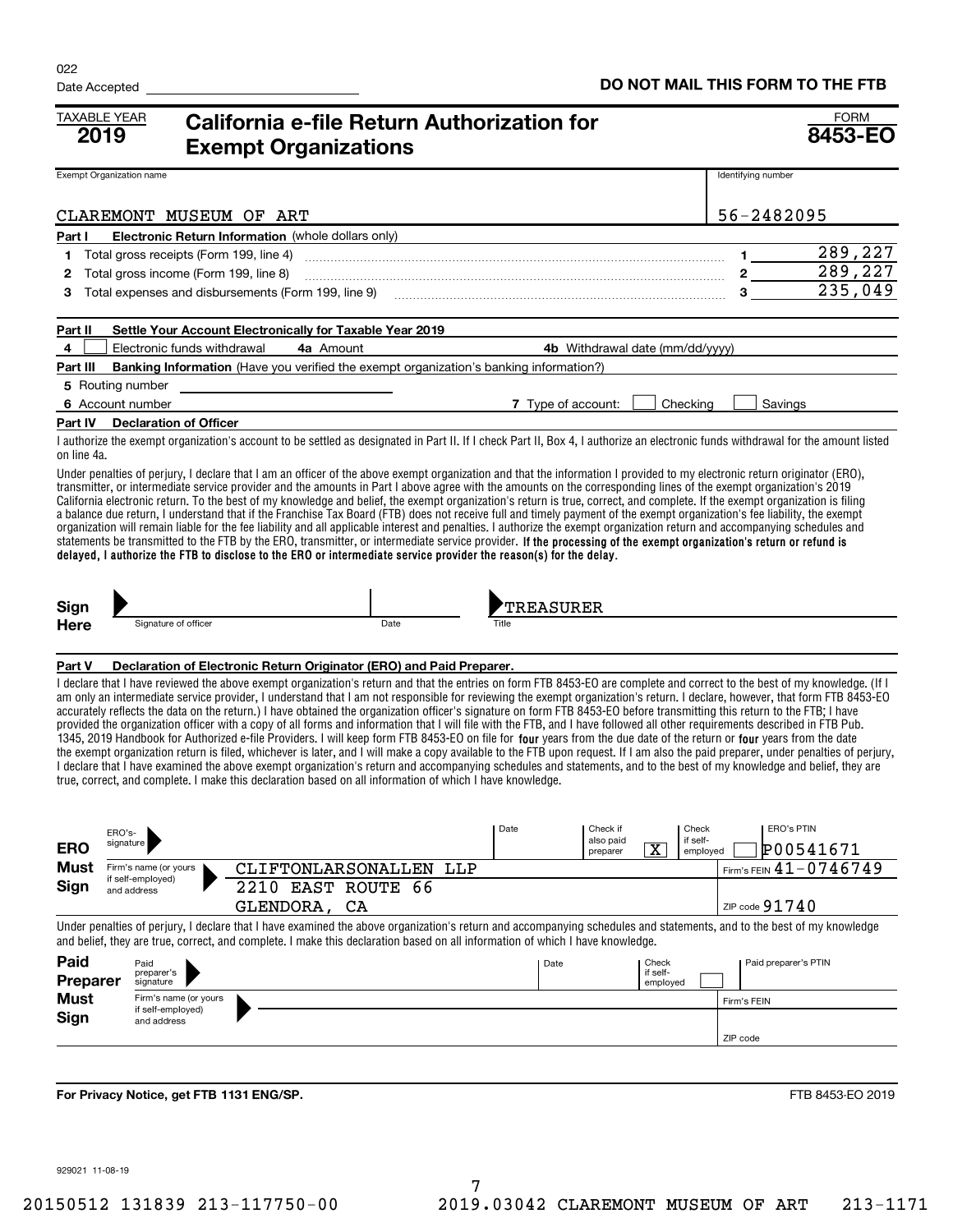| STATE OF CALIFORNIA<br>RRF-1                                                                                                                    |                |                                                                                                                                                                                                                                                                                                                                                                                                 |              |                                     |                             |                                                                               | DEPARTMENT OF JUSTICE | PAGE 1 of 5             |
|-------------------------------------------------------------------------------------------------------------------------------------------------|----------------|-------------------------------------------------------------------------------------------------------------------------------------------------------------------------------------------------------------------------------------------------------------------------------------------------------------------------------------------------------------------------------------------------|--------------|-------------------------------------|-----------------------------|-------------------------------------------------------------------------------|-----------------------|-------------------------|
| (Rev. 09/2017)<br>MAIL TO:<br>Registry of Charitable Trusts<br>P.O. Box 903447<br>Sacramento, CA 94203-4470<br>STREET ADDRESS:<br>1300   Street |                | <b>ANNUAL REGISTRATION RENEWAL FEE REPORT</b><br>TO ATTORNEY GENERAL OF CALIFORNIA<br>Section 12586 and 12587, California Government Code<br>11 Cal. Code Regs. section 301-307, 311 and 312                                                                                                                                                                                                    |              |                                     |                             | (For Registry Use Only)                                                       |                       |                         |
| Sacramento, CA 95814<br>(916)210-6400<br><b>WEBSITE ADDRESS:</b><br>www.oag.ca.gov/charities                                                    |                | Failure to submit this report annually no later than four months and fifteen days after the end of the<br>organization's accounting period may result in the loss of tax exemption and the assessment of a<br>minimum tax of \$800, plus interest, and/or fines or filing penalties. Revenue & Taxation Code section<br>23703; Government Code section 12586.1. IRS extensions will be honored. |              |                                     |                             |                                                                               |                       |                         |
| CLAREMONT MUSEUM OF ART                                                                                                                         |                |                                                                                                                                                                                                                                                                                                                                                                                                 | Check if:    | Change of address<br>Amended report |                             |                                                                               |                       |                         |
| Name of Organization                                                                                                                            |                |                                                                                                                                                                                                                                                                                                                                                                                                 |              |                                     |                             |                                                                               |                       |                         |
| List all DBAs and names the organization uses or has used<br>PO BOX 1136                                                                        |                |                                                                                                                                                                                                                                                                                                                                                                                                 |              |                                     |                             | State Charity Registration Number $c$ T $125328$                              |                       |                         |
| Address (Number and Street)<br>CLAREMONT, CA                                                                                                    | 91711          |                                                                                                                                                                                                                                                                                                                                                                                                 |              |                                     |                             | Corporation or Organization No. 2666855                                       |                       |                         |
| City or Town, State, and ZIP Code<br>$909 - 621 - 3200$                                                                                         |                |                                                                                                                                                                                                                                                                                                                                                                                                 |              |                                     |                             | Federal Employer ID No. 56-2482095                                            |                       |                         |
| Telephone Number                                                                                                                                | E-mail Address | ANNUAL REGISTRATION RENEWAL FEE SCHEDULE (11 Cal. Code Regs. sections 301-307, 311, and 312)                                                                                                                                                                                                                                                                                                    |              |                                     |                             |                                                                               |                       |                         |
| <b>Gross Annual Revenue</b>                                                                                                                     | Fee            | Make Check Payable to Department of Justice<br><b>Gross Annual Revenue</b>                                                                                                                                                                                                                                                                                                                      | Fee          |                                     | <b>Gross Annual Revenue</b> |                                                                               | Fee                   |                         |
| <b>Less than \$25,000</b><br>Between \$25,000 and \$100,000                                                                                     | 0<br>\$25      | Between \$100,001 and \$250,000<br>Between \$250,001 and \$1 million                                                                                                                                                                                                                                                                                                                            | \$50<br>\$75 |                                     | Greater than \$50 million   | Between \$1,000,001 and \$10 million<br>Between \$10,000,001 and \$50 million |                       | \$150<br>\$225<br>\$300 |
| <b>PART A - ACTIVITIES</b>                                                                                                                      |                | For your most recent full accounting period (beginning $01/01/2019$                                                                                                                                                                                                                                                                                                                             |              |                                     | ending 12/31/2019           | ) list:                                                                       |                       |                         |
|                                                                                                                                                 |                |                                                                                                                                                                                                                                                                                                                                                                                                 |              |                                     |                             |                                                                               |                       |                         |
| Program Expenses \$                                                                                                                             |                | Gross Annual Revenue $\frac{239,587}{2}$ Noncash Contributions $\frac{239,587}{2}$<br>129,316<br><b>Total Expenses \$</b>                                                                                                                                                                                                                                                                       |              | 9,606                               | Total Assets \$             | 185,409                                                                       | 395,660               |                         |
|                                                                                                                                                 |                | <b>PART B - STATEMENTS REGARDING ORGANIZATION DURING THE PERIOD OF THIS REPORT</b>                                                                                                                                                                                                                                                                                                              |              |                                     |                             |                                                                               |                       |                         |
|                                                                                                                                                 |                | Note: All questions must be answered. If you answer "yes" to any of the questions below, you must attach a separate page<br>providing an explanation and details for each "yes" response. Please review RRF-1 instructions for information required.                                                                                                                                            |              |                                     |                             |                                                                               | Yes                   | No                      |
| 1.<br>any financial interest?                                                                                                                   |                | During this reporting period, were there any contracts, loans, leases or other financial transactions between the organization<br>and any officer, director or trustee thereof, either directly or with an entity in which any such officer, director or trustee had                                                                                                                            |              |                                     |                             |                                                                               |                       | х                       |
| 2.<br>or funds?                                                                                                                                 |                | During this reporting period, was there any theft, embezzlement, diversion or misuse of the organization's charitable property                                                                                                                                                                                                                                                                  |              |                                     |                             |                                                                               |                       | х                       |
| З.                                                                                                                                              |                | During this reporting period, were any organization funds used to pay any penalty, fine or judgment?                                                                                                                                                                                                                                                                                            |              |                                     |                             |                                                                               |                       | х                       |
| 4.<br>commercial coventurer used?                                                                                                               |                | During this reporting period, were the services of a commercial fundraiser, fundraising counsel for charitable purposes, or                                                                                                                                                                                                                                                                     |              |                                     |                             |                                                                               |                       | х                       |
| 5.                                                                                                                                              |                | During this reporting period, did the organization receive any governmental funding?                                                                                                                                                                                                                                                                                                            |              |                                     |                             | SEE STATEMENT<br>7                                                            | X                     |                         |
| 6.                                                                                                                                              |                | During this reporting period, did the organization hold a raffle for charitable purposes?                                                                                                                                                                                                                                                                                                       |              |                                     |                             |                                                                               |                       | х                       |
| Does the organization conduct a vehicle donation program?<br>7.                                                                                 |                |                                                                                                                                                                                                                                                                                                                                                                                                 |              |                                     |                             |                                                                               |                       | х                       |
| 8.<br>generally accepted accounting principles for this reporting period?                                                                       |                | Did the organization conduct an independent audit and prepare audited financial statements in accordance with                                                                                                                                                                                                                                                                                   |              |                                     |                             |                                                                               | X                     |                         |
| 9.                                                                                                                                              |                | At the end of this reporting period, did the organization hold restricted net assets, while reporting negative unrestricted net assets?                                                                                                                                                                                                                                                         |              |                                     |                             |                                                                               |                       | х                       |
|                                                                                                                                                 |                | I declare under penalty of perjury that I have examined this report, including accompanying documents, and to the best of my knowledge<br>and belief, the content is true, correct and complete, and I am authorized to sign.                                                                                                                                                                   |              |                                     |                             |                                                                               |                       |                         |
|                                                                                                                                                 |                | RAE ROTTMAN<br><b>Printed Name</b>                                                                                                                                                                                                                                                                                                                                                              |              | TREASURER<br><b>Title</b>           |                             | Date                                                                          |                       |                         |
| Signature of Authorized Agent                                                                                                                   |                |                                                                                                                                                                                                                                                                                                                                                                                                 |              |                                     |                             |                                                                               |                       |                         |